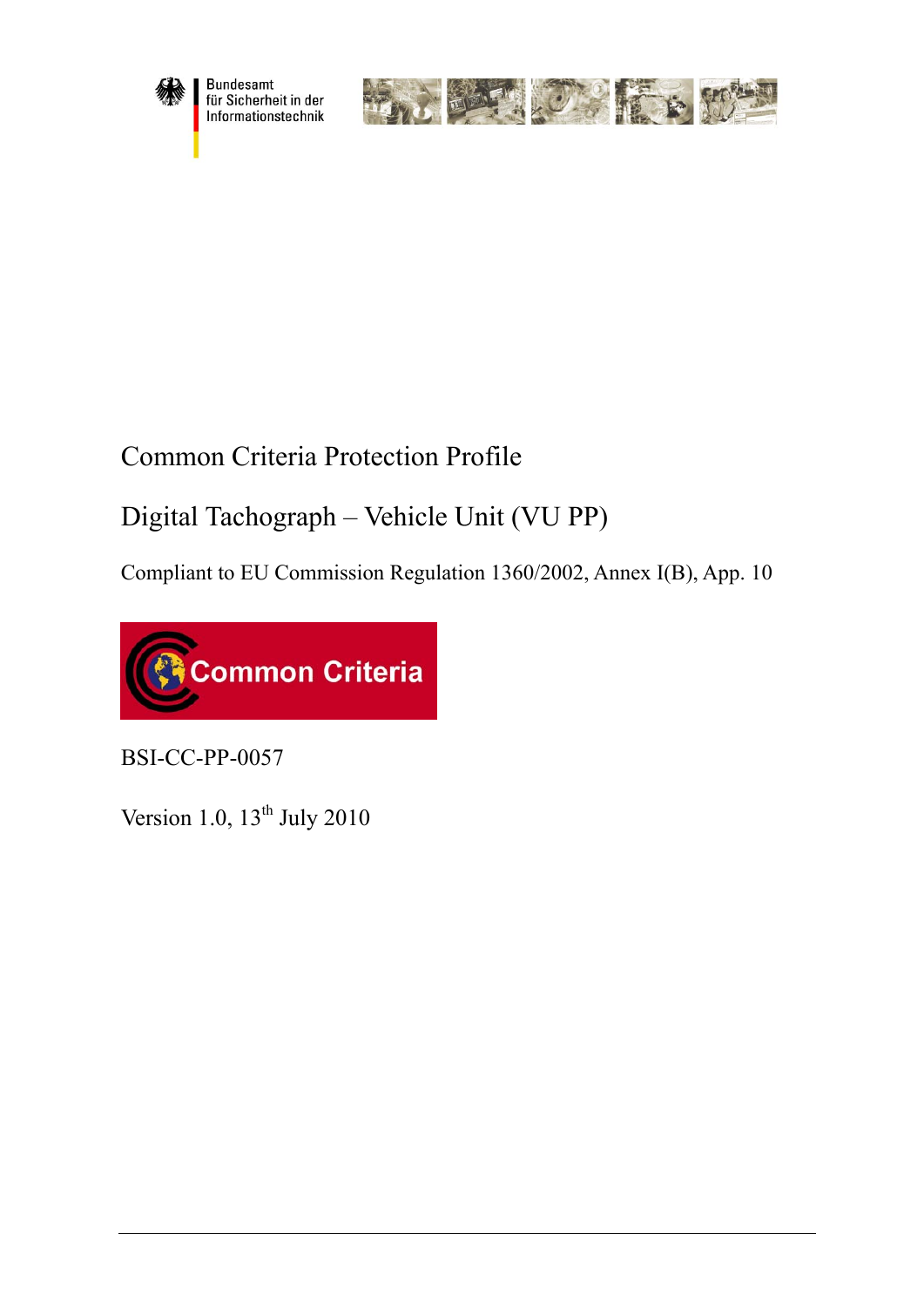#### **Foreword**

This Protection Profile (PP) has been developed to outline the IT security requirements as defined in the EU Commission Regulation 1360/2002, Annex I(B) [6] and [7], Appendix 10 [9] (Vehicle Unit Generic Security Target) in the Common Criteria (CC) language and format (CC version 3.1 [1], [2], [3], Revision 3). This is to enable developers of vehicle unit products to build up their specific Security Target document according to CC in order to undergo a CC evaluation and certification process. The vehicle unit product certificate is one pre-requisite to get the type approval of a vehicle unit product.

The development of the PP has been sponsored by the Bundesamt für Sicherheit in der Informationstechnik (BSI), Germany. The PP has been approved by the governmental IT security certification bodies organised within the Joint Interpretation Working Group (JIWG) which is supporting the mutual recognition of certificates under the umbrella of the European SOGIS-MRA (Agreement on Mutual Recognition of Information Technology Security Evaluation Certificates.)

The PP continues the explicit intention of the European Commission to ensure a common and comparable level of assurance for the technical components of the Digital Tachograph System in Europe. As Appendix 10 [9] of the Commission Regulation mentioned above represents part of a legislative, this PP reflects the full content of the Vehicle Unit Generic Security Target. It was not intended to modify or evolve the latter from a technical point of view. The coverage of the requirements of [9] by the CC Security Requirements defined in the current PP is stated in Annex A of this PP. The coverage of the assurance requirements as defined in [9] by this PP has been defined in a separate document (Joint Interpretation Library - Security Evaluation and Certification of Digital Tachographs) issued by the JIWG.

Notes and comments to this Protection Profile should be referred to:

**Bundesamt für Sicherheit in der Informationstechnik Godesberger Allee 185-189 D-53175 Bonn, Germany** 

| Tel | $+49$ 3018 9582-0 |
|-----|-------------------|
| Fax | $+4930189582-400$ |

**Email: bsi@bsi.bund.de**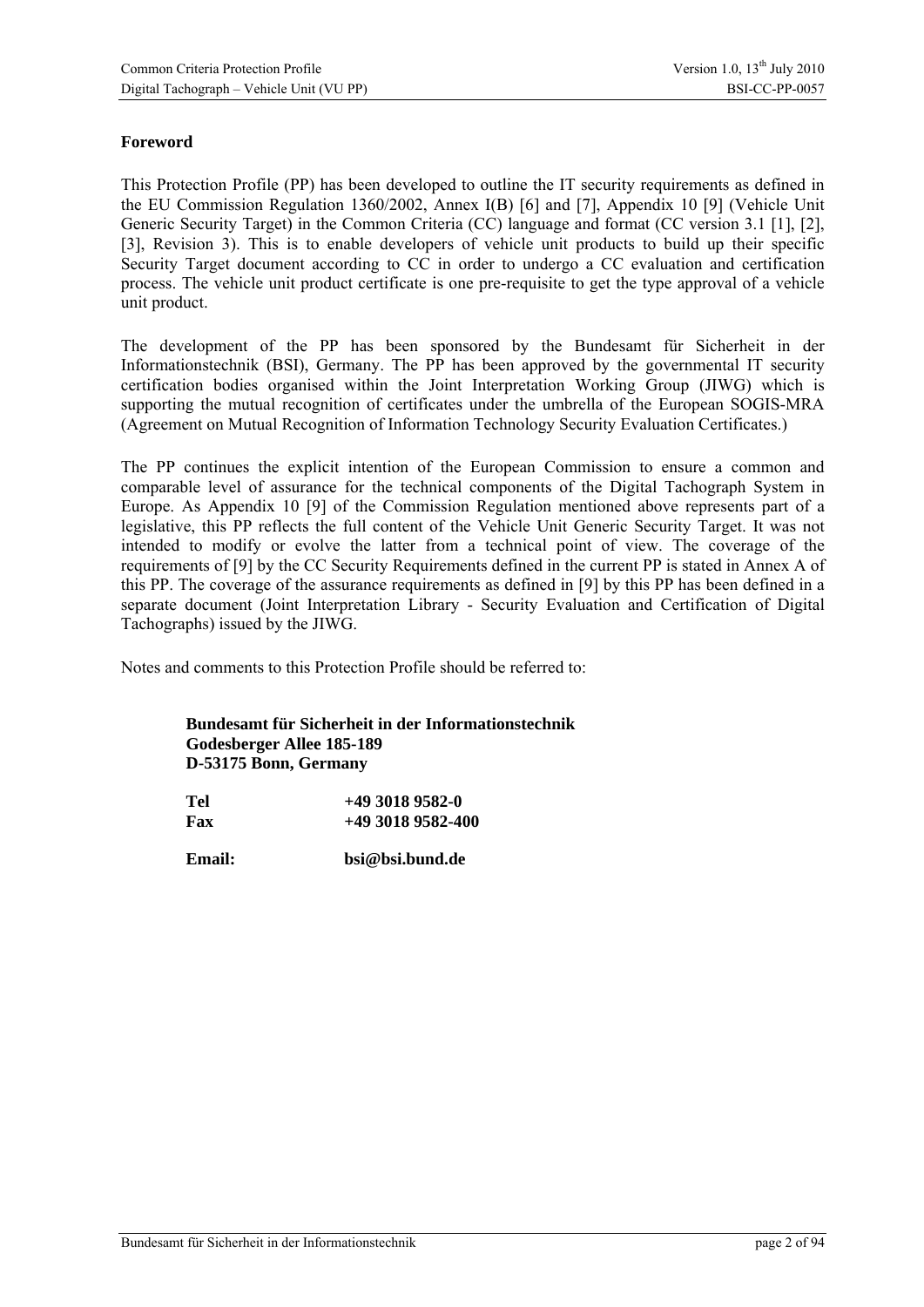### **Contents**

| $\mathbf{1}$   | PP Introduction                                       | 5              |
|----------------|-------------------------------------------------------|----------------|
| 1.1            | PP reference                                          | 5              |
| 1.2            | <b>TOE Overview</b>                                   | 5              |
|                | 1.2.1 TOE definition and operational usage            | 5              |
|                | 1.2.2 TOE major security features for operational use | 6              |
|                | 1.2.3 TOE type                                        | $\overline{7}$ |
|                | 1.2.4 Non-TOE hardware/software/firmware              | 9              |
| $\overline{2}$ | Conformance Claims                                    | 11             |
| 2.1            | CC Conformance Claim                                  | 11             |
| 2.2            | PP Claim                                              | 11             |
| 2.3            | Package Claim                                         | 11             |
| 2.4            | Conformance Claim Rationale                           | 12             |
| 2.5            | Conformance statement                                 | 12             |
| $\overline{3}$ | Security Problem Definition                           | 13             |
| 3.1            | Introduction                                          | 13             |
| 3.2            | Threats                                               | 16             |
| 3.3            | Organisational Security Policies                      | 18             |
| 3.4            | Assumptions                                           | 20             |
| 4              | <b>Security Objectives</b>                            | 22             |
| 4.1            | Security Objectives for the TOE                       | 22             |
| 4.2            | Security Objectives for the Operational Environment   | 23             |
| 4.3            | Security Objective Rationale                          | 26             |
| 5              | <b>Extended Components Definition</b>                 | 33             |
| 6              | <b>Security Requirements</b>                          | 34             |
| 6.1            | Security Functional Requirements for the TOE          | 34             |
|                | 6.1.1 Overview                                        | 35             |
|                | 6.1.2 Class FAU Security Audit                        | 39             |
|                | 6.1.3 Class FCO Communication                         | 41             |
|                | 6.1.4 Class FCS Cryptographic Support                 | 42             |
|                | 6.1.5 Class FDP User Data Protection                  | 45             |
|                | 6.1.6 Class FIA Identification and Authentication     | 53             |
|                | 6.1.7 Class FPR Privacy                               | 57             |
|                | 6.1.8 Class FPT Protection of the TSF                 | 57             |
|                | 6.1.9 Class FRU Resource Utilisation                  | 59             |
|                | 6.1.10 Class FMT Security Management                  | 60             |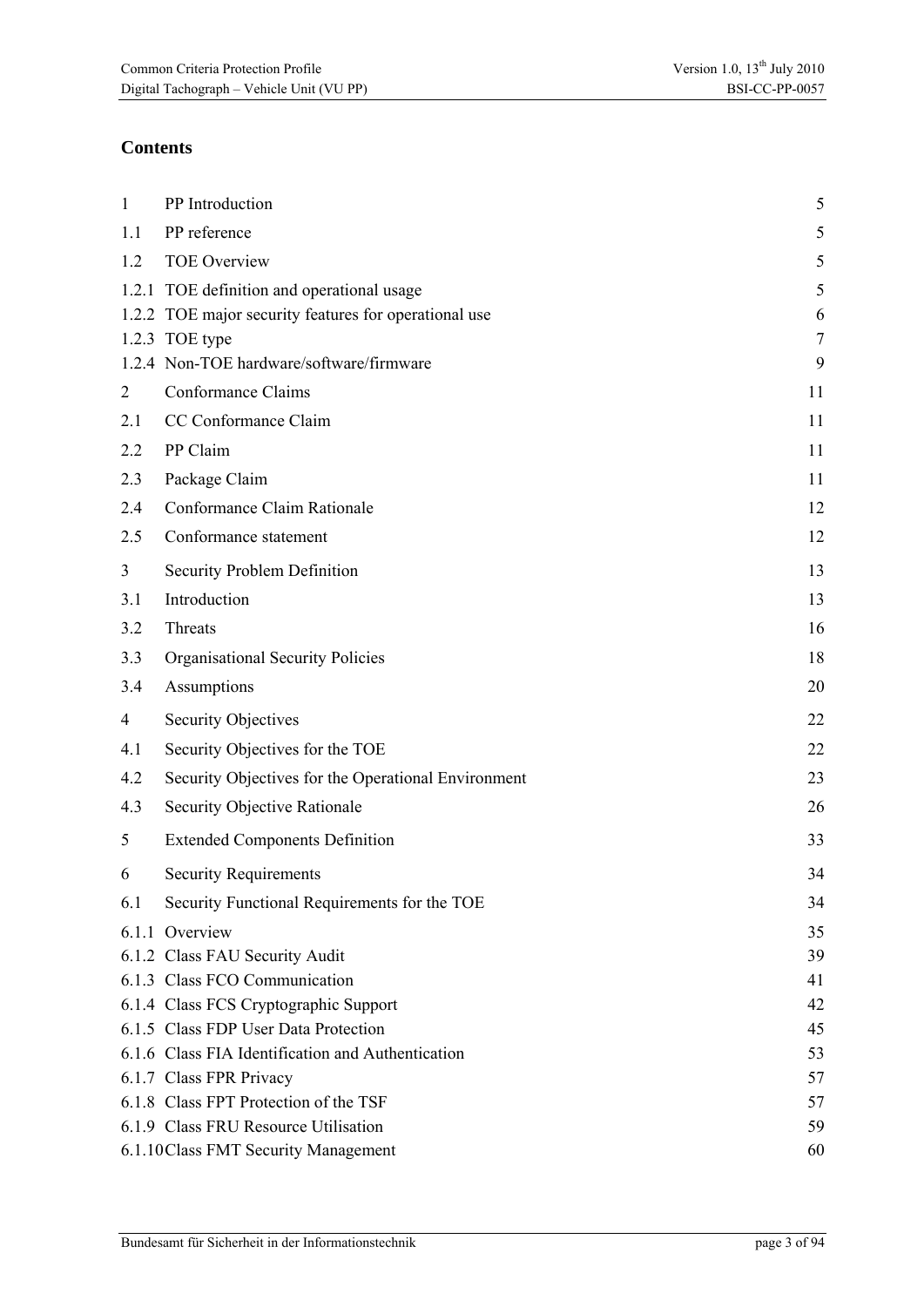| 6.2 | Security Assurance Requirements for the TOE          | 62 |
|-----|------------------------------------------------------|----|
| 6.3 | <b>Security Requirements Rationale</b>               | 64 |
|     | 6.3.1 Security Functional Requirements Rationale     | 64 |
|     | 6.3.2 Rationale for SFR's Dependencies               | 73 |
|     | 6.3.3 Security Assurance Requirements Rationale      | 73 |
|     | 6.3.4 Security Requirements – Internal Consistency   | 74 |
|     | Glossary and Acronyms                                | 76 |
| 8   | <b>Bibliography</b>                                  | 83 |
| 9   | Annex A: Coverage of the requirements of Appendix 10 | 84 |

### **Revision History**

| Version      | Date                 | Changes                                                                                                                          | Note               |
|--------------|----------------------|----------------------------------------------------------------------------------------------------------------------------------|--------------------|
| $_{\rm 0.1}$ | 13th<br>July<br>2010 | Comments from evaluator, BSI<br>certification body, VU<br>manufacturers and SOGIS<br>Certification Schemes taken into<br>account | T-Systems GEI GmbH |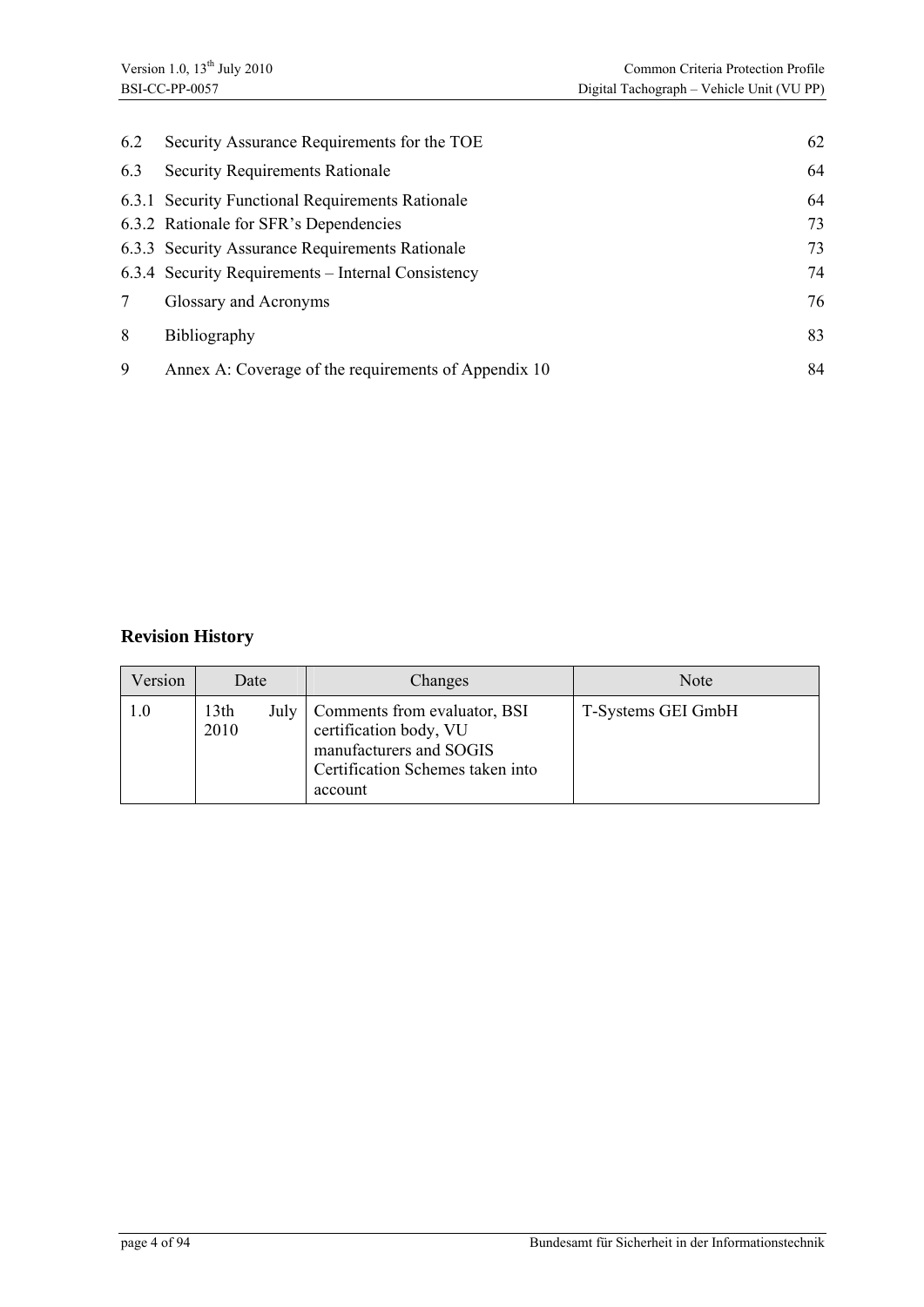# <span id="page-4-1"></span>**1 PP Introduction**

- 1 This section provides document management and overview information being required to register the protection profile and to enable a potential user of the PP to determine, whether the PP is of interest.
- 2 For clarity of reading, duplication sometimes arises between Annex I B [6] main body requirements and protection profile requirements. In case of ambiguity between a protection profile requirement and the Annex I B [6] main body requirement referred by this protection profile requirement, the Annex I B main body requirement shall prevail.
- 3 Annex I B [6] main body requirements not referred by this protection profile are not the subject of security certification.
- 4 The VU general characteristics, functions and mode of operations are described in Chapter II of Annex I B [6]. The VU functional requirements are specified in Chapter III of Annex I B [6].

### <span id="page-4-2"></span>**1.1 PP reference**

| 5 | Title:           | Protection Profile 'Digital Tachograph – Vehicle Unit (VU PP)'                   |
|---|------------------|----------------------------------------------------------------------------------|
|   | Sponsor:         | Bundesamt für Sicherheit in der Informationstechnik                              |
|   | Editor(s):       | T-Systems GEI GmbH, SC Security Analysis & Testing                               |
|   | CC Version:      | 3.1 (Revision 3)                                                                 |
|   | Assurance Level: | The assurance level for this PP is EAL4 augmented.                               |
|   | General Status:  | final                                                                            |
|   | Version Number:  | 1.0 as of $13^{th}$ July 2010                                                    |
|   | Registration:    | BSI-CC-PP-0057                                                                   |
|   | Keywords:        | Digital Tachograph, Vehicle Unit, Recording Equipment, 1360/2002 EC<br>Annex I B |
|   |                  |                                                                                  |

### <span id="page-4-3"></span><span id="page-4-0"></span>**1.2 TOE Overview**

#### <span id="page-4-4"></span>**1.2.1 TOE definition and operational usage**

- 6 The Target of Evaluation (TOE) addressed by the current protection profile is a vehicle unit (VU) in the sense of Annex I B [6] intended to be installed in road transport vehicles. Its purpose is to record, store, display, print and output data related to driver activities. The VU records and stores user activities data in its internal data memory, it also records user activities data in tachograph cards. The VU outputs data to display, printer and external devices. It is connected to a motion sensor with which it exchanges vehicle's motion data. Users identify themselves to the VU using tachograph cards.
- 7 The physical scope of the TOE is a device<sup>[1](#page-4-5)</sup> to be installed in a vehicle. The TOE consists of a hardware box (includes a processing unit, a data memory, a real time clock, two smart card

-

<span id="page-4-5"></span><sup>&</sup>lt;sup>1</sup> single or physically distributed device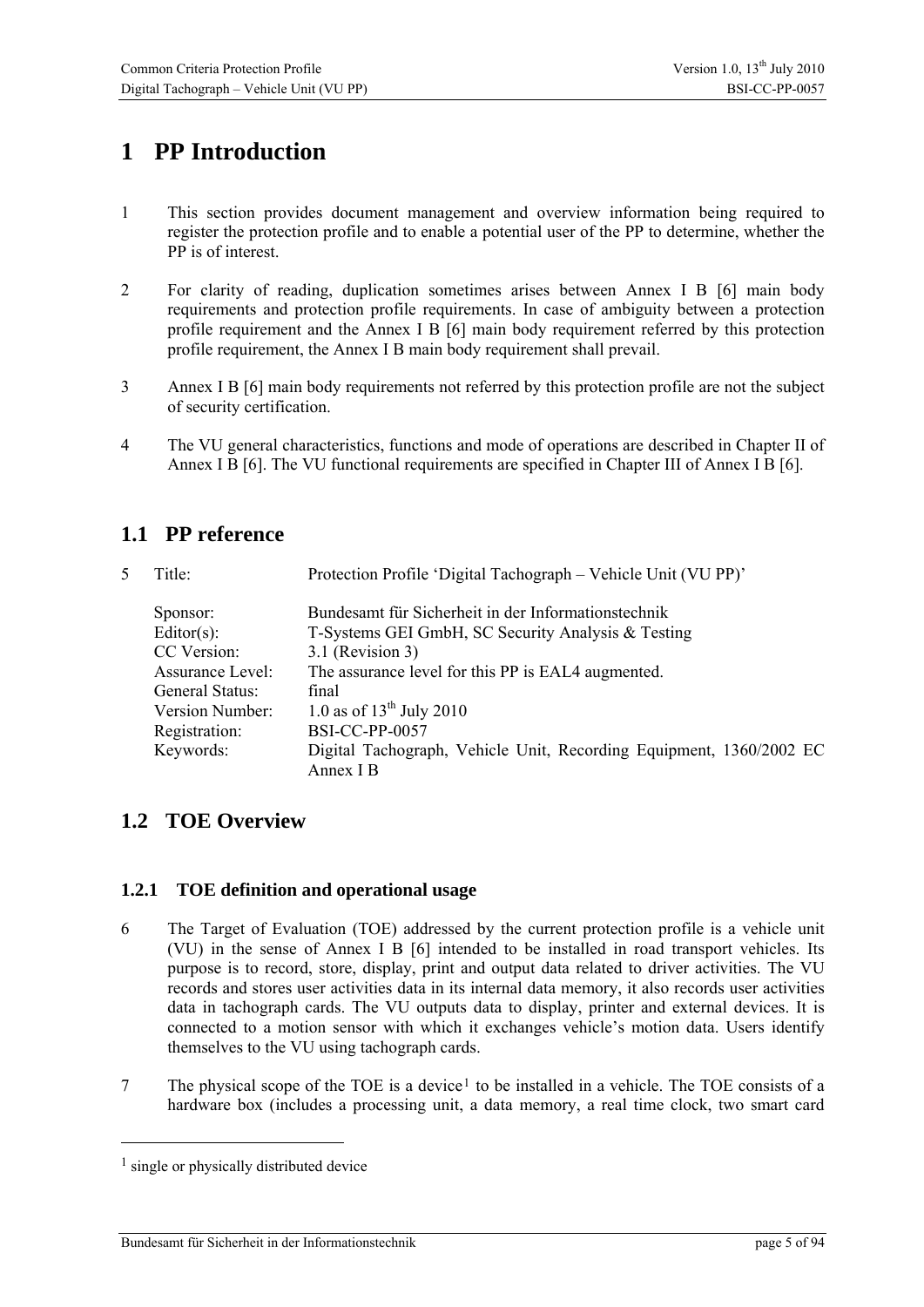interface devices (driver and co-driver), a printer, a display, a visual warning, a calibration/downloading connector, facilities for entry of user's inputs, embedded software and of related user manuals. It must be connected to a motion sensor (MS) and to a power supply unit; it can temporarily be connected with other devices used for calibration, data export, software upgrade and diagnostics.

- 8 The TOE receives motion data from the motion sensor and activity data via the facilities for entry of user's. It stores all these user data internally and can export them to the tachograph cards inserted, to the display, to the printer, and to electrical interfaces.
- 9 The typical VU is depicted in the following figure (it shall be noted that although the printer mechanism is part of the TOE, the paper document once produced is not):



**Figure 1: Typical VU** 

#### <span id="page-5-0"></span>**1.2.2 TOE major security features for operational use**

- 10 The main security feature of the TOE is as specified in  $[9]$ <sup>[2](#page-5-1)</sup>: The data to be measured<sup>[3](#page-5-2)</sup> and recorded and then to be checked by control authorities must be available and reflect fully and accurately the activities of controlled drivers and vehicles in terms of driving, work, availability and rest periods and in terms of vehicle speed.
- 11 It concretely means that security of the VU aims to protect
	- a) the data recorded and stored in such a way as to prevent unauthorised access to and manipulation of the data and detecting any such attempts,
	- b) the integrity and authenticity of data exchanged between the motion sensor and the vehicle unit,

<span id="page-5-1"></span><sup>&</sup>lt;sup>2</sup> O.VU Main

<span id="page-5-2"></span><sup>&</sup>lt;sup>3</sup> in the sense 'collected'; the physical data measurement is performed by the motion sensor being not part of the current TOE.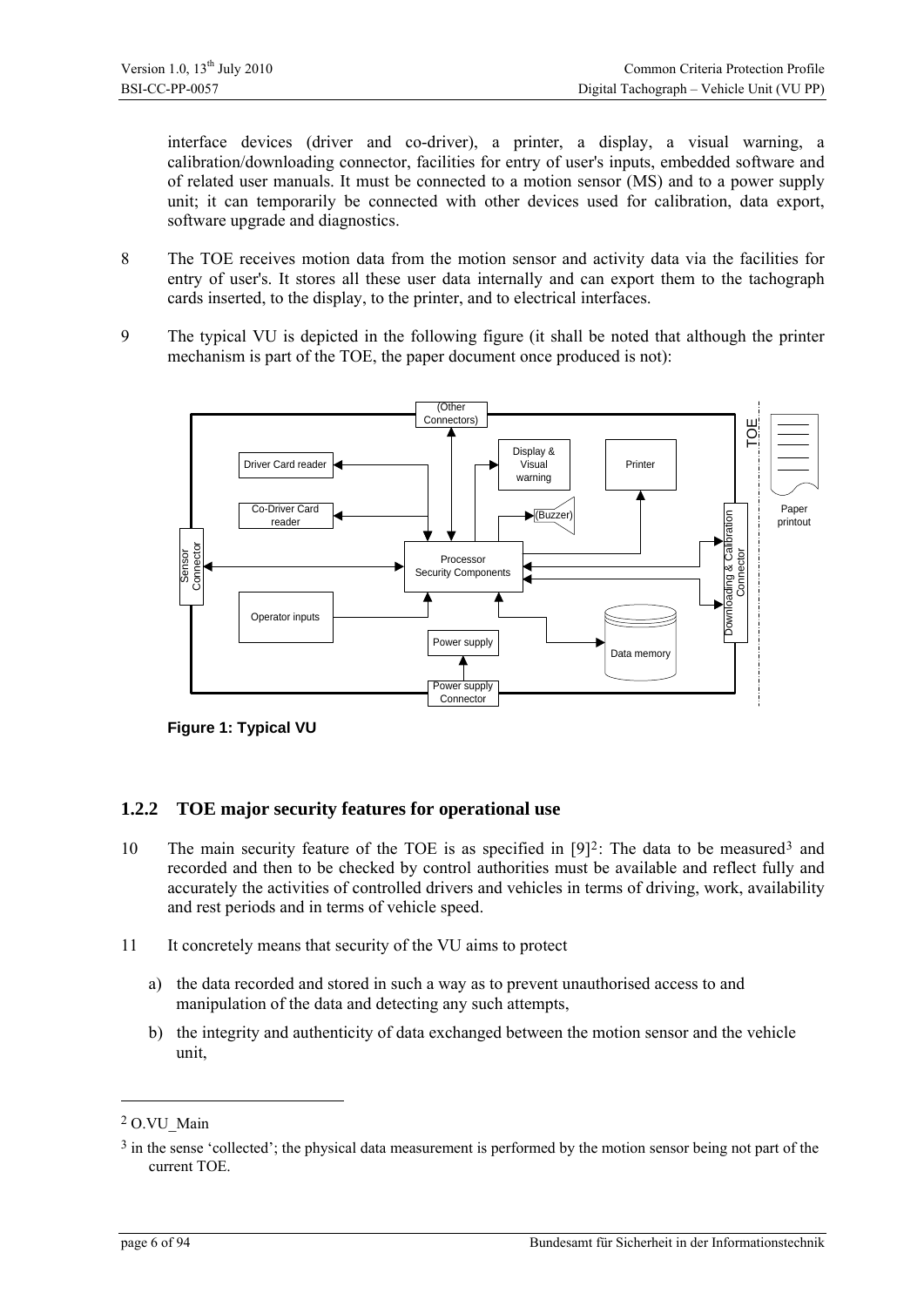- c) the integrity and authenticity of data exchanged between the recording equipment and the tachograph cards, and
- d) the integrity and authenticity of data downloaded.
- 12 The main security feature stated above is provided by the following major security services (please refer to [9], chap. 4):
	- a) Identification and authentication of motion sensor und tachograph cards,
	- b) Access control to functions and stored data,
	- c) Accountability of users,
	- d) Audit of events and faults,
	- e) Object reuse for secret data,
	- f) Accuracy of recorded and stored data,
	- g) Reliability of services,
	- h) Data exchange with motion sensor, tachograph cards and external media (download function).

*Application Note 1*: At least two services listed above – 'identification and authentication' as well as 'data exchange' require cryptographic support according to [10], sec. 4.9.

#### <span id="page-6-0"></span>**1.2.3 TOE type**

- 13 The TOE type is the Vehicle Unit in the sense of Annex I B [6].
- 14 The typical life cycle of the VU is described in the following figure: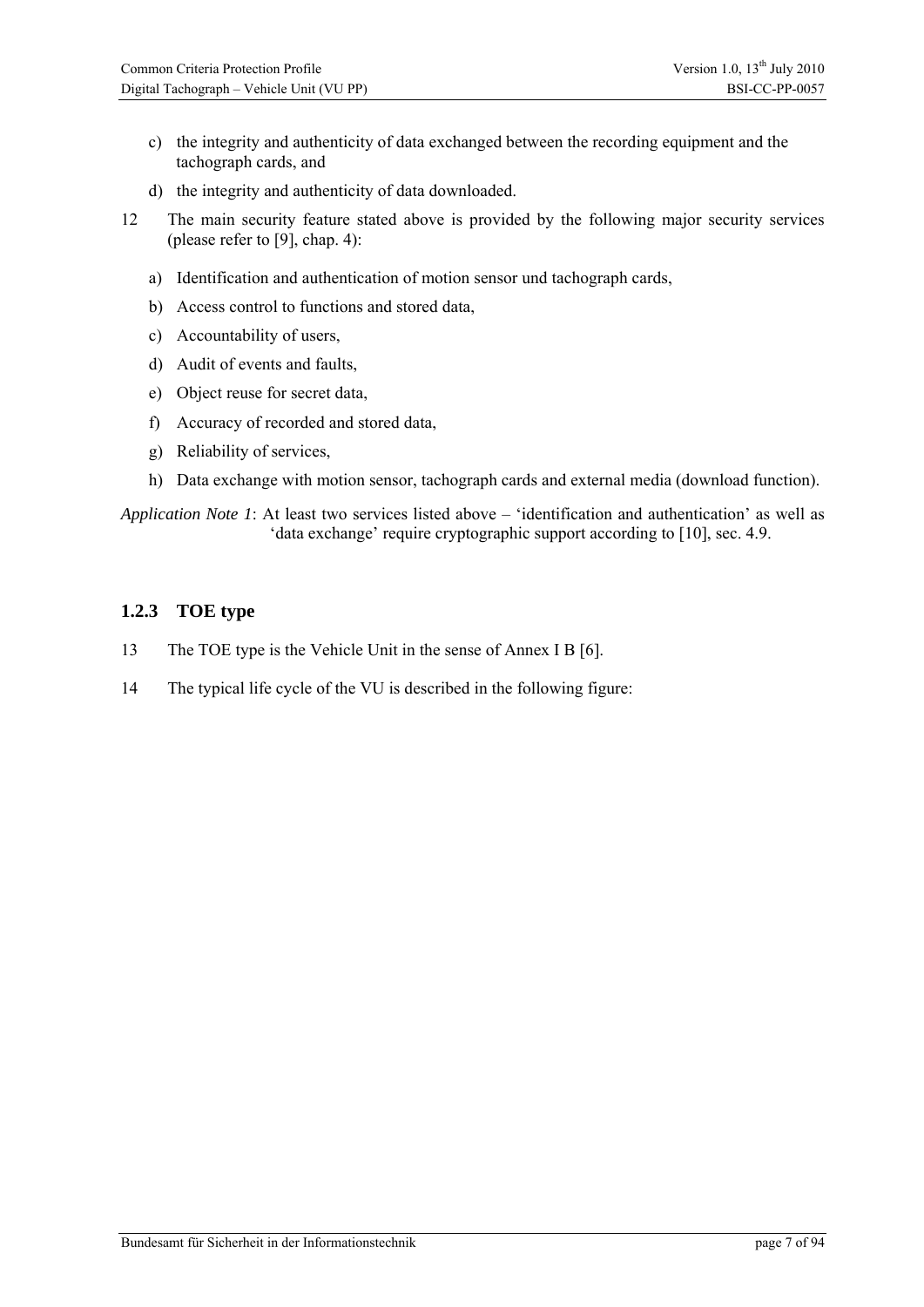

<span id="page-7-1"></span>

<span id="page-7-2"></span>*Application Note 2*: The security requirements in sec. 4 of [9] limit the scope of the security examination of the TOE to the *operational phase* in the end user environment. Therefore, the security policy defined by the current protection profile also focuses on the *operational phase* of the VU in the end user environment. Some single properties of the *calibration phase*[4](#page-7-0) being significant for the security of the TOE in its operational phase are also considered by the current PP as required by [9]. The TOE distinguishes between its calibration and operational phases by modes of operation as defined in [6], REQ007 and

-

<span id="page-7-0"></span><sup>4</sup> calibration phase comprises all operations within the fitters and workshops environment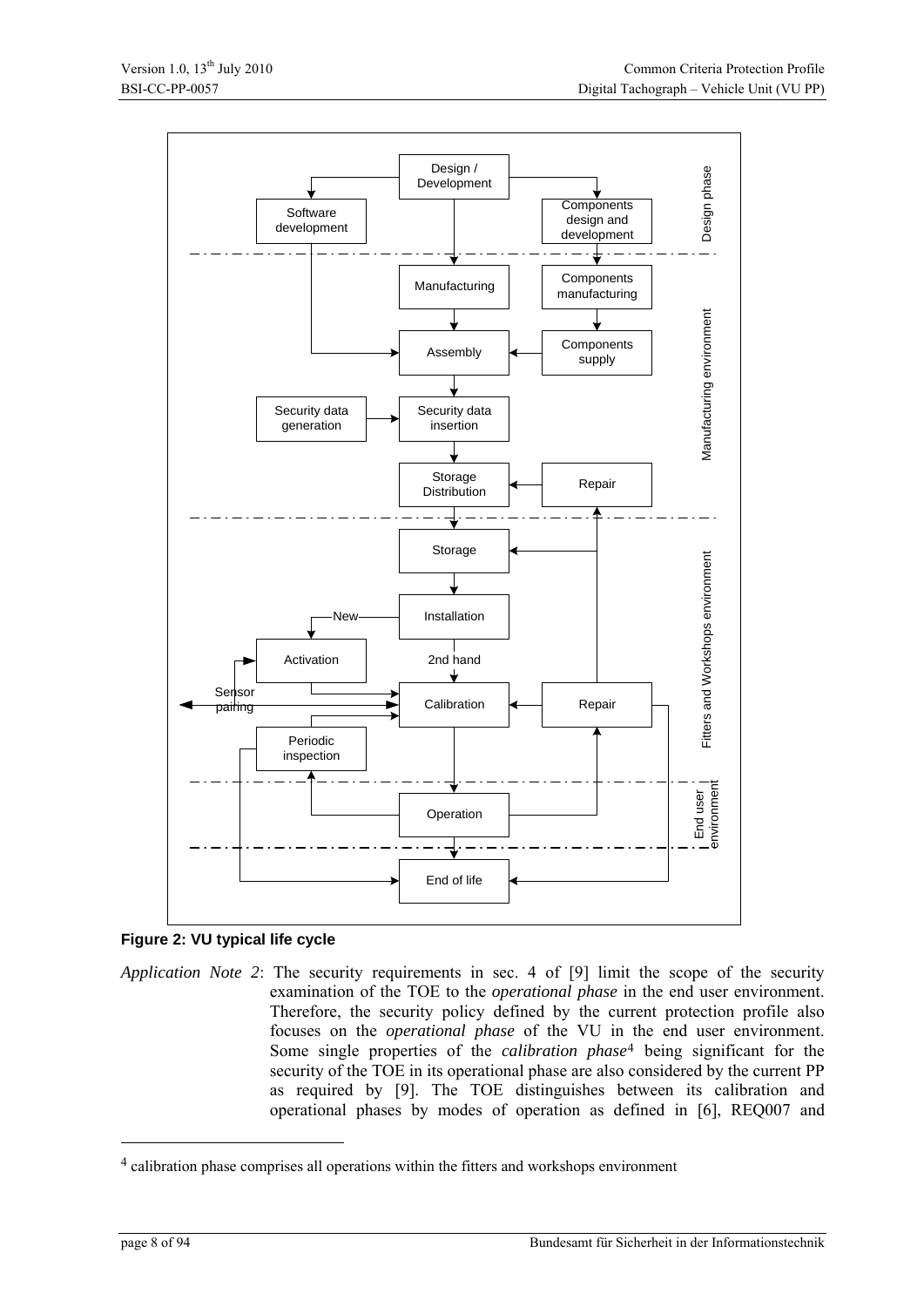REQ010: operational, control and company modes presume the operational phase, whereby the calibration mode presumes the calibration phase of the VU.

A security evaluation/certification being conform with this PP will have to involve all life phases into consideration to the extent as required by the assurance package chosen here for the TOE (see chap. [2.3 'Package Claim'](#page-10-3) below). Usually, the TOE delivery from its manufacturer to the first customer (approved workshops) exactly happens at the transition from the *manufacturing* to the *calibration* phase, see also [14], sec. 8.2 for delivery interfaces.

#### <span id="page-8-0"></span>**1.2.4 Non-TOE hardware/software/firmware**

15 The vehicle unit's operational environment while installed in a vehicle is depicted in the following figure:



**Figure 3: VU operational environment** 

- 16 The following TOE-external components are
	- a) *mandatory* for a proper TOE operation:
		- power supply e.g. from the vehicle, where the TOE is installed
		- motion sensor;
	- b) *functionally necessary* for an Annex I B compliant operation:
		- calibration device (fitters and workshops environment only)
		- tachograph cards (four different types of them)
		- printer paper
		- external storage media for data download;
	- c) *helpful* for a convenient TOE operation: - connection to the vehicle network e.g. CAN-connection.

#### *Application Note 3*: While operating, the TOE will verify, whether the motion sensor and tachograph cards connected possess appropriate credentials showing their belonging to the digital tachograph system. A security certification according to [9] is a prerequisite for the type approval of a motion sensor and tachograph cards.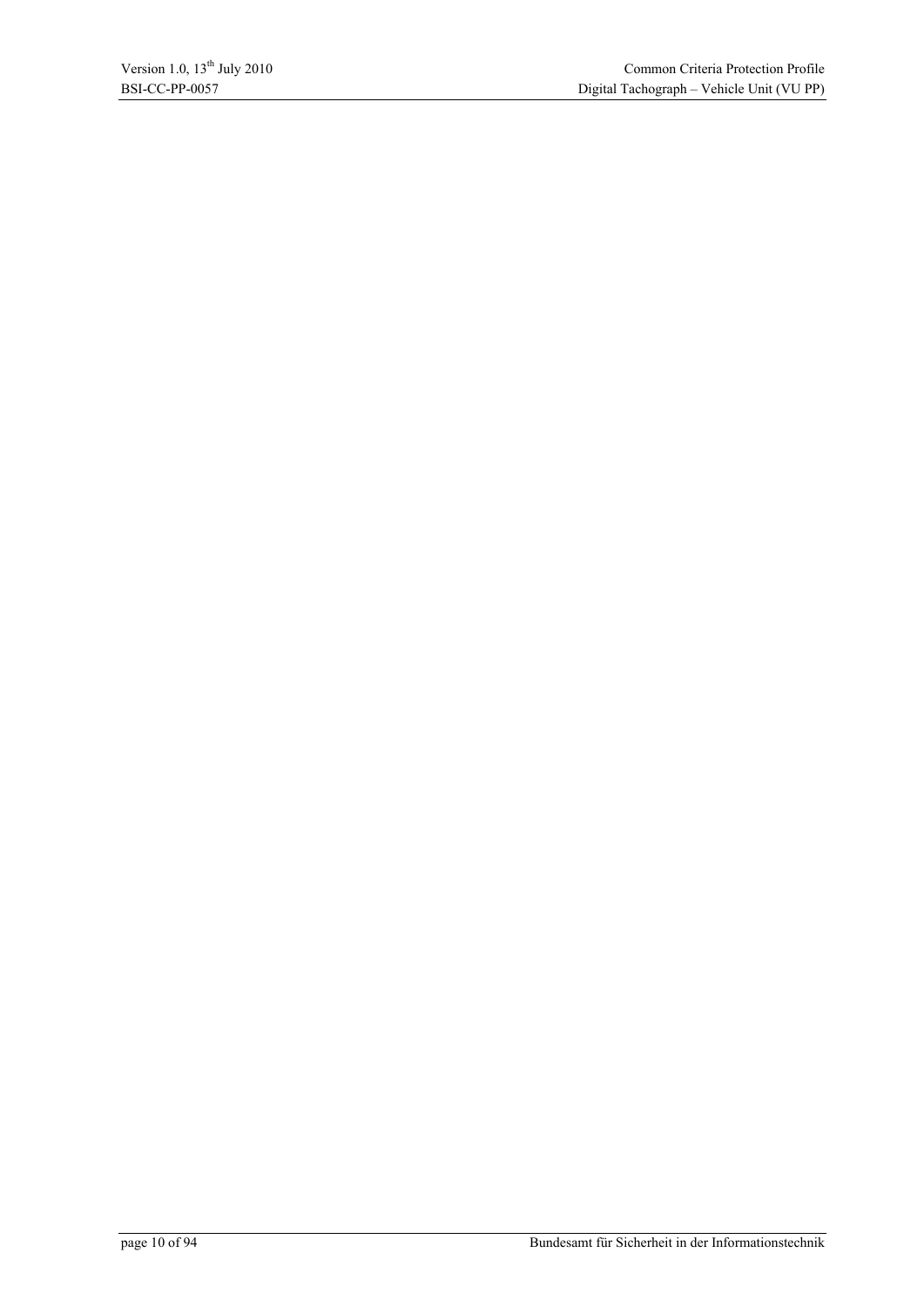# <span id="page-10-0"></span>**2 Conformance Claims**

### <span id="page-10-1"></span>**2.1 CC Conformance Claim**

17 This protection profile claims conformance to

- [Common Criteria for Information Technology Security Evaluation, Part 1: Introduction and](#page-82-1)  [General Model; CCMB-2009-07-001, Version 3.1, Revision 3, July 2009](#page-82-1) [1]
- [Common Criteria for Information Technology Security Evaluation, Part 2: Security](#page-82-2)  [Functional Components; CCMB-2009-07-002, Version 3.1, Revision 3, July 2009](#page-82-2) [2]
- Common Criteria for Information Technology Security Evaluation, Part 3: Security [Assurance Requirements; CCMB-2009-07-003, Version 3.1, Revision 3, July 2009](#page-82-3) [3]

as follows

- Part 2 conformant.
- Part 3 conformant.

#### 18 The

 [Common Methodology for Information Technology Security Evaluation, Evaluation](#page-82-4)  [Methodology; CCMB-2009-07-004, Version 3.1, Revision 3, July 2009](#page-82-4), [4]

has to be taken into account.

### <span id="page-10-2"></span>**2.2 PP Claim**

- 19 This PP does not claim any conformance to a further protection profile.
- *Application note 4:* Although there is no PP to which the current PP is claimed to be conformant, this vehicle unit PP covers all requirements of the vehicle unit generic ITSEC ST as contained in [9]. The coverage of the requirements of [9] by the security functional requirements of the current PP is stated in Annex A, chap. [9](#page-83-0) of this protection profile.

### <span id="page-10-3"></span>**2.3 Package Claim**

20 The current PP is conformant to the following security requirements package:

 $-$  Assurance package E3hCC31 AP as defined in sec. [6.2](#page-61-0) below. This assurance package is commensurate with JIL [11] defining an assurance package called E3hAP. This assurance package declares assurance equivalence between the assurance level E3 of an ITSEC certification and the assurance level of the package E3hAP within a Common Criteria (ver. 2.1) certification (in conjunction with the Digital Tachograph System).

21 The assurance package E3hCC31\_AP represents the standard assurance package EAL4 augmented by the assurance components ATE\_DPT.2 and AVA\_VAN.5 (see sec. [6.2](#page-61-0) below).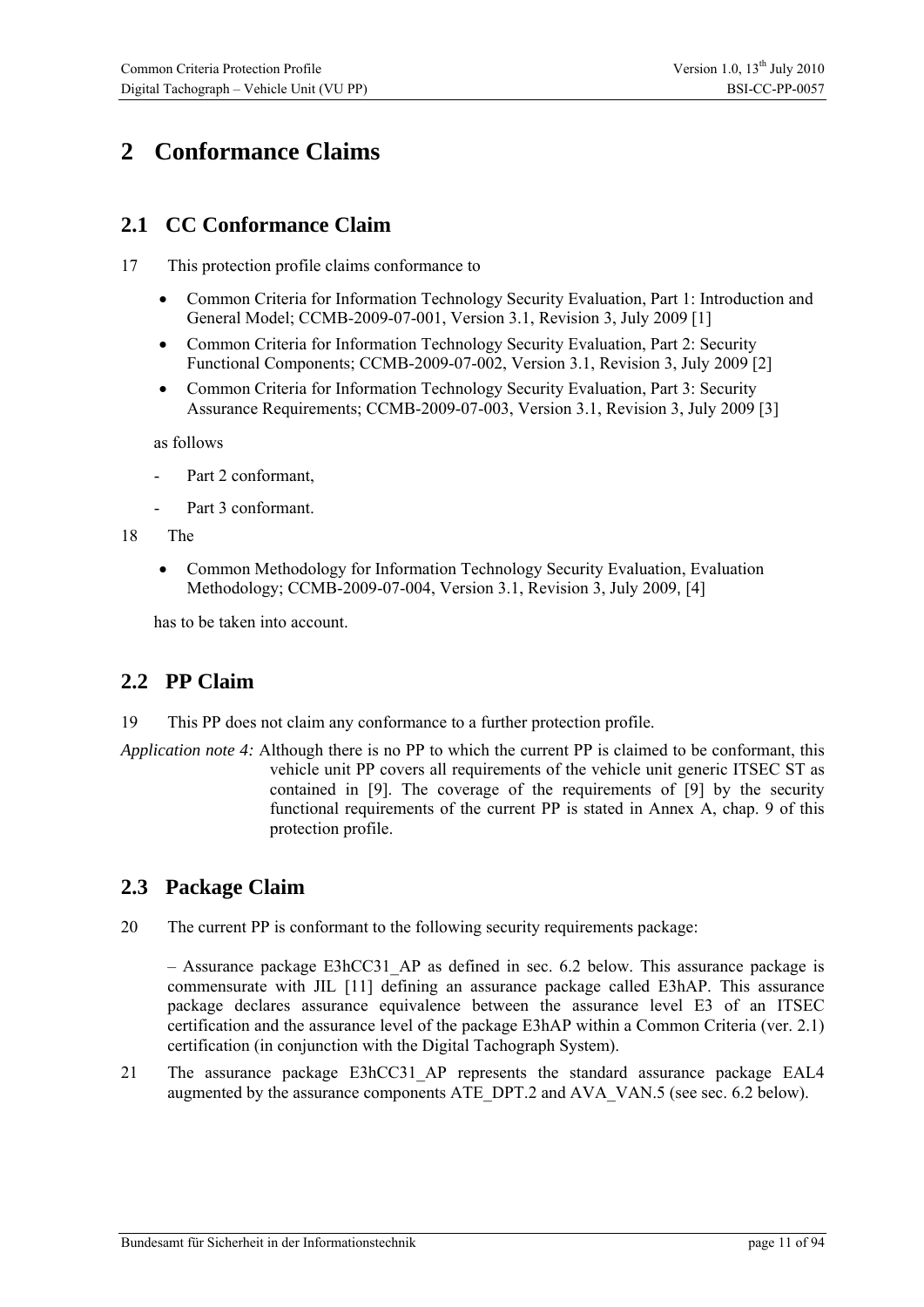### <span id="page-11-0"></span>**2.4 Conformance Claim Rationale**

22 The current protection profile does not claim any conformance with other PPs. Therefore, no conformance claim rationale can be given here.

### <span id="page-11-1"></span>**2.5 Conformance statement**

23 This PP requires *strict* conformance of any ST or PP claiming conformance to this PP.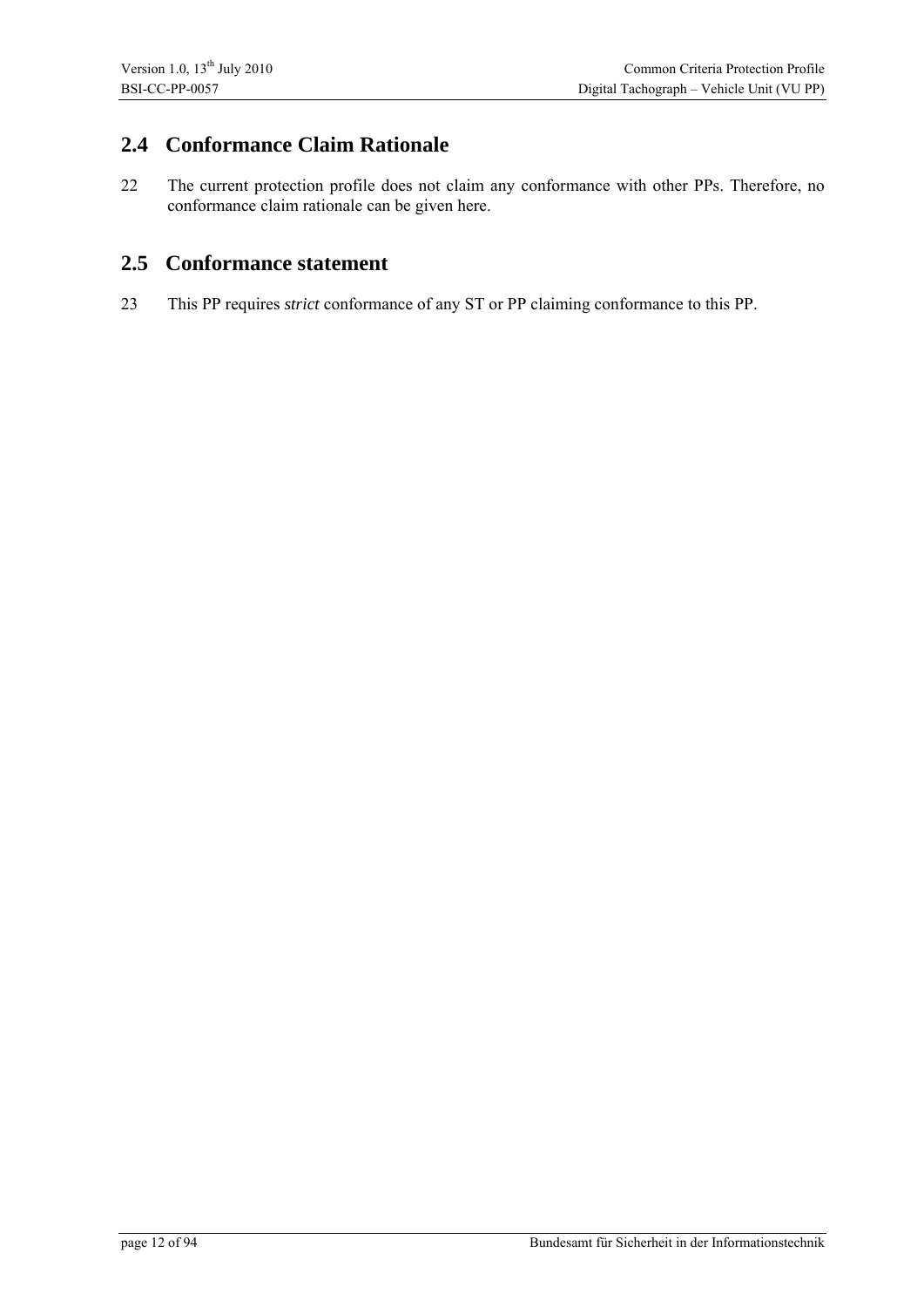# <span id="page-12-0"></span>**3 Security Problem Definition**

### <span id="page-12-1"></span>**3.1 Introduction**

#### **Assets**

24 The primary assets to be protected by the TOE as long as they are in scope of the TOE are (please refer to the glossary in chap. [7](#page-75-0) for the term definitions)

| Object<br>No.  | Asset                                                                                 | Definition                                                                                                                                                                                                                                                                                                                    | Generic security property to<br>be maintained by the<br>current security policy |
|----------------|---------------------------------------------------------------------------------------|-------------------------------------------------------------------------------------------------------------------------------------------------------------------------------------------------------------------------------------------------------------------------------------------------------------------------------|---------------------------------------------------------------------------------|
|                |                                                                                       |                                                                                                                                                                                                                                                                                                                               |                                                                                 |
| 1              | user data<br>(recorded or<br>stored in the<br>TOE)                                    | Any data, other than security data<br>(sec. III.12.2 of [6]) and<br>authentication data, recorded or<br>stored by the VU, required by<br>Chapter III.12 of the Commission<br>Regulation [6].                                                                                                                                  | Integrity<br>Authenticity                                                       |
| $\overline{2}$ | user data<br>transferred<br>between the<br>TOE and an<br>external device<br>connected | All user data being transferred from<br>or to the TOE.<br>A TOE communication partner can<br>be:<br>- a motion sensor,<br>- a tachograph card, or<br>- an external medium for data<br>download.<br>Motion data are part of this asset.<br>User data can be received and sent<br>(exchange $\Leftrightarrow$ {receive, send}). | Confidentiality <sup>5</sup><br>Integrity<br>Authenticity <sup>6</sup>          |

#### **Table 1: Primary assets**

<u>.</u>

25 All these primary assets represent User Data in the sense of the CC.

26 The secondary assets also having to be protected by the TOE in order to achieve a sufficient protection of the primary assets are:

<span id="page-12-2"></span><sup>&</sup>lt;sup>5</sup> Not each data element being transferred represents a secret. Whose data confidentiality shall be protected while transferring them (i) between the TOE and a MS, is specified in [12], sec. 7.6 (instruction #11); (ii) between the TOE and a tachograph card – in [8], chap. 4 (access condition = PRO SM). Confidentiality of data to be downloaded to an external medium is not required to be protected.

<span id="page-12-3"></span><sup>6</sup> Not each data element being transferred shall be protected for its integrity and authenticity. Whose data integrity and authenticity shall be protected while transferring them (i) between the TOE and a MS, is specified in [12], sec. 7.5 (instruction #80); (ii) between the TOE and a tachograph card – in [8], chap. 4 (access condition = AUT). Integrity and authenticity of data to be downloaded to en external medium shall always be protected.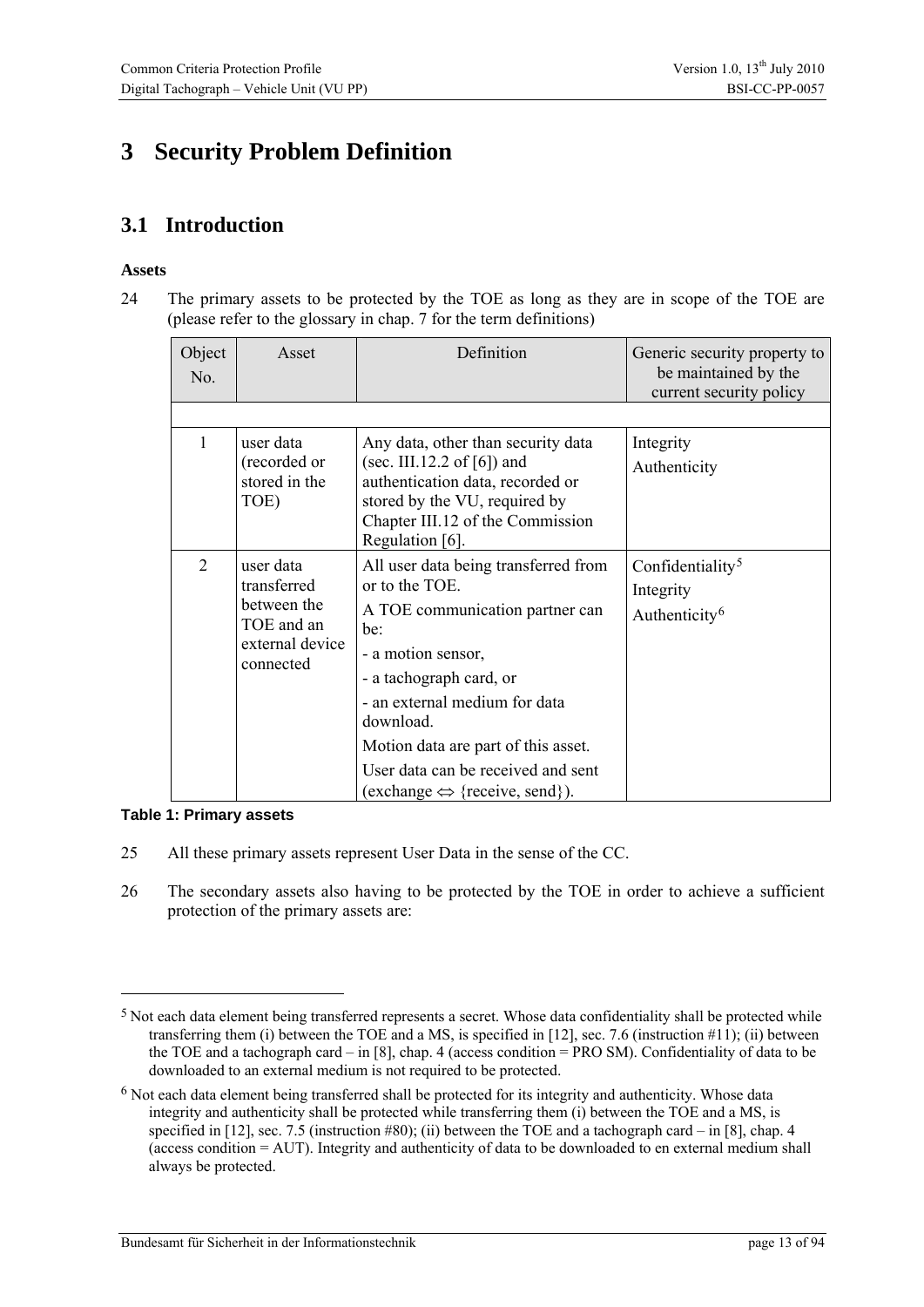| Object<br>No.  | Asset                                                                                   | Definition                                                                                                                                                                                                                                                                                                                                                                                                                                                                                                                                                                                                                      | Property to be maintained<br>by the current security<br>policy |
|----------------|-----------------------------------------------------------------------------------------|---------------------------------------------------------------------------------------------------------------------------------------------------------------------------------------------------------------------------------------------------------------------------------------------------------------------------------------------------------------------------------------------------------------------------------------------------------------------------------------------------------------------------------------------------------------------------------------------------------------------------------|----------------------------------------------------------------|
| $\overline{3}$ | Accessibility<br>to the TOE<br>functions and<br>data only for<br>authorised<br>subjects | Property of the TOE to restrict access<br>to TSF and TSF-data stored in the<br>TOE to authorised subjects only.                                                                                                                                                                                                                                                                                                                                                                                                                                                                                                                 | Availability                                                   |
| $\overline{4}$ | Genuineness<br>of the TOE                                                               | Property of the TOE to be authentic<br>in order to provide the claimed<br>security functionality in a proper<br>way.                                                                                                                                                                                                                                                                                                                                                                                                                                                                                                            | Availability                                                   |
| 5              | <b>TOE</b><br>immanent<br>secret security<br>data                                       | Secret security elements used by the<br>TOE in order to enforce its security<br>functionality.<br>There are the following security<br>elements of this category:<br>equipment private key<br>$\overline{\phantom{0}}$<br>(EQT.SK), see [6], sec. III.12.2,<br>vehicle unit part of the symmetric<br>$\overline{a}$<br>master key for communication<br>with MS ( $Km_{VU}$ ), see [10], sec.<br>3.1.3,<br>session key between motion<br>-<br>sensor and vehicle unit $K_{Sm}$ (see<br>[12], sec. 7.4.5 (instruction 42)),<br>session key between tachograph<br>cards and vehicle unit K <sub>St</sub> (see<br>$[10]$ , sec. 3.2) | Confidentiality<br>Integrity                                   |
| 6              | <b>TOE</b><br>immanent<br>non-secret<br>security data                                   | Non-secret security elements used by Integrity<br>the TOE in order to enforce its<br>security functionality.<br>There are the following security<br>elements of this category:<br>European public key (EUR.PK),<br>-<br>Member State certificate (MS.C),<br>$\overline{\phantom{0}}$<br>equipment certificate (EQT.C).<br>see [6], sec. III.12.2.                                                                                                                                                                                                                                                                               | Authenticity                                                   |

**Table 2: Secondary assets** 

*Application Note 5*: The workshop tachograph card requires an additional human user authentication by presenting a correct PIN value to the card. The vehicle unit (i) transmits the PIN verification value input by the user to the card and (ii) receives the card response to this verification attempt. A workshop tachograph card can only be used within the fitters and workshops environment (see A.Card\_Availability below), which is presumed to be trustworthy (see A.Approved Workshops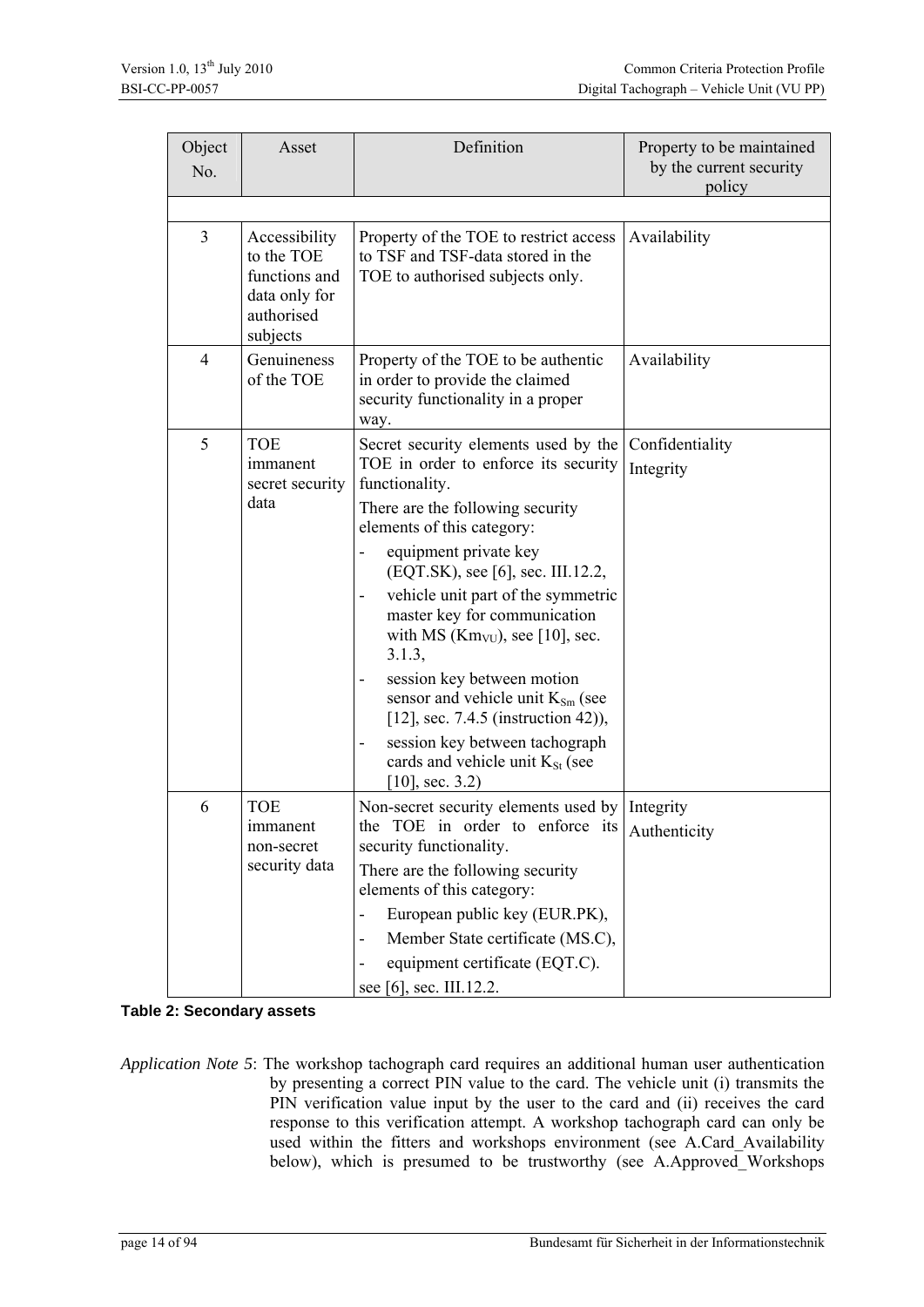below). Hence, no threat agent is presumed while using a workshop tachograph card.

In this context, the VU is not required to secure a PIN verification value and any card response to a verification attempt, cf. [10], chap. 4.

27 The secondary assets represent TSF and TSF-data in the sense of the CC.

#### **Subjects and external entities**

28 This protection profile considers the following subjects:

| External<br>Entity<br>No. | Subject<br>No. | Role                 | Definition                                                                                                                                                                                                                                                                                                  |
|---------------------------|----------------|----------------------|-------------------------------------------------------------------------------------------------------------------------------------------------------------------------------------------------------------------------------------------------------------------------------------------------------------|
| 1<br>1                    |                | User                 | Users are to be understood as legal human user of<br>the TOE. The legal users of the VU comprise<br>drivers, controllers, workshops and companies.<br>User authentication is performed by possession of<br>a valid tachograph card.                                                                         |
|                           |                |                      | There can also be Unknown User of the TOE and<br>malicious user of the $TOE - an$ attacker.                                                                                                                                                                                                                 |
|                           |                |                      | User identity is kept by the VU in form of a<br>concatenation of User group and User ID, cf. [9],<br>UIA 208 representing security attributes of the<br>role 'User'.                                                                                                                                        |
|                           |                |                      | An attacker is a threat agent (a person or a<br>process acting on his behalf) trying to undermine<br>the security policy defined by the current PP,<br>especially to change properties of the assets<br>having to be maintained.<br>The attacker is assumed to possess an at most<br>high attack potential. |
|                           |                |                      | Please note that the attacker might 'capture' any<br>subject role recognised by the TOE.                                                                                                                                                                                                                    |
|                           |                |                      | Due to constraints and definitions in [9], an<br>attacker is an attribute of the role 'User' in the<br>context of the current PP. Being a legal user is<br>also an <i>attribute</i> of the role User.                                                                                                       |
| $\overline{2}$            | $\overline{2}$ | Unknown User         | not authenticated user.                                                                                                                                                                                                                                                                                     |
| 3                         | 3              | <b>Motion Sensor</b> | Part of the recording equipment, providing a<br>signal representative of vehicle speed and/or<br>distance travelled.                                                                                                                                                                                        |
|                           |                |                      | A MS possesses valid credentials for its<br>authentication and their validity is verifiable.                                                                                                                                                                                                                |
|                           |                |                      | Valid credentials are MS serial number encrypted<br>the<br>identification<br>key<br>(Enc(KID NS))<br>with                                                                                                                                                                                                   |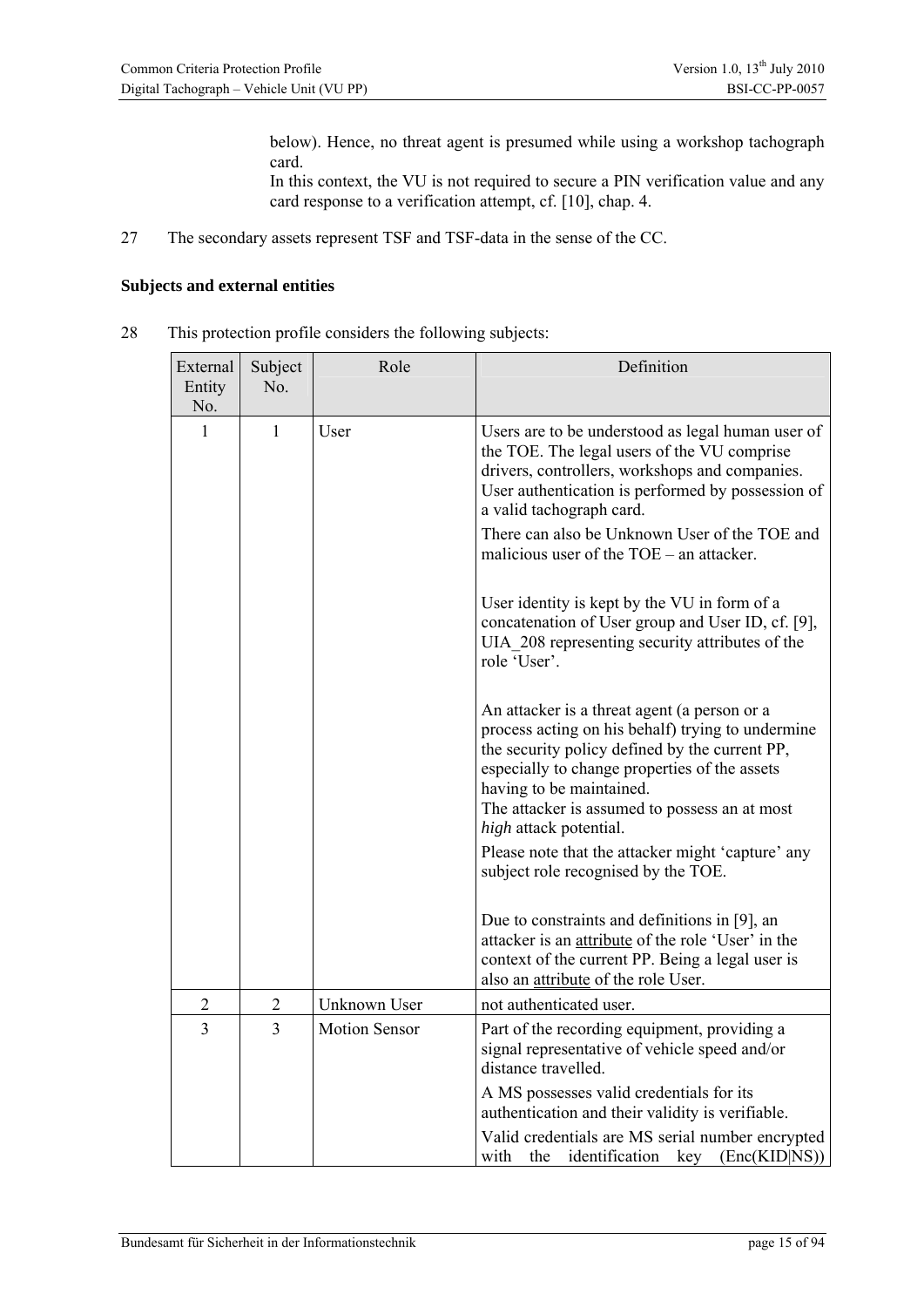| External<br>Entity<br>No. | Subject<br>No. | Role              | Definition                                                                                                                                                                                                                                                                                     |
|---------------------------|----------------|-------------------|------------------------------------------------------------------------------------------------------------------------------------------------------------------------------------------------------------------------------------------------------------------------------------------------|
|                           |                |                   | together with pairing key encrypted with the<br>master key (Enc(KM KP))                                                                                                                                                                                                                        |
| 4                         |                | Tachograph Card   | Smart cards intended for use with the recording<br>equipment. Tachograph cards allow for<br>identification by the recording equipment of the<br>identity (or identity group) of the cardholder and<br>allow for data transfer and storage. A tachograph<br>card may be of the following types: |
|                           |                |                   | driver card,                                                                                                                                                                                                                                                                                   |
|                           |                |                   | control card,                                                                                                                                                                                                                                                                                  |
|                           |                |                   | workshop card,                                                                                                                                                                                                                                                                                 |
|                           |                |                   | company card.                                                                                                                                                                                                                                                                                  |
|                           |                |                   | A tachograph card possesses valid credentials for<br>its authentication and their validity is verifiable.<br>Valid credentials are a certified key pair for                                                                                                                                    |
|                           |                |                   | authentication being verifiable up to EUR.PK.                                                                                                                                                                                                                                                  |
| 5                         | $\overline{4}$ | Unknown equipment | A technical device not possessing valid<br>credentials for its authentication or validity of its<br>credentials is not verifiable.                                                                                                                                                             |
|                           |                |                   | Valid credentials can be either a certified key pair<br>for authentication of a device or MS serial<br>number encrypted with the identification key<br>(Enc(KID NS)) together with pairing key<br>encrypted with the master key (Enc(KM KP)).                                                  |
| 6                         |                | Attacker          | see item User above.                                                                                                                                                                                                                                                                           |

**Table 3: Subjects and external entities** 

*Application Note 6*: This table defines the subjects in the sense of [1] which can be recognised by the TOE independent of their nature (human or technical user). As result of an appropriate identification and authentication process, the TOE creates – for each of the respective external entity – an 'image' inside and 'works' then with this TOE internal image (also called subject in [1]). From this point of view, the TOE itself does not differ between 'subjects' and 'external entities'. There is no dedicated subject with the role 'attacker' within the current security policy, whereby an attacker might 'capture' any subject role recognised by the TOE.

### <span id="page-15-0"></span>**3.2 Threats**

- 29 This section describes the threats to be averted by the TOE independently or in collaboration with its IT environment. These threats result from the assets protected by the TOE and the method of TOE's use in the operational environment.
- 30 The following threats are defined in the current PP (they are derived from [9], sec. 3.3):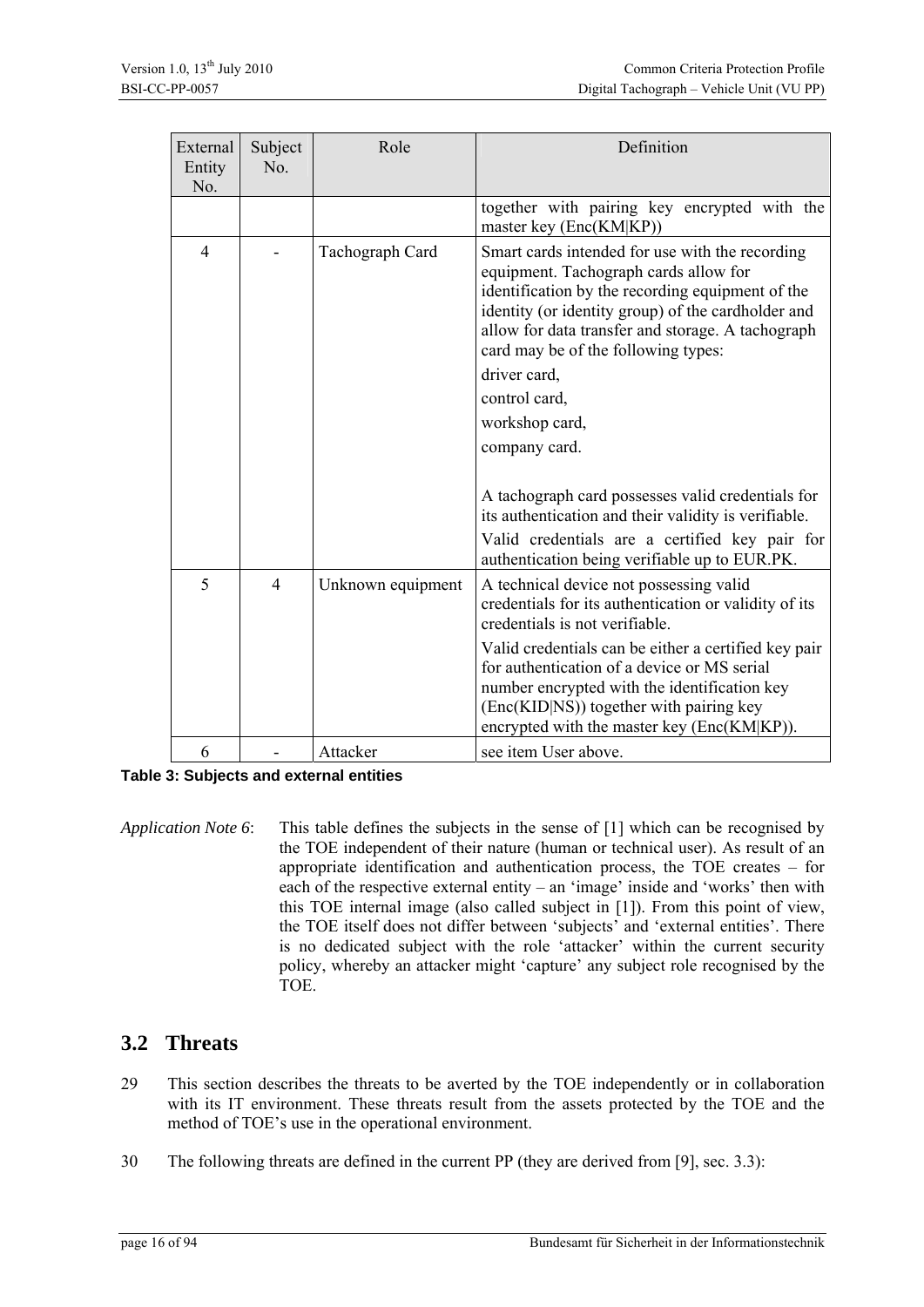31 Threats averted solely by the TOE:

| ge            | T.Card Data Exchan Users could try to modify user data while exchanged between VU<br>and tachograph cards (addition, modification, deletion, replay of<br>signal). |
|---------------|--------------------------------------------------------------------------------------------------------------------------------------------------------------------|
| T.Faults      | Faults in hardware, software, communication procedures could<br>place the VU in unforeseen conditions compromising its security <sup>7</sup> .                     |
| T.Output Data | Users could try to modify data output (print, display or<br>$download$ <sup>7</sup> .                                                                              |

32 Threats averted by the TOE and its operational environment:

| T.Access                     | Users could try to access functions <sup>7</sup> not allowed to them (e.g.<br>drivers gaining access to calibration function).                                    |
|------------------------------|-------------------------------------------------------------------------------------------------------------------------------------------------------------------|
| T.Calibration Param<br>eters | Users could try to use miscalibrated equipment <sup>7</sup> (through<br>calibration data modification, or through organisational weak-<br>nesses).                |
| T.Clock                      | Users could try to modify internal clock <sup>7</sup> .                                                                                                           |
| T.Design                     | Users could try to gain illicit knowledge of design <sup>7</sup> either from<br>manufacturer's material (through theft, bribery ) or from reverse<br>engineering. |
| T.Environment                | Users could compromise the VU security <sup>7</sup> through environmental<br>attacks (thermal, electromagnetic, optical, chemical, mechani-<br>$cal, \ldots$ ).   |
| T.Fake Devices               | Users could try to connect fake devices (motion sensor, smart<br>cards) to the VU <sup>8</sup> .                                                                  |
| T.Hardware                   | Users could try to modify VU hardware <sup>7</sup> .                                                                                                              |
| T.Identification             | Users could try to use several identifications or no identification <sup>9</sup> .                                                                                |
| T.Motion_Data                | Users could try to modify the vehicle's motion data (addition,<br>modification, deletion, replay of signal $1^{10}$ .                                             |

<span id="page-16-0"></span><sup>7</sup> The terms 'miscalibrated equipment', 'VU security', 'VU security objectives', 'data output', 'not allowed functions', 'VU in a well defined state', 'VU design', 'correctness of the internal clock', 'integrity of VU hardware', 'integrity of the VU software', 'full activated security functionality of the VU' correspond with [9] and are covered by the assets 'Accessibility to the TOE functions and data only for authorised subjects' and 'Genuineness of the TOE'

<span id="page-16-1"></span><sup>8</sup> Communication with genuine/known equipment is a prerequisite for a secure data exchange and, hence, represents a partial aspect of the asset 'user data transferred between the TOE and an external device connected'.

<span id="page-16-2"></span><sup>9</sup> Identification data are part of the asset 'User data', see Glossary.

<span id="page-16-3"></span><sup>10</sup> Motion data transmitted are part of the asset 'user data transferred between the TOE and an external device connected'.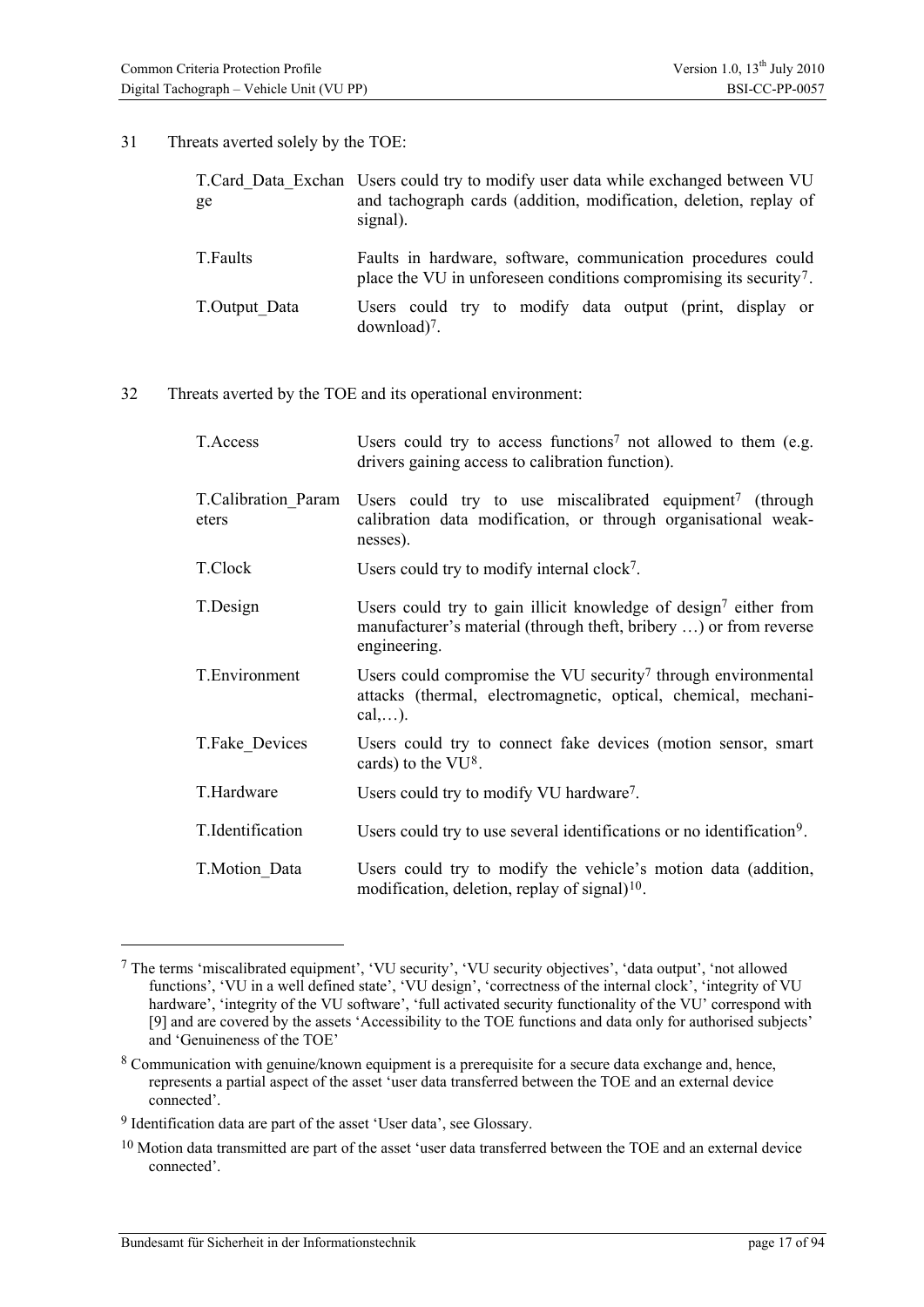| T.Power Supply   | Users could try to defeat the VU security objectives <sup>7</sup> by<br>modifying (cutting, reducing, increasing) its power supply.                   |
|------------------|-------------------------------------------------------------------------------------------------------------------------------------------------------|
| T. Security Data | Users could try to gain illicit knowledge of security data <sup>11</sup> during<br>security data generation or transport or storage in the equipment. |
| T.Software       | Users could try to modify VU software <sup>7</sup> .                                                                                                  |
| T.Stored Data    | Users could try to modify stored data (security <sup>12</sup> or user data).                                                                          |
| T. Tests         | The use of non invalidated test modes or of existing back doors<br>could compromise the VU security <sup>7</sup> .                                    |

*Application Note 7*: Threat T.Faults represents a 'natural' flaw not induced by an attacker; hence, no threat agent can be stated here. The threat agent for T.Tests is User. It can be deduced from the semantic content of T.Tests.

33 Threats averted solely by the TOE's operational environment:

T.Non\_Activated Users could use non activated equipment<sup>7</sup>.

### <span id="page-17-0"></span>**3.3 Organisational Security Policies**

- 34 The TOE and/or its environment shall comply with the following Organisational Security Policies (OSP) as security rules, procedures, practices, or guidelines imposed by an organisation upon its operations.
- 35 They are defined here to reflect those security objectives from [9] for which there is no threat directly and fully associated.
- 36 OSPs related to the TOE:

| OSP.Accountability     | The VU must collect accurate accountability data.                                                                            |
|------------------------|------------------------------------------------------------------------------------------------------------------------------|
| OSP.Audit              | The VU must audit attempts to undermine system security<br>and should trace them to associated users.                        |
| OSP.Processing         | The VU must ensure that processing of inputs to derive user<br>data is accurate.                                             |
| <b>OSP.Test Points</b> | All commands, actions or test points, specific to the testing<br>needs of the manufacturing phase of the VU must be disabled |

<span id="page-17-1"></span><sup>11 &#</sup>x27;security data' are covered by the assets 'TOE immanent secret security data' and 'TOE immanent non-secret security data'

<span id="page-17-2"></span><sup>12</sup> it means 'TOE immanent secret security data' and 'TOE immanent non-secret security data'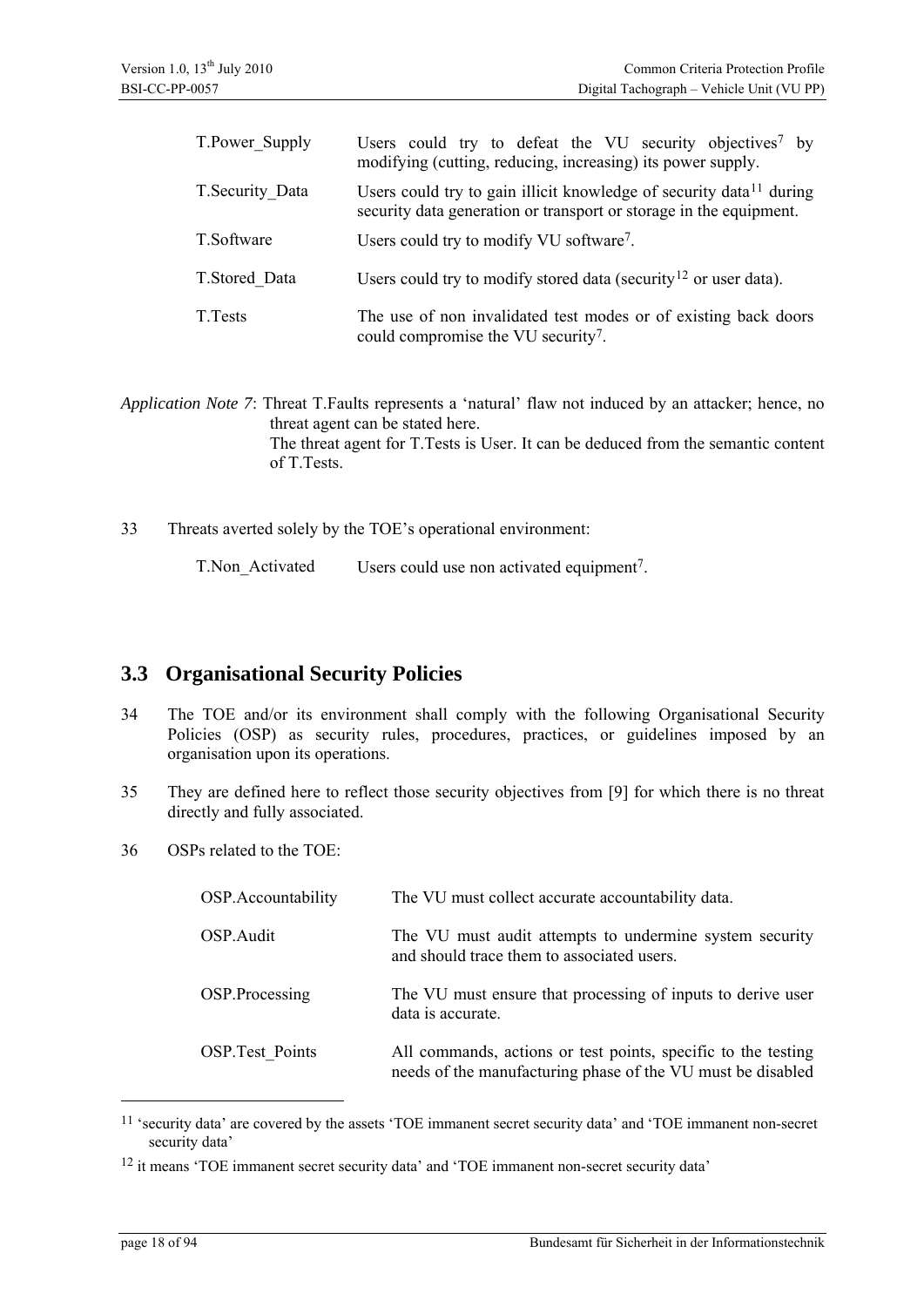or removed before the VU activation during the manufacturing process.

37 OSPs related to the TOE and its operational environment:

OSP.Type\_Approved\_M S[13](#page-18-0) The VU shall only be operated together with a motion sensor being type approved according to Annex I B.

#### 38 OSPs related to the TOE's operational environment:

| <b>OSP.PKI</b> | 1) | The European Authority shall establish a PKI according<br>to [10], sec. 3.1.1 (starting with ERCA). This PKI is used<br>for device authentication (TOE $\le$ -> Tachograph Cards)<br>and for digital signing the user data to be downloaded.<br>The European Authority shall properly operate the<br>ERCA steering other levels (the Member State and the<br>equipment levels) of the PKI.                 |
|----------------|----|------------------------------------------------------------------------------------------------------------------------------------------------------------------------------------------------------------------------------------------------------------------------------------------------------------------------------------------------------------------------------------------------------------|
|                | 2) | The ERCA shall securely generate its own key pair<br>(EUR.PK and EUR.SK) and Member State certificates<br>(MSi.C) over the public keys of the MSCAs.                                                                                                                                                                                                                                                       |
|                | 3) | The ERCA shall ensure that it issues MSi.C certificates<br>only for the rightful MSCAs.                                                                                                                                                                                                                                                                                                                    |
|                | 4) | The ERCA shall issue the ERCA policy steering its own<br>acting and requiring MSCAs to enforce at least the same<br>rules.                                                                                                                                                                                                                                                                                 |
|                |    | 5) MSCAs shall securely generate their own key pairs<br>(MSi.PK and MSi.SK) and equipment certificates<br>$(EQTi.C)$ over the public keys of the equipment.                                                                                                                                                                                                                                                |
|                |    | 6) MSCAs shall ensure that they issue EQT. C certificates<br>only for the rightful equipment.                                                                                                                                                                                                                                                                                                              |
| OSP.MS Keys    |    | 1) The European Authority shall establish a special key<br>infrastructure for management of the motion sensor keys<br>according to [12] (starting with ERCA). This key<br>infrastructure is used for device authentication (TOE $\le$ ><br>MS). The European Authority shall properly operate the<br>ERCA steering other levels (the Member State and the<br>equipment levels) of this key infrastructure. |
|                | 2) | The ERCA shall securely generate both parts ( $K_{mVU}$ and                                                                                                                                                                                                                                                                                                                                                |

<span id="page-18-0"></span><sup>&</sup>lt;sup>13</sup> The identity data of the motion sensor (serial number  $N_S$ ) will be sent to the VU on request by the MS itself (see instruction #40 in [12]). The 'certificate'  $Enc(K_D|N_S)$  stored in the motion sensor is merely used by it for VU authentication, but not for verifying  $N_S$  by the VU (see instruction #41 in [12]). Therefore, the VU accepts this data (serial number  $N_S$ ) as it is. Hence, the structure of the motion sensor Identification Data is the matter of the IT environment (here: MS), but not of the VU itself. A correct structure of the MS identity is guaranteed by the fact that the MS is type approved.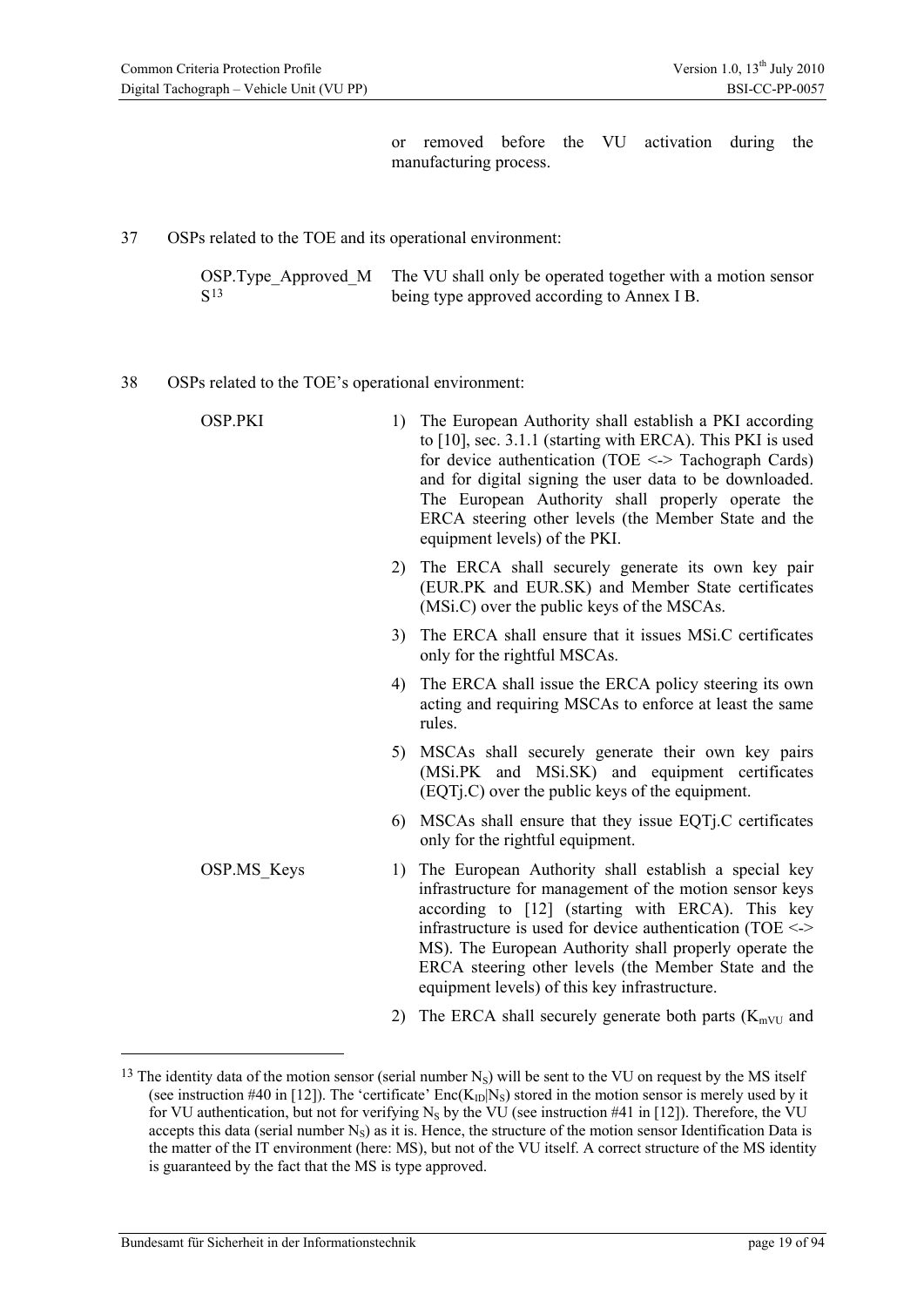$K<sub>mWC</sub>$  of the master key  $(K<sub>m</sub>)$ .

- 3) The ERCA shall ensure that it securely convey this key material only to the rightful MSCAs.
- 4) The ERCA shall issue the ERCA policy steering its own acting and requiring MSCAs to enforce at least the same rules.
- 5) MSCAs shall securely calculate the motion sensor identification key  $(K_{ID})$  and the motion sensor's credentials: MS individual serial number encrypted with the identification key  $(Enc(K<sub>ID</sub>|N<sub>S</sub>))$  and MS individual pairing key encrypted with the master key  $(Enc(K_M|K_P))$ .
- 6) MSCAs shall ensure that they issue these MS credentials<sup>[14](#page-19-1)</sup>,  $K_{mVU}$ <sup>[15](#page-19-2)</sup> and  $K_{mWC}$ <sup>[16](#page-19-3)</sup> only to the rightful equipment.
- *Application Note 8*: The author of a final Security Target should also define an additional OSP, if the concrete TOE uses a Management Device in the sense of [9], sec. 4.1.4 (e.g. for a software upgrade). This additional OSP shall then be at least as follows:

OSP.Managem The Management Device supports the appropriate ent Device communication interface with the VU and secures the relevant secrets inside the MD as appropriate.

### <span id="page-19-0"></span>**3.4 Assumptions**

- 39 The assumptions describe the security aspects of the environment in which the TOE will be used or is intended to be used.
- 40 The GST in [9] does not define any dedicated assumption, but measures; these measures will be reflected in the current PP in form of the security objectives for the TOE environment below. Hence, it is to define some assumptions in the current PP being sensible and necessary from the formal point of view (to reflect those environmental measures from [9]).

| A.Activation        | Vehicle manufacturers and fitters or workshops activate the<br>TOE after its installation before the vehicle leaves the premises<br>where installation took place.                        |
|---------------------|-------------------------------------------------------------------------------------------------------------------------------------------------------------------------------------------|
| S                   | A. Approved Workshop The Member States approve, regularly control and certify<br>trusted fitters and workshops to carry out installations,<br>calibrations, checks, inspections, repairs. |
| A.Card Availability | Tachograph cards are available to the TOE users and delivered<br>by Member State authorities to authorised persons only.                                                                  |

l

<span id="page-19-1"></span><sup>&</sup>lt;sup>14</sup> to the motion sensors

<span id="page-19-2"></span><sup>&</sup>lt;sup>15</sup> to the vehicle units

<span id="page-19-3"></span><sup>&</sup>lt;sup>16</sup> to the workshop cards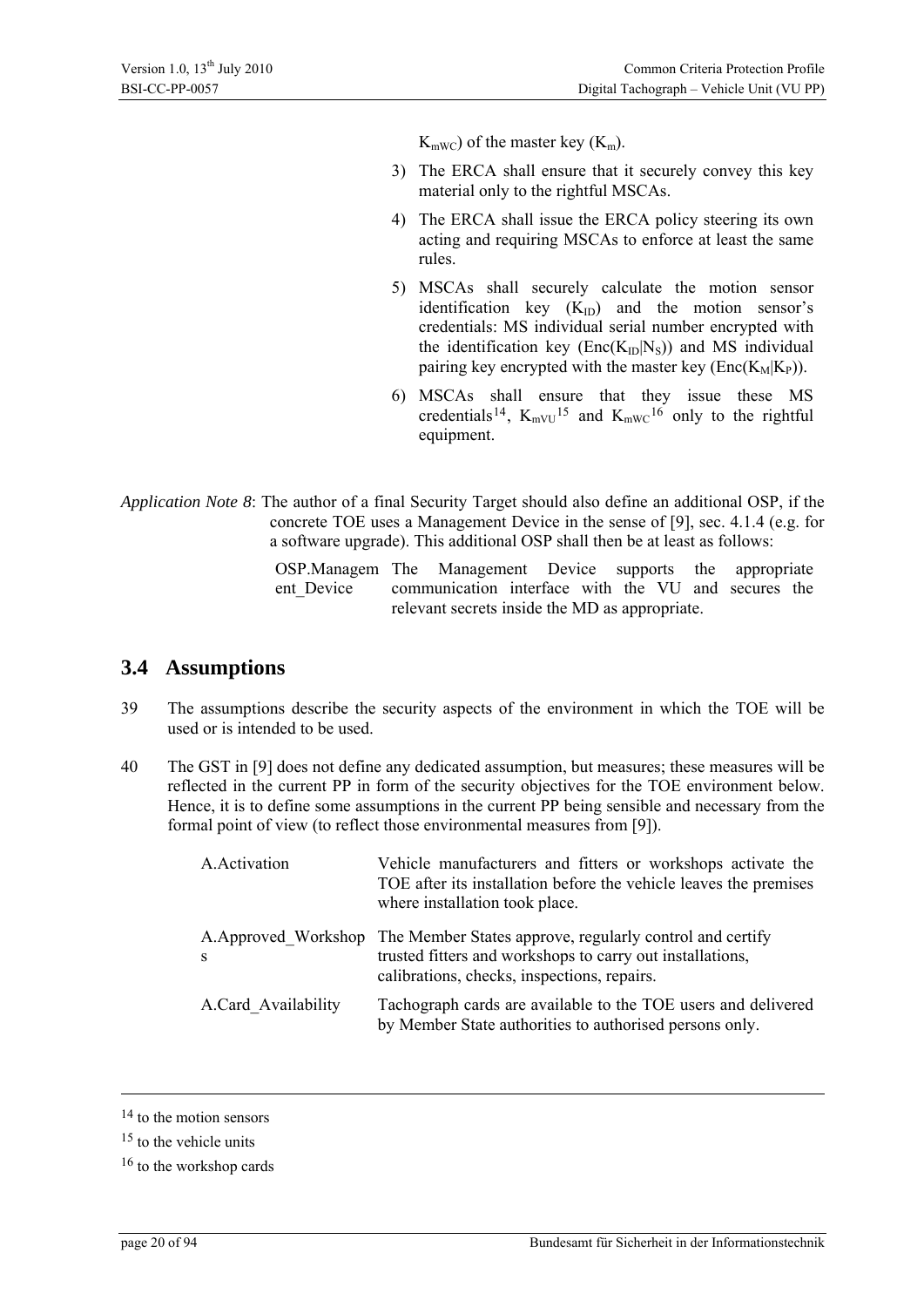| A.Card Traceability    | Card delivery is traceable (white lists, black lists), and black<br>lists are used during security audits.                                                                    |
|------------------------|-------------------------------------------------------------------------------------------------------------------------------------------------------------------------------|
| A.Controls             | Law enforcement controls will be performed regularly and ran-<br>domly, and must include security audits (as well as visual<br>inspection of the equipment).                  |
| ness                   | A. Driver Card Unique Drivers possess, at one time, one valid driver card only.                                                                                               |
| A.Faithful Calibration | Approved fitters and workshops enter<br>vehicle<br>proper<br>parameters in recording equipment during calibration.                                                            |
| A.Faithful Drivers     | Drivers play by the rules and act responsibly (e.g. use their<br>driver cards; properly select their activity for those that are<br>manually selected $\dots$ <sup>17</sup> . |
| A.Regular Inspections  | Recording equipment will be periodically inspected and cali-<br>brated.                                                                                                       |

-

<span id="page-20-0"></span><sup>&</sup>lt;sup>17</sup> The assumption A.Faithful Drivers taken from the Generic Security Target [9] seems not to be realistic and enforceable (from *security* point of view), because the driver is the person, who has to be controlled and surveyed (see the Comission Regulation [5]). This assumption is made in the current PP only for the sake of compatibility with the GST [9] and is necessary from *functional* point of view.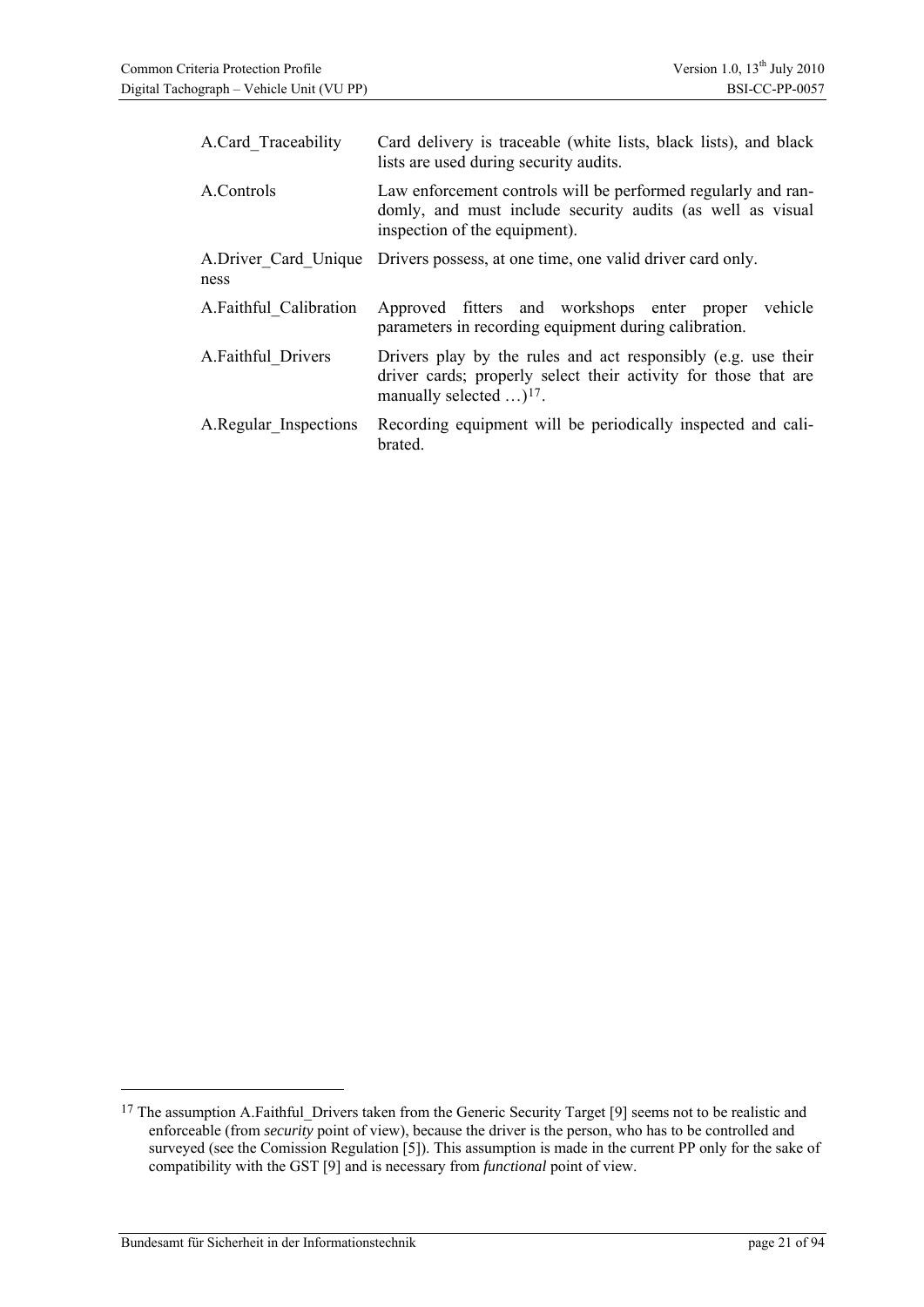## <span id="page-21-0"></span>**4 Security Objectives**

41 This chapter describes the security objectives for the TOE and the security objectives for the TOE environment.

### <span id="page-21-1"></span>**4.1 Security Objectives for the TOE**

- 42 The following TOE security objectives address the protection provided by the TOE *independent* of the TOE environment.
- 43 They are derived from the security objectives as defined in GST [9], sec. 3.5.

| O.Access                          | The TOE must control user access to functions and data.                                                                     |
|-----------------------------------|-----------------------------------------------------------------------------------------------------------------------------|
| O.Accountability                  | The TOE must collect accurate accountability data.                                                                          |
| O.Audit                           | The TOE must audit attempts to undermine system security and<br>should trace them to associated users.                      |
| O.Authentication                  | The TOE should authenticate users and connected entities<br>(when a trusted path needs to be established between entities). |
| O.Integrity                       | The TOE must maintain stored data integrity.                                                                                |
| O.Output                          | The TOE must ensure that data output reflects accurately data<br>measured or stored.                                        |
| O.Processing                      | The TOE must ensure that processing of inputs to derive user<br>data is accurate.                                           |
| O.Reliability                     | The TOE must provide a reliable service.                                                                                    |
| O.Secured Data Excha<br>nge       | The TOE must secure data exchanges with the motion sensor<br>and with tachograph cards.                                     |
| O.Software Analysis <sup>18</sup> | There shall be no way to analyse or debug software <sup>19</sup> in the<br>field after the TOE activation.                  |

*Application Note 9*: The author of a final Security Target should also define an additional security objective for the TOE, if the concrete TOE uses a software upgrade functionality in the sense of [9], sec. 3.6.8, whereby the requirements from sec. 4.7.2 are the special concern there. This additional objective shall then be at least as follows:

> O.Software\_ Upgrade The TOE must ensure authenticity and integrity of software to be installed during a software upgrade.

<span id="page-21-2"></span><sup>&</sup>lt;sup>18</sup> This objective is added for the sake of a more clear description of the security policy: In the GST [9], this aspect is part of O.Reliability, what might be not self-evident. The special concern here is RLB\_204 in [9].

<span id="page-21-3"></span><sup>&</sup>lt;sup>19</sup> It is a matter of the decision by the certification body and the evaluation facility involved in a concrete certification process on a classification of the TOE (hard- and software) into security relevant and irrelevant parts.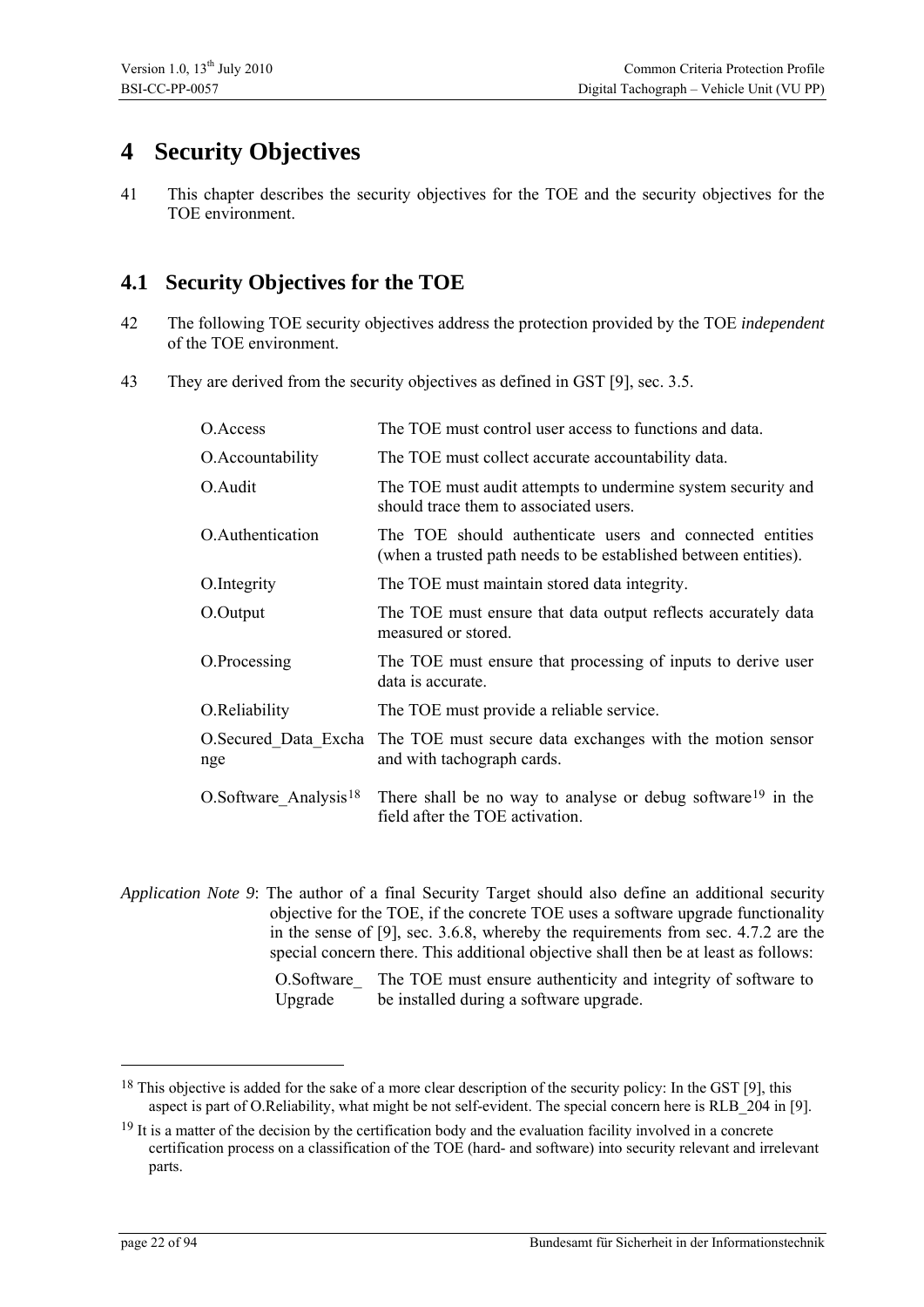### <span id="page-22-0"></span>**4.2 Security Objectives for the Operational Environment**

- 44 The following security objectives for the TOE's operational environment address the protection provided by the TOE environment *independent* of the TOE itself.
- 45 They are derived from the security objectives as defined in GST [9], sec. 3.6, where they are represented as security measures.
	- a) design environment (cf. the life cycle diagram in [Figure 2](#page-7-1) above):

| OE.Development | VU developers shall ensure that the assignment of responsibili- |
|----------------|-----------------------------------------------------------------|
|                | ties during development is done in a manner which maintains     |
|                | IT security.                                                    |

#### b) Manufacturing environment

| OE.Manufacturing                    | VU manufacturers shall ensure that the assignment of responsi-<br>bilities during manufacturing is done in a manner which main-<br>tains IT security and that during the manufacturing process the<br>VU is protected from physical attacks which might<br>compromise IT security. |
|-------------------------------------|------------------------------------------------------------------------------------------------------------------------------------------------------------------------------------------------------------------------------------------------------------------------------------|
| OE.Sec Data Generati<br>on          | Security data generation algorithms shall be accessible to<br>authorised and trusted persons only.                                                                                                                                                                                 |
| OE.Sec Data Transpor                | Security data shall be generated, transported, and inserted into<br>the TOE, in such a way to preserve its appropriate<br>confidentiality and integrity.                                                                                                                           |
| OE.Delivery                         | VU manufacturers, vehicle manufacturers and fitters or work-<br>shops shall ensure that handling of the TOE is done in a<br>manner which maintains IT security.                                                                                                                    |
| OE.Software Upgrade                 | Software revisions shall be granted security certification before<br>they can be implemented in the TOE.                                                                                                                                                                           |
| $OE. Sec$ Data Strong <sup>20</sup> | Security data inserted into the TOE<br>shall<br>be<br><b>as</b><br>cryptographically strong as required by [10].                                                                                                                                                                   |
| OE.Test Points <sup>21</sup>        | All commands, actions or test points, specific to the testing<br>needs of the manufacturing phase of the VU shall be disabled<br>or removed before the VU activation by the VU manufacturer<br>during the manufacturing process.                                                   |

*Application Note 10*: Please note that the design and the manufacturing environments are not the intended usage environments for the TOE (cf. the *[Application Note 2](#page-7-2)* above).

Bundesamt für Sicherheit in der Informationstechnik page 23 of 94

<span id="page-22-1"></span><sup>&</sup>lt;sup>20</sup> The security objective OE.Sec Data Strong is defined in addition to [9] in order to reflect an aim of establishing the PKI and the symmetric key infrastructure (OSP.PKI and OSP.MS\_Keys)

<span id="page-22-2"></span><sup>&</sup>lt;sup>21</sup> This objective is added for the sake of a more clear description of the security policy: In the GST [9], this aspect is part of O.Reliability, what might be not self-evident: A TOE cannot achieve an objective depending on action of its manufacturer. The special concern here is RLB 201 in [9].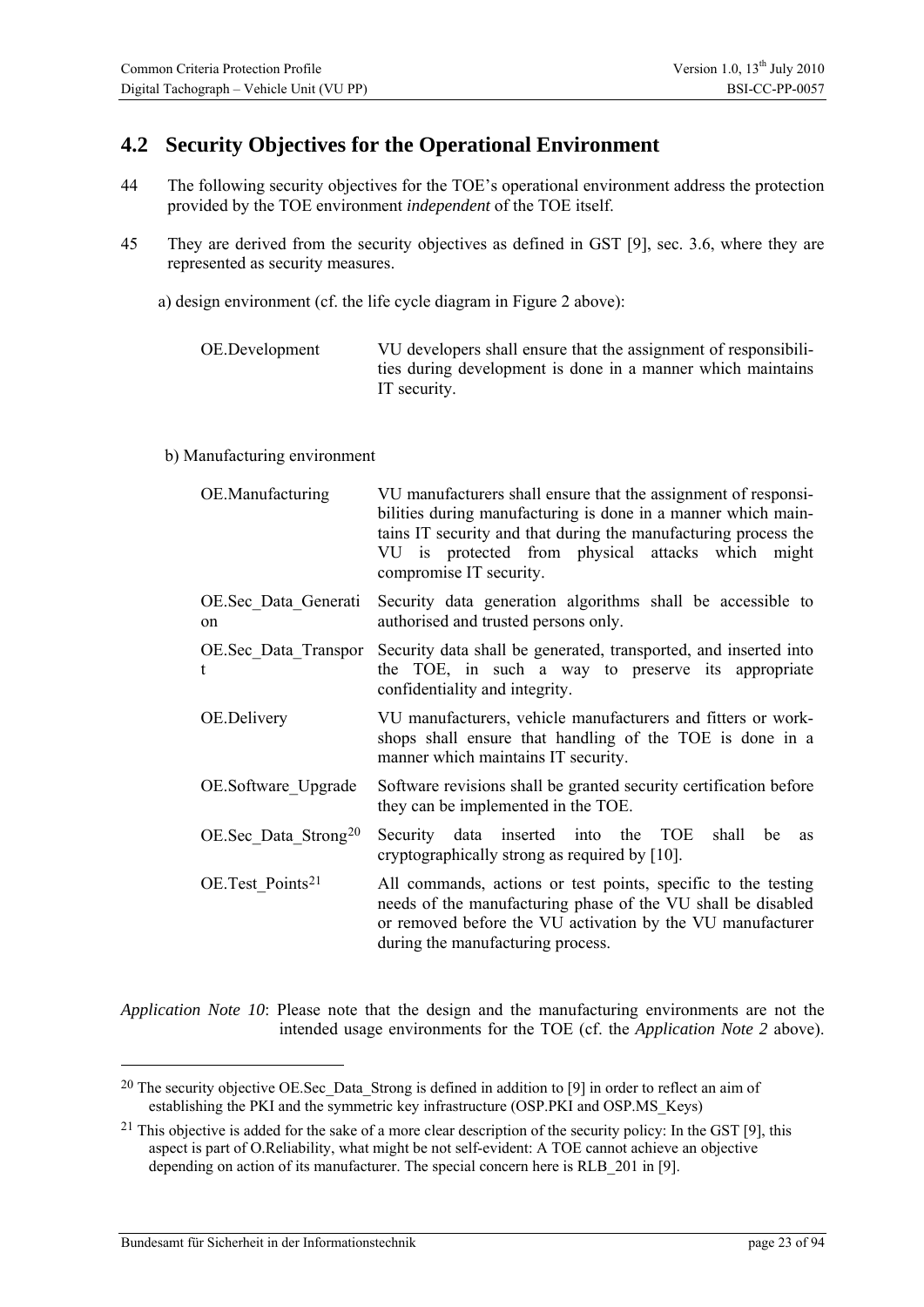The security objectives for these environments being due to the current security policy (OE.Development, OE.Manufacturing, OE.Test\_Points, OE.Delivery) are the subject to the assurance class ALC. Hence, the related security objectives for the design and the manufacturing environments do not address any potential *TOE user* and, therefore, cannot be reflected in the documents of the assurance class AGD.

The remaining security objectives for the manufacturing environment (OE.Sec\_Data\_Generation, OE.Sec\_Data\_Transport, OE.Sec\_Data\_Strong and OE.Software Upgrade) are subject to the ERCA and MSA Policies and, therefore, are not specific for the TOE.

c) Workshops environment

| OE.Activation          | Vehicle manufacturers and fitters or workshops shall activate<br>the TOE after its installation before the vehicle leaves the<br>premises where installation took place. |
|------------------------|--------------------------------------------------------------------------------------------------------------------------------------------------------------------------|
| OE.Approved Worksh     | Installation, calibration and repair of recording equipment shall                                                                                                        |
| <sub>ops</sub>         | be carried by trusted and approved fitters or workshops.                                                                                                                 |
| OE.Faithful Calibratio | Approved fitters and workshops shall enter proper vehicle pa-                                                                                                            |
| n                      | rameters in recording equipment during calibration.                                                                                                                      |

*Application Note 11*: The author of a final Security Target should also define an additional OE, if the concrete TOE uses a Management Device in the sense of [9], sec. 4.1.4 (e.g. for a software upgrade). This additional OE shall then be at least as follows:

> OE.Manage ment\_Device workshops according to A.Approved\_Workshops. The The Management Device (MD) is installed in the approved necessary content data and key material (e.g. for a software upgrade) are imported into the MD by the approved workshops according to A.Approved\_Workshops.

#### d) End-user environment

| <b>OE.Card Availability</b> | Tachograph cards shall be available to TOE users and delivered<br>by Member State Authorities to authorised persons only. |
|-----------------------------|---------------------------------------------------------------------------------------------------------------------------|
| <b>OE.Card Traceability</b> | Card delivery shall be traceable (white lists, black lists), and<br>black lists must be used during security audits.      |
| OE.Controls                 | Law enforcement controls shall be performed regularly and<br>randomly, and must include security audits.                  |
| eness                       | OE. Driver Card Uniqu Drivers shall possess, at one time, one valid driver card only.                                     |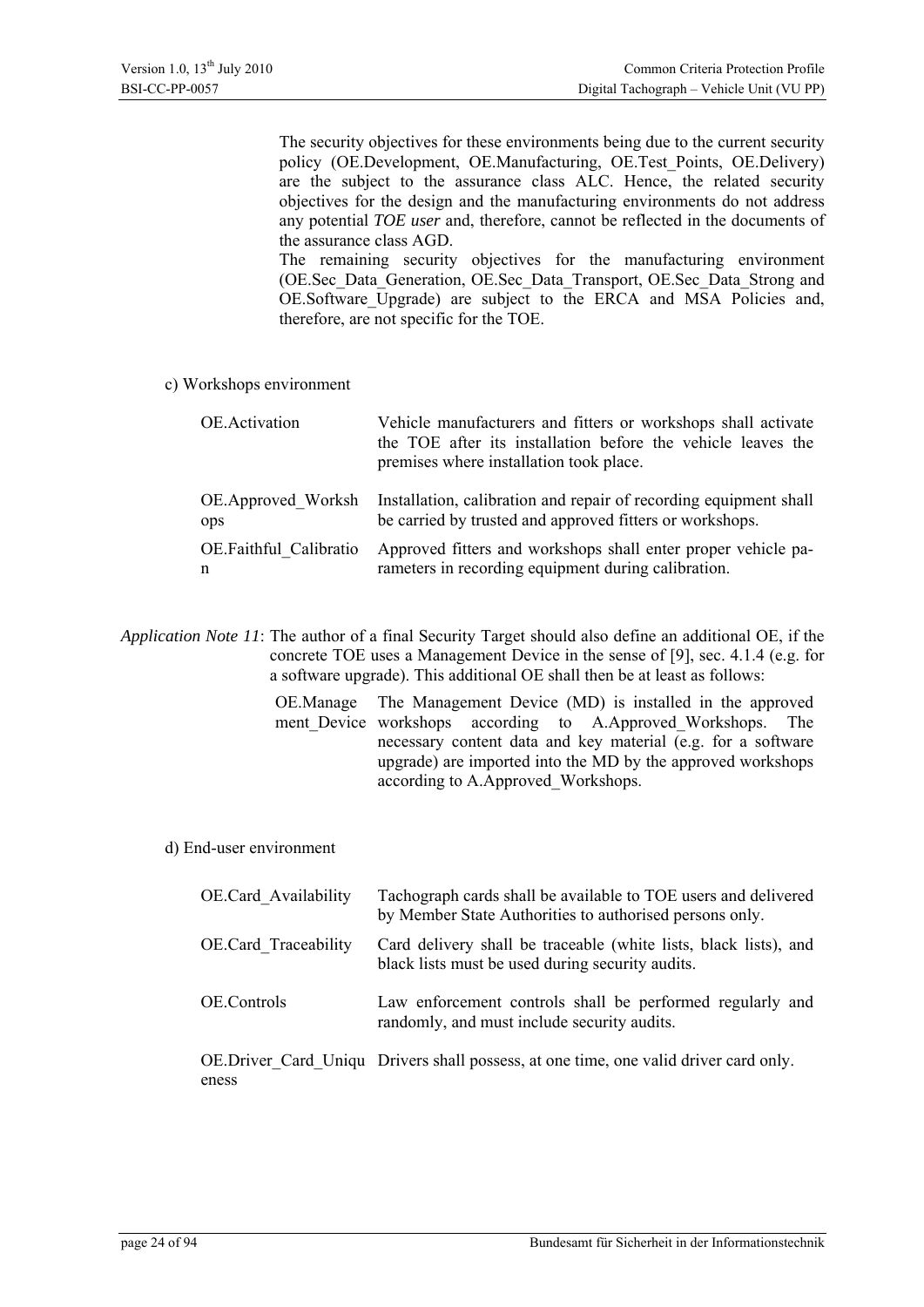| OE.Faithful Drivers <sup>22</sup>  | Drivers shall play by the rules and act responsibly (e.g. use<br>their driver cards; properly select their activity for those that<br>are manually selected ). |
|------------------------------------|----------------------------------------------------------------------------------------------------------------------------------------------------------------|
| <b>OE.Regular Inspection</b><br>-S | Recording equipment shall be periodically inspected and cali-<br>brated.                                                                                       |
| S <sub>23</sub>                    | OE. Type Approved M The Motion Sensor of the recording equipment connected to<br>the TOE shall be type approved according to Annex I B.                        |

<span id="page-24-0"></span><sup>&</sup>lt;sup>22</sup> The objective OE.Faithful Drivers taken from the Generic Security Target [9] seems not to be realistic and enforceable (from *security* point of view), because the driver is the person, who has to be controlled and surveyed (see the Commission Regulation [5]). This objective is claimed in the current PP only for the sake of compatibility with the GST [9] and is necessary from *functional* point of view, see also A.Faithful\_Drivers.

<span id="page-24-1"></span> $^{23}$  The identity data of the motion sensor (serial number N<sub>S</sub>) will be sent to the VU on request by the MS itself (see instruction #40 in [12]). The 'certificate'  $Enc(K_D|N_S)$  stored in the motion sensor is merely used by it for VU authentication, but not for verifying  $N_S$  by the VU (see instruction #41 in [12]). Therefore, the VU accepts this data (serial number  $N<sub>S</sub>$ ) as it is. Hence, the structure of the motion sensor Identification Data is the matter of the IT environment (here: MS), but not of the VU itself. A correct structure of the MS identity is guaranteed by the fact that the MS is type approved  $(-5 \text{ UIA } 202)$ .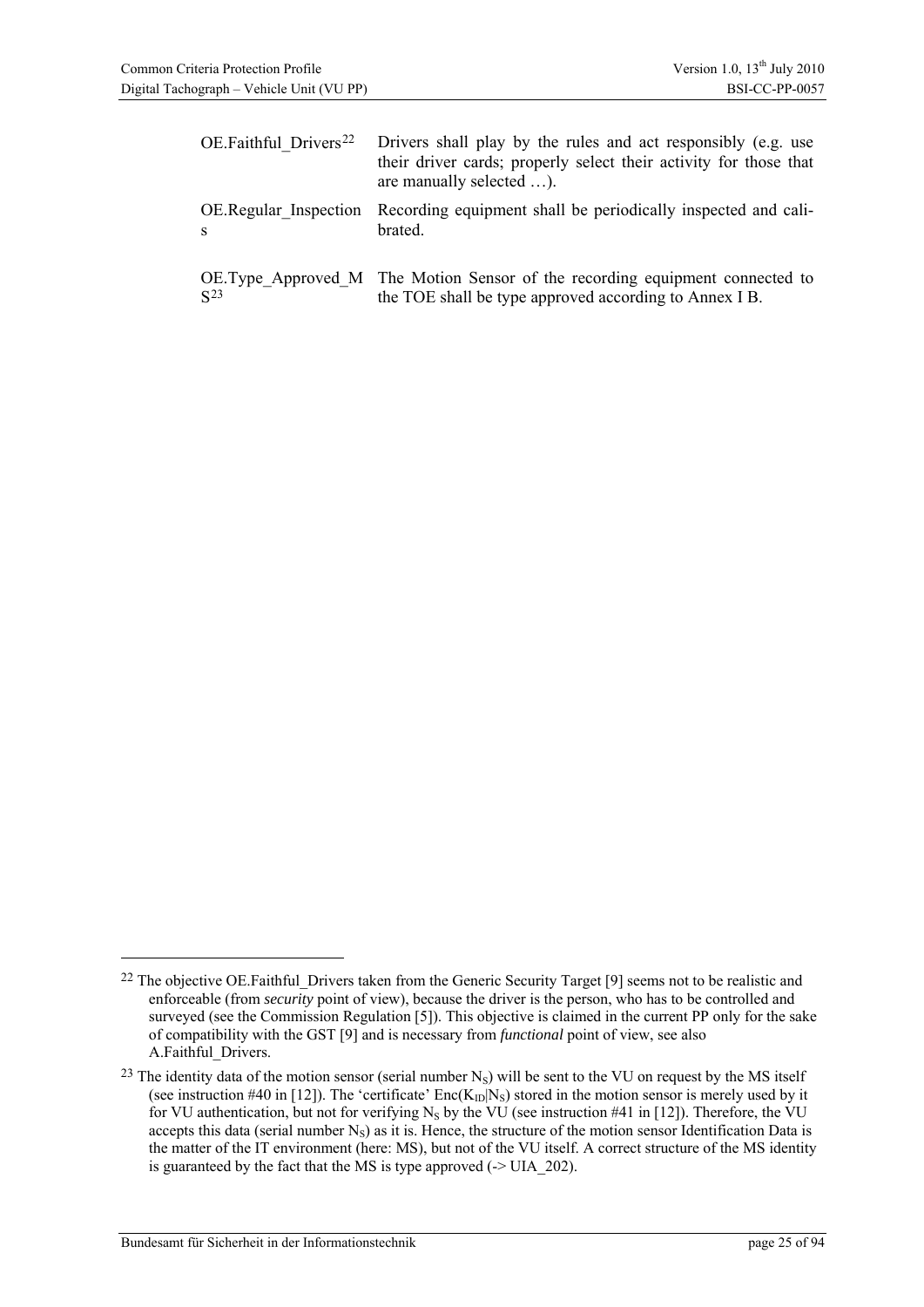#### **4.3Security Objective Rationale**

- 46 The following table provides an overview for security objectives coverage (TOE and its environment) also giving an evidence for *sufficiency* and *necessity* of the security objectives defined. It shows that all threats and OSPs are addressed by the security objectives. It also shows that all assumptions are addressed by the security objectives for the TOE environment.
- 47This rationale covers the rationale part in GST [9], chap. 8 and in Corrigendum [7].

<span id="page-25-0"></span>

|                       |              |                |             |                |             |                             |                       |              | <b>Threats</b> |                  |              |                |                    |                  |                        |                  |                           |                |                        |               |                | <b>OSPs</b>        |                                    |               |                       | <b>Assumptions</b> |                            |                        |                     |            |                          |                        |                    |                       |  |  |
|-----------------------|--------------|----------------|-------------|----------------|-------------|-----------------------------|-----------------------|--------------|----------------|------------------|--------------|----------------|--------------------|------------------|------------------------|------------------|---------------------------|----------------|------------------------|---------------|----------------|--------------------|------------------------------------|---------------|-----------------------|--------------------|----------------------------|------------------------|---------------------|------------|--------------------------|------------------------|--------------------|-----------------------|--|--|
|                       | T.Access     | Identification | Taults      | $\Gamma$ Tests | T.Design    | Parameters<br>T.Calibration | Exchange<br>Card_Data | Clock        | Environment    | Devices<br>Fake_ | Hardware     | Data<br>Motion | Activated<br>T.Non | Data<br>T.Output | <b>Ziqdns</b><br>Power | ata<br>Security. | Software                  | Data<br>Stored | Accountability<br>OSP. | Audit<br>OSP. | OSP.Processing | Points<br>OSP.Test | <b>SIN</b><br>Approved<br>OSP.Type | <b>DAGGSO</b> | Keys<br><b>SIVGSO</b> | Activation<br>⋖    | Workshops<br>Approved<br>⋖ | Availability<br>A.Card | A.Card_Traceability | A.Controls | A.Driver_Card_Uniqueness | A.Faithful_Calibration | A.Faithful Drivers | A.Regular_Inspections |  |  |
| O.Access              | $\mathbf{x}$ |                |             |                |             | $\mathbf x$                 |                       | $\mathbf{x}$ |                | $\mathbf{x}$     |              |                |                    |                  |                        | $\mathbf X$      |                           | $\mathbf x$    |                        |               |                |                    |                                    |               |                       |                    |                            |                        |                     |            |                          |                        |                    |                       |  |  |
| O.Ac-<br>countability |              | $\mathbf X$    |             |                |             |                             |                       |              |                |                  |              |                |                    |                  |                        |                  |                           |                | $\mathbf x$            |               |                |                    |                                    |               |                       |                    |                            |                        |                     |            |                          |                        |                    |                       |  |  |
| O.Audit               | $\mathbf{X}$ | $\mathbf X$    |             |                |             |                             | $\mathbf{x}$          |              |                | $\mathbf{X}$     | $\mathbf{X}$ | $\mathbf X$    |                    | $\mathbf{X}$     | $\mathbf{x}$           |                  | $\mathbf x$               | $\mathbf x$    |                        | $\mathbf x$   |                |                    |                                    |               |                       |                    |                            |                        |                     |            |                          |                        |                    |                       |  |  |
| O.Authentica-<br>tion | $\mathbf{X}$ | $\mathbf{x}$   |             |                |             | $\mathbf{X}$                |                       | $\mathbf X$  |                | $\mathbf{x}$     |              | $\mathbf{x}$   |                    |                  |                        |                  |                           |                |                        |               |                |                    | $\mathbf X$                        |               |                       |                    |                            |                        |                     |            |                          |                        |                    |                       |  |  |
| O.Integrity           |              |                |             |                |             | $\mathbf x$                 |                       |              |                |                  |              |                |                    |                  |                        |                  |                           | $\mathbf x$    |                        |               |                |                    |                                    |               |                       |                    |                            |                        |                     |            |                          |                        |                    |                       |  |  |
| O.Output              |              |                |             |                | $\mathbf X$ |                             |                       |              |                |                  | $\mathbf X$  |                |                    | $\mathbf X$      |                        |                  | $\mathbf X$               | $\mathbf X$    |                        |               |                |                    |                                    |               |                       |                    |                            |                        |                     |            |                          |                        |                    |                       |  |  |
| O.Processing          |              |                |             |                |             | $\mathbf{x}$                | $\mathbf{x}$          | $\mathbf{X}$ | $\mathbf{X}$   | $\mathbf{X}$     | $\mathbf X$  |                |                    |                  |                        | $\mathbf X$      | $\mathbf X$               |                |                        |               | $\mathbf X$    |                    |                                    |               |                       |                    |                            |                        |                     |            |                          |                        |                    |                       |  |  |
| O.Reliability         |              |                | $\mathbf X$ | $\mathbf{x}$   | $\mathbf X$ |                             | $\mathbf{x}$          |              | $\mathbf{X}$   | $\mathbf{X}$     | $\mathbf{X}$ | $\mathbf X$    |                    |                  | $\mathbf X$            | $\mathbf{X}$     | $\boldsymbol{\mathrm{X}}$ | $\mathbf X$    |                        |               |                | $\mathbf X$        |                                    |               |                       |                    |                            |                        |                     |            |                          |                        |                    |                       |  |  |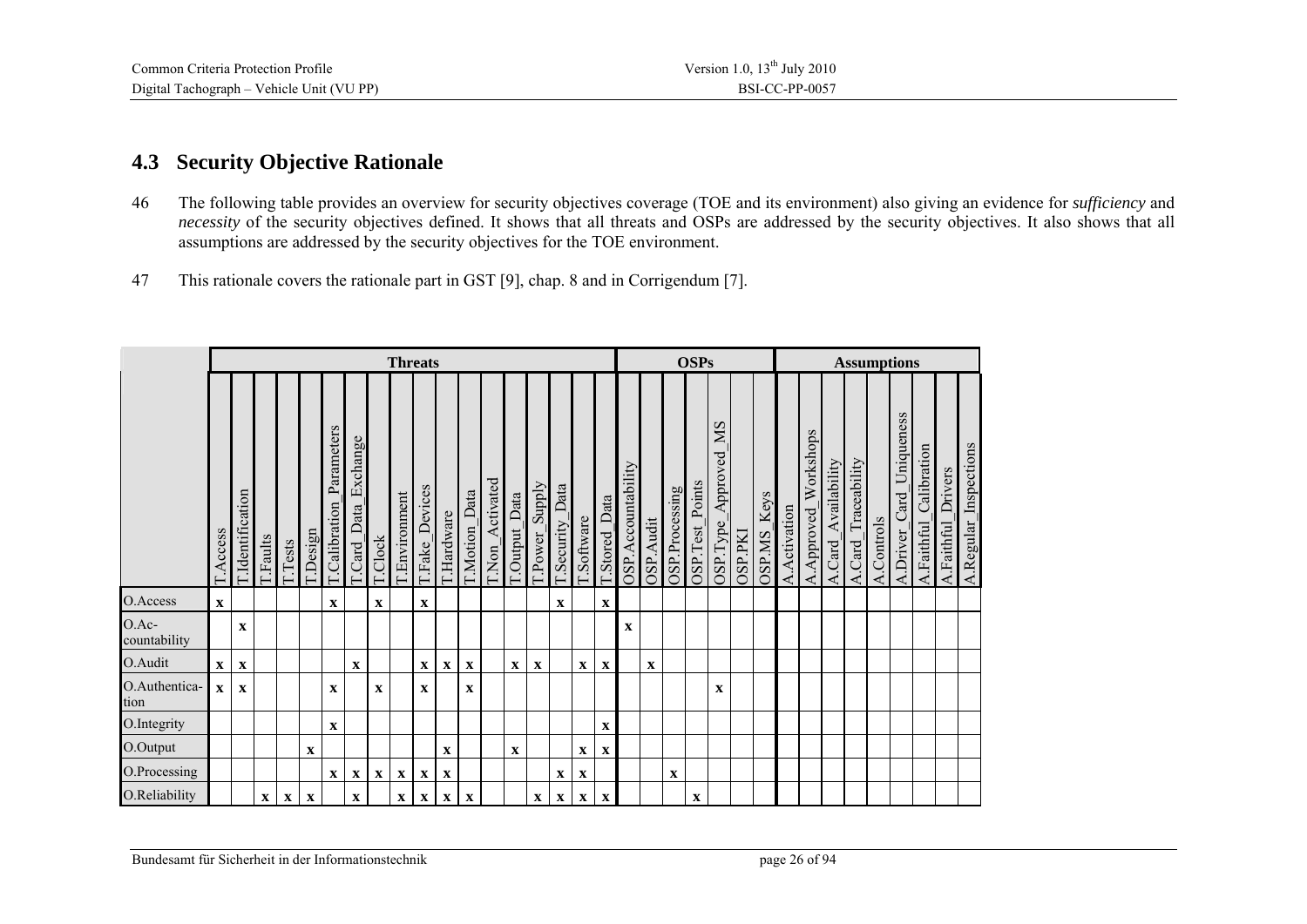|                                  |             |                |                 |             |                |                        |                    |               | <b>Threats</b> |                      |          |             |               |                     |               |               |             |              |                    |                   |                | <b>OSPs</b>            |                         |                |                      | <b>Assumptions</b> |                       |                      |                        |            |                             |                           |                       |                       |  |
|----------------------------------|-------------|----------------|-----------------|-------------|----------------|------------------------|--------------------|---------------|----------------|----------------------|----------|-------------|---------------|---------------------|---------------|---------------|-------------|--------------|--------------------|-------------------|----------------|------------------------|-------------------------|----------------|----------------------|--------------------|-----------------------|----------------------|------------------------|------------|-----------------------------|---------------------------|-----------------------|-----------------------|--|
|                                  | Access      | Identification | <b>T.Faults</b> | Tests       | <b>LDesign</b> | Calibration Parameters | Card_Data_Exchange | <b>LClock</b> | LEnvironment   | <b>LEake_Devices</b> | Hardware | Motion_Data | Non_Activated | <b>COutput</b> Data | [Power_Supply | Security_Data | Software    | LStored_Data | OSP.Accountability | <b>OSP</b> .Audit | OSP.Processing | <b>OSP.Test_Points</b> | Approved MS<br>OSP.Type | <b>DSP.PKI</b> | Keys<br><b>SNGSC</b> | Activation<br>⋖    | Workshops<br>Approved | Availability<br>Card | Traceability<br>A.Card | A.Controls | Card_Uniqueness<br>A.Driver | Calibration<br>A.Faithful | Drivers<br>A.Faithful | A.Regular_Inspections |  |
| O.Secured Da<br>ta_Exchange      |             |                |                 |             |                |                        | $\mathbf X$        |               |                | $\mathbf X$          |          | $\mathbf X$ |               |                     |               | $\mathbf X$   |             |              |                    |                   |                |                        |                         |                |                      |                    |                       |                      |                        |            |                             |                           |                       |                       |  |
| O.Software A<br>nalysis          |             |                |                 |             | $\mathbf X$    |                        |                    |               |                |                      |          |             |               |                     |               |               |             |              |                    |                   |                |                        |                         |                |                      |                    |                       |                      |                        |            |                             |                           |                       |                       |  |
|                                  |             |                |                 |             |                |                        |                    |               |                |                      |          |             |               |                     |               |               |             |              |                    |                   |                |                        |                         |                |                      |                    |                       |                      |                        |            |                             |                           |                       |                       |  |
| OE.Deve-<br>lopment              |             |                |                 |             | $\mathbf X$    |                        |                    |               |                |                      |          |             |               |                     |               |               | $\mathbf X$ |              |                    |                   |                |                        |                         |                |                      |                    |                       |                      |                        |            |                             |                           |                       |                       |  |
| OE.Soft-<br>ware_Upgrade         |             |                |                 |             |                |                        |                    |               |                |                      |          |             |               |                     |               | $\mathbf X$   | $\mathbf X$ | $\mathbf x$  |                    |                   |                |                        |                         |                |                      |                    |                       |                      |                        |            |                             |                           |                       |                       |  |
| OE.Delivery                      |             |                |                 |             |                |                        |                    |               |                |                      |          |             | $\mathbf X$   |                     |               |               |             |              |                    |                   |                |                        |                         |                |                      |                    |                       |                      |                        |            |                             |                           |                       |                       |  |
| OE.Manufac-<br>turing            |             |                |                 | $\mathbf X$ | $\mathbf X$    |                        |                    |               |                |                      |          |             |               |                     |               |               |             |              |                    |                   |                |                        |                         |                |                      |                    |                       |                      |                        |            |                             |                           |                       |                       |  |
| OE.Sec Da-<br>ta Strong          |             |                |                 |             |                |                        |                    |               |                |                      |          |             |               |                     |               | $\mathbf X$   |             |              |                    |                   |                |                        |                         | $\mathbf X$    | $\mathbf X$          |                    |                       |                      |                        |            |                             |                           |                       |                       |  |
| OE.Sec Da-<br>ta_Genera-<br>tion |             |                |                 |             |                |                        |                    |               |                |                      |          |             |               |                     |               | $\mathbf X$   |             |              |                    |                   |                |                        |                         | $\mathbf X$    | $\mathbf X$          |                    |                       |                      |                        |            |                             |                           |                       |                       |  |
| OE.Sec_Da-<br>ta Transport       |             |                |                 |             |                |                        |                    |               |                |                      |          |             |               |                     |               | $\mathbf X$   |             |              |                    |                   |                |                        |                         | $\mathbf X$    | $\mathbf X$          |                    |                       |                      |                        |            |                             |                           |                       |                       |  |
| OE.Test.<br>Points               |             |                |                 |             |                |                        |                    |               |                |                      |          |             |               |                     |               |               |             |              |                    |                   |                | $\mathbf x$            |                         |                |                      |                    |                       |                      |                        |            |                             |                           |                       |                       |  |
| OE.Activation                    | $\mathbf x$ |                |                 |             |                |                        |                    |               |                |                      |          |             | $\mathbf X$   |                     |               |               |             |              |                    |                   |                |                        |                         |                |                      | $\mathbf X$        |                       |                      |                        |            |                             |                           |                       |                       |  |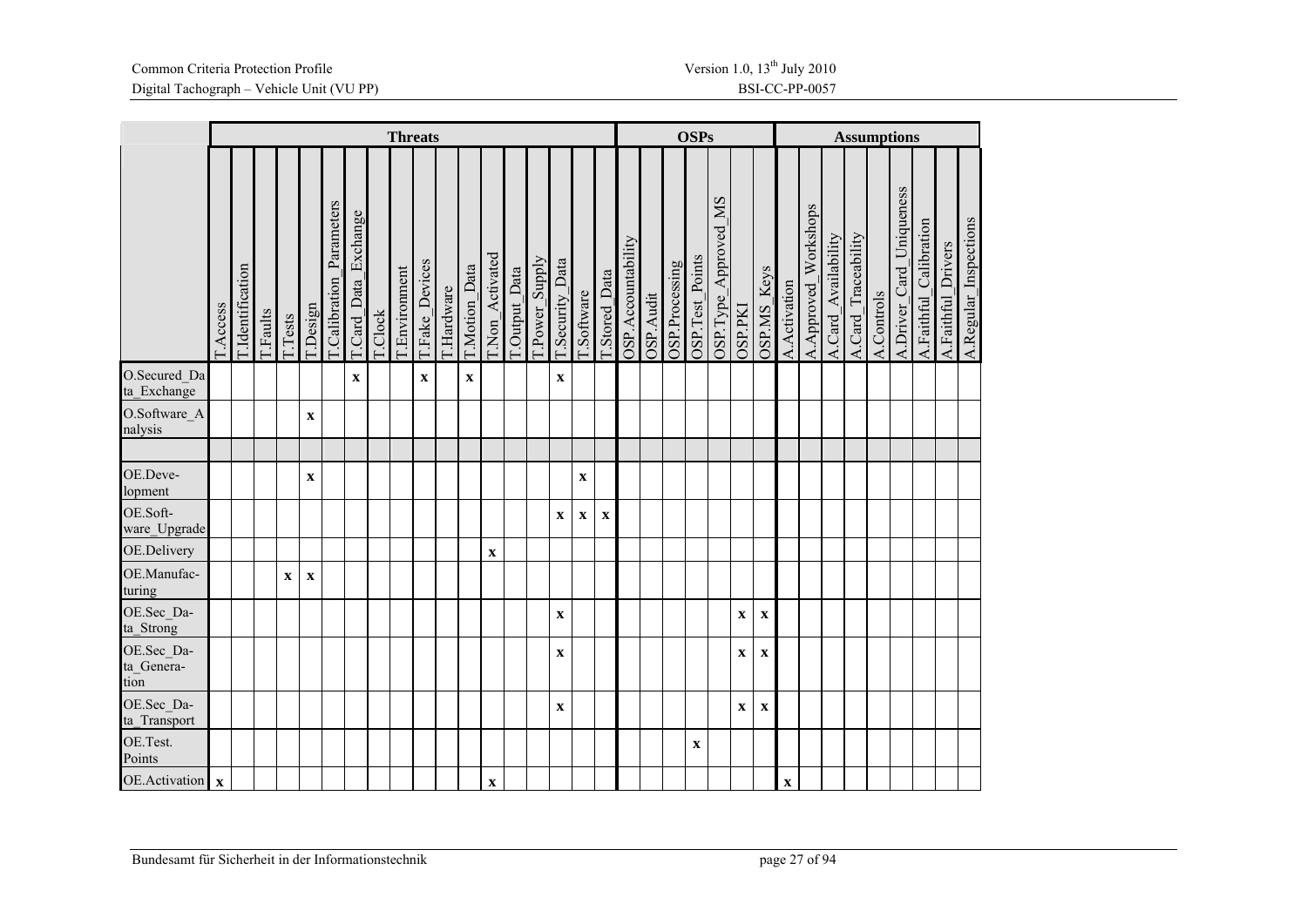|                                  | <b>Threats</b>  |                       |                 |                |        |                                  |                       |                |                           |                           |             |             | <b>OSPs</b>           |                    |               |               |              |                | <b>Assumptions</b> |           |                |                        |                         |                |                      |                 |                            |                        |                        |              |                          |                        |                    |                       |
|----------------------------------|-----------------|-----------------------|-----------------|----------------|--------|----------------------------------|-----------------------|----------------|---------------------------|---------------------------|-------------|-------------|-----------------------|--------------------|---------------|---------------|--------------|----------------|--------------------|-----------|----------------|------------------------|-------------------------|----------------|----------------------|-----------------|----------------------------|------------------------|------------------------|--------------|--------------------------|------------------------|--------------------|-----------------------|
|                                  | <b>T.Access</b> | <b>Ldentification</b> | <b>T.Faults</b> | <b>T.Tests</b> | Design | Parameters<br><b>Calibration</b> | Exchange<br>Card_Data | <b>T.Clock</b> | Environment               | Fake_Devices              | [Hardware]  | Motion_Data | <b>CNon_Activated</b> | <b>Couput</b> Data | [Power_Supply | Security_Data | Software     | Data<br>Stored | OSP.Accountability | OSP.Audit | OSP.Processing | <b>OSP.Test_Points</b> | Approved MS<br>OSP.Type | <b>INd dSC</b> | Keys<br><b>SNGSC</b> | Activation<br>⋖ | Workshops<br>Approved<br>⋖ | Availability<br>A.Card | Traceability<br>A.Card | A.Controls   | A.Driver_Card_Uniqueness | A.Faithful_Calibration | A.Faithful_Drivers | A.Regular_Inspections |
| OE.Ap-<br>proved_Works<br>hops   |                 |                       |                 |                |        | $\mathbf X$                      |                       | $\mathbf X$    |                           |                           |             |             | $\mathbf X$           |                    |               |               |              |                |                    |           |                |                        |                         |                |                      |                 | $\mathbf x$                |                        |                        |              |                          | $\mathbf{X}$           |                    |                       |
| OE.Card Ava<br>ilability         |                 | $\mathbf X$           |                 |                |        |                                  |                       |                |                           |                           |             |             |                       |                    |               |               |              |                |                    |           |                |                        |                         |                |                      |                 |                            | $\mathbf X$            |                        |              |                          |                        |                    |                       |
| OE.Card Trac<br>eability         |                 | $\mathbf X$           |                 |                |        |                                  |                       |                |                           |                           |             |             |                       |                    |               |               |              |                |                    |           |                |                        |                         |                |                      |                 |                            |                        | $\mathbf X$            |              |                          |                        |                    |                       |
| OE.Controls                      |                 |                       |                 |                |        | $\mathbf X$                      |                       | $\mathbf{X}$   | $\boldsymbol{\mathrm{X}}$ | $\boldsymbol{\mathrm{X}}$ | $\mathbf X$ |             | $\mathbf{x}$          |                    | $\mathbf X$   | $\mathbf X$   | $\mathbf{x}$ | $\mathbf x$    |                    |           |                |                        |                         |                |                      |                 |                            |                        |                        | $\mathbf{X}$ |                          |                        |                    |                       |
| OE.Driver<br>Card_Uniquen<br>ess |                 | $\mathbf X$           |                 |                |        |                                  |                       |                |                           |                           |             |             |                       |                    |               |               |              |                |                    |           |                |                        |                         |                |                      |                 |                            |                        |                        |              | $\mathbf X$              |                        |                    |                       |
| OE.Faithful C<br>alibration      |                 |                       |                 |                |        | $\mathbf X$                      |                       | $\mathbf X$    |                           |                           |             |             |                       |                    |               |               |              |                |                    |           |                |                        |                         |                |                      |                 |                            |                        |                        |              |                          | $\mathbf{x}$           |                    |                       |
| OE.Faithful_<br>Drivers          |                 |                       |                 |                |        |                                  |                       |                |                           |                           |             |             |                       |                    |               |               |              |                |                    |           |                |                        |                         |                |                      |                 |                            |                        |                        |              |                          |                        | $\mathbf X$        |                       |
| OE.Regu-<br>lar_Inspec-<br>tions |                 |                       |                 |                |        | $\mathbf X$                      |                       | $\mathbf X$    |                           | $\mathbf{x}$              | $\mathbf X$ | $\mathbf X$ | $\mathbf X$           |                    | $\mathbf X$   |               | $\mathbf X$  |                |                    |           |                |                        |                         |                |                      |                 |                            |                        |                        |              |                          |                        |                    | $\mathbf X$           |
| OE.Type_<br>Approved_<br>MS      |                 |                       |                 |                |        |                                  |                       |                |                           | $\mathbf X$               |             | $\mathbf X$ |                       |                    |               |               |              |                |                    |           |                |                        | $\mathbf X$             |                |                      |                 |                            |                        |                        |              |                          |                        |                    |                       |

**Table 4: Security Objective Rationale**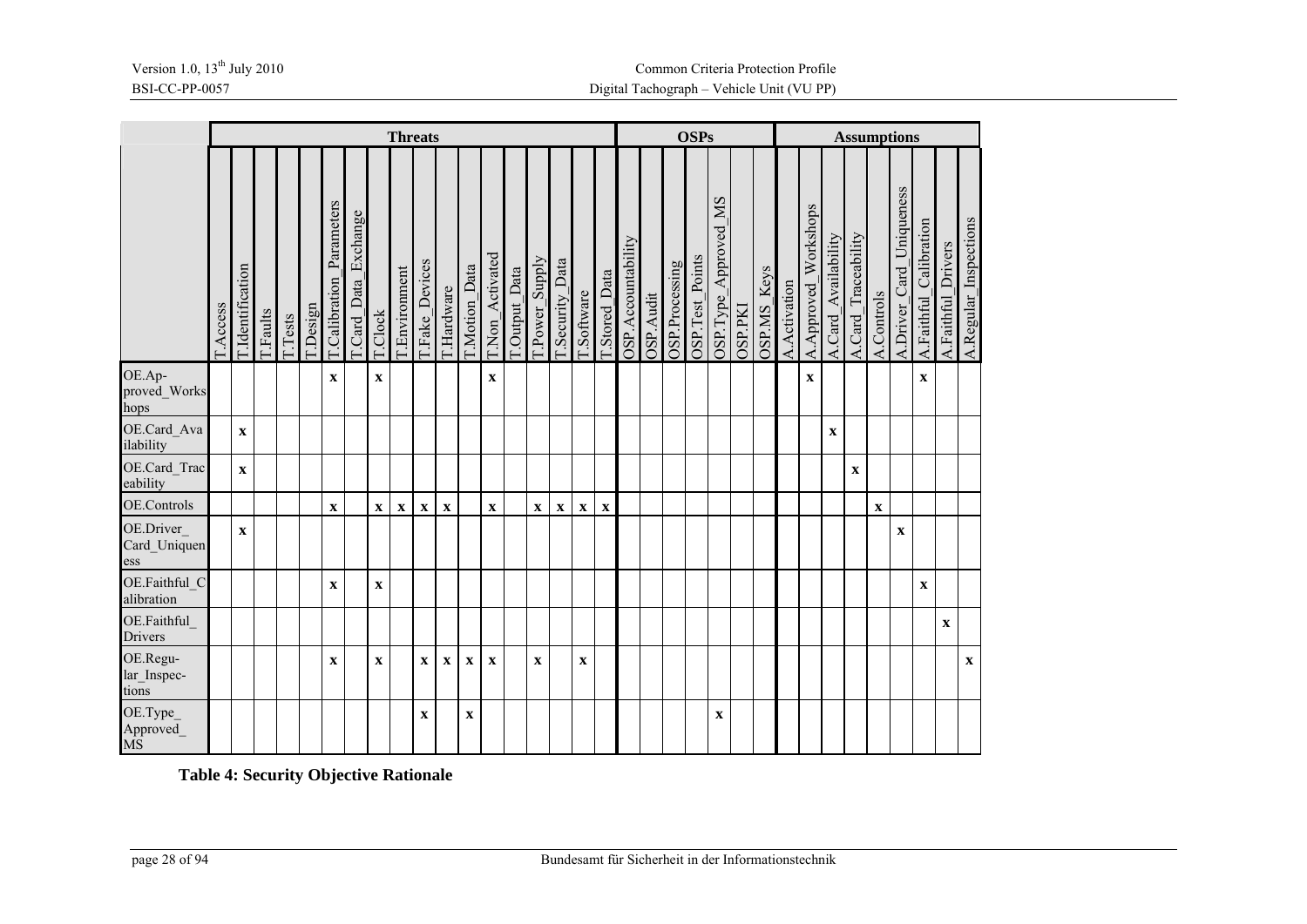| Common Criteria Protection Profile        | Version 1.0, $13th$ July 2010 |
|-------------------------------------------|-------------------------------|
| Digital Tachograph – Vehicle Unit (VU PP) | BSI-CC-PP-0057                |

*Application Note 12*: If the author of a final Security Target defined the additional items OSP.Management Device, O.Software Upgrade and OE.Management\_Device due to using a Management Device in the sense of [9], sec. 4.1.4 (e.g. for a software upgrade) as recommended above, these items possess the following affinity: OSP.Management Device is covered by OE.Management Device and by O.Software Upgrade, whereby the latter also partially covers T.Software.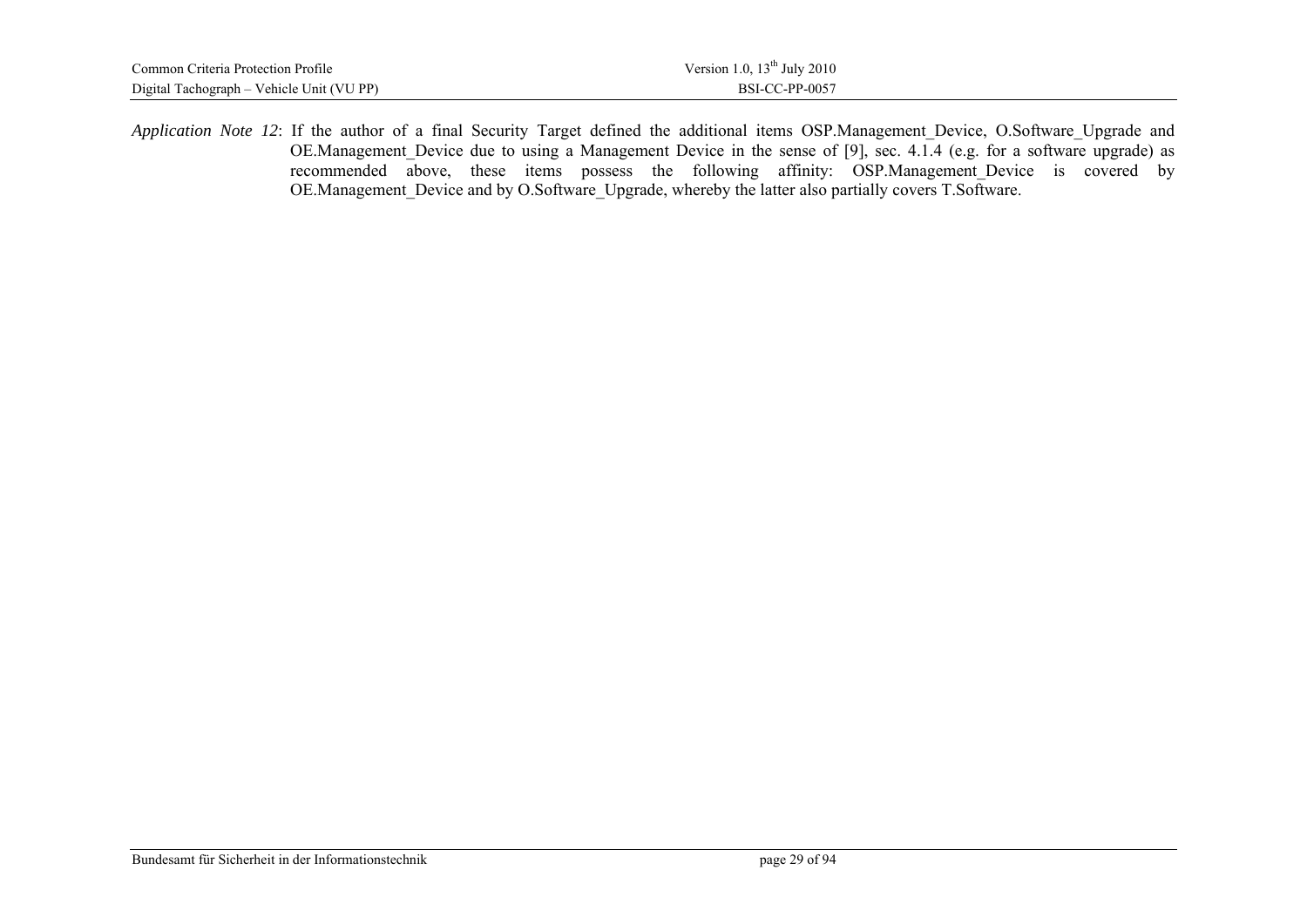- 48 A detailed justification required for *suitability* of the security objectives to coup with the security problem definition is given below.
- 49 **T.Access** is addressed by O.Authentication to ensure the identification of the user, O.Access to control access of the user to functions and O.Audit to trace attempts of unauthorised accesses. OE.Activation: The activation of the TOE after its installation ensures access of the user to functions.
- 50 **T.Identification** is addressed by O.Authentication to ensure the identification of the user, O.Audit to trace attempts of unauthorised accesses. O.Accountability contributes to address this threat by storing all activity carried (even without an identification) with the VU. The OE.Driver Card Uniqueness, OE.Card Availability and OE.Card Traceability objectives, also required from Member States by law, help addressing the threat.
- 51 **T.Faults** is addressed by O.Reliability for fault tolerance. Indeed, if the TOE provides a reliable service as required by O.Reliability, the TOE cannot experience uncontrollable internal states. Hence, also each possible fault of the TOE will be controllable, i.e. the TOE will be in a wellknown state at any time. Therefore, threats grounding in faults of the TOE will be eliminated.
- 52 **T.Tests** is addressed by O.Reliability and OE.Manufacturing. Indeed, if the TOE provides a reliable service as required by O.Reliability and its security cannot be compromised during the manufacturing process (OE.Manufacturing), the TOE can neither enter any invalidated test mode nor have any back door. Hence, the related threat will be eliminated.
- 53 **T.Design** is addressed by OE.Development and OE.Manufacturing before activation, and after activation by O.Software\_Analysis to prevent reverse engineering and by O.Output (RLB\_206) to ensure that data output reflects accurately data measured or store and O.Reliability (RLB\_201, 204, 206).
- 54 **T.Calibration\_Parameters** is addressed by O.Access to ensure that the calibration function is accessible to workshops only and by O.Authentication to ensure the identification of the workshop and by O.Processing to ensure that processing of inputs made by the workshop to derive calibration data is accurate, by O.Integrity to maintain the integrity of calibration parameters stored. Workshops are approved by Member States authorities and are therefore trusted to calibrate properly the equipment (OE.Approved\_Workshops, OE. Faithful Calibration). Periodic inspections and calibration of the equipment, as required by law (OE.Regular Inspections), contribute to address the threat. Finally, OE.Controls includes controls by law enforcement officers of calibration data records held in the VU, which helps addressing the threat.
- 55 **T.Card\_Data\_Exchange** is addressed by O.Secured\_Data\_Exchange. O.Audit contributes to address the threat by recording events related to card data exchange integrity or authenticity errors. O.Reliability (ACR\_201, 201a), O.Processing (ACR\_201a).
- 56 **T.Clock** is addressed by O.Access to ensure that the full time adjustment function is accessible to workshops only and by O.Authentication to ensure the identification of the workshop and by O.Processing to ensure that processing of inputs made by the workshop to derive time adjustment data is accurate. Workshops are approved by Member States authorities and are therefore trusted to properly set the clock (OE.Approved\_Workshops). Periodic inspections and calibration of the equipment, as required by law (OE.Regular Inspections, OE.Faithful\_Calibration), contribute to address the threat. Finally, OE.Controls includes controls by law enforcement officers of time adjustment data records held in the VU, which helps addressing the threat.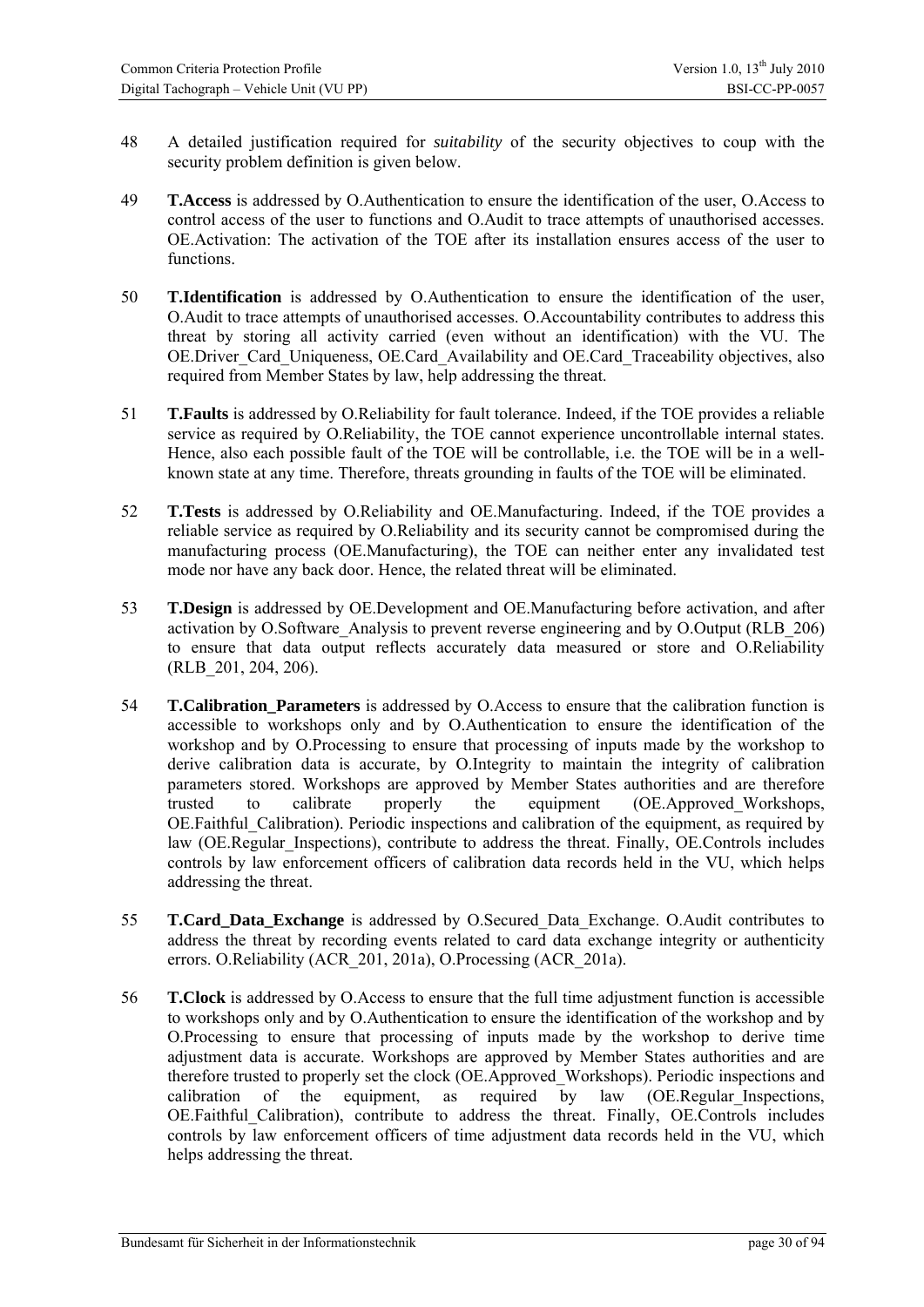- 57 **T.Environment**: is addressed by O.Processing to ensure that processing of inputs to derive user data is accurate.and by O.Reliability to ensure that physical attacks are countered. OE.Controls includes controls by law enforcement officers of time adjustment data records held in the VU, which helps addressing the threat.
- 58 **T.Fake\_Devices** is addressed by O.Access (ACC\_205) O.Authentication (UIA\_201 205, 207 – 211, 213, UIA\_221 – 223), O.Audit (UIA\_206, 214, 220), O.Processing (ACR\_201a), O.Reliability (ACR\_201, 201a), O.Secured\_Data\_Exchange (CSP\_201 - 205). OE.Type Approved MS ensures that only motion sensors with correct identification data have the credentials that are required to successfully authenticate themselves. OE.Controls and OE.Regular\_Inspections help addressing the threat through visual inspection of the whole installation.
- 59 **T.Hardware** is mostly addressed in the user environment by O.Reliability, O.Output., O.Processing and by O.Audit contributes to address the threat by recording events related to hardware manipulation. The OE.Controls and OE.Regular Inspections help addressing the threat through visual inspection of the installation.
- 60 **T.Motion\_Data** is addressed by O.Authentication, O.Reliability (UIA\_206, ACR\_201, 201a), O.Secured\_Data\_Exchange and OE.Regular\_Inspections , OE.Type\_Approved\_MS. O.Audit contributes to address the threat by recording events related to motion data exchange integrity or authenticity errors.
- 61 **T.Non\_Activated** is addressed by the OE.Activation and OE.Delivery. Workshops are approved by Member States authorities and are therefore trusted to activate properly the equipment (OE.Approved\_Workshops). Periodic inspections and calibration of the equipment, as required by law (OE.Regular\_Inspections, OE.Controls), also contribute to address the threat.
- 62 **T.Output\_Data** is addressed by O.Output. O.Audit contributes to address the threat by recording events related to data display, print and download.
- 63 **T.Power\_Supply** is mainly addressed by O.Reliability to ensure appropriate behaviour of the VU against the attack. O.Audit contributes to address the threat by keeping records of attempts to tamper with power supply. OE.Controls includes controls by law enforcement officers of power supply interruption records held in the VU, which helps addressing the threat. OE.Regular Inspections helps addressing the threat through installations, calibrations, checks, inspections , repairs tcarried out by trusted fitters and workshops.
- 64 **T.Security\_Data** is addressed by OE.Sec\_Data\_Generation, OE.Sec\_Data\_Strong, OE.Sec\_Data\_Transport, OE.Software\_Upgrade, OE.Controls. It is addressed by the O.Access, O.Processing, O.Secured\_Data\_Exchange to ensure appropriate protection while stored in the VU. O.Reliability (REU\_201, RLB\_206).
- 65 **T.Software** is addressed in the user environment by the O.Output, O.Processing, and O.Reliability to ensure the integrity of the code. O.Audit contributes to address the threat by recording events related to integrity errors. During design and manufacture, the threat is addressed by the OE.Development objectives. OE.Controls, OE.Regular\_Inspections (checking for the audit records related).
- 66 **T.Stored\_Data** is addressed mainly by O.Integrity, O.Access, O.Output and O.Reliability to ensure that no illicit access to data is possible. The O.Audit contributes to address the threat by recording data integrity errors. OE.Sofware Upgrade included that software revisions shall be security certified before they can be implemented in the TOE to prevent to alter or delete any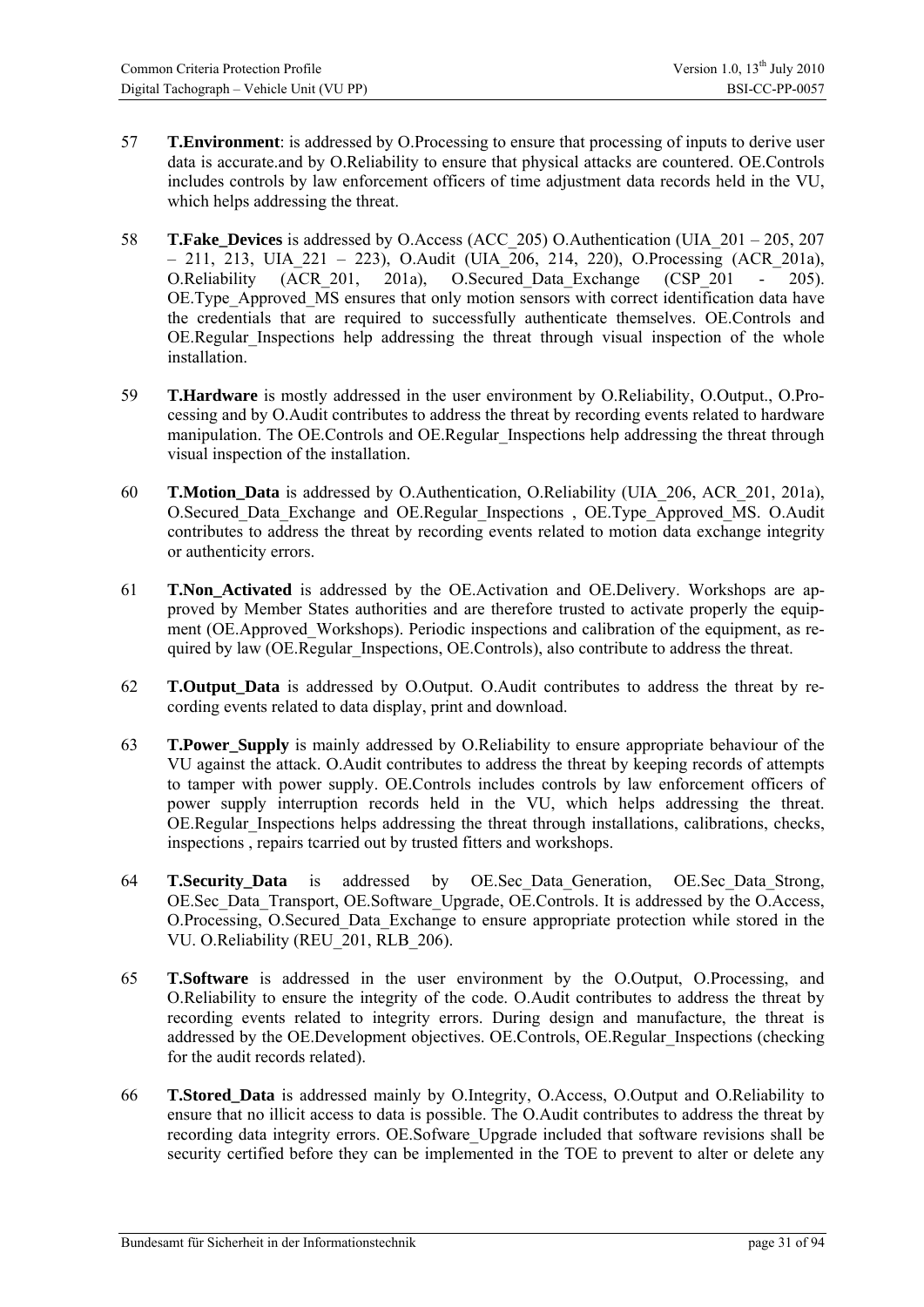stored driver activity data. OE.Controls includes controls by law enforcement officers of integrity error records held in the VU helping in addressing the threat.

- **OSP.Accountability** is fulfilled by O.Accountability
- **OSP.Audit** is fulfilled by O.Audit.
- **OSP.Processing** is fulfilled by O.Processing.
- **OSP.Test\_Points** is fulfilled by O.Reliability and OE.Test\_Points
- **OSP.Type\_Approved\_MS** is fulfilled by O.Authentication and OE.Type\_Approved\_MS
- **OSP.PKI** is fulfilled by OE.Sec\_Data\_Generation, OE.Sec\_Data\_Strong, OE.Sec\_Data\_Transport
- **OSP.MS\_Keys** is fulfilled by OE.Sec\_Data\_Generation, OE.Sec\_Data\_Strong, OE.Sec\_Data\_Transport
- **A.Activation** is upheld by OE.Activation.
- **A.Approved\_Workshops** is upheld by OE.Approved\_Workshops.
- **A.Card\_Availability** is upheld by OE.Card\_Availability.
- **A.Card\_Traceability** is upheld by OE.Card\_Traceability.
- **A.Controls** is upheld by OE.Controls.
- **A.Driver\_Card\_Uniqueness** is upheld by OE.Driver Card Uniqueness.
- **A.Faithful\_Calibration** is upheld by OE.Faithful\_Calibration and OE.Approved\_Workshops.
- **A.Faithful\_Drivers** is upheld by OE.Faithful\_Drivers.
- **A.Regular\_Inspections** is upheld by OE.Regular Inspections.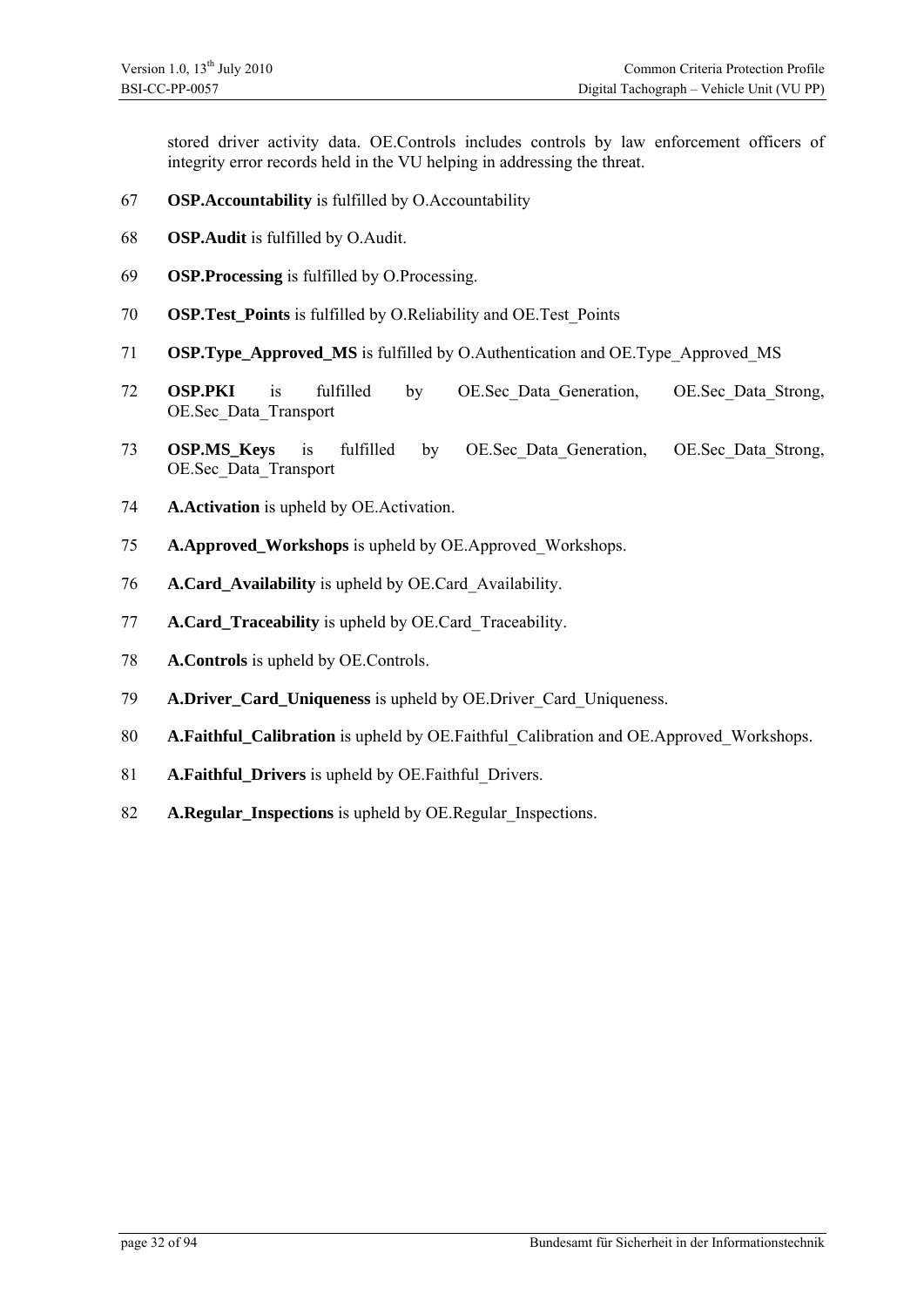# <span id="page-32-0"></span>**5 Extended Components Definition**

83 This protection profile does not use any components defined as extensions to CC part 2.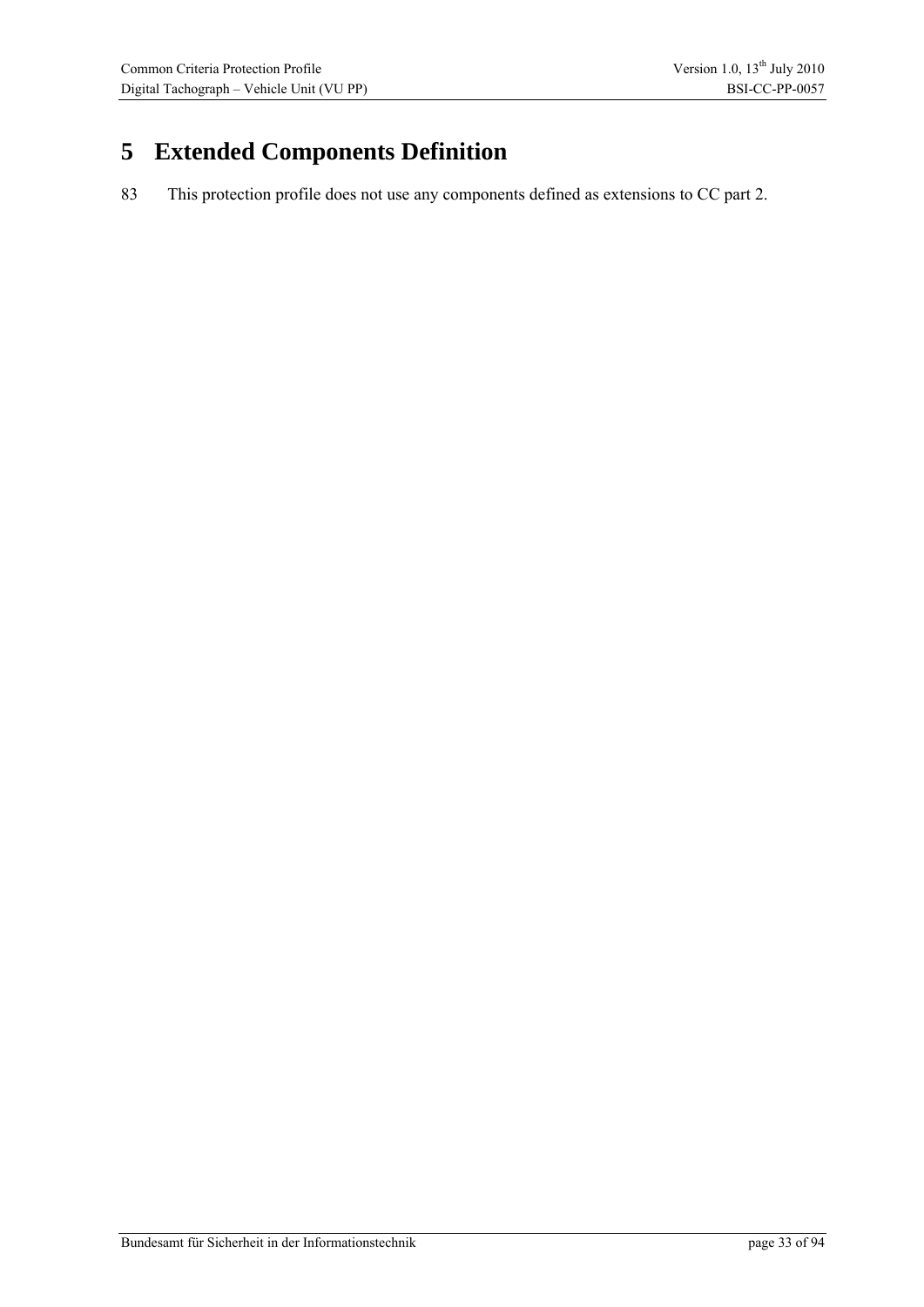## <span id="page-33-0"></span>**6 Security Requirements**

- 84 This part of the PP defines the detailed security requirements that shall be satisfied by the TOE. The statement of **TOE security requirements** shall define the *functional* and *assurance* security requirements that the TOE needs to satisfy in order to meet the security objectives for the TOE.
- 85 The CC allows several operations to be performed on security requirements (on the component level); *refinement*, *selection*, *assignment*, and *iteration* are defined in paragraph 8.1 of Part 1 [1] of the CC. Each of these operations is used in this PP.
- 86 The **refinement** operation is used to add detail to a requirement, and, thus, further restricts a requirement. Refinements of security requirements are denoted in such a way that added words are in **bold text** and changed words are crossed out.
- 87 The **selection** operation is used to select one or more options provided by the CC in stating a requirement. Selections having been made by the PP author are denoted as underlined text. Selections to be filled in by the ST author appear in square brackets with an indication that a selection is to be made, [selection:], and are *italicised*.
- 88 The **assignment** operation is used to assign a specific value to an unspecified parameter, such as the length of a password. Assignments having been made by the PP author are denoted by showing as underlined text. Assignments to be filled in by the ST author appear in square brackets with an indication that an assignment is to be made [assignment:], and are *italicised*. In some cases the assignment made by the PP authors defines a selection to be performed by the ST author. Thus, this text is underlined and italicised like *this*.
- 89 The **iteration** operation is used when a component is repeated with varying operations. Iteration is denoted by showing a slash "/", and the iteration indicator after the component identifier. In order to trace elements belonging to a component, the same slash "/" with iteration indicator is used behind the elements of a component.
- 90 For the sake of a better readability, the author uses an additional notation in order to indicate belonging of some SFRs to same functional cluster, namely a double slash "//" with the related functional group indicator after the component identifier. In order to trace elements belonging to a component, the same double slash "//" with functional cluster indicator is used behind the elements of a component.

### <span id="page-33-1"></span>**6.1 Security Functional Requirements for the TOE**

- 91 The security functional requirements (SFRs) below are derived from the security enforcing functions (SEFs) specified in chap. 4 of the ITSEC vehicle unit GST in [9]. Each of the below SFRs includes in curly braces  $\{...\}$  a list of SEFs related. This not only explains why the given SFR has been chosen, but moreover is used to state further detail of the SFR without verbose repetition of the original text of the corresponding SEF(s) from [9]. The main advantage of this approach is avoiding redundancy, and, more important, any unambiguity.
- 92 The complete coverage of the SEF(s) from [9] is documented in Annex A, chap. [9](#page-83-0) below.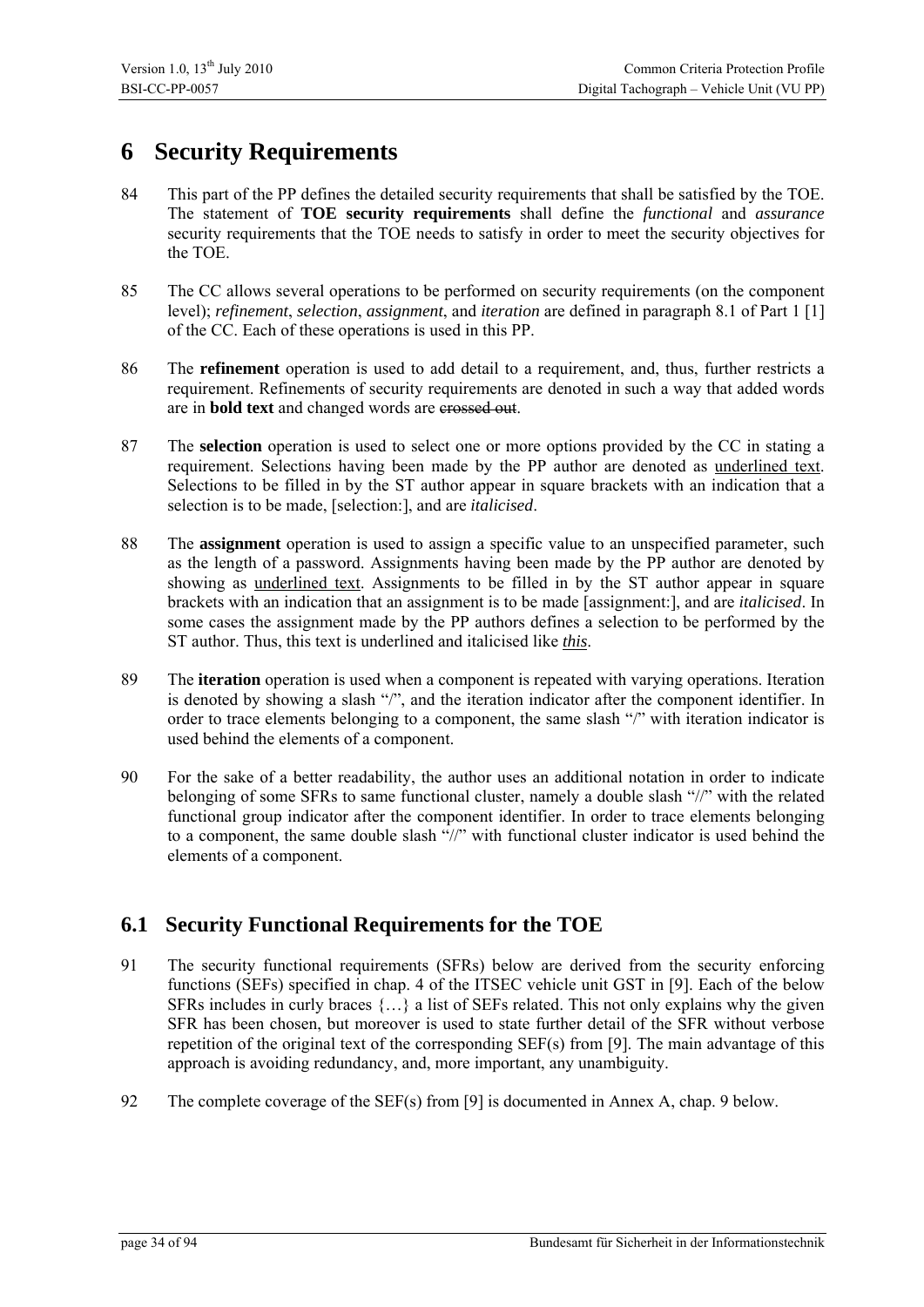#### <span id="page-34-0"></span>**6.1.1 Overview**

93 In order to give an overview of the security functional requirements in the context of the security services offered by the TOE, the author of the PP defined the security functional groups and allocated the functional requirements described in the following sections to them:

| <b>Security Functional Groups</b>                                              | Security Functional Requirements concerned                                       |
|--------------------------------------------------------------------------------|----------------------------------------------------------------------------------|
| Identification and authentication of motion                                    | - FIA UID.2/MS: Identification of the motion                                     |
| sensor und tachograph cards                                                    | sensor                                                                           |
| (according to [9], sec. $4.1$ )                                                | - FIA UID.2/TC: Identification of the tachograph<br>cards                        |
|                                                                                | $-(FIA UAU.2/MS, FIA UAU.3/MS,$                                                  |
|                                                                                | FIA UAU.6/MS): Authentication of the motion<br>sensor                            |
|                                                                                | $-(FIA UAU.1/TC, FIA UAU.3/TC,$<br>FIA UAU.5//TC, FIA UAU.6/TC):                 |
|                                                                                | Authentication of the tachograph cards                                           |
|                                                                                | - FIA UAU.1/PIN: additional PIN authentication<br>for the workshop card          |
|                                                                                | - FIA AFL.1/MS: Authentication failure: motion<br>sensor                         |
|                                                                                | - FIA AFL.1/TC: Authentication failure:<br>tachograph cards                      |
|                                                                                | $-$ (FIA ATD.1//TC, FMT SMR.1//TC): User<br>groups to be maintained by the TOE   |
|                                                                                | Supported by:                                                                    |
|                                                                                | $-FCS$ COP.1/TDES: for the motion sensor                                         |
|                                                                                | $-FCS$ COP.1/RSA: for the tachograph cards                                       |
|                                                                                | $-(FCS CKM.1, FCS CKM.2, FCS CKM.3,$<br>FCS CKM.4): cryptographic key management |
|                                                                                | - FAU GEN.1: Audit records: Generation                                           |
|                                                                                | $-(FMT MSA.1, FMT SMF.1)$                                                        |
| Access control to functions and stored data<br>(according to $[9]$ , sec. 4.2) | $-(FDP ACC.1/FIL, FDP ACT.1/FIL): file$<br>structures                            |
|                                                                                | - (FDP ACC.1/FUN, FDP ACF.1/FUN):<br>functions                                   |
|                                                                                | - (FDP ACC.1/DAT, FDP ACF.1/DAT): stored<br>data                                 |
|                                                                                | - (FDP ACC.1/UDE, FDP ACF.1/UDE): user<br>data export                            |
|                                                                                | - (FDP ACC.1/IS, FDP_ACF.1/IS): input sources                                    |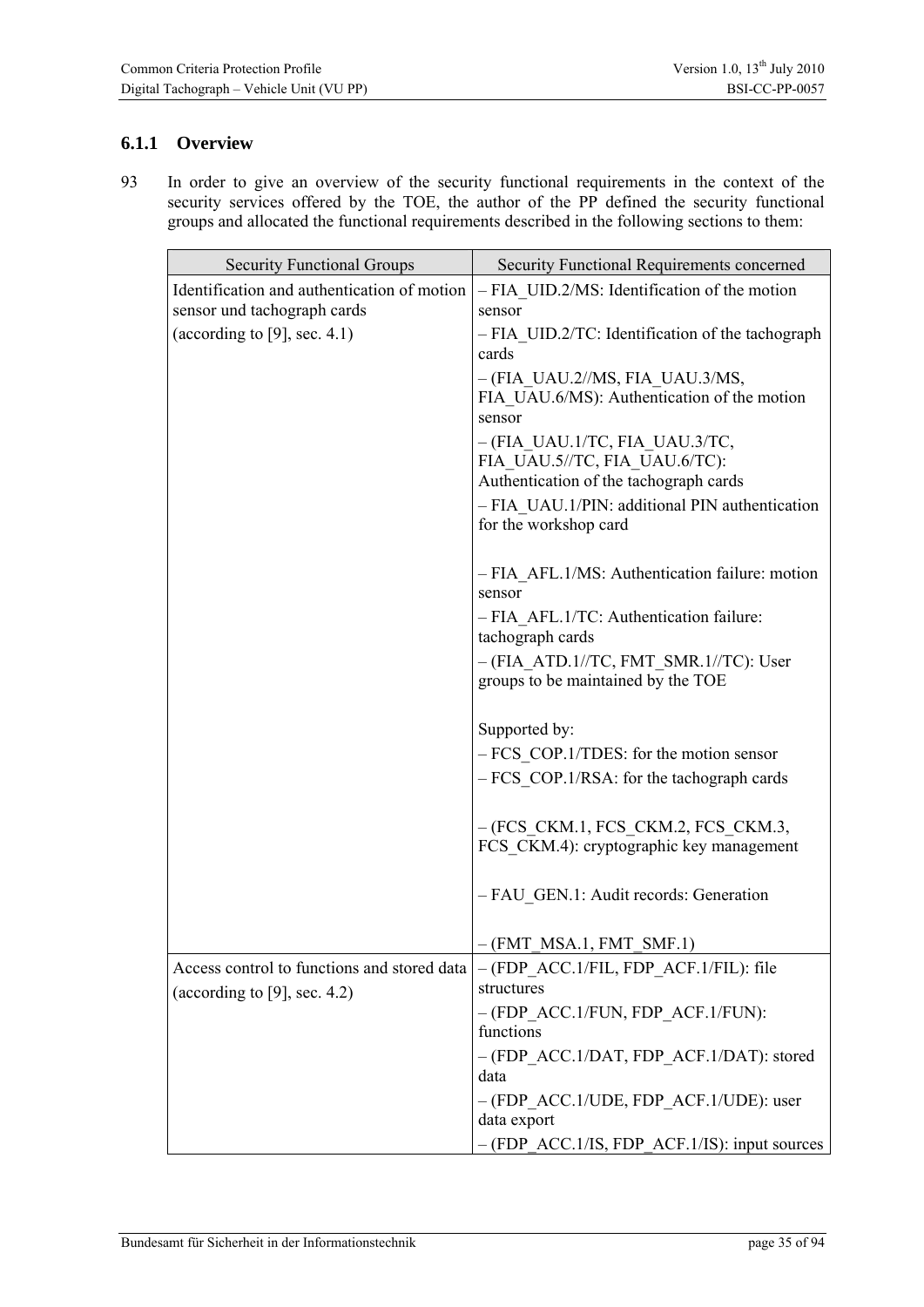| <b>Security Functional Groups</b> | Security Functional Requirements concerned                              |
|-----------------------------------|-------------------------------------------------------------------------|
|                                   |                                                                         |
|                                   | Supported by:                                                           |
|                                   | $-(FIA UAU.2/MS, FIA UAU.3/MS,$                                         |
|                                   | FIA UAU.6/MS): Authentication of the motion<br>sensor                   |
|                                   | - (FIA UAU.1/TC, FIA UAU.3/TC,                                          |
|                                   | FIA UAU.5//TC, FIA UAU.6/TC):                                           |
|                                   | Authentication of the tachograph cards                                  |
|                                   | - FIA UAU.1/PIN: additional PIN authentication<br>for the workshop card |
|                                   | - FMT MSA.3/FIL                                                         |
|                                   | - FMT MSA.3/FUN                                                         |
|                                   | - FMT MSA.3/DAT                                                         |
|                                   | - FMT MSA.3/UDE                                                         |
|                                   | $- FMT$ MSA.3/IS                                                        |
|                                   | $-(FMTMSA.1, FMTSMF.1,$<br>FMT SMR.1//TC)                               |
| Accountability of users           | - FAU GEN.1: Audit records: Generation                                  |
| (according to [9], sec. $4.3$ )   | - FAU STG.1: Audit records: Protection against                          |
|                                   | modification                                                            |
|                                   | - FAU STG.4: Audit records: Prevention of loss                          |
|                                   | - FDP ETC.2: Export of user data with security<br>attributes            |
|                                   | Supported by:                                                           |
|                                   | - (FDP ACC.1/DAT, FDP ACF.1/DAT): VU                                    |
|                                   | identification data                                                     |
|                                   | - (FDP ACC.1/UDE, FDP ACF.1/UDE): Data                                  |
|                                   | update on the TC                                                        |
|                                   | - FPT STM.1: time stamps                                                |
|                                   | - FCS COP.1/TDES: for the motion sensor and                             |
|                                   | the tachograph cards                                                    |
| Audit of events and faults        | - FAU GEN.1: Audit records: Generation                                  |
| (according to $[9]$ , sec. 4.4)   | - FAU SAR.1: Audit records: Capability of                               |
|                                   | reviewing                                                               |
|                                   | Supported by:                                                           |
|                                   | -(FDP ACC.1/DAT, FDP ACF.1/DAT): Storing                                |
|                                   | motion sensor's audit records                                           |
|                                   | - FDP ETC.2 Export of user data with security                           |
|                                   | attributes: Related audit records to the TC.                            |
| Object reuse for secret data      | - FDP RIP.1 Subset residual information                                 |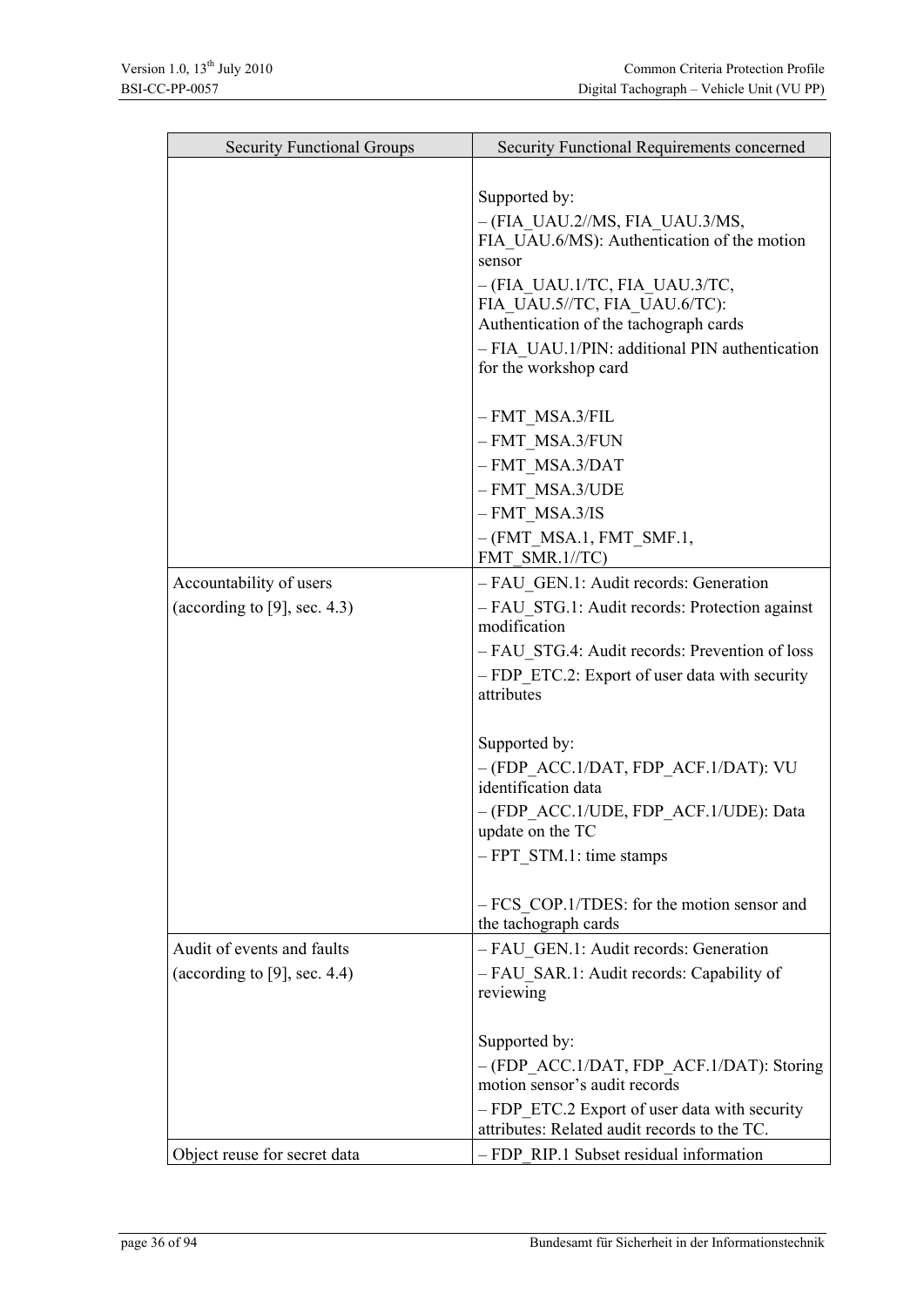| <b>Security Functional Groups</b>    | Security Functional Requirements concerned                                    |
|--------------------------------------|-------------------------------------------------------------------------------|
| (according to [9], sec. $4.5$ )      | protection                                                                    |
|                                      |                                                                               |
|                                      | Supported by:<br>- FCS CKM.4: Cryptographic key destruction                   |
| Accuracy of recorded and stored data | - FDP ITC.1: right input sources without sec.                                 |
| (according to [9], sec. 4.6)         | attributes (keyboard, calibration data, RTC)                                  |
|                                      | $-$ FDP ITC.2//IS: right input sources with sec.<br>attributes (MS and TC)    |
|                                      | - FPT TDC.1//IS: Inter-TSF basic TSF data<br>consistency (MS and TC)          |
|                                      | - FDP SDI.2: Stored data integrity                                            |
|                                      | Supported by:                                                                 |
|                                      | $-(FDP ACC.1/IS, FDP ACT.1/IS):$ right input<br>sources                       |
|                                      | - (FDP ACC.1/FUN, FDP ACF.1/FUN): limited<br>manual entry                     |
|                                      | - FAU GEN.1: Audit records: Generation                                        |
|                                      | - FPT STM.1: Reliable time stamps                                             |
|                                      | $-(FIA UAU.2/MS, FIA UAU.3/MS,$                                               |
|                                      | FIA UAU.6/MS): Authentication of the motion<br>sensor                         |
|                                      | $-(FIA UAU.1/TC, FIA UAU.3/TC,$                                               |
|                                      | FIA UAU.5//TC, FIA UAU.6/TC):<br>Authentication of the tachograph cards       |
| Reliability of services              | - FDP ITC.2//IS: no executable code from                                      |
| (according to $[9]$ , sec. 4.7)      | external sources                                                              |
|                                      | - FPR UNO.1: Unobservability of leaked data                                   |
|                                      | - FPT FLS.1: Failure with preservation of secure<br>state                     |
|                                      | - FPT PHP.2//Power Deviation: Notification of<br>physical attack              |
|                                      | - FPT PHP.3: Resistance to physical attack:                                   |
|                                      | stored data                                                                   |
|                                      | - FPT TST.1: TSF testing                                                      |
|                                      | - FRU PRS.1: Availability of services                                         |
|                                      | Supported by:                                                                 |
|                                      | - FAU GEN.1: Audit records: Generation                                        |
|                                      | $-(FDP ACC.1/IS, FDP ACT.1/IS)$ : no<br>executable code from external sources |
|                                      | - (FDP ACC.1/FUN, FDP ACF.1/FUN):<br>Tachograph Card withdrawal               |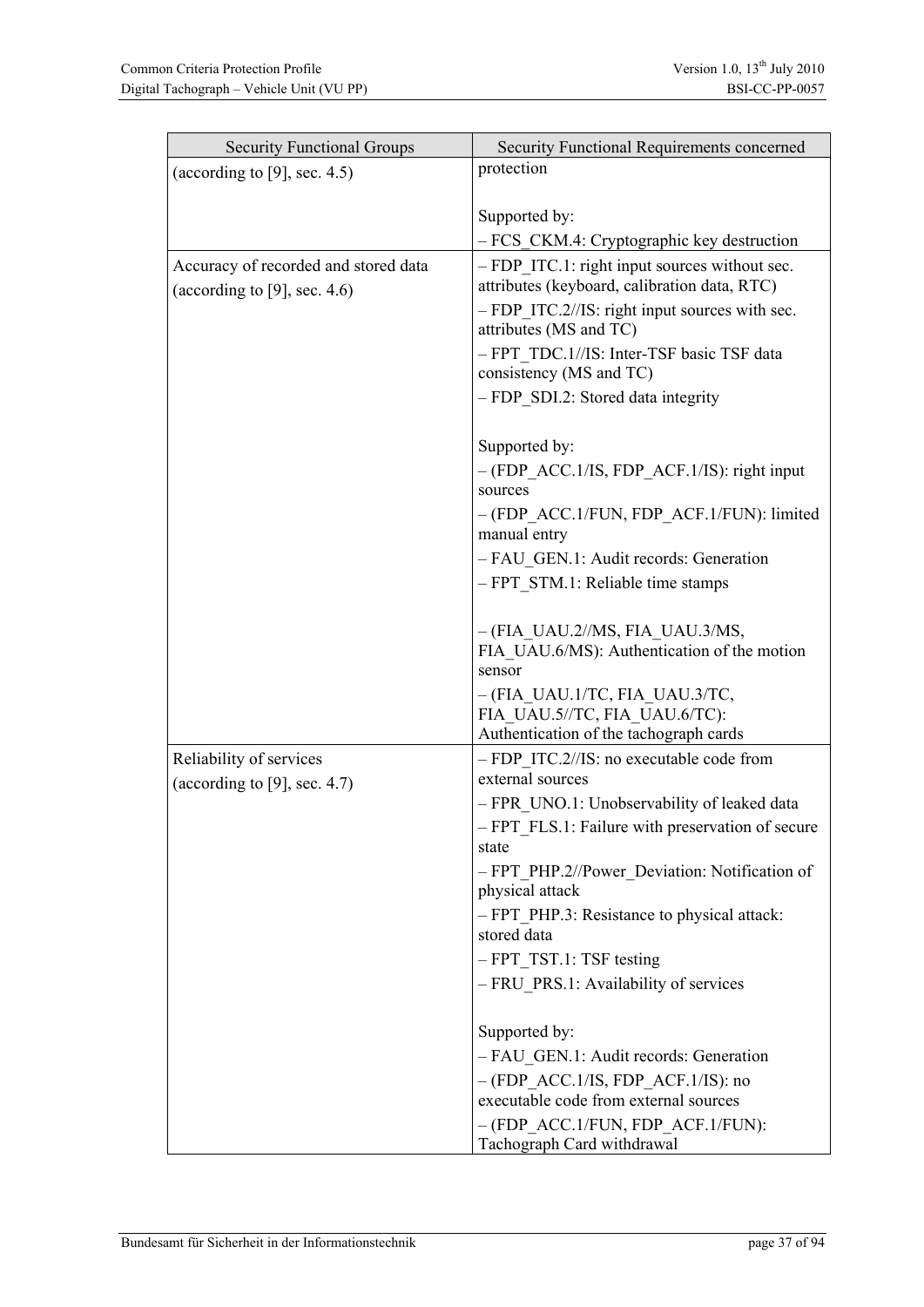| <b>Security Functional Groups</b>                                                                                                  | Security Functional Requirements concerned                                                                                                                                                                                                                                         |
|------------------------------------------------------------------------------------------------------------------------------------|------------------------------------------------------------------------------------------------------------------------------------------------------------------------------------------------------------------------------------------------------------------------------------|
|                                                                                                                                    | $- FMT MOF.1$ : No test entry points                                                                                                                                                                                                                                               |
| Data exchange with motion sensor,<br>tachograph cards and external media<br>(download function)<br>(according to [9], sec. $4.8$ ) | - FCO NRO.1: Selective proof of origin for data<br>to be downloaded to external media<br>- FDP ETC.2 Export of user data with security<br>attributes: to the TC and to external media<br>$-$ FDP ITC.2//IS Import of user data with security<br>attributes: from the MS and the TC |
|                                                                                                                                    | Supported by:<br>- FCS COP.1/TDES: for the motion sensor and<br>the tachograph cards (secure messaging)<br>- FCS COP.1/RSA: for data downloading to<br>external media (signing)                                                                                                    |
|                                                                                                                                    | $-(FCS CKM.1, FCS CKM.2, FCS CKM.3,$<br>FCS CKM.4): cryptographic key management                                                                                                                                                                                                   |
|                                                                                                                                    | - (FDP ACC.1/UDE, FDP ACF.1/UDE): User<br>data export to the TC and to external media<br>- (FDP ACC.1/IS, FDP ACF.1/IS): User data<br>import from the MS and the TC                                                                                                                |
|                                                                                                                                    | - FAU GEN.1: Audit records: Generation                                                                                                                                                                                                                                             |
| Management of and access to TSF and<br>TSF-data                                                                                    | $-$ The entire class FMT.                                                                                                                                                                                                                                                          |
|                                                                                                                                    | Supported by:                                                                                                                                                                                                                                                                      |
|                                                                                                                                    | - the entire class FIA: user<br>identification/authentication                                                                                                                                                                                                                      |

**Table 5: Security functional groups vs. SFRs** 

*Application Note 13*: Functional option '**Software Upgrade**':

The author of a final Security Target should also define some additional SFRs covering O.Software\_Upgrade (see sec. [4.1](#page-21-0), *[Application Note 9](#page-21-1)* above), if the concrete TOE uses a software upgrade functionality in the sense of [9], sec. 3.6.8 and 4.1.4, whereby the special concern here are requirements from sec. 4.7.2 there.

These additional SFRs might be: FDP\_ITC.2/SW-Upgrade, FPT\_TDC.1/SW-Upgrade together with FDP\_ACC.1/SW-Upgrade, FDP\_ACF.1/SW-Upgrade in order to fulfil {RLB\_205} as well as other necessary SFRs dependent on a concrete implementation (e.g. of the class FCO in order to support {RLB 204} or to secure manufacturer's intellectual property).

A Management Device in the sense of [9], sec. 4.1.4 shall be used for a software upgrade (see also *[Application Note 8](#page-18-0)* and *[Application Note 11](#page-23-0)*). Due to this fact, the author of the final ST shall also define additional SFRs covering the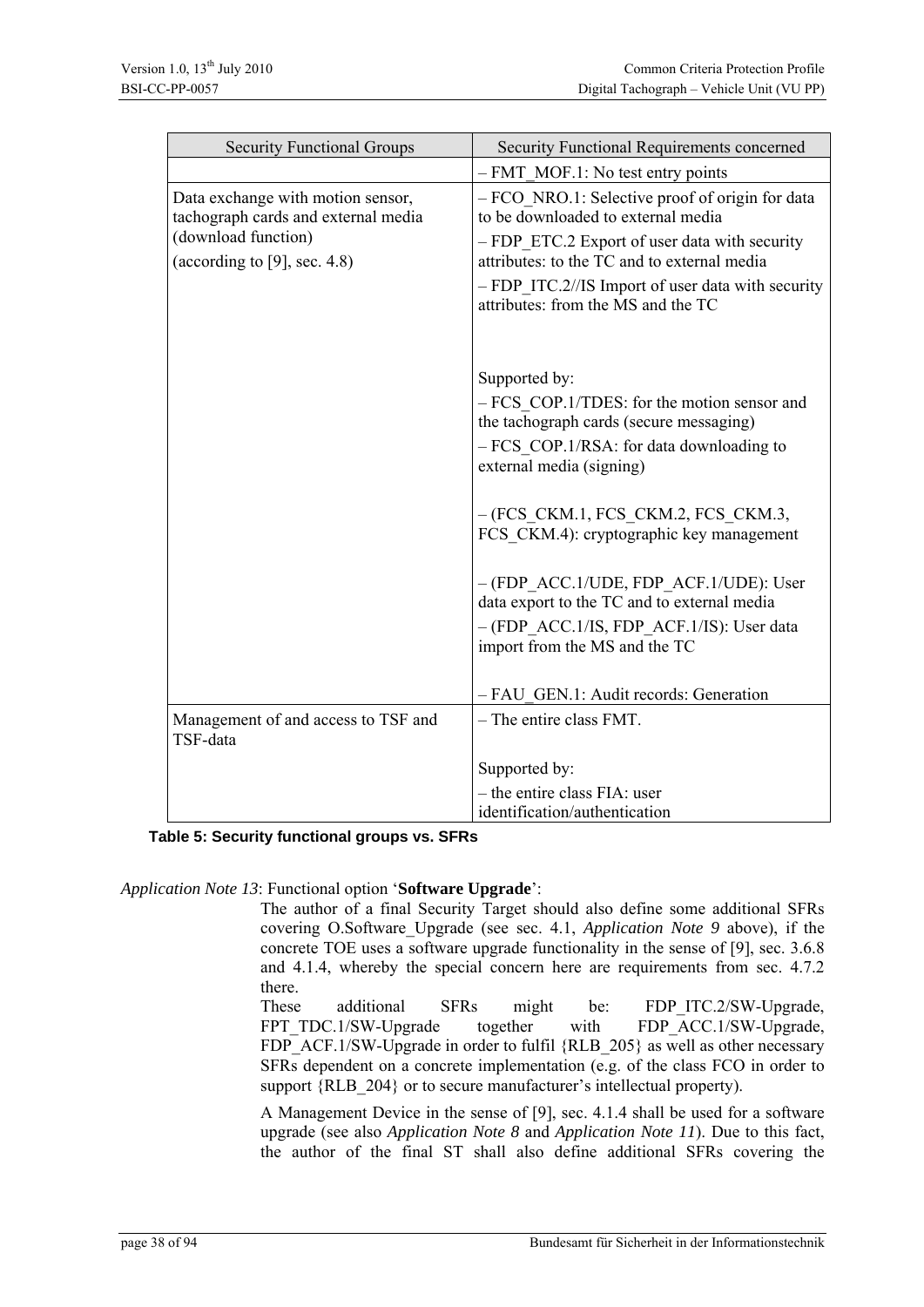requirements {UIA\_221 to UIA\_223}. Such additional SFRs might be: FIA\_UID.2/MD for {UIA\_221}, FIA\_UAU.1/MD for {UIA\_222} and FIA\_UAU.3/MD for {UIA\_223}.

### <span id="page-38-1"></span>*Application Note 14*: Functional option '**Remote Download**':

A vehicle unit has to perform the specified mutual authentication procedure<sup>[24](#page-38-0)</sup> with a company card independent of whether this card is connected locally or remotely. This precept is also reflected in [13].

Therefore, the functional security requirements concerning identification and authentication of the company card  $({\rm IUIA} 215$  to UIA 219}) are independent of the physical card location. The only difference is in the required reaction to an unsuccessful authentication attempt ({UIA\_220 vs. UIA\_214}).

Due to this fact, the author of a final Security Target should also define at least one additional SFR covering O.Audit and O.Authentication, if the concrete TOE uses a remote download functionality in the sense of [9], sec. 4.1.3.

This additional SFR might be FIA\_AFL.1/Remote and an additional UIA\_220 entry in FAU GEN.1 in order to fulfil {UIA\_220}.

### *Application Note 15*: Functional option '**Detection of Hardware Sabotage**':

Requirements {RLB\_207 and RLB\_208} in sec. 4.7.3 of [9] enable a VU manufacturer to specify events of hardware sabotage having to be detected by the VU. The list of such events may also be empty one.

The author of a final Security Target should define additional SFRs covering the requirements {RLB\_207, RLB\_208}, if the concrete TOE uses a detection of hardware sabotage functionality in the sense of [9], sec. 4.7.3. Such additional SFR might be FPT\_PHP.2/HW\_sabotage and an additional RLB\_208 entry in FAU GEN.1 in order to fulfil {RLB\_208}.

## *Application Note 16*: Functional option '**Physically Separated TOE**':

The author of a final Security Target should also define some additional SFRs covering O.Output, O.Processing, O.Reliability and O.Audit, if the concrete TOE is physically separated in the sense of [9], sec. 4.6.2.

These additional SFRs might be: FDP\_ITT.3, FPT\_ITT.3 together with FDP\_ACC.1/Physically-Separated, FDP\_ACF.1/Physically-Separated in order to fulfil {ACR\_202, ACR\_203} as well as other necessary SFRs dependent on a concrete implementation.

## **6.1.2 Class FAU Security Audit**

## **6.1.2.1 FAU\_GEN Security audit data generation**

94 FAU\_GEN.1 Audit data generation {UIA\_206, UIA\_214, ACT\_201, ACT\_203, ACT\_204, ACT\_205, AUD\_201, AUD\_202, AUD\_203, ACR\_205, RLB\_203, RLB\_206, RLB\_210, RLB 214, DEX 202, DEX 204}

<span id="page-38-0"></span><sup>24</sup> see [10], CSM\_020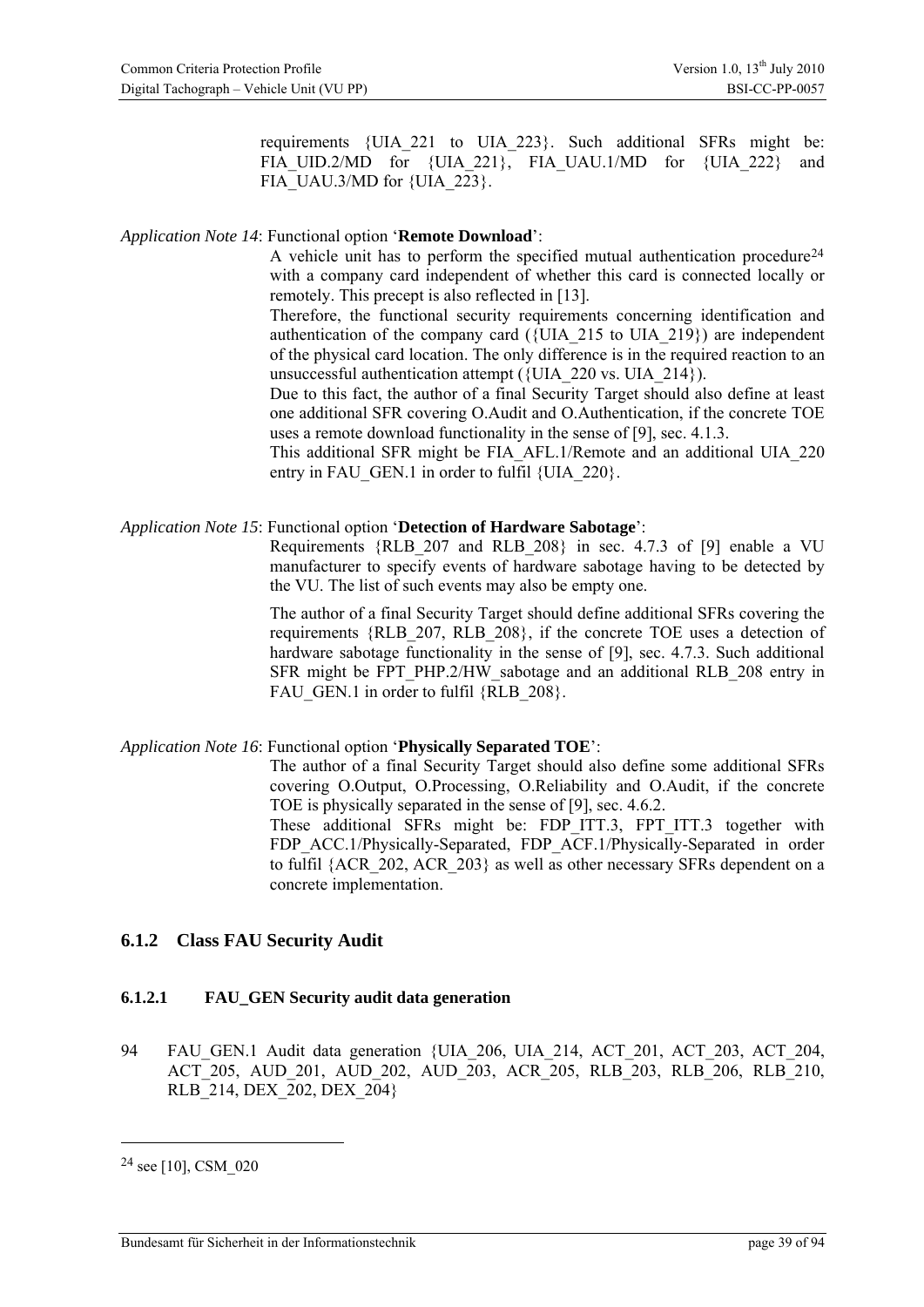| Hierarchical to: |                                                                                                                                                                                                                                                                                                                                                    |
|------------------|----------------------------------------------------------------------------------------------------------------------------------------------------------------------------------------------------------------------------------------------------------------------------------------------------------------------------------------------------|
| Dependencies:    | FPT STM.1 Reliable time stamps: is fulfilled by FPT STM.1                                                                                                                                                                                                                                                                                          |
| FAU GEN.1.1      | The TSF shall be able to generate an audit record of the following<br>auditable events:                                                                                                                                                                                                                                                            |
|                  | Start-up and shutdown of the audit functions;<br>a)                                                                                                                                                                                                                                                                                                |
|                  | All auditable events for the [selection, choose one of: <i>minimum</i> ,<br>b)<br><i>basic, detailed, not specified</i> level of audit; and                                                                                                                                                                                                        |
|                  | the activities and auditable events specified in REQ 081, 084,<br>C)<br>087, 090, 093, 094, 096, 098, 101, 102, 103, and 105a <sup>25</sup> and<br>{UIA 206, UIA 214,<br>AUD 202,<br>ACR 205,<br><u>RLB 203,</u><br>RLB 206, RLB 210, RLB 214 <sup>26</sup> , DEX 202, DEX 204};<br>[assignment: <i>other specifically defined audit events</i> ]. |
| FAU GEN.1.2      | The TSF shall record within each audit record at least the following<br>information:                                                                                                                                                                                                                                                               |
|                  | Date and time of the event, type of event, subject identity, and the<br>a)<br>outcome (success or failure) of the event; and                                                                                                                                                                                                                       |
|                  | b) For each audit event type, based on the auditable event<br>definitions of the functional components included in the PP/ST,<br>the information specified in {REQ 081, 084, 087, 090, 093, 094,<br>$\frac{0.096}{0.098}$ , 101, 102, 103, 105 $\frac{27}{10}$ ;<br>[assignment: <i>other audit relevant information</i> ].                        |

### **6.1.2.2 FAU\_SAR Security audit review**

95 FAU\_SAR.1 Audit review {AUD\_205}

| Hierarchical to: | $\overline{\phantom{0}}$                                                                                                            |
|------------------|-------------------------------------------------------------------------------------------------------------------------------------|
| Dependencies:    | FAU GEN.1 Audit data generation: is fulfilled by FAU GEN.1                                                                          |
| FAU SAR.1.1      | The TSF shall provide everybody with the capability to read the recorded<br>information according to REQ011 from the audit records. |
| FAU SAR.1.2      | The TSF shall provide the audit records in a manner suitable for the user<br>to interpret the information.                          |

## **6.1.2.3 FAU\_STG Security audit event storage**

<u>.</u>

<span id="page-39-0"></span><sup>25</sup> all these REQ are referred to in {ACT\_201, ACT\_203, ACT\_204, ACT\_205, AUD\_201, AUD\_203}

<span id="page-39-1"></span><sup>26</sup> Last card session not correctly closed

<span id="page-39-2"></span><sup>&</sup>lt;sup>27</sup> all these REQ are referred to in  ${ACT}$  201, ACT 203, ACT 204, ACT 205, AUD 203 $}$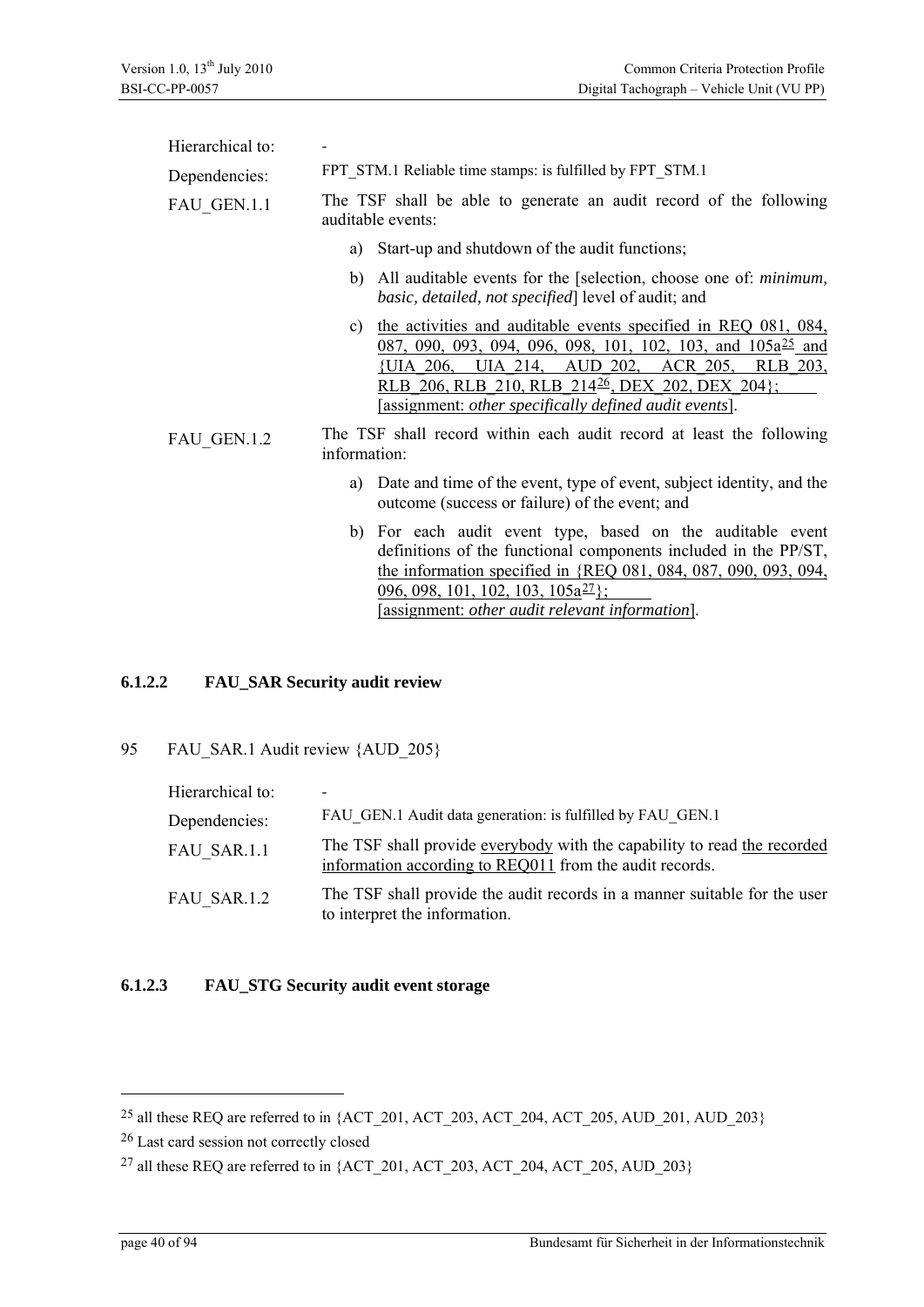#### 96 FAU STG.1 Protected audit trail storage {ACT\_206}<sup>[28](#page-40-0)</sup>

| Hierarchical to: |                                                                                                                                                            |
|------------------|------------------------------------------------------------------------------------------------------------------------------------------------------------|
| Dependencies:    | FAU GEN.1 Audit data generation: is fulfilled by FAU GEN.1                                                                                                 |
| FAU STG.1.1      | The TSF shall protect the stored audit records in the audit trail from<br>unauthorised deletion.                                                           |
| FAU STG.1.2      | The TSF shall be able to [selection, choose one of: <i>prevent, detect</i> ]<br>unauthorised modifications to the stored audit records in the audit trail. |

#### 97 FAU STG.4 Prevention of audit data loss {ACT\_206}<sup>[29](#page-40-1)</sup>

| Hierarchical to: | FAU STG.3                                                                 |
|------------------|---------------------------------------------------------------------------|
| Dependencies:    | FAU STG.1 Protected audit trail storage: is fulfilled by FAU STG.1        |
| FAU STG.4.1      | The TSF shall overwrite the oldest stored audit records and behave        |
|                  | according to REQ 083, 086, 089, 092 and 105b, if the audit trail is full. |

*Application Note 17*: The data memory shall be able to hold 'driver card insertion and withdrawal data' (REQ082), 'driver activity data' (REQ085) and 'places where daily work periods start and/or end' (REQ088) for at least 365 days. Since these requirements are not subject to GST [9][30](#page-40-2), they are also not included in the formal content of FAU\_STG.4. For same reason, the respective part of requirement for 'specific conditions data' (REQ105b, at least 365 days) is also out of scope of the formal content of FAU\_STG.4.

## **6.1.3 Class FCO Communication**

## **6.1.3.1 FCO\_NRO Non-repudiation of origin**

98 FCO\_NRO.1 Selective proof of origin {DEX\_206, DEX\_207}

Hierarchical to: Dependencies: FIA\_UID.1 Timing of identification: not fulfilled, but **justified**  the components FIA\_UID.2/MS, FIA\_UID.2/TC being present in the PP do not fulfil this dependency, because they are not affine to DEX 206, DEX 207 (data download). The sense of the current dependency would be to attach the VU identity (ACT\_202) to the data to be downloaded; the VU identification data are permanently stored in the VU, so that the VU always 'knows' its own identity.

<u>.</u>

<span id="page-40-0"></span><sup>28</sup> REQ081 to 093 and REQ102 to 105a

<span id="page-40-1"></span><sup>29</sup> REQ 083, 086, 089, 092, 105b; REQ105b is completely covered by ACT\_206.

<span id="page-40-2"></span><sup>30</sup> ACT\_206 does not require keeping data for at least 365 days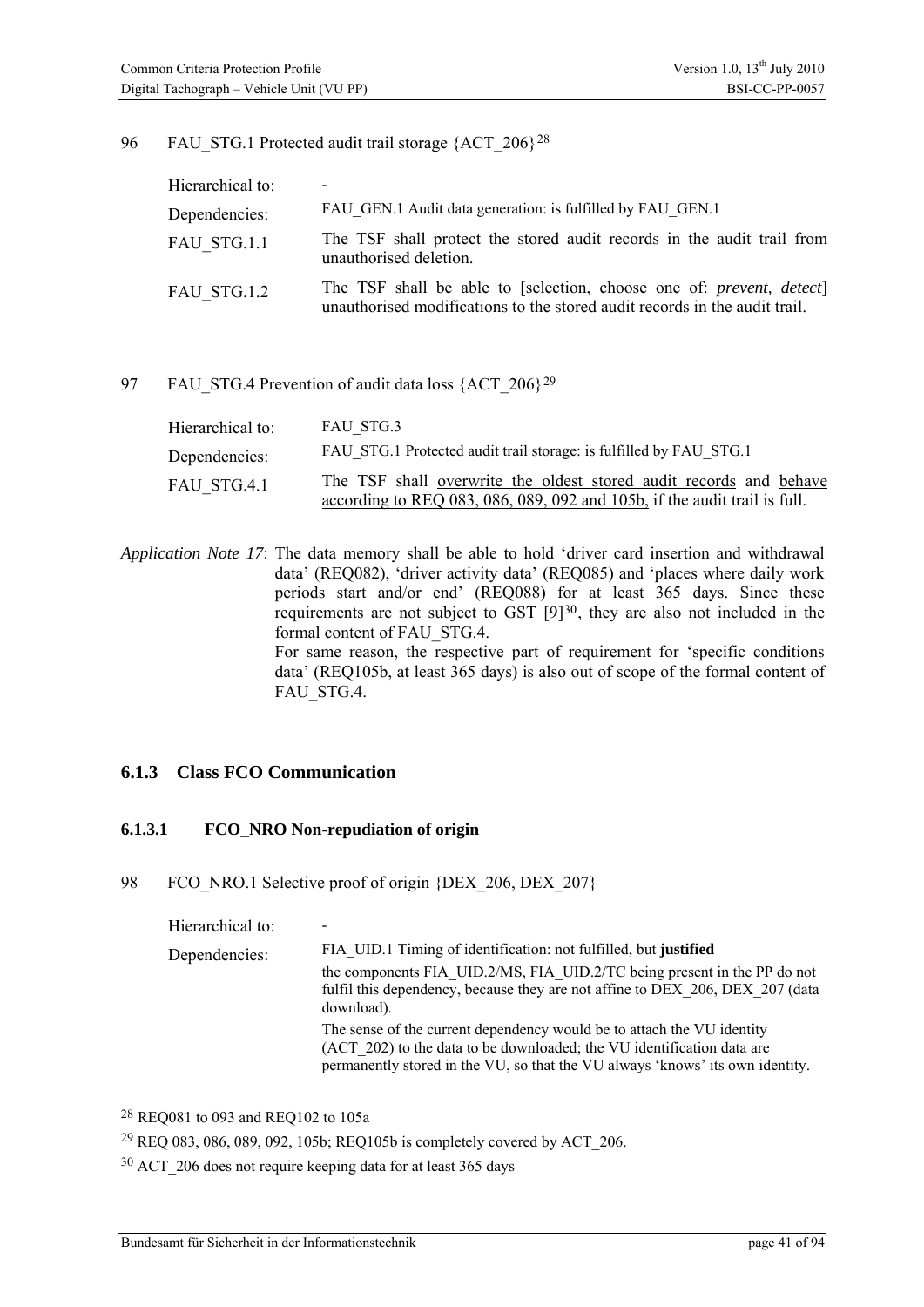| FCO NRO.1.1 | The TSF shall be able to generate evidence of origin for transmitted data<br>to be downloaded to external media at the request of the originator.                                                                    |
|-------------|----------------------------------------------------------------------------------------------------------------------------------------------------------------------------------------------------------------------|
| FCO NRO.1.2 | The TSF shall be able to relate the VU identity of the originator of the<br>information, and the data to be downloaded to external media of the<br>information to which the evidence applies.                        |
| FCO NRO.1.3 | The TSF shall provide a capability to verify the evidence of origin of<br>information to the recipient given<br>- according to specification [10], sec. 6.1,<br>[assignment: limitations on the evidence of origin]. |

## **6.1.4 Class FCS Cryptographic Support**

## **6.1.4.1 FCS\_CKM Cryptographic key management**

99 FCS CKM.1 Cryptographic key generation {CSP\_202}

| Hierarchical to: |                                                                                                                                                                                                                                                                                                                                                                                  |
|------------------|----------------------------------------------------------------------------------------------------------------------------------------------------------------------------------------------------------------------------------------------------------------------------------------------------------------------------------------------------------------------------------|
| Dependencies:    | [FCS CKM.2 Cryptographic key distribution or<br>FCS COP.1 Cryptographic operation]: is fulfilled by FCS CKM.2;<br>FCS_CKM.4 Cryptographic key destruction: is fulfilled by FCS_CKM.4                                                                                                                                                                                             |
| FCS CKM.1.1      | The TSF shall generate cryptographic keys in accordance with a specified<br>cryptographic key generation algorithm cryptographic key derivation<br>algorithms (for the session keys $K_{SM}$ and $K_{ST}$ as well as for the<br>temporarily stored keys $K_m$ , $K_P$ and $K_{ID}$ and specified cryptographic key<br>sizes 112 bits that meet the following: list of standards: |
|                  | a) $K_m$ , $K_p$ , $K_{ID}$ and $K_{SM}$ : two-keys TDES as specified in [12];<br>b) $K_{ST}$ : two-keys TDES as specified in [10].                                                                                                                                                                                                                                              |

## 100 FCS\_CKM.2 Cryptographic key distribution {CSP\_203}

| Hierarchical to: |                                                                                                                                                                                                   |
|------------------|---------------------------------------------------------------------------------------------------------------------------------------------------------------------------------------------------|
| Dependencies:    | [FDP ITC.1 or FDP ITC.2 or FCS CKM.1]: is fulfilled by FCS CKM.1<br>FCS CKM.4: is fulfilled by FCS CKM.4                                                                                          |
| FCS CKM.2.1      | The TSF shall distribute cryptographic keys in accordance with a<br>specified cryptographic key distribution method as specified in the list<br>below that meets the following list of standards: |
|                  | a) $KSM:$ as specified in [12], sec. 7.4.5;                                                                                                                                                       |
|                  | b) $K_{ST}$ : as specified in [10], CSM 020.                                                                                                                                                      |

101 FCS\_CKM.3 Cryptographic key access {CSP\_204}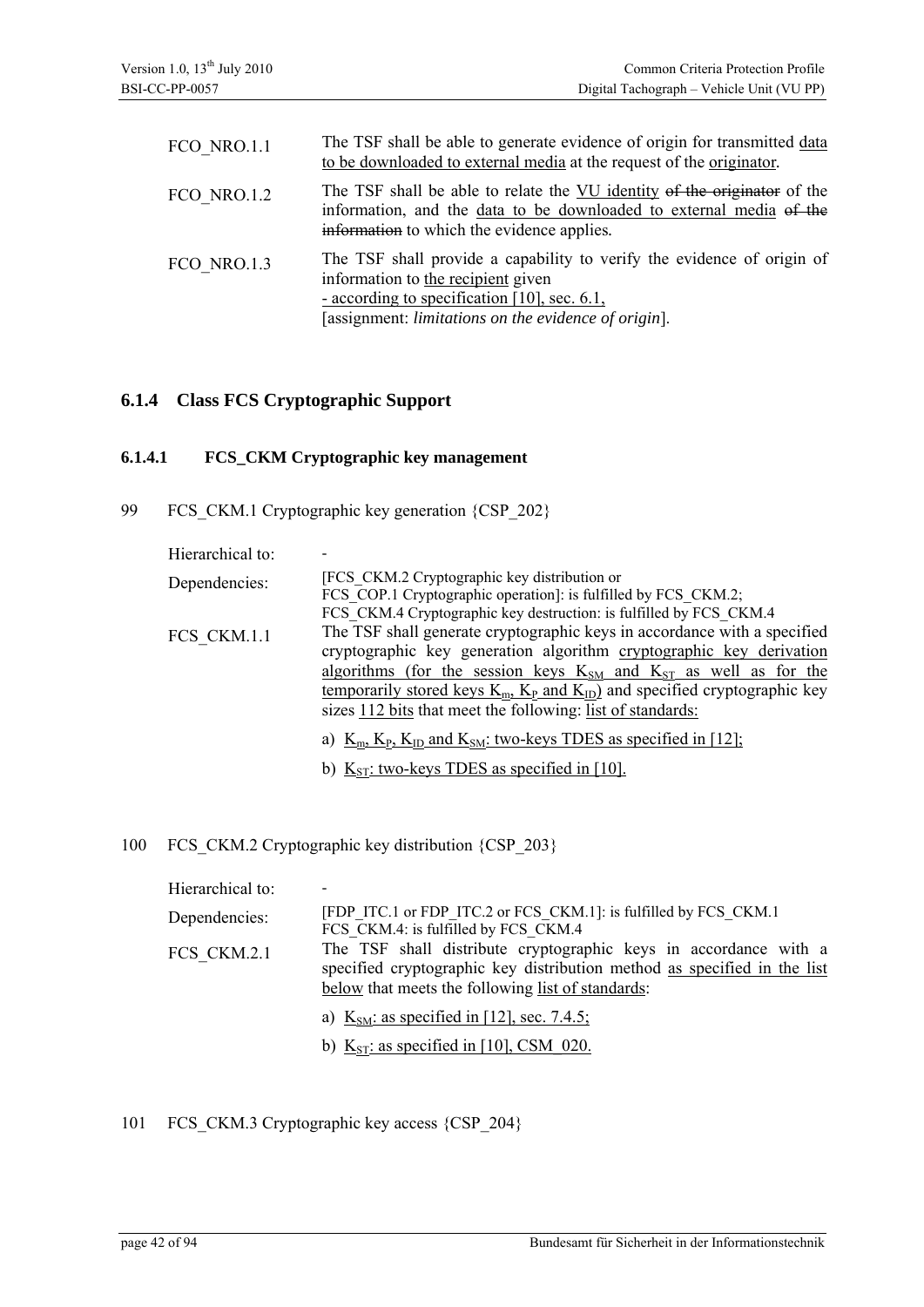| Hierarchical to:<br>Dependencies:<br>FCS CKM.3.1 | [FDP_ITC.1 or FDP_ITC.2 or FCS_CKM.1]:<br>fulfilled by FCS_CKM.1 for the session keys $K_{SM}$ and $K_{ST}$ as well as<br>a)<br>for the temporarily stored keys $K_m$ , $K_P$ and $K_{ID}$ ;<br>fulfilled by FDP_ITC.2//IS for the temporarily stored key $\text{Km}_{\text{wc}}$ (entry<br>b)<br>DEX 203);<br>not fulfilled, but justified for EUR.PK, EQT.SK, Km <sub>vu</sub> : The<br>$\mathbf{c}$<br>persistently stored keys (EUR.PK, EQT <sub>i</sub> .SK, Km <sub>vu</sub> ) will be loaded into<br>the TOE outside of its operational phase, cf. also OE.Sec Data xx.<br>FCS_CKM.4: is fulfilled by FCS_CKM.4<br>The TSF shall perform cryptographic key access and storage in<br>accordance with a specified cryptographic key access method as specified<br>below that meets the following list of standards: |  |
|--------------------------------------------------|--------------------------------------------------------------------------------------------------------------------------------------------------------------------------------------------------------------------------------------------------------------------------------------------------------------------------------------------------------------------------------------------------------------------------------------------------------------------------------------------------------------------------------------------------------------------------------------------------------------------------------------------------------------------------------------------------------------------------------------------------------------------------------------------------------------------------|--|
|                                                  | $\mathbf{Km}_{\text{wc}}$ : part of the Master key read out from the workshop card<br>a)<br>and temporarily stored in the TOE (calibration phase);                                                                                                                                                                                                                                                                                                                                                                                                                                                                                                                                                                                                                                                                       |  |
|                                                  | b) $K_m$ : temporarily reconstructed from part of the Master key $Km_{vu}$<br>and part of the Master key $Km_{wc}$ as specified in [12], sec. 7.2 and<br>in [10], sec. 3.1.3, CSM 036, CSM 037 (calibration phase);                                                                                                                                                                                                                                                                                                                                                                                                                                                                                                                                                                                                      |  |
|                                                  | $K_{\text{ID}}$ : temporarily reconstructed from the Master key $K_{\text{m}}$ as<br>C)<br>specified in $[12]$ , sec. 7.2, 7.4.3 (calibration phase);                                                                                                                                                                                                                                                                                                                                                                                                                                                                                                                                                                                                                                                                    |  |
|                                                  | d) $K_{P}$ : temporarily reconstructed from $Enc(K_m K_P)$ as specified in<br>$[12]$ , sec. 7.2, 7.4.3 (calibration phase);                                                                                                                                                                                                                                                                                                                                                                                                                                                                                                                                                                                                                                                                                              |  |
|                                                  | e) $KSM$ : internally generated and temporarily stored during a session<br>between the TOE and the motion sensor connected (calibration<br>and operational phases);                                                                                                                                                                                                                                                                                                                                                                                                                                                                                                                                                                                                                                                      |  |
|                                                  | $K_{ST}$ : internally generated and temporarily stored during a session<br>f)<br>between the TOE and the tachograph card connected (calibration<br>and operational phases);                                                                                                                                                                                                                                                                                                                                                                                                                                                                                                                                                                                                                                              |  |
|                                                  | EUR.PK: stored during manufacturing of the TOE (calibration<br>g)<br>and operational phases);                                                                                                                                                                                                                                                                                                                                                                                                                                                                                                                                                                                                                                                                                                                            |  |
|                                                  | h) EQT <sub>i</sub> .SK: stored during manufacturing of the TOE (calibration<br>and operational phases);                                                                                                                                                                                                                                                                                                                                                                                                                                                                                                                                                                                                                                                                                                                 |  |
|                                                  | part of the Master key $Km_{vu}$ : stored during manufacturing of the<br>$\ddot{1}$<br><u>TOE (calibration and operational phases);</u>                                                                                                                                                                                                                                                                                                                                                                                                                                                                                                                                                                                                                                                                                  |  |
|                                                  | [assignment: list of further standards].<br>j)                                                                                                                                                                                                                                                                                                                                                                                                                                                                                                                                                                                                                                                                                                                                                                           |  |
|                                                  |                                                                                                                                                                                                                                                                                                                                                                                                                                                                                                                                                                                                                                                                                                                                                                                                                          |  |

102 FCS\_CKM.4 Cryptographic key destruction {CSP\_205}

| Hierarchical to: |                                                                                                                                                                                   |
|------------------|-----------------------------------------------------------------------------------------------------------------------------------------------------------------------------------|
| Dependencies:    | [FDP ITC.1 or FDP ITC.2 or FCS CKM.1]: see explanation for FCS CKM.3<br>above                                                                                                     |
| FCS CKM.4.1      | The TSF shall destroy cryptographic keys in accordance with a specified<br>cryptographic key destruction method as specified below that meets the<br>following list of standards: |
|                  | a) $\text{Km}_{\text{wc}}$ : delete after use (at most by the end of the calibration                                                                                              |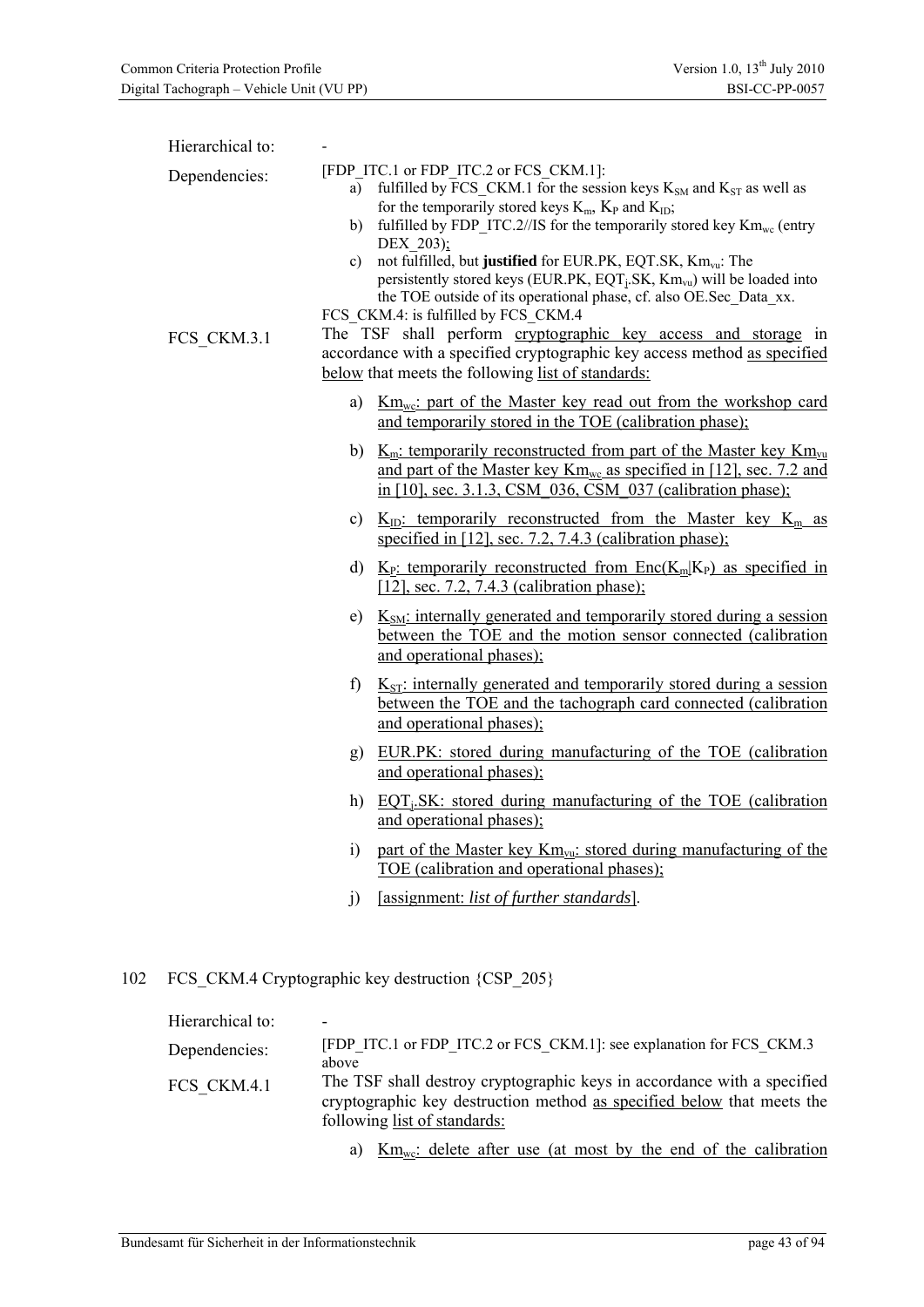phase);

- b)  $K_m$ : delete after use (at most by the end of the calibration phase);
- c)  $K_{ID}$ : delete after use (at most by the end of the calibration phase);
- d)  $K_P$ : delete after use (at most by the end of the calibration phase);
- e)  $K<sub>SM</sub>$ : delete by replacement (by closing a motion sensor communication session during the next pairing process);
- f)  $K_{ST}$ : delete by replacement (by closing a card communication session);
- g) EUR.PK: this public key does not represent any secret and, hence, needn't to be deleted;
- h) EQT<sub>i</sub>.SK: will be loaded into the TOE outside of its operational phase, cf. also OE.Sec Data xx and must not be destroyed as long as the TOE is operational;
- i) part of the Master key  $Km_{vu}$ : will be loaded into the TOE outside of its operational phase, cf. also OE.Sec\_Data\_xx and must not be destroyed as long as the TOE is operational;
- j) [assignment: *list of further standards*].

*Application Note 18*: The component FCS\_CKM.4 relates to any instantiation of cryptographic keys independent of whether it is of *temporary* or *permanent* nature. In contrast, the component FDP\_RIP.1 concerns in this PP\_only the temporarily stored instantiations of objects in question. The permanently stored instantiations of  $EQT<sub>i</sub>$ .SK and of the part of the Master key  $Km_{vu}$  must not be destroyed as long as the TOE is operational. Making the permanently stored instantiations of  $EQT<sub>i</sub>$ .SK and of the part of the Master key  $Km_{vu}$  unavailable at decommissioning the TOE is a matter of the related organisational policy.

#### **6.1.4.2 FCS\_COP Cryptographic operation**

103 FCS\_COP.1/TDES Cryptographic operation {CSP\_201}

| Hierarchical to:      | -                                                                                                                                                                                                                                                                                                                     |
|-----------------------|-----------------------------------------------------------------------------------------------------------------------------------------------------------------------------------------------------------------------------------------------------------------------------------------------------------------------|
| Dependencies:         | [FDP ITC.1 or FDP ITC.2 or FCS CKM.1]: is fulfilled by FCS CKM.1<br>FCS CKM.4: is fulfilled by FCS CKM.4                                                                                                                                                                                                              |
| FCS COP.1.1/TDE<br>S. | The TSF shall perform the cryptographic operations (encryption,<br>decryption, Retail-MAC) in accordance with a specified cryptographic<br>algorithm Triple DES in CBC and ECB modes and cryptographic key<br>size 112 bits that meet the following: [12] for the Motion Sensor and [10]<br>for the Tachograph Cards. |

104 FCS\_COP.1/RSA Cryptographic operation {CSP\_201}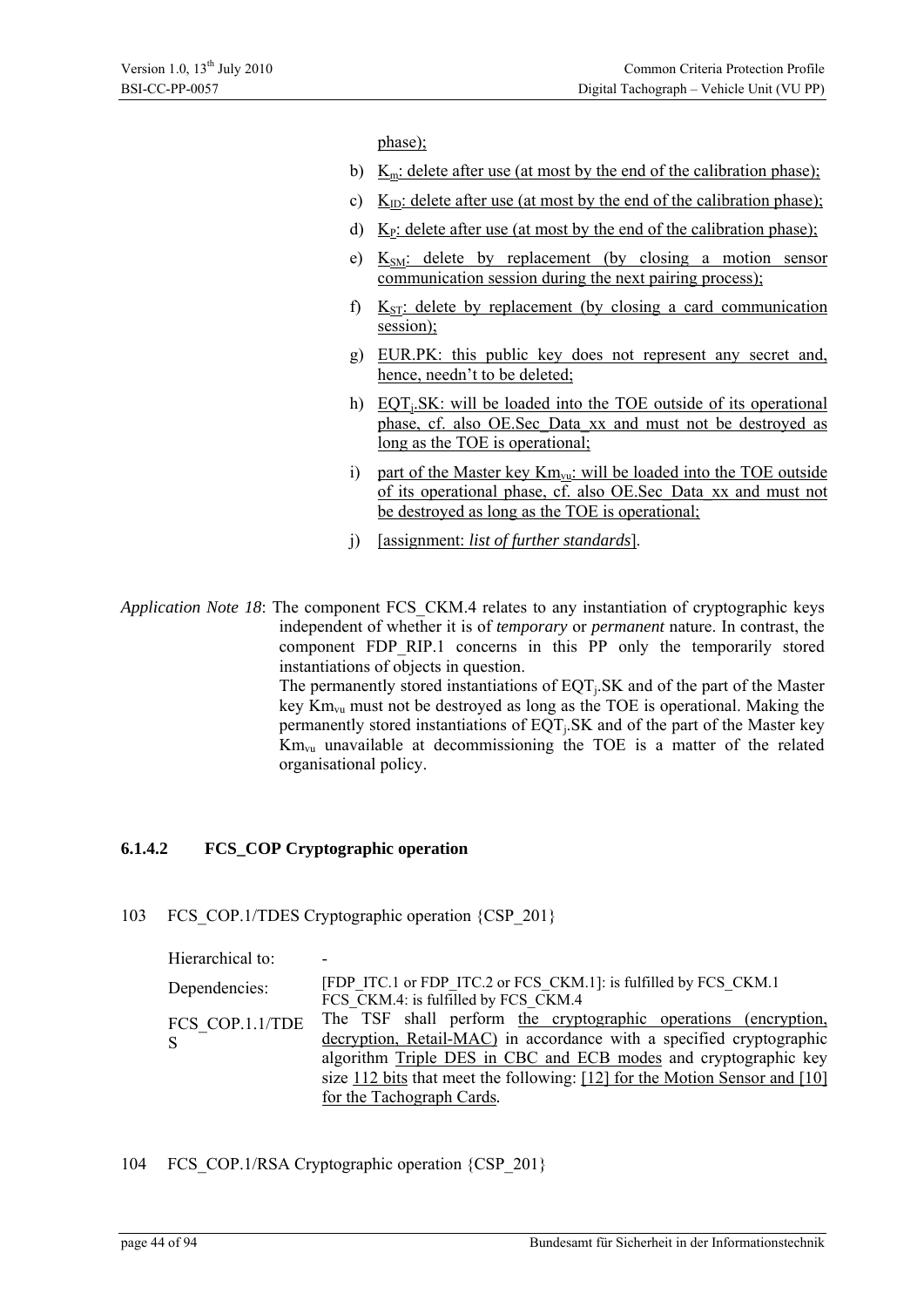| Hierarchical to: |                                                                                                                                                                                                                                                                                                           |
|------------------|-----------------------------------------------------------------------------------------------------------------------------------------------------------------------------------------------------------------------------------------------------------------------------------------------------------|
| Dependencies:    | [FDP ITC.1 or FDP ITC.2 or FCS CKM.1]: not fulfilled, but justified<br>It is a matter of RSA decrypting and verifying in the context of CSM 020<br>(VU<->TC authentication) and of RSA signing according to CSM 034 using<br>static keys imported outside of the VU's operational phase (OE.Sec Data xx). |
| FCS COP.1.1/RSA  | FCS CKM.4: is fulfilled by FCS CKM.4<br>The TSF shall perform the cryptographic operations (decryption,<br>verifying for the Tachograph Cards authentication and signing for<br>downloading to external media) in accordance with a specified                                                             |
|                  | cryptographic algorithm RSA and cryptographic key size 1024 bits that<br>meet the following: [10], CSM 020 for the Tachograph Cards<br>authentication and [10], CSM 034 for downloading to external media,<br>respectively.                                                                               |

### **6.1.5 Class FDP User Data Protection**

#### 6.1.5.1 **FDP\_ACC Access control policy**

105 FDP\_ACC.1/FIL Subset access control {ACC\_211}

| Hierarchical to: | -                                                                                                                                                                    |
|------------------|----------------------------------------------------------------------------------------------------------------------------------------------------------------------|
| Dependencies:    | FDP ACF.1: is fulfilled by FDP ACF.1/FIL                                                                                                                             |
| FDP ACC.1.1/FIL  | The TSF shall enforce the File Structure SFP on [assignment: list of<br>subjects, objects, and operations among subjects and objects covered by<br><i>the SFP</i> ]. |

*Application Note 19*: The current assignment shall cover tachograph application and data files structure as required by ACC\_211.

106 FDP\_ACC.1/FUN Subset access control {ACC\_201}

| Hierarchical to: |                                                                                                                                                                |
|------------------|----------------------------------------------------------------------------------------------------------------------------------------------------------------|
| Dependencies:    | FDP ACF.1: is fulfilled by FDP ACF.1/FUN                                                                                                                       |
| FDP ACC.1.1/FUN  | The TSF shall enforce the SFP FUNCTION on [assignment: list of<br>subjects, objects, and operations among subjects and objects covered by<br><i>the SFP</i> ]. |

*Application Note 20*: The current assignment shall cover subjects, objects, and operations as referred to in:

- operational modes {ACC\_202} and the related restrictions on access rights  ${ACC 203},$ 

- calibration functions {ACC\_206} and time adjustment {ACC\_208},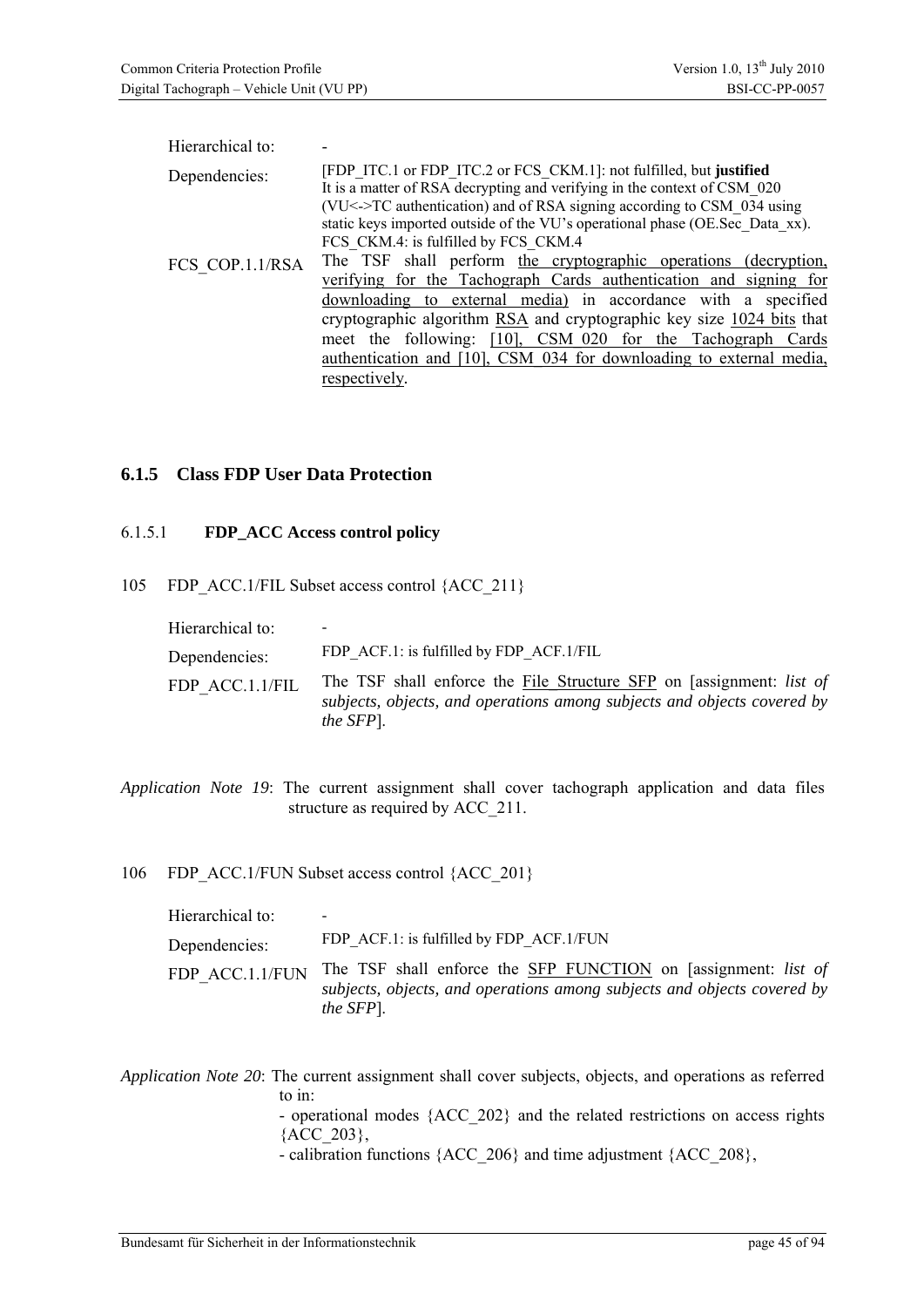- limited manual entry {ACR\_201a}, and - Tachograph Card withdrawal {RLB\_213} as required by ACC\_201.

107 FDP\_ACC.1/DAT Subset access control {ACC\_201}

| Hierarchical to: | $\overline{\phantom{a}}$                                                                                                                       |
|------------------|------------------------------------------------------------------------------------------------------------------------------------------------|
| Dependencies:    | FDP ACF.1: is fulfilled by FDP ACF.1/DAT                                                                                                       |
| FDP ACC.1.1/DAT  | The TSF shall enforce the SFP DATA on [assignment: list of subjects,<br>objects, and operations among subjects and objects covered by the SFP. |

*Application Note 21*: The current assignment shall cover subjects, objects, and operations as referred to in: - VU identification data: REQ075 (structure) {ACT\_202} and REQ076 (once recorded) {ACC\_204}, - MS identification data: REQ079 (Manufacturing-ID) and REQ155 (pairing) {ACC\_205}, - Calibration Mode Data: REQ097 {ACC\_207} and REQ100 {ACC\_209}, - Security Data: REQ080 {ACC\_210}, - MS Audit Records: {AUD\_204}[31](#page-45-0) as required by ACC\_201.

108 FDP\_ACC.1/UDE Subset access control {ACT\_201, ACT\_203, ACT\_204}: REQ 109 and 109a

| Hierarchical to: | -                                                                                                                                                                      |
|------------------|------------------------------------------------------------------------------------------------------------------------------------------------------------------------|
| Dependencies:    | FDP ACF.1: is fulfilled by FDP ACF.1/UDE                                                                                                                               |
| FDP ACC.1.1/UDE  | The TSF shall enforce the SFP User Data Export on [assignment: list of<br>subjects, objects, and operations among subjects and objects covered by<br><i>the SFP</i> ]. |

*Application Note 22*: The current assignment shall cover subjects, objects, and operations as required by REQ 109 and 109a.

109 FDP\_ACC.1/IS Subset access control {ACR\_201, RLB\_205}

| Hierarchical to: | $\overline{\phantom{a}}$                                                                                                                       |
|------------------|------------------------------------------------------------------------------------------------------------------------------------------------|
| Dependencies:    | FDP ACF.1: is fulfilled by FDP ACF.1/IS                                                                                                        |
| FDP ACC.1.1/IS   | The TSF shall enforce the SFP Input Sources on [assignment: list of<br>subjects, objects, and operations among subjects and objects covered by |

<u>.</u>

<span id="page-45-0"></span><sup>&</sup>lt;sup>31</sup> These data are generated not by the TOE, but by the Motion Sensor. Hence, they represent - from the point of view of the TOE - just a kind of data to be stored.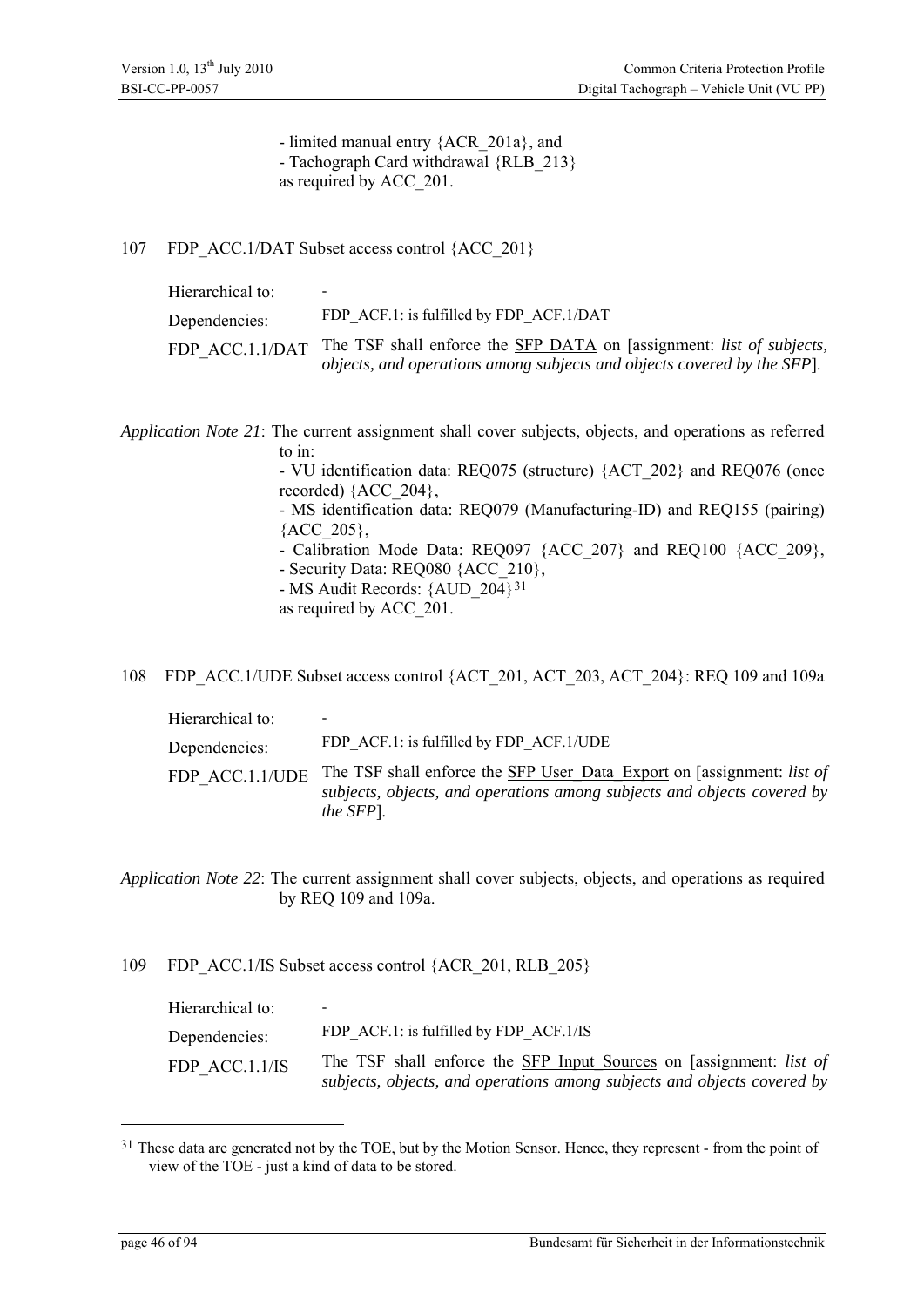*the SFP*].

*Application Note 23*: The current assignment shall cover subjects, objects, and operations as required by ACR\_201 (right input sources) and RLB\_205 (no external executable code).

#### **6.1.5.2 FDP\_ACF Access control functions**

110 FDP ACF.1/FIL Security attribute based access control {ACR\_211}

| Hierarchical to: |                                                                                                                                                                                                                                                                                  |
|------------------|----------------------------------------------------------------------------------------------------------------------------------------------------------------------------------------------------------------------------------------------------------------------------------|
| Dependencies:    | FDP ACC.1: is fulfilled by FDP ACC.1/FIL<br>FMT MSA.3: is fulfilled by FMT MSA.3/FIL                                                                                                                                                                                             |
| FDP ACF.1.1/FIL  | The TSF shall enforce the File Structure SFP to objects based on the<br>following: [assignment: list of subjects and objects controlled under the<br>indicated SFP, and for each, the SFP-relevant security attributes, or<br>named groups of SFP-relevant security attributes]. |
| FDP ACF.1.2/FIL  | The TSF shall enforce the following rules to determine if an operation<br>among controlled subjects and controlled objects is allowed: none.                                                                                                                                     |
| FDP ACF.1.3/FIL  | The TSF shall explicitly authorise access of subjects to objects based on<br>the following additional rules: none.                                                                                                                                                               |
| FDP ACF.1.4/FIL  | The TSF shall explicitly deny access of subjects to objects based on the<br>following additional rules as required by ${ACC 211}.$                                                                                                                                               |

*Application Note 24*: The current assignment in FDP\_ACF.1.1 shall cover the entire files structure of the TOE-application as required by ACC\_211.

111 FDP\_ACF.1/FUN Security attribute based access control {ACC\_202, ACC\_203, ACC\_206, ACC\_208, ACR\_201a, RLB\_213}

| Hierarchical to: |                                                                                                                                                                                                                                                                            |
|------------------|----------------------------------------------------------------------------------------------------------------------------------------------------------------------------------------------------------------------------------------------------------------------------|
| Dependencies:    | FDP ACC.1: is fulfilled by FDP ACC.1/FUN<br>FMT MSA.3: is fulfilled by FMT MSA.3/FUN                                                                                                                                                                                       |
| FDP ACF.1.1/FUN  | The TSF shall enforce the SFP FUNCTION to objects based on the<br>following: [assignment: list of subjects and objects controlled under the<br>indicated SFP, and for each, the SFP-relevant security attributes, or<br>named groups of SFP-relevant security attributes]. |
| FDP ACF.1.2/FUN  | The TSF shall enforce the following rules to determine if an operation<br>among controlled subjects and controlled objects is allowed: rules in<br>{ACC 202, ACC 203, ACC 206, ACC 208, ACR 201a, RLB 213}.                                                                |
| FDP ACF.1.3/FUN  | The TSF shall explicitly authorise access of subjects to objects based on<br>the following additional rules: none.                                                                                                                                                         |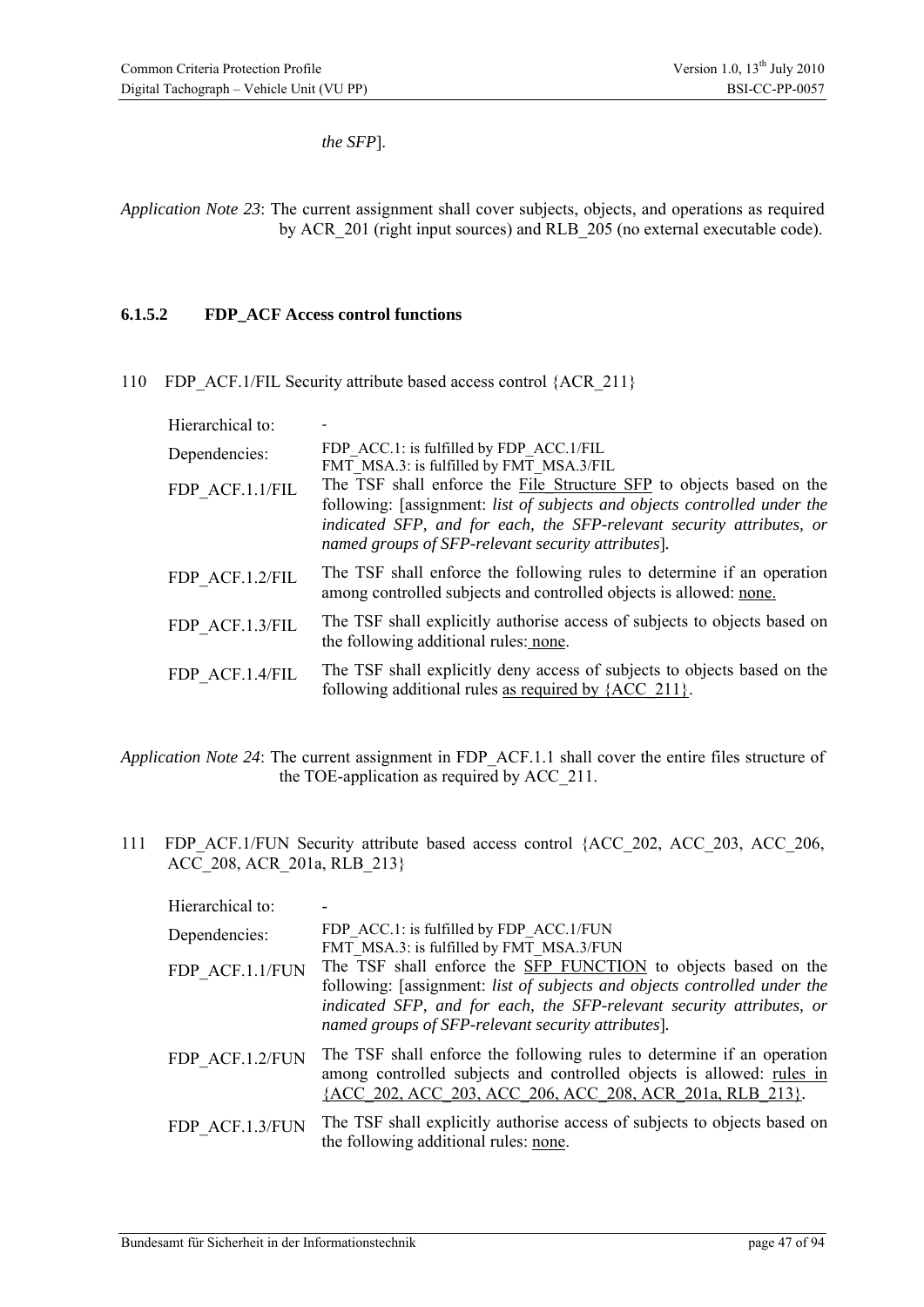FDP\_ACF.1.4/FUN The TSF shall explicitly deny access of subjects to objects based on the following additional rules: none.

## *Application Note 25*: The current assignment in FDP\_ACF.1.1 shall cover subjects, objects, and their attributes as referred to in:

- operational modes {ACC\_202} and the related restrictions on access rights  ${ACC$  203},

- calibration functions {ACC\_206} and time adjustment {ACC\_208},
- limited manual entry {ACR\_201a}, and
- Tachograph Card withdrawal {RLB\_213}.
- 112 FDP\_ACF.1/DAT Security attribute based access control {ACC\_204, ACC\_205, ACC\_207, ACC\_209, ACC\_210, ACT\_202, AUD\_204}

Hierarchical to:

| Dependencies:   | FDP ACC.1: is fulfilled by FDP ACC.1/DAT<br>FMT MSA.3: is fulfilled by FMT MSA.3/DAT                                                                                                                                                                                   |
|-----------------|------------------------------------------------------------------------------------------------------------------------------------------------------------------------------------------------------------------------------------------------------------------------|
| FDP ACF.1.1/DAT | The TSF shall enforce the SFP DATA to objects based on the following:<br>[assignment: list of subjects and objects controlled under the indicated<br>SFP, and for each, the SFP-relevant security attributes, or named groups<br>of SFP-relevant security attributes]. |
| FDP ACF.1.2/DAT | The TSF shall enforce the following rules to determine if an operation<br>among controlled subjects and controlled objects is allowed: the access<br>rules as required by {ACC 204, ACC 205, ACC 207, ACC 209,<br>ACC 210, ACT 202, AUD 204}.                          |
| FDP ACF.1.3/DAT | The TSF shall explicitly authorise access of subjects to objects based on<br>the following additional rules: none.                                                                                                                                                     |
| FDP ACF.1.4/DAT | The TSF shall explicitly deny access of subjects to objects based on the<br>following additional rules: none.                                                                                                                                                          |

*Application Note 26*: The current assignment shall cover subjects, objects, and their attributes as referred to in:

> - VU identification data: REQ075 (structure) {ACT\_202} and REQ076 (once recorded) {ACC\_204},

> - MS identification data: REQ079 (Manufacturing-ID) and REQ155 (pairing) {ACC\_205},

> - Calibration Mode Data: REQ097 {ACC\_207} and REQ100 {ACC\_209},

- Security Data: REQ080 {ACC\_210},
- MS Audit Records: {AUD\_204}[32](#page-47-0).
- 113 FDP ACF.1/UDE Security attribute based access control {ACT\_201, ACT\_203, ACT\_204} (REQ109 and 109a)

1

<span id="page-47-0"></span><sup>&</sup>lt;sup>32</sup> These data are generated not by the TOE, but by the Motion Sensor. Hence, they represent - from the point of view of the TOE - just a kind of data to be stored.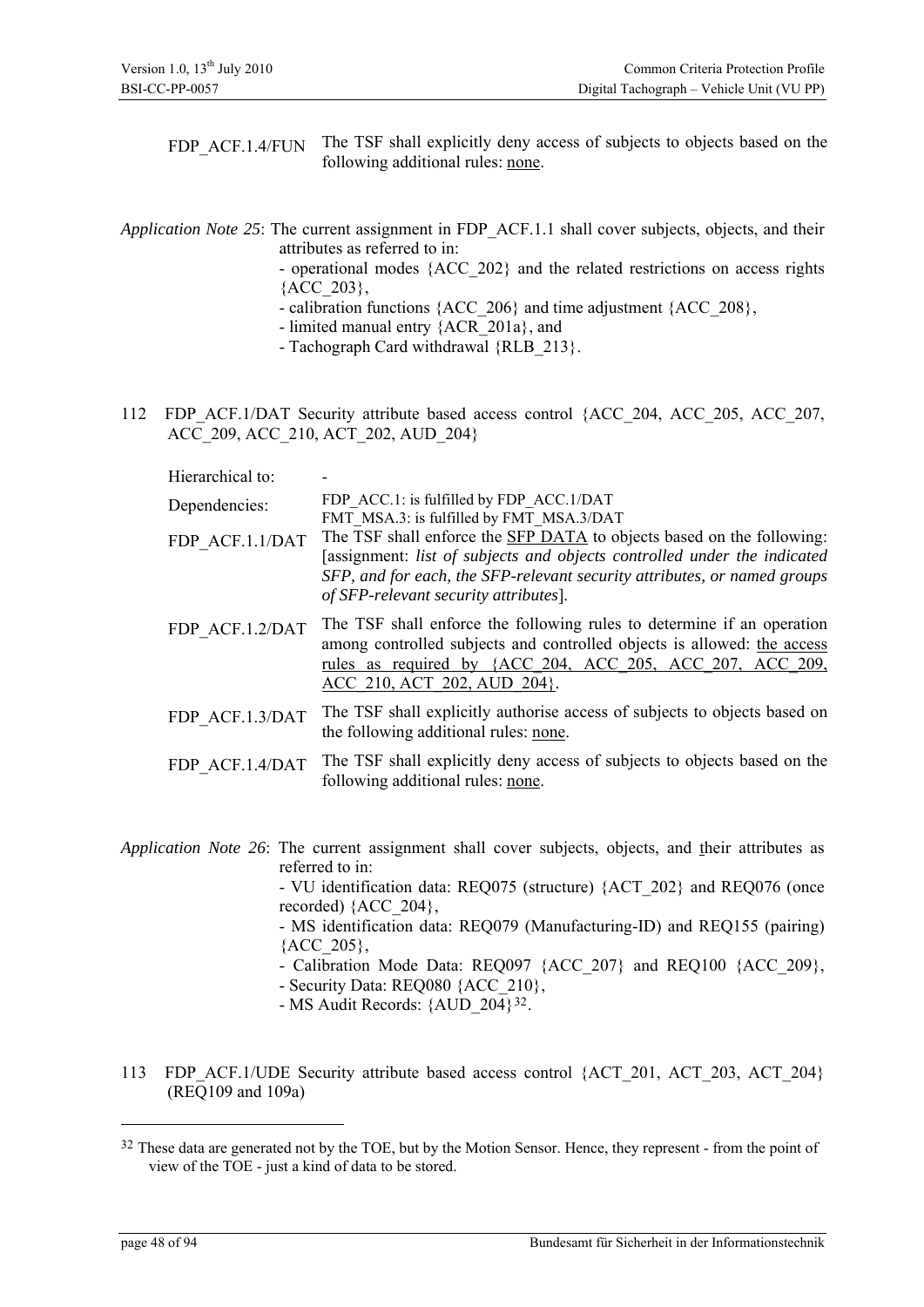| Hierarchical to: |                                                                                                                                                                                                                                                                                    |
|------------------|------------------------------------------------------------------------------------------------------------------------------------------------------------------------------------------------------------------------------------------------------------------------------------|
| Dependencies:    | FDP ACC.1: is fulfilled by FDP ACC.1/UDE<br>FMT MSA.3: is fulfilled by FMT MSA.3/UDE                                                                                                                                                                                               |
| FDP ACF.1.1/UDE  | The TSF shall enforce the SFP User Data Export to objects based on the<br>following: [assignment: list of subjects and objects controlled under the<br>indicated SFP, and for each, the SFP-relevant security attributes, or<br>named groups of SFP-relevant security attributes]. |
| FDP ACF.1.2/UDE  | The TSF shall enforce the following rules to determine if an operation<br>among controlled subjects and controlled objects is allowed: rules in<br>REQ109 and 109a.                                                                                                                |
| FDP ACF.1.3/UDE  | The TSF shall explicitly authorise access of subjects to objects based on<br>the following additional rules: none.                                                                                                                                                                 |
| FDP ACF.1.4/UDE  | The TSF shall explicitly deny access of subjects to objects based on the<br>following additional rules: none.                                                                                                                                                                      |

*Application Note 27*: The current assignment shall cover subjects, objects, and as their attributes required by REQ 109 and 109a.

114 FDP ACF.1/IS Security attribute based access control {ACR\_201, RLB\_205}

| Hierarchical to: |                                                                                                                                                                                                                                                                               |
|------------------|-------------------------------------------------------------------------------------------------------------------------------------------------------------------------------------------------------------------------------------------------------------------------------|
| Dependencies:    | FDP ACC.1: is fulfilled by FDP ACC.1/IS<br>FMT MSA.3: is fulfilled by FMT MSA.3/IS                                                                                                                                                                                            |
| FDP ACF.1.1/IS   | The TSF shall enforce SFP Input Sources to objects based on the fol-<br>lowing: [assignment: list of subjects and objects controlled under the<br>indicated SFP, and for each, the SFP-relevant security attributes, or<br>named groups of SFP-relevant security attributes]. |
| FDP ACF.1.2/IS   | The TSF shall enforce the following rules to determine if an operation<br>among controlled subjects and controlled objects is allowed: rules in<br>${ACR}$ 20133.                                                                                                             |
| FDP ACF.1.3/IS   | The TSF shall explicitly authorise access of subjects to objects based on<br>the following additional rules: none.                                                                                                                                                            |
| FDP ACF.1.4/IS   | The TSF shall explicitly deny access of subjects to objects based on the<br>following additional rules as required by {RLB 205}.                                                                                                                                              |

*Application Note 28*: The current assignment shall cover subjects, objects, and their attributes as required by ACR\_201 (right input sources) and RLB\_205 (no external executable code).

<span id="page-48-0"></span><sup>33</sup> Especially for MS and TC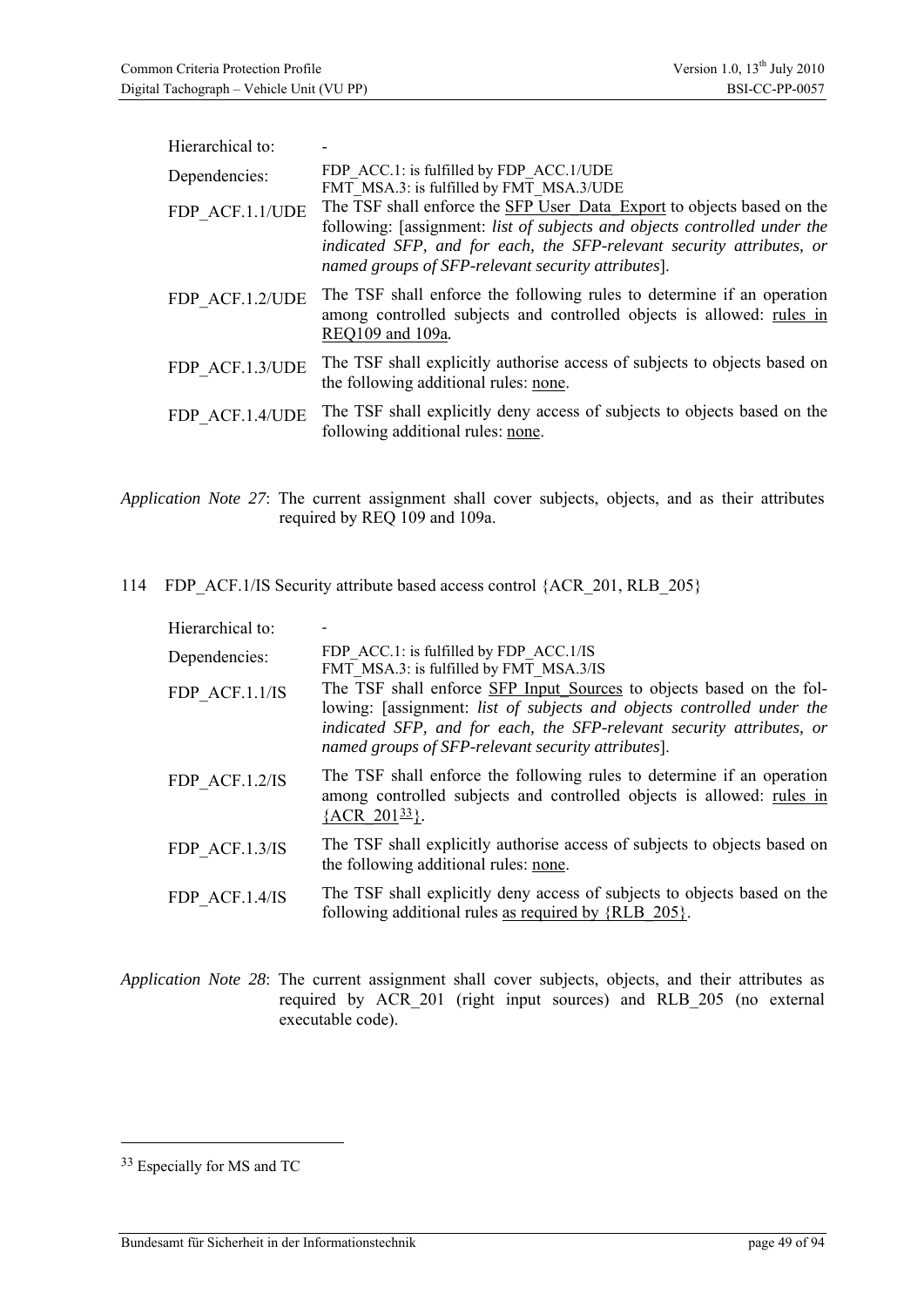### **6.1.5.3 FDP\_ETC Export from the TOE**

115 FDP\_ETC.2 Export of user data with security attributes {ACT\_201, ACT\_203, ACT\_204, ACT\_207, AUD\_201, DEX\_205, DEX\_208} (REQ109 and 109a)

| Hierarchical to: |                                                                                                                                                |
|------------------|------------------------------------------------------------------------------------------------------------------------------------------------|
| Dependencies:    | [FDP ACC.1 or FDP IFC.1]: is fulfilled by FDP ACC.1/UDE                                                                                        |
| FDP ETC.2.1      | The TSF shall enforce the SFP User Data Export when exporting user<br>data, controlled under the SFP(s), outside of the TOE.                   |
| FDP ETC.2.2      | The TSF shall export the user data with the user data's associated security<br>attributes.                                                     |
| FDP ETC.2.3      | The TSF shall ensure that the security attributes, when exported outside<br>the TOE, are unambiguously associated with the exported user data. |
| FDP ETC.2.4      | The TSF shall enforce the following rules when user data is exported<br>from the TOE: REQ110, DEX 205, DEX 208.                                |

## **6.1.5.4 FDP\_ITC Import from outside of the TOE**

116 FDP ITC.1 Import of user data without security attributes {ACR 201}

| Hierarchical to: |                                                                                                                                                                                                                       |
|------------------|-----------------------------------------------------------------------------------------------------------------------------------------------------------------------------------------------------------------------|
| Dependencies:    | [FDP ACC.1 or FDP IFC.1]: is fulfilled by FDP ACC.1/IS<br>FMT MSA.3: is fulfilled by FMT MSA.3/IS                                                                                                                     |
| FDP ITC.1.1      | The TSF shall enforce the SFP Input Sources when importing user data,<br>controlled under the SFP, from outside of the TOE.                                                                                           |
| FDP ITC.1.2      | The TSF shall ignore any security attributes associated with the user data<br>when imported from outside the TOE.                                                                                                     |
| FDP ITC.1.3      | The TSF shall enforce the following rules when importing user data<br>controlled under the SFP from outside the TOE: as required by<br>{ACR 201} for recording equipment calibration parameters and user's<br>inputs. |

117 FDP ITC.2//IS Import of user data with security attributes {ACR 201, RLB 205, DEX 201, DEX 202, DEX 203, DEX 204}

| Hierarchical to: |                                                                                                                                                                                                                                                                                                                                                                                                                                                                                                                     |
|------------------|---------------------------------------------------------------------------------------------------------------------------------------------------------------------------------------------------------------------------------------------------------------------------------------------------------------------------------------------------------------------------------------------------------------------------------------------------------------------------------------------------------------------|
| Dependencies:    | [FDP ACC.1 or FDP IFC.1]: is fulfilled by FDP ACC.1/IS<br>[FTP ITC.1 or FTP TRP.1]: not fulfilled, but justified:<br>Indeed, trusted channels VU<->MS and VU<->TC will be established. Since the<br>component FTP ITC.1 represents just a higher abstraction level integrative<br>description of this property and does not define any additional properties<br>comparing to ${FDP}$ ITC.2//IS + FDP ETC.2 + FIA UAU.1/TC (and /MS)}, it<br>can be dispensed with this dependency in the current context of the PP. |
|                  |                                                                                                                                                                                                                                                                                                                                                                                                                                                                                                                     |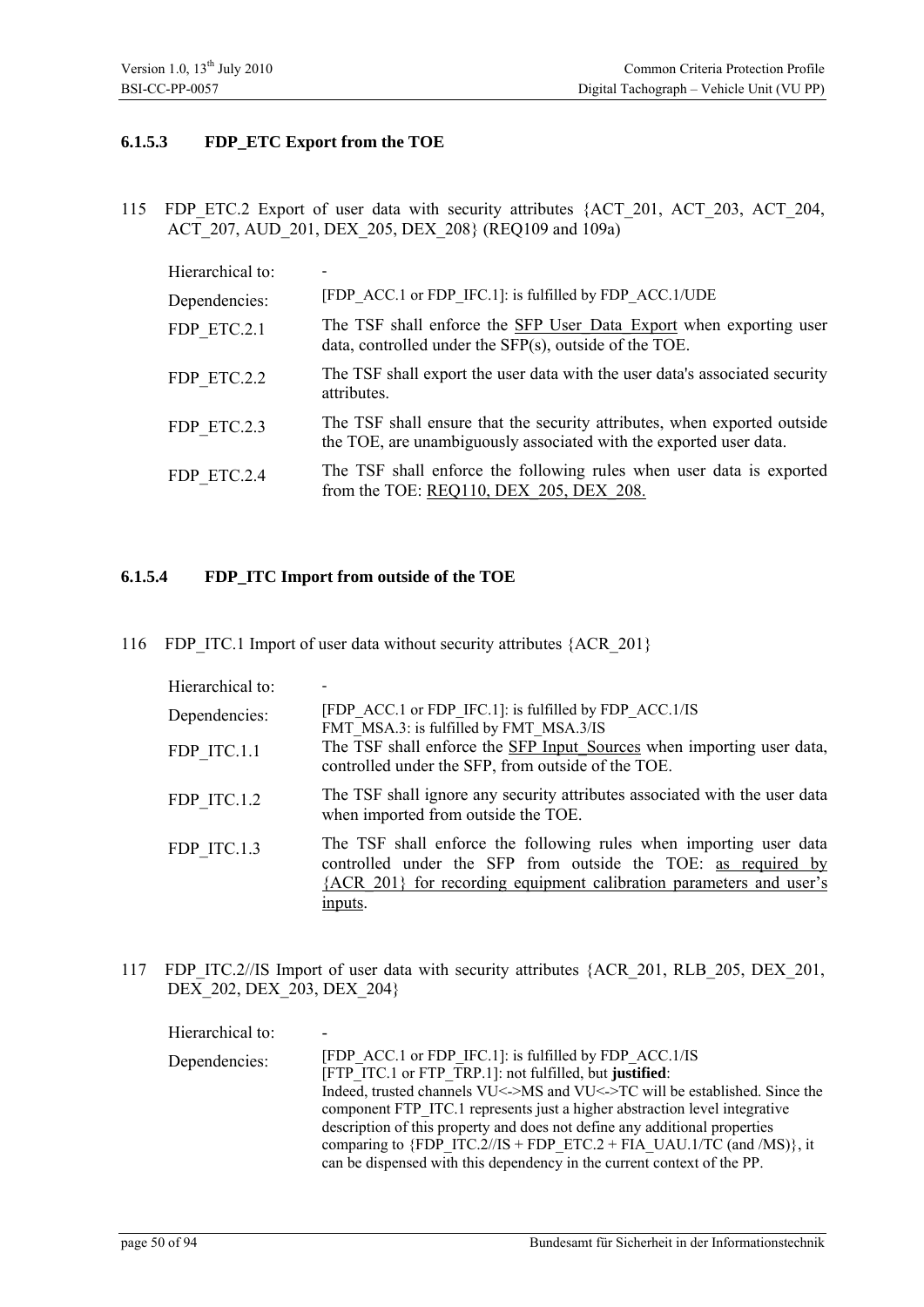| FDP ITC.2.1//IS | FPT TDC.1: is fulfilled by FPT TDC.1//IS<br>The TSF shall enforce the SFP Input Sources when importing user data,<br>controlled under the SFP, from outside of the TOE.                                                                                                                                                                                                                                                        |
|-----------------|--------------------------------------------------------------------------------------------------------------------------------------------------------------------------------------------------------------------------------------------------------------------------------------------------------------------------------------------------------------------------------------------------------------------------------|
| FDP ITC.2.2//IS | The TSF shall use the security attributes associated with the imported<br>user data.                                                                                                                                                                                                                                                                                                                                           |
| FDP ITC.2.3//IS | The TSF shall ensure that the protocol used provides for the unambiguous<br>association between the security attributes and the user data received.                                                                                                                                                                                                                                                                            |
| FDP ITC.2.4//IS | The TSF shall ensure that interpretation of the security attributes of the<br>imported user data is as intended by the source of the user data.                                                                                                                                                                                                                                                                                |
| FDP ITC.2.5//IS | The TSF shall enforce the following rules when importing user data<br>controlled under the SFP from outside the TOE as required by:<br>$-[12]$ for the Motion Sensor {ACR 201, DEX 201},<br>- DEX 202 (audit record and continue to use imported data),<br>- [10] for the Tachograph Cards {ACR 201, DEX 203},<br>- DEX 204 (audit record and not using of the data),<br>- RLB 205 (no executable code from external sources). |

#### **6.1.5.5 FDP\_RIP Residual information protection**

118 FDP\_RIP.1 Subset residual information protection {REU\_201}

Hierarchical to:

Dependencies:

FDP\_RIP.1.1

|                    | The TSF shall ensure that any previous information content of a             |  |  |  |
|--------------------|-----------------------------------------------------------------------------|--|--|--|
|                    | <b>temporarily stored</b> resource is made unavailable upon the [selection: |  |  |  |
| following objects: | allocation of the resource to, deallocation of the resource from the        |  |  |  |

- a)  $Km_{wc}$ : workshop card part of the motion sensor master key (at most by the end of the calibration phase);
- b)  $K_m$ : motion sensor master key (at most by the end of the calibration phase);
- c)  $K<sub>ID</sub>$ : motion sensor identification key (at most by the end of the calibration phase);
- d)  $K_P$ : motion sensor pairing key (at most by the end of the calibration phase);
- e)  $K<sub>SM</sub>$ : session key between motion sensor and vehicle unit (when its temporarily stored value shall not be used any more);
- f)  $K_{ST}$ : session key between tachograph cards and vehicle unit (by closing a card communication session);
- g)  $EQT_iSK$ : equipment private key (when its temporarily stored value shall not be used any more);
- h) Km<sub>vu</sub>: VU part of the motion sensor master key (when its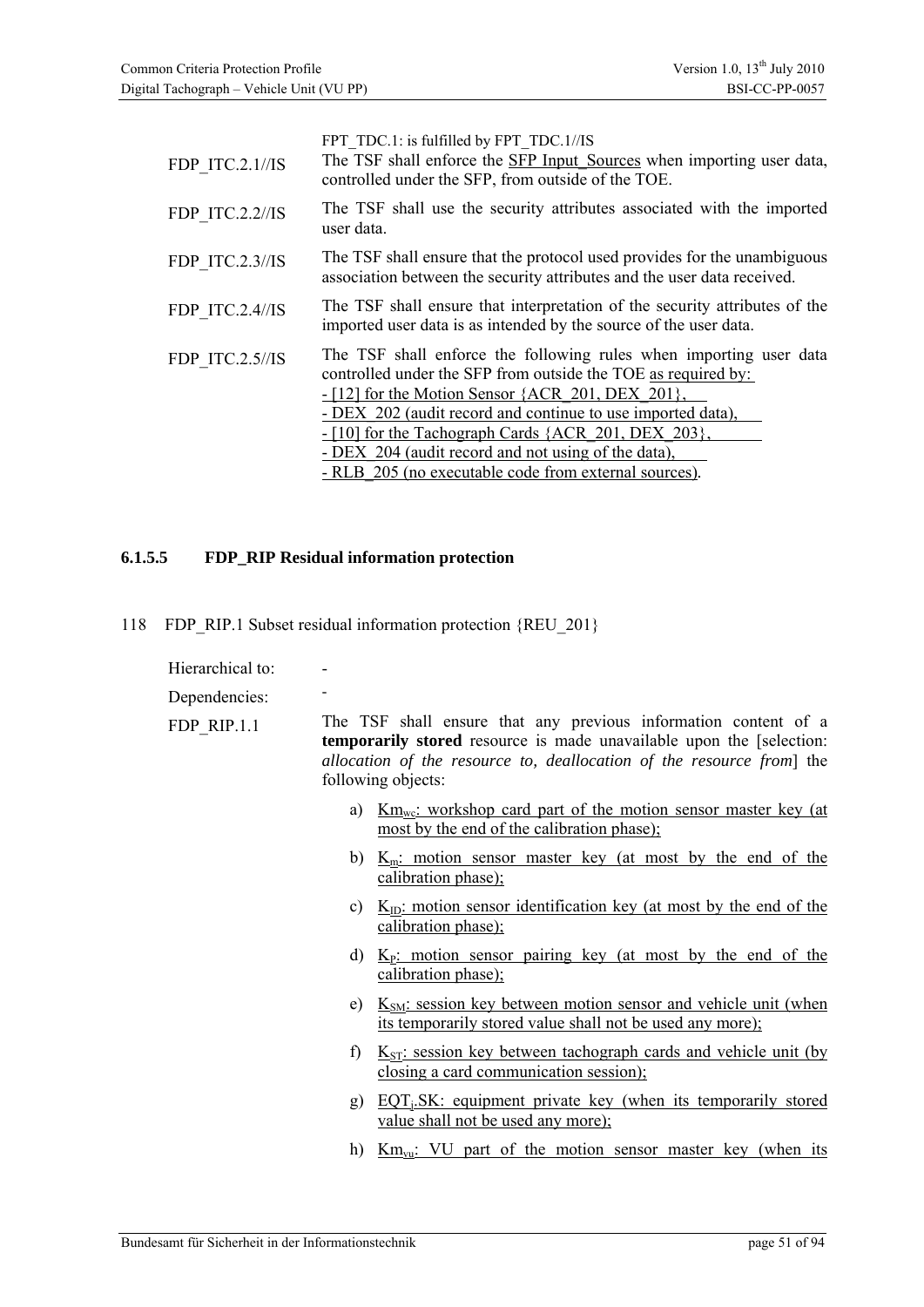temporarily stored value shall not be used any more);

- i) PIN: the verification value of the workshop card PIN temporarily stored in the TOE during its calibration (at most by the end of the calibration phase);
- j) [assignment: *list of further objects*].
- *Application Note 29*: The component FDP\_RIP.1 concerns in this PP only the temporarily stored (e.g. in RAM) instantiations of objects in question. In contrast, the component FCS CKM.4 relates to any instantiation of cryptographic keys independent of whether it is of *temporary* or *permanent* nature. Making the permanently stored instantiations of  $EQT<sub>i</sub>SK$  and of the part of the Master key  $Km_{vu}$  unavailable at decommissioning the TOE is a matter of the related organisational policy.
- *Application note 30*: The functional family FDP\_RIP possesses such a general character, so that it is applicable not only to user data (as assumed by the class FDP), but also to TSF-data; in this respect it is similar to the functional family FPT\_EMSEC. Applied to cryptographic keys, FDP\_RIP.1 requires a certain quality metric ('any previous information content of a resource is made unavailable') for key's destruction in addition to FCS\_CKM.4 that merely requires a fact of key destruction according to a method/standard.

## **6.1.5.6 FDP\_SDI Stored data integrity**

119 FDP\_SDI.2 Stored data integrity {ACR\_204, ACR\_205}

| Hierarchical to: |                                                                                                                                                                                                                            |
|------------------|----------------------------------------------------------------------------------------------------------------------------------------------------------------------------------------------------------------------------|
| Dependencies:    |                                                                                                                                                                                                                            |
| FDP SDI.2.1      | The TSF shall monitor user data stored in the TOE's data memory<br>containers controlled by the TSF for integrity errors on all objects, based<br>on the following attributes: [assignment: <i>user data attributes</i> ]. |
| FDP SDI.2.2      | Upon detection of a data integrity error, the TSF shall generate an audit<br>record.                                                                                                                                       |

*Application Note 31*: The context for the current SFR is built by the related requirements ACR\_204, ACR\_205 (sec. 4.6.3 of [9] 'Stored data integrity'). This context gives a clue for interpretation that it is not a matter of temporarily, but of permanently stored user data<sup>[34](#page-51-0)</sup>.

<span id="page-51-0"></span><sup>34</sup> see definition in glossary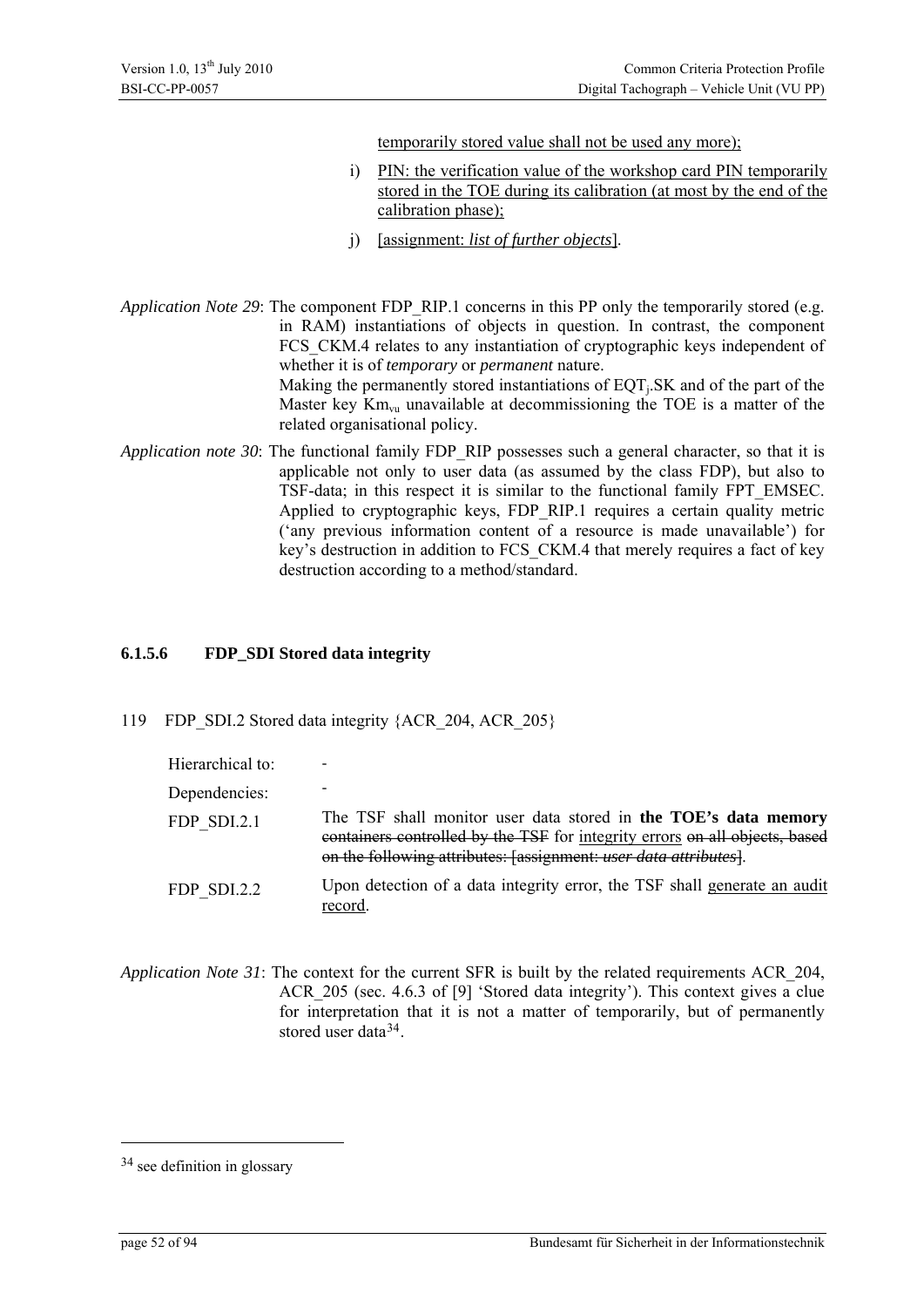## **6.1.6 Class FIA Identification and Authentication**

#### **6.1.6.1 FIA\_AFL Authentication failures**

120 FIA\_AFL.1/MS Authentication failure handling {UIA\_206}

| Hierarchical to: |                                                                                                                                                                                                                                                      |
|------------------|------------------------------------------------------------------------------------------------------------------------------------------------------------------------------------------------------------------------------------------------------|
| Dependencies:    | FIA UAU.1: is fulfilled by FIA UAU.2//MS                                                                                                                                                                                                             |
| FIA AFL.1.1/MS   | The TSF shall detect when [assignment: positive integer number]<br>unsuccessful authentication attempts occur related to motion sensor<br>authentication.                                                                                            |
| FIA AFL.1.2/MS   | When the defined number of unsuccessful authentication attempts has<br>been surpassed, the TSF shall<br>generate an audit record of the event,<br>warn the user,<br>continue to accept and use non secured motion data sent by the<br>motion sensor. |

*Application Note 32:* The positive integer number expected above shall be  $\leq 20$ , cf. UIA 206 in [9].

121 FIA\_AFL.1/TC Authentication failure handling {UIA\_214}

| Hierarchical to: |                                                                                                                                  |  |
|------------------|----------------------------------------------------------------------------------------------------------------------------------|--|
| Dependencies:    | FIA UAU.1: is fulfilled by FIA UAU.1/TC                                                                                          |  |
| FIA AFL.1.1/TC   | The TSF shall detect when $\frac{5}{2}$ unsuccessful authentication attempts occur<br>related to tachograph card authentication. |  |
| FIA AFL.1.2/TC   | When the defined number of unsuccessful authentication attempts has<br>been surpassed, the TSF shall                             |  |
|                  | generate an audit record of the event,                                                                                           |  |
|                  | warn the user,                                                                                                                   |  |
|                  | assume the user as Unknown User and the card as non valid $\frac{35}{2}$                                                         |  |
|                  | (definition $(z)$ and REQ007).                                                                                                   |  |

#### **6.1.6.2 FIA\_ATD User attribute definition**

122 FIA\_ATD.1//TC User attribute definition {UIA\_208}

Hierarchical to:

<span id="page-52-0"></span><sup>35</sup> is commensurate with 'Unknown equipment' in the current PP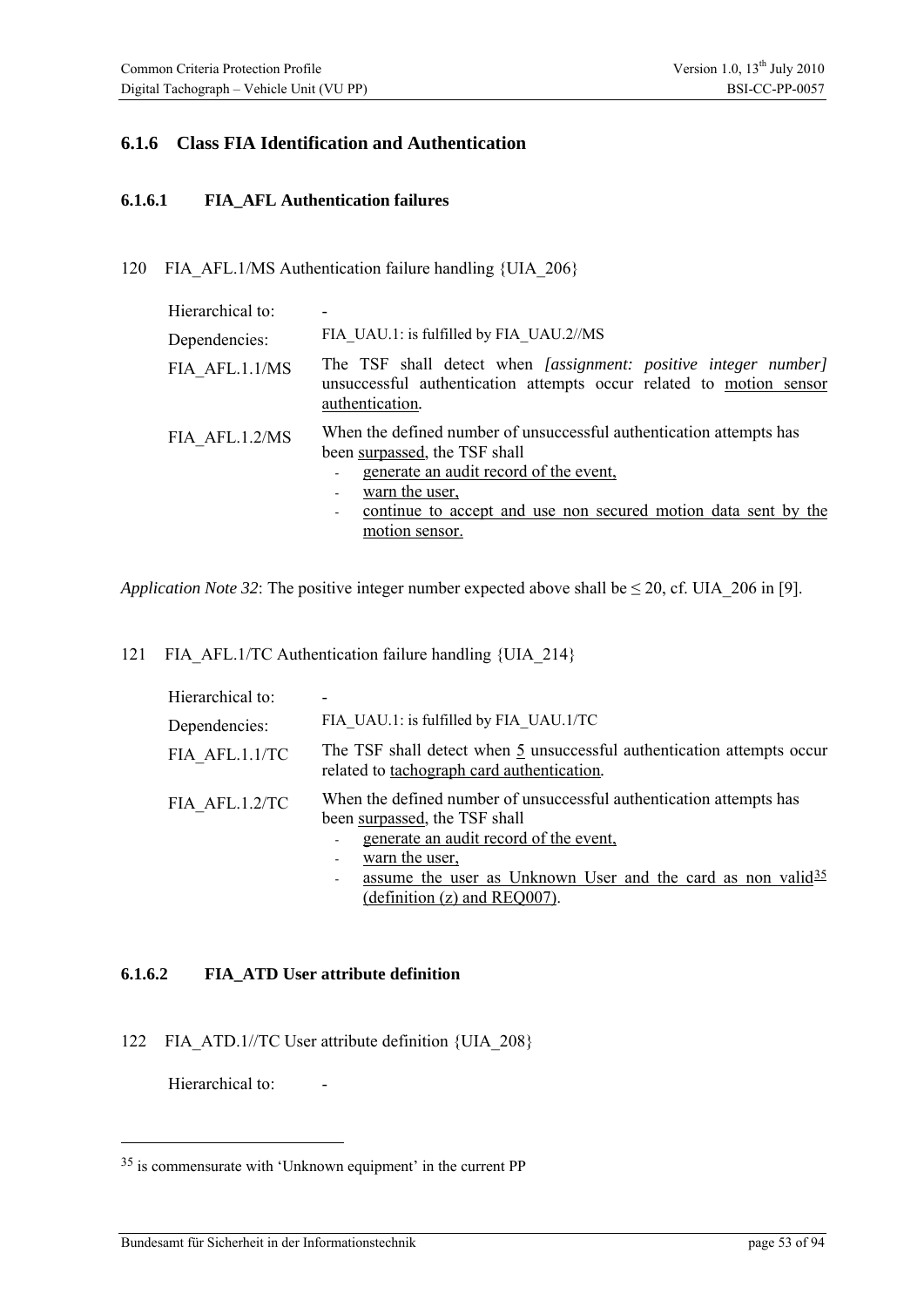| Dependencies:     |                                                                                                                                   |
|-------------------|-----------------------------------------------------------------------------------------------------------------------------------|
| $FIA$ ATD.1.1//TC | The TSF shall maintain the following list of security attributes belonging<br>to individual users: as defined in $\{UIA\ 208\}$ . |

*Application Note 33*: If the functional option 'Remote download' is installed on a concrete TOE (see *[Application Note 14](#page-38-1)* above), the author of the final ST shall supplement the list above by the requirement  $\{UIA\ 216\}$ .

#### **6.1.6.3 FIA\_UAU User authentication**

123 FIA\_UAU.1/TC Timing of authentication {UIA\_209}

| Hierarchical to: |                                                                                                                                                                                                                         |
|------------------|-------------------------------------------------------------------------------------------------------------------------------------------------------------------------------------------------------------------------|
| Dependencies:    | FIA UID.1: is fulfilled by FIA UID.2/TC                                                                                                                                                                                 |
| FIA UAU.1.1/TC   | The TSF shall allow (i) TC identification as required by FIA UID.2.1/TC<br>and (ii) reading out audit records as required by FAU SAR.1 on behalf of<br>the user to be performed before the user is authenticated $36$ . |
| FIA UAU.1.2/TC   | The TSF shall require each user to be successfully authenticated before<br>allowing any other TSF-mediated actions on behalf of that user.                                                                              |

*Application Note 34*: If the functional option 'Remote download' is installed on a concrete TOE (see *[Application Note 14](#page-38-1)* above), the author of the final ST shall also refer the SFR above to {UIA\_217}.

#### 124 FIA\_UAU.1/PIN Timing of authentication {UIA\_212}

| Hierarchical to: |                                                                                                                                                                                                                                                     |
|------------------|-----------------------------------------------------------------------------------------------------------------------------------------------------------------------------------------------------------------------------------------------------|
| Dependencies:    | FIA UID.1: is fulfilled by FIA UID.2/TC $37$                                                                                                                                                                                                        |
| FIA UAU.1.1/PIN  | The TSF shall allow (i) TC (Workshop Card) identification as required by<br>FIA UID.2.1/TC and (ii) reading out audit records as required by<br>FAU SAR.1 on behalf of the user to be performed before the user is<br>authenticated <sup>38</sup> . |
| FIA UAU.1.2/PIN  | The TSF shall require each user to be successfully authenticated before                                                                                                                                                                             |

<u>.</u>

<span id="page-53-0"></span><sup>&</sup>lt;sup>36</sup> According to CSM 20 in [10] the TC identification (certificate exchange) is to perform strictly before the mutual authentication between the VU and the TC.

<span id="page-53-1"></span><sup>&</sup>lt;sup>37</sup> the PIN-based authentication is applicable for the workshop cards, whose identification is ruled by FIA\_UID.2/TC

<span id="page-53-2"></span><sup>&</sup>lt;sup>38</sup> According to CSM 20 in [10] the TC identification (certificate exchange) is to perform strictly before the PIN authentication of the Workshop Card.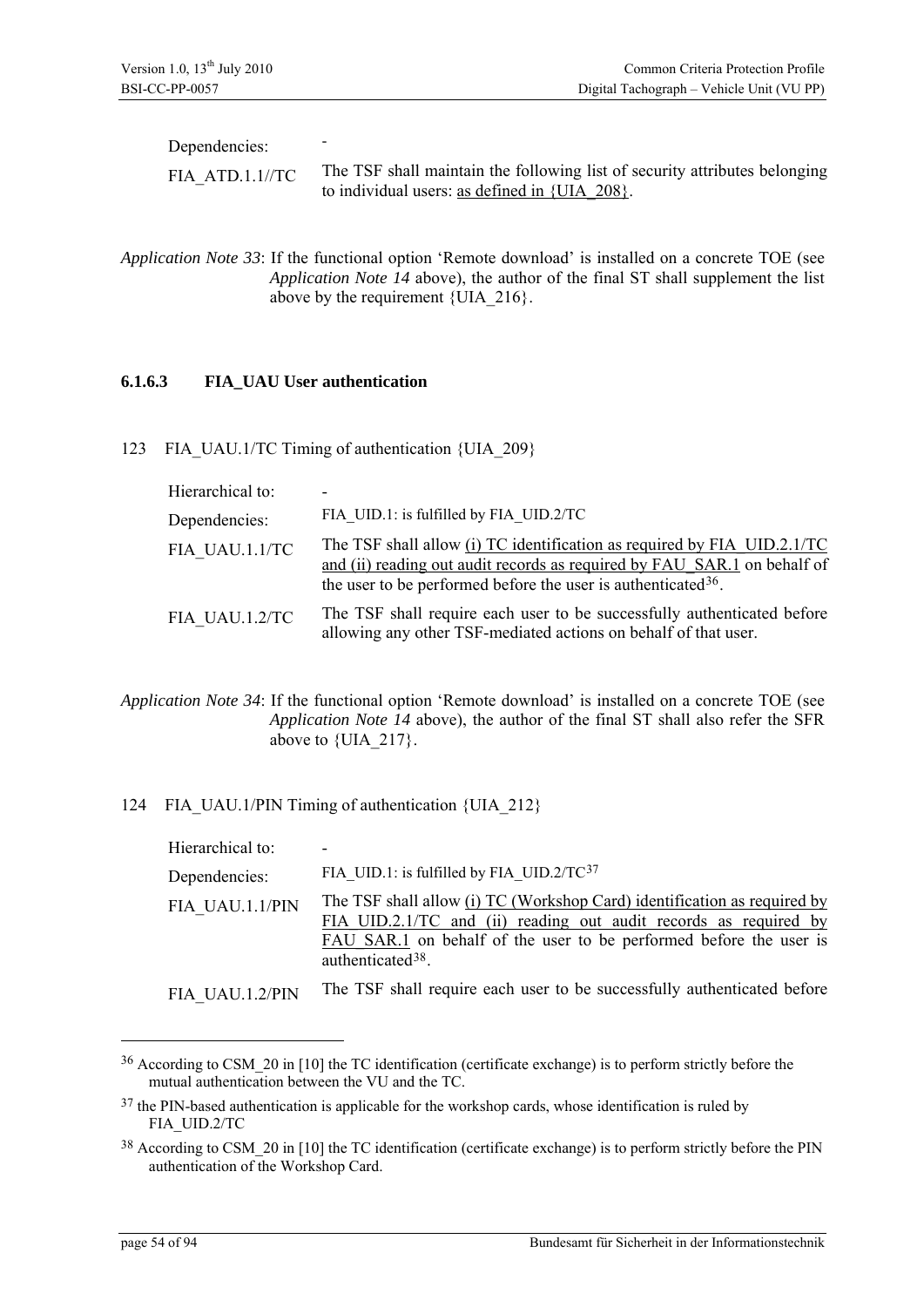allowing any other TSF-mediated actions on behalf of that user.

125 FIA UAU.2//MS User authentication before any action {UIA  $203$ }<sup>[39](#page-54-0)</sup>.

| Hierarchical to: | FIA UAU.1                                                                                                                                  |
|------------------|--------------------------------------------------------------------------------------------------------------------------------------------|
| Dependencies:    | FIA UID.1: is fulfilled by FIA UID.2/MS                                                                                                    |
| FIA UAU.2.1//MS  | The TSF shall require each user to be successfully authenticated before<br>allowing any other TSF-mediated actions on behalf of that user. |

126 FIA UAU.3/MS Unforgeable authentication {UIA 205}.

| Hierarchical to: | ۰                                                                                                                   |
|------------------|---------------------------------------------------------------------------------------------------------------------|
| Dependencies:    |                                                                                                                     |
| FIA UAU.3.1/MS   | The TSF shall detect and prevent use of authentication data that has been<br>forged by any user of the TSF.         |
| FIA UAU.3.2/MS   | The TSF shall detect and prevent use of authentication data that has been<br>copied from any other user of the TSF. |

127 FIA\_UAU.3/TC Unforgeable authentication {UIA\_213}.

| Hierarchical to: | $\overline{\phantom{0}}$                                                                                            |
|------------------|---------------------------------------------------------------------------------------------------------------------|
| Dependencies:    |                                                                                                                     |
| FIA UAU.3.1/TC   | The TSF shall detect and prevent use of authentication data that has been<br>forged by any user of the TSF.         |
| FIA UAU.3.2/TC   | The TSF shall detect and prevent use of authentication data that has been<br>copied from any other user of the TSF. |

- *Application Note 35*: If the functional option 'Remote download' is installed on a concrete TOE (see *[Application Note 14](#page-38-1)* above), the author of the final ST shall also refer the SFR above to {UIA 219}.
- 128 FIA\_UAU.5//TC Multiple authentication mechanisms {UIA\_211}.

Hierarchical to: Dependencies: FIA\_UAU.5.1//TC The TSF shall provide multiple authentication mechanisms according to

<span id="page-54-0"></span><sup>&</sup>lt;sup>39</sup> Though MS identification happens before the MS authentication, they will be done within same command (80 or 11); hence, it is also plausible to choose here the functional component FIA\_UAU.2.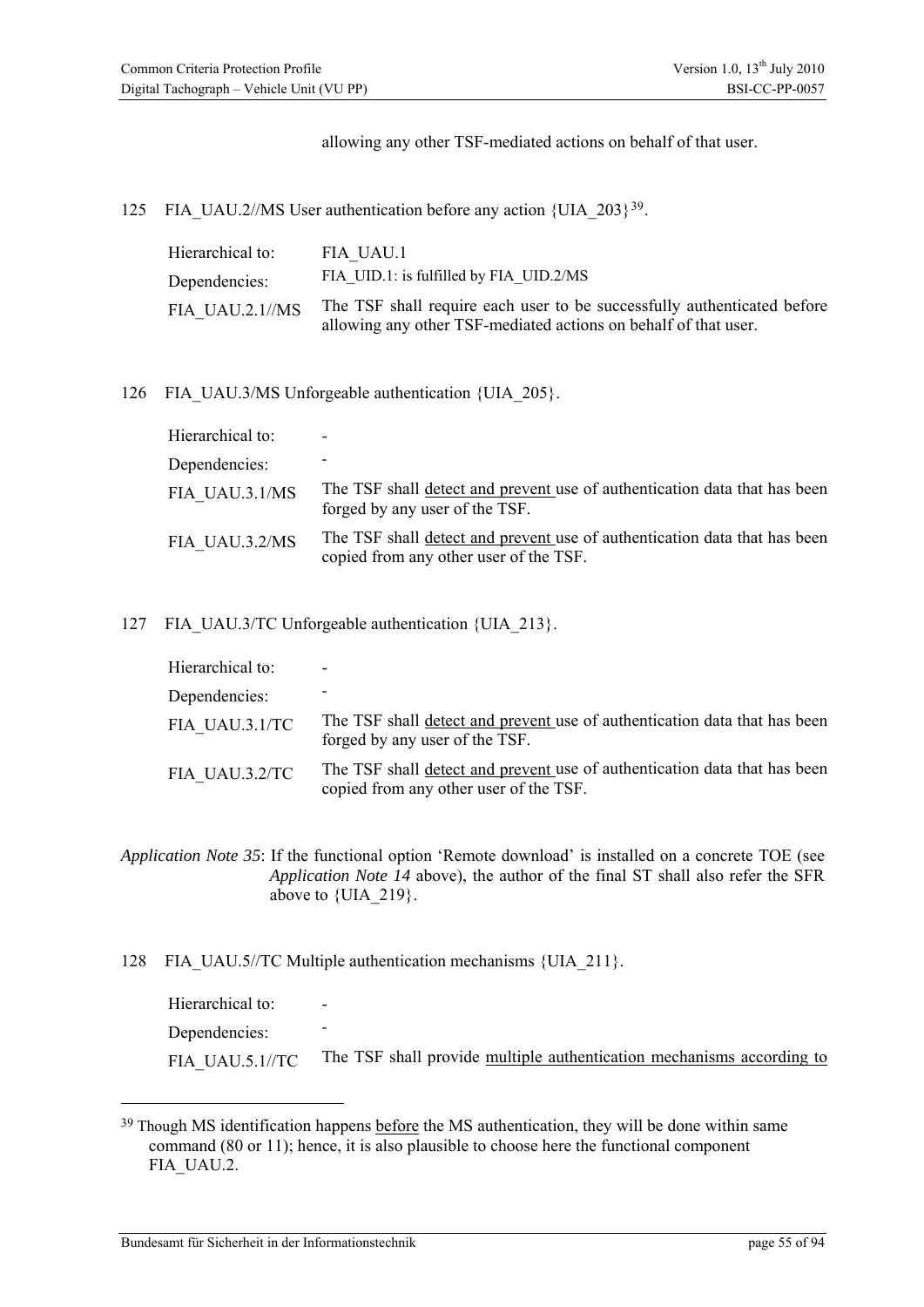CSM 20 in [10] to support user authentication.

FIA\_UAU.5.2//TC The TSF shall authenticate any user's claimed identity according to the CSM\_20 in [10].

*Application Note 36*: If the functional option 'Remote download' is installed on a concrete TOE (see *Application Note 14* above), the author of the final ST shall also refer the SFR above to {UIA 218}.

#### 129 FIA\_UAU.6/MS Re-authenticating {UIA\_204}.

| Hierarchical to: | $\overline{\phantom{0}}$                                                                                                                  |
|------------------|-------------------------------------------------------------------------------------------------------------------------------------------|
| Dependencies:    |                                                                                                                                           |
| FIA UAU.6.1/MS   | The TSF shall re-authenticate the user under the conditions [assignment:<br>list of conditions under which re-authentication is required. |

*Application Note 37*: The condition under which re-authentication is required expected above shall be more frequently than once per hour, cf. UIA 204 in [9].

130 FIA\_UAU.6/TC Re-authenticating {UIA\_210}.

| Hierarchical to: | $\overline{\phantom{0}}$                                                                                                                  |
|------------------|-------------------------------------------------------------------------------------------------------------------------------------------|
| Dependencies:    |                                                                                                                                           |
| FIA UAU.6.1/TC   | The TSF shall re-authenticate the user under the conditions [assignment:<br>list of conditions under which re-authentication is required. |

*Application Note 38*: The condition under which re-authentication is required expected above shall be more frequently than once per day, cf. UIA 210 in [9].

#### **6.1.6.4 FIA\_UID User identification**

#### 131 FIA\_UID.2/MS User identification before any action {UIA\_201}

| Hierarchical to: | FIA UID.1                                                                                                                               |
|------------------|-----------------------------------------------------------------------------------------------------------------------------------------|
| Dependencies:    | -                                                                                                                                       |
| FIA UID.2.1/MS   | The TSF shall require each user to be successfully identified before<br>allowing any other TSF-mediated actions on behalf of that user. |
|                  |                                                                                                                                         |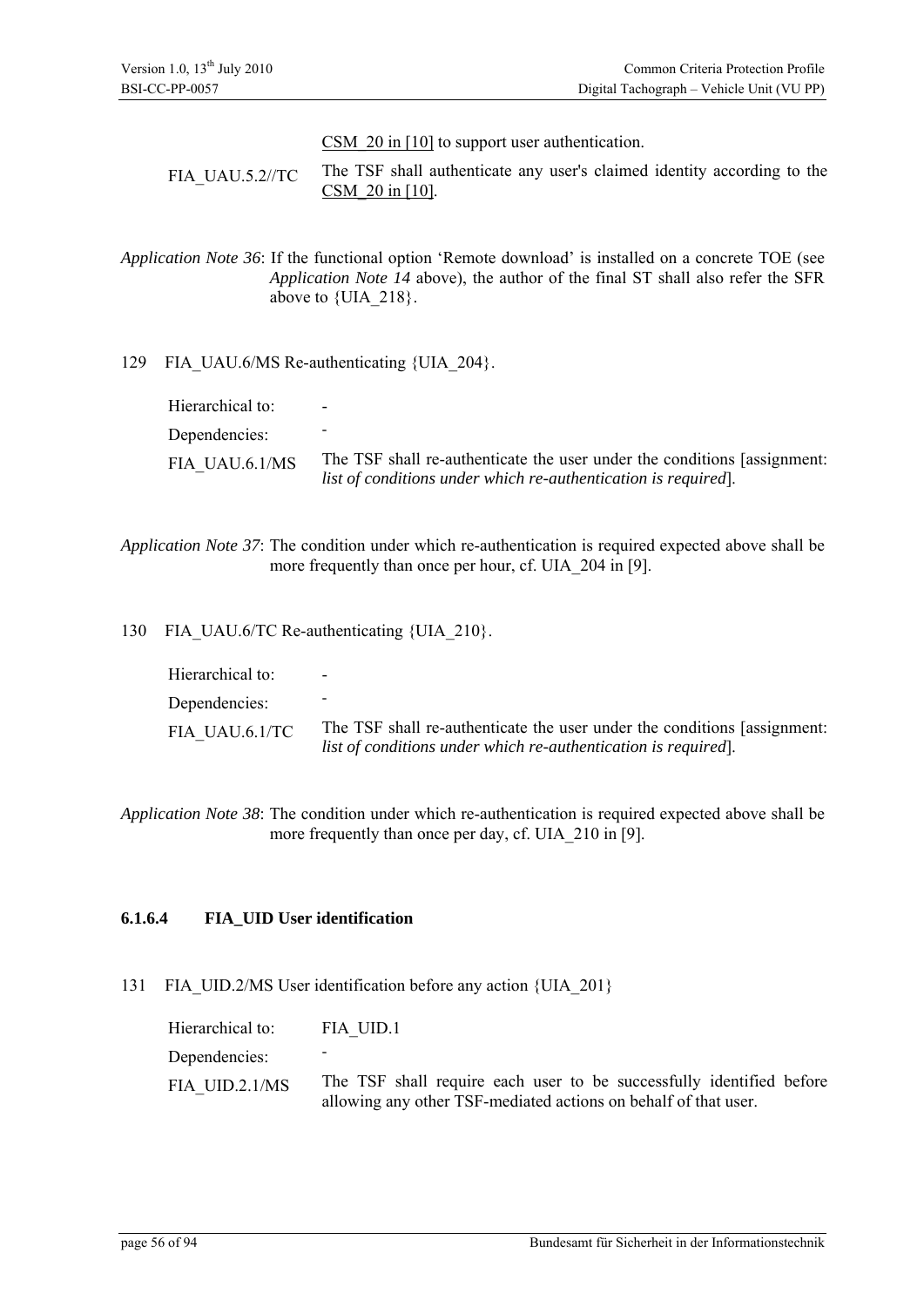132 FIA\_UID.2/TC User identification before any action {UIA\_207}

| Hierarchical to: | FIA UID.1                                                                                                                               |
|------------------|-----------------------------------------------------------------------------------------------------------------------------------------|
| Dependencies:    |                                                                                                                                         |
| FIA UID.2.1/TC   | The TSF shall require each user to be successfully identified before<br>allowing any other TSF-mediated actions on behalf of that user. |

*Application Note 39*: If the functional option 'Remote download' is installed on a concrete TOE (see *[Application Note 14](#page-38-1)* above), the author of the final ST shall also refer the SFR above to  $\{UIA\ 215\}$ .

### **6.1.7 Class FPR Privacy**

#### **6.1.7.1 FPR\_UNO Unobservability**

133 FPR\_UNO.1 Unobservability {RLB\_204 for leaked data}

| Hierarchical to: |                                                                                                                                                                                                                                                                                                           |
|------------------|-----------------------------------------------------------------------------------------------------------------------------------------------------------------------------------------------------------------------------------------------------------------------------------------------------------|
| Dependencies:    |                                                                                                                                                                                                                                                                                                           |
| FPR UNO.1.1      | The TSF shall ensure that all users are unable to observe the<br>cryptographic operations as required by FCS COP.1/TDES and<br>FCS COP.1/RSA on cryptographic keys being to keep secret (as listed in<br>FCS CKM.3 excepting EUR.PK) by the TSF [assignment: list of<br>protected users and/or subjects]. |

*Application Note 40*: 'To observe the cryptographic operations' means here 'using any TOE external interface in order to gain the values of cryptographic keys being to keep secret'.

## **6.1.8 Class FPT Protection of the TSF**

### **6.1.8.1 FPT\_FLS Fail secure**

#### 134 FPT FLS.1 Failure with preservation of secure state

| Hierarchical to: | $\qquad \qquad$                                                            |
|------------------|----------------------------------------------------------------------------|
| Dependencies:    |                                                                            |
| FPT FLS.1.1      | The TSF shall preserve a secure state when the following types of failures |
|                  | occur: as specified in {RLB 203, RLB 210, RLB 211}.                        |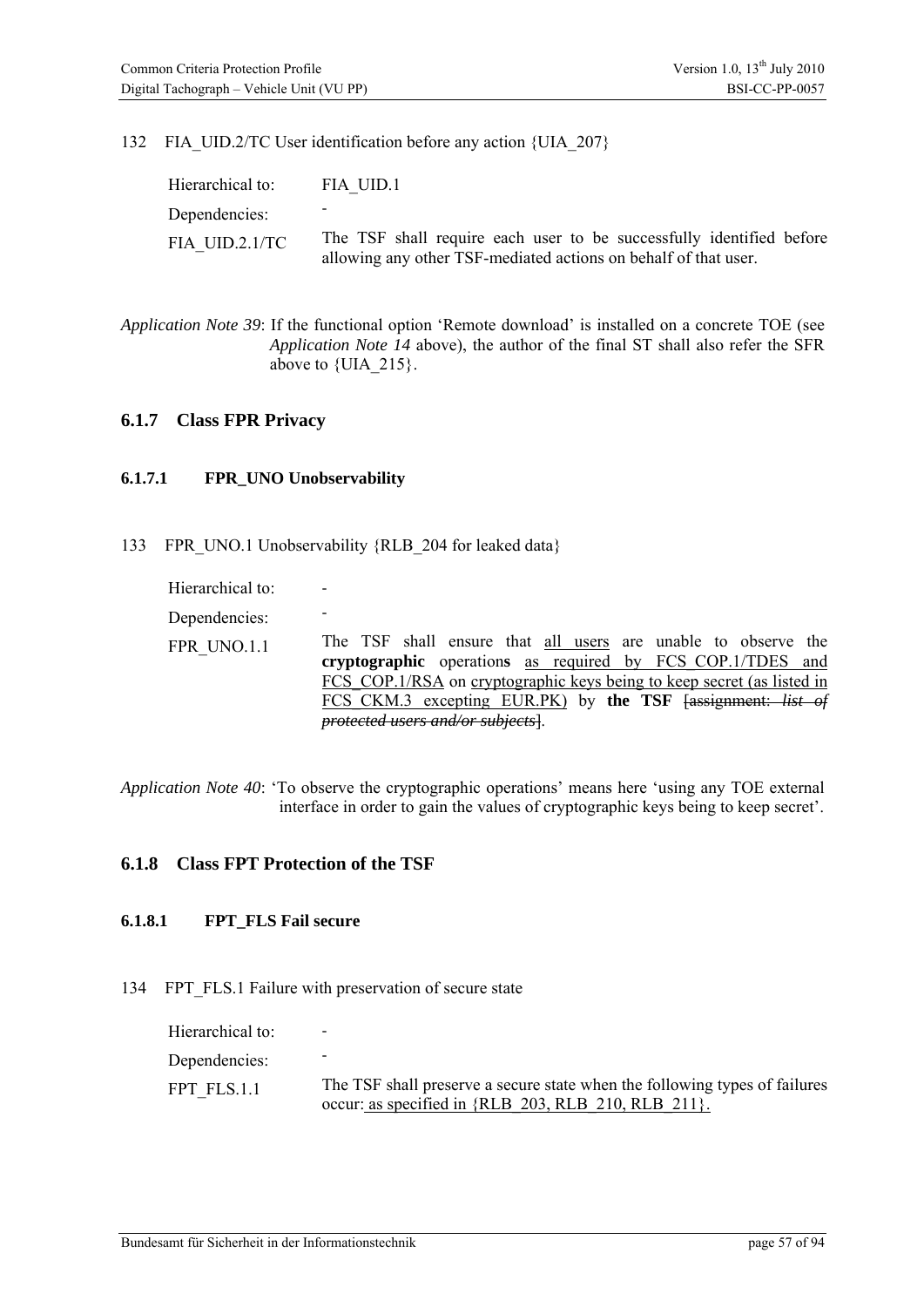### **6.1.8.2 FPT\_PHP TSF physical protection**

135 FPT\_PHP.2//Power\_Deviation Notification of physical attack {RLB\_209}

| Hierarchical to:                 | FPT PHP.1                                                                                                                                                                                                                                                                 |
|----------------------------------|---------------------------------------------------------------------------------------------------------------------------------------------------------------------------------------------------------------------------------------------------------------------------|
| Dependencies:                    | FMT MOF.1: not fulfilled, but justified:<br>It is a matter of RLB 209: this function (detection of deviation) must not be<br>deactivated by anybody. But FMT MOF.1 is formulated in a not applicable way<br>for RLB 209                                                   |
| FPT PHP.2.1//Powe<br>r Deviation | The TSF shall provide unambiguous detection of physical tampering that<br>might compromise the TSF.                                                                                                                                                                       |
| FPT PHP.2.2//Powe<br>r Deviation | The TSF shall provide the capability to determine whether physical<br>tampering with the TSF's devices or TSF's elements has occurred.                                                                                                                                    |
| FPT PHP.2.3//Powe<br>r Deviation | For the devices/elements for which active detection is required in<br>$\{RLB 209\}$ , the TSF shall monitor the devices and elements and notify<br>the user and audit record generation when physical tampering with the<br>TSF's devices or TSF's elements has occurred. |

136 FPT\_PHP.3 Resistance to physical attack {RLB\_204 for stored data}

| Hierarchical to: | $\overline{\phantom{0}}$                                                                                                                                                                                           |
|------------------|--------------------------------------------------------------------------------------------------------------------------------------------------------------------------------------------------------------------|
| Dependencies:    |                                                                                                                                                                                                                    |
| FPT PHP.3.1      | The TSF shall resist physical tampering attacks to the TOE security<br>enforcing part of the software in the field after the TOE activation by<br>responding automatically such that the SFRs are always enforced. |

## **6.1.8.3 FPT\_STM Time stamps**

137 FPT STM.1 Reliable time stamps {ACR\_201}

| Hierarchical to: | $\overline{\phantom{0}}$                               |
|------------------|--------------------------------------------------------|
| Dependencies:    |                                                        |
| FPT STM.1.1      | The TSF shall be able to provide reliable time stamps. |

*Application Note 41*: This requirement is the matter of the VU's real time clock.

#### **6.1.8.4 FPT\_TDC Inter-TSF TSF Data Consistency**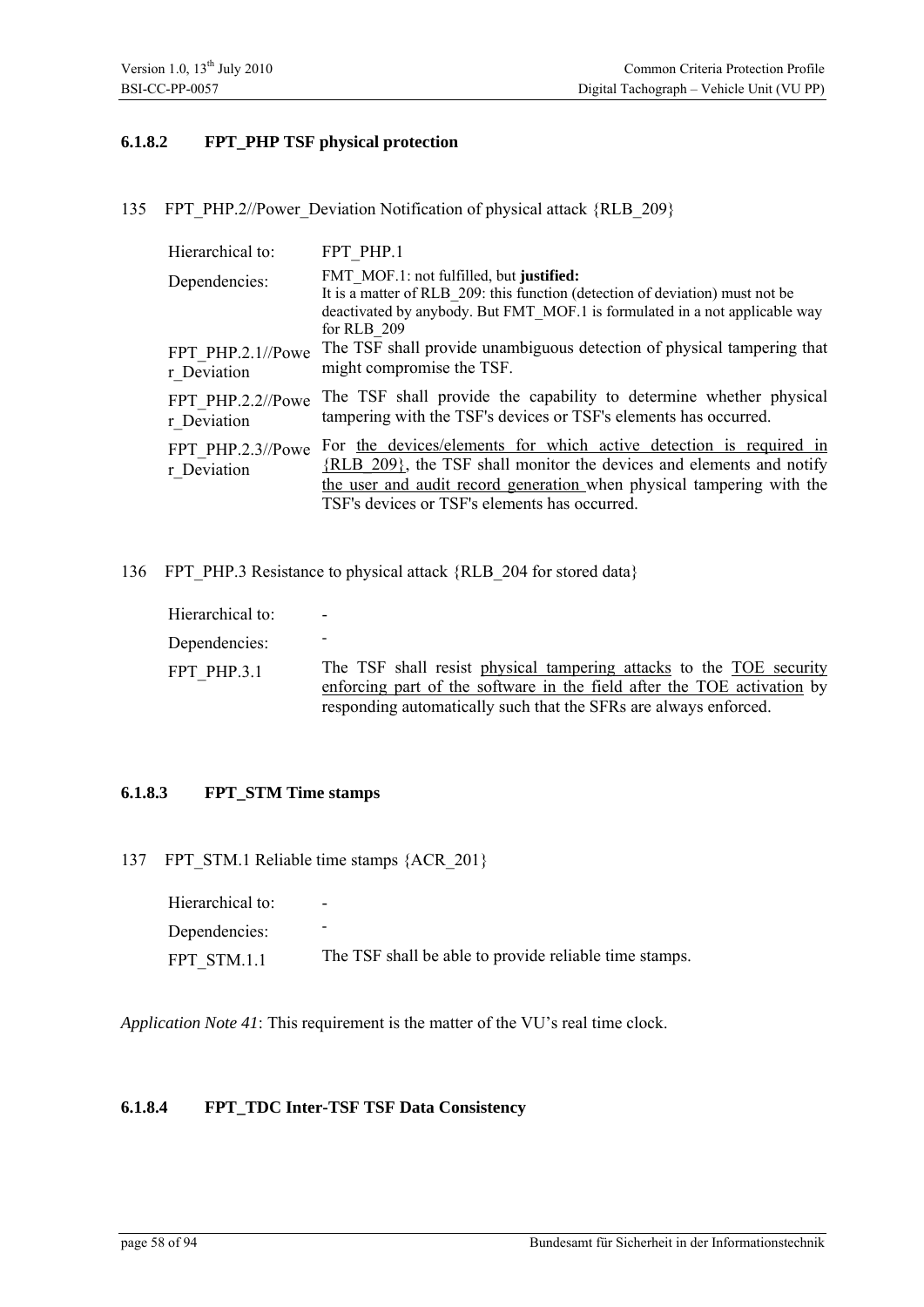138 FPT\_TDC.1//IS Inter-TSF basic TSF data consistency {ACR\_201}

| Hierarchical to: |                                                                                                                                                                                                                                               |
|------------------|-----------------------------------------------------------------------------------------------------------------------------------------------------------------------------------------------------------------------------------------------|
| Dependencies:    |                                                                                                                                                                                                                                               |
| FPT TDC.1.1//IS  | The TSF shall provide the capability to consistently interpret secure<br>messaging attributes as defined by [12] for the Motion Sensor and by [10]<br>for the Tachograph Cards when shared between the TSF and another<br>trusted IT product. |
| FPT TDC.1.2//IS  | The TSF shall use the interpretation rules (communication protocols) as<br>defined by [12] for the Motion Sensor and by [10] for the Tachograph<br>Cards when interpreting the TSF data from another trusted IT product.                      |

## **6.1.8.5 FPT\_TST TSF self test**

139 FPT TST.1 TSF testing {RLB 202}

| Hierarchical to: |                                                                                                                                                                                                                                                                                                            |
|------------------|------------------------------------------------------------------------------------------------------------------------------------------------------------------------------------------------------------------------------------------------------------------------------------------------------------|
| Dependencies:    |                                                                                                                                                                                                                                                                                                            |
| FPT TST.1.1      | The TSF shall run a suite of self tests during initial start-up, periodically<br>during normal operation to demonstrate the <b>integrity</b> of security data<br>and the integrity of stored executable code (if not in ROM) the correct<br>operation of [selection: [assignment: parts of TSF], the TSF]. |
| FPT TST.1.2      | The TSF shall provide authorised users with the capability to verify the<br>integrity of security data.                                                                                                                                                                                                    |
| FPT TST.1.3      | The TSF shall provide authorised users with the capability to verify the<br>integrity of stored TSF executable code.                                                                                                                                                                                       |

## **6.1.9 Class FRU Resource Utilisation**

#### **6.1.9.1 FRU\_PRS Priority of service**

140 FRU PRS.1 Limited priority of service {RLB 212}

| Hierarchical to: | $\overline{\phantom{0}}$                                                 |
|------------------|--------------------------------------------------------------------------|
| Dependencies:    | -                                                                        |
| FRU PRS.1.1      | The TSF shall assign a priority to each subject in the TSF.              |
| FRU PRS.1.2      | The TSF shall ensure that each access to [assignment: <i>controlled</i>  |
|                  | <i>resources</i> shall be mediated on the basis of the subjects assigned |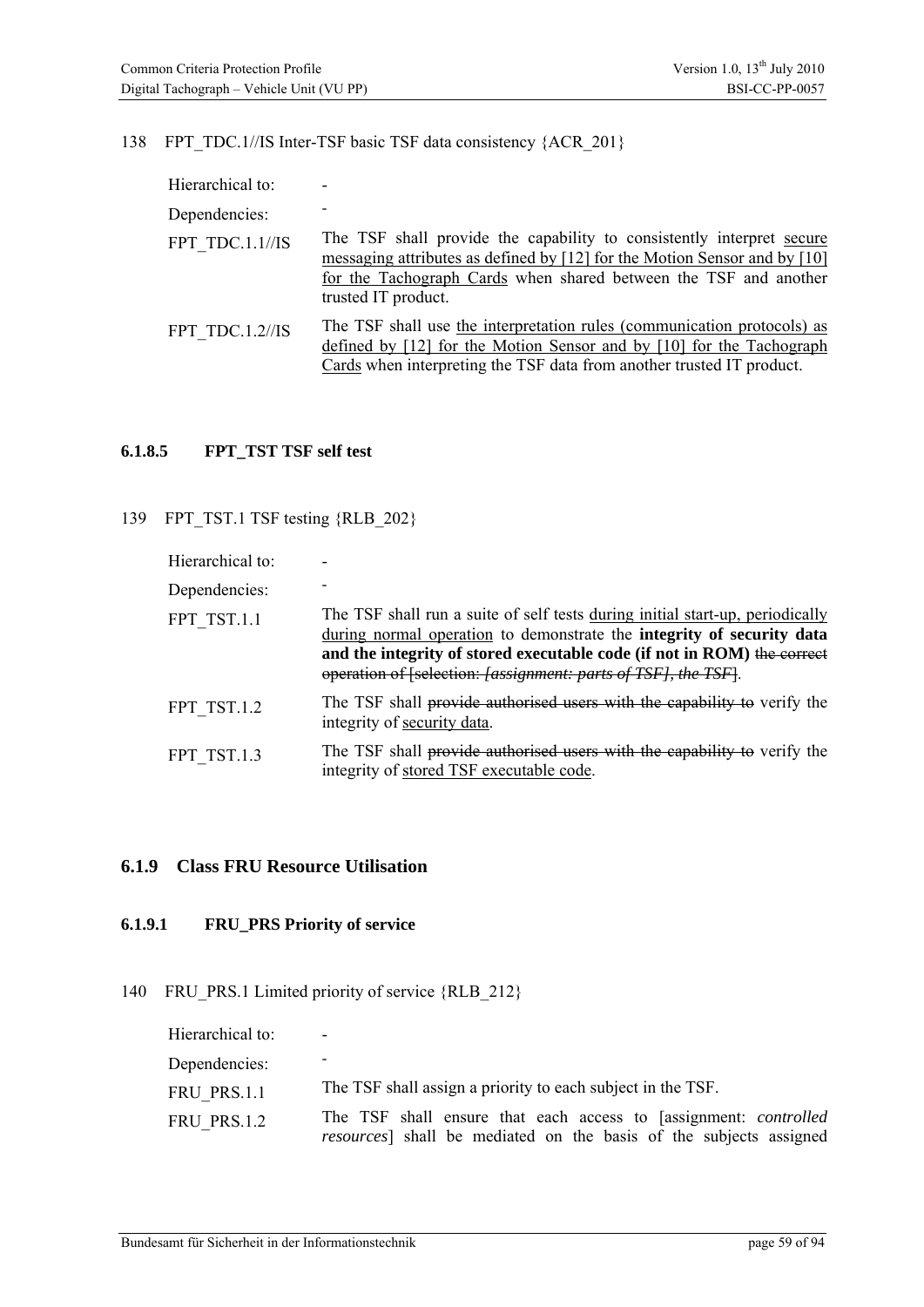priority.

*Application Note 42*: The current assignment is to consider in the context of RLB\_212 (sec. 4.7.6 of [9] 'Data availability'). Controlled resources in this context may be 'functions and data covered by the current set of SFRs'.

## **6.1.10 Class FMT Security Management**

#### **6.1.10.1 FMT\_MSA Management of security attributes**

141 FMT\_MSA.1 Management of security attributes {UIA\_208}

| Hierarchical to: |                                                                                      |
|------------------|--------------------------------------------------------------------------------------|
| Dependencies:    | [FDP ACC.1 or FDP IFC.1]: is fulfilled by FDP ACC.1/FUN                              |
|                  | FMT SMR.1: is fulfilled by FMT SMR.1//TC                                             |
|                  | FMT SMF.1: is fulfilled by FMT SMF.1                                                 |
| FMT MSA.1.1      | The TSF shall enforce the SFP FUNCTION to restrict the ability to                    |
|                  | change default the security attributes User Group, User $ID_{\perp}^{40}$ to nobody. |

### 142 FMT\_MSA.3/FUN Static attribute initialisation

| Hierarchical to: |                                                                                  |
|------------------|----------------------------------------------------------------------------------|
| Dependencies:    | FMT MSA.1: is fulfilled by FMT MSA.1<br>FMT SMR.1: is fulfilled by FMT SMR.1//TC |
| FMT MSA.3.1/FU   | The TSF shall enforce the <b>SFP FUNCTION</b> to provide restrictive default     |
| N                | values for security attributes that are used to enforce the SFP.                 |
| FMT MSA.3.2/FU   | The TSF shall allow nobody to specify alternative initial values to              |
| N                | override the default values when an object or information is created.            |

#### 143 FMT\_MSA.3/FIL Static attribute initialisation

| Hierarchical to: |                                                                                                                                                 |
|------------------|-------------------------------------------------------------------------------------------------------------------------------------------------|
| Dependencies:    | FMT MSA.1: is fulfilled by FMT MSA.1<br>FMT SMR.1: is fulfilled by FMT SMR.1//TC                                                                |
| FMT MSA.3.1/FIL  | The TSF shall enforce the File Structure SFP to provide restrictive<br>default values for security attributes that are used to enforce the SFP. |
| FMT MSA.3.2/FIL  | The TSF shall allow nobody to specify alternative initial values to<br>override the default values when an object or information is created.    |

144 FMT\_MSA.3/DAT Static attribute initialisation

<span id="page-59-0"></span><sup>40</sup> see definition of the role 'User' in Table 3 above.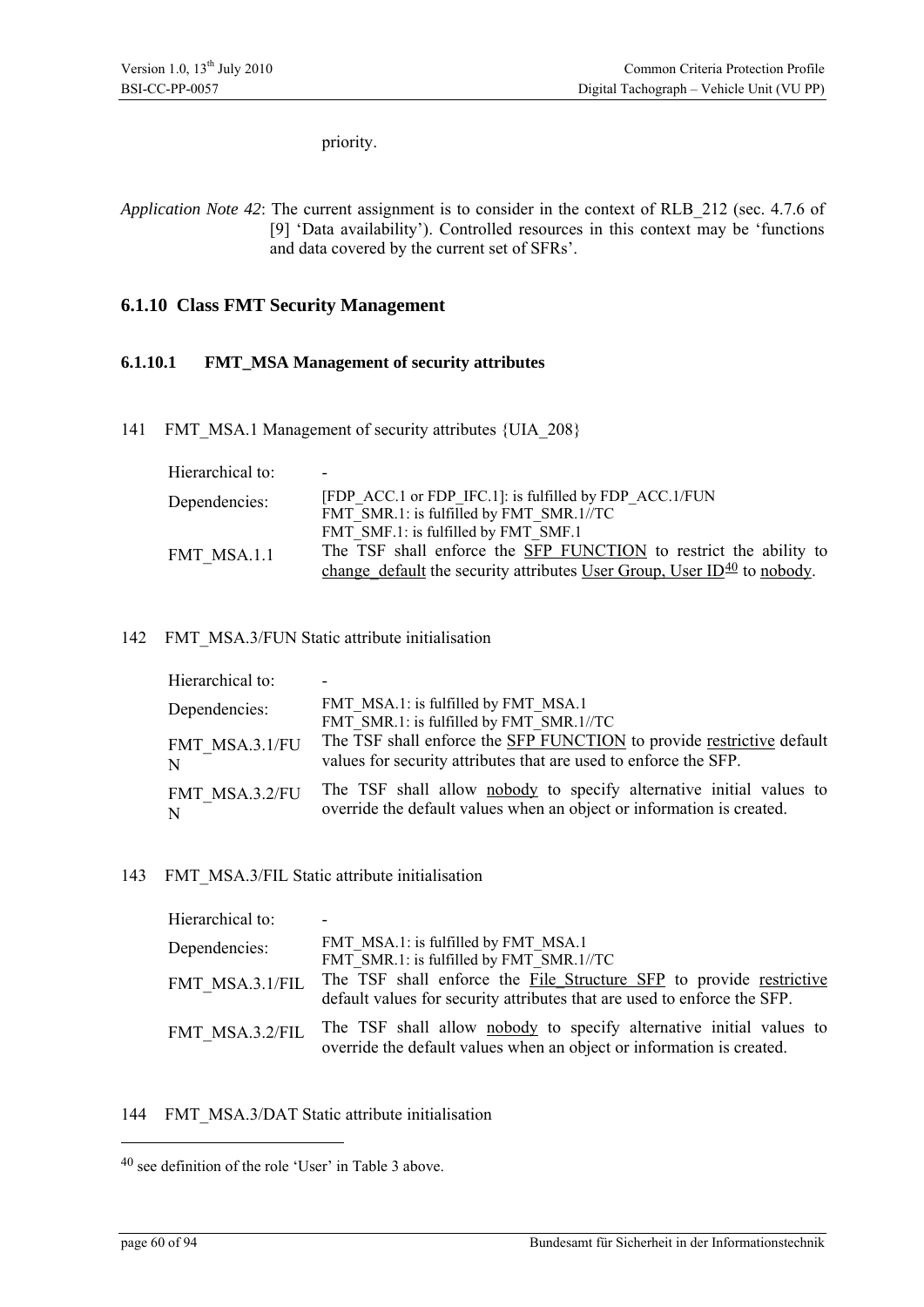| Hierarchical to: |                                                                                  |
|------------------|----------------------------------------------------------------------------------|
| Dependencies:    | FMT MSA.1: is fulfilled by FMT MSA.1<br>FMT SMR.1: is fulfilled by FMT SMR.1//TC |
| FMT MSA.3.1/DA   | The TSF shall enforce the SFP DATA to provide restrictive default                |
| T                | values for security attributes that are used to enforce the SFP.                 |
| FMT MSA.3.2/DA   | The TSF shall allow nobody to specify alternative initial values to              |
| T                | override the default values when an object or information is created.            |

### 145 FMT\_MSA.3/UDE Static attribute initialisation

| Hierarchical to: |                                                                                  |
|------------------|----------------------------------------------------------------------------------|
| Dependencies:    | FMT MSA.1: is fulfilled by FMT MSA.1<br>FMT SMR.1: is fulfilled by FMT SMR.1//TC |
| FMT MSA.3.1/UD   | The TSF shall enforce the SFP User Data Export to provide restrictive            |
| E.               | default values for security attributes that are used to enforce the SFP.         |
| FMT MSA.3.2/UD   | The TSF shall allow nobody to specify alternative initial values to              |
| E.               | override the default values when an object or information is created.            |

## 146 FMT\_MSA.3/IS Static attribute initialisation

| Hierarchical to: | $\overline{\phantom{0}}$                                                                                                                       |
|------------------|------------------------------------------------------------------------------------------------------------------------------------------------|
| Dependencies:    | FMT MSA.1: is fulfilled by FMT MSA.1<br>FMT SMR.1: is fulfilled by FMT SMR.1//TC                                                               |
| FMT MSA.3.1/IS   | The TSF shall enforce the SFP Input Sources to provide restrictive<br>default values for security attributes that are used to enforce the SFP. |
| FMT MSA.3.2/IS   | The TSF shall allow nobody to specify alternative initial values to<br>override the default values when an object or information is created.   |

### **6.1.10.2 FMT\_MOF Management of functions in TSF**

147 FMT\_MOF.1 Management of security functions behaviour {RLB\_201}

| Hierarchical to: | $\overline{\phantom{0}}$                                                                            |
|------------------|-----------------------------------------------------------------------------------------------------|
| Dependencies:    | FMT SMR.1: is fulfilled by FMT SMR.1//TC<br>FMT SMF.1: is fulfilled by FMT SMF.1                    |
| FMT MOF.1.1      | The TSF shall restrict the ability to enable the functions specified in<br>$\{RLB 201\}$ to nobody. |

### **6.1.10.3 FMT\_SMF Specification of Management Functions**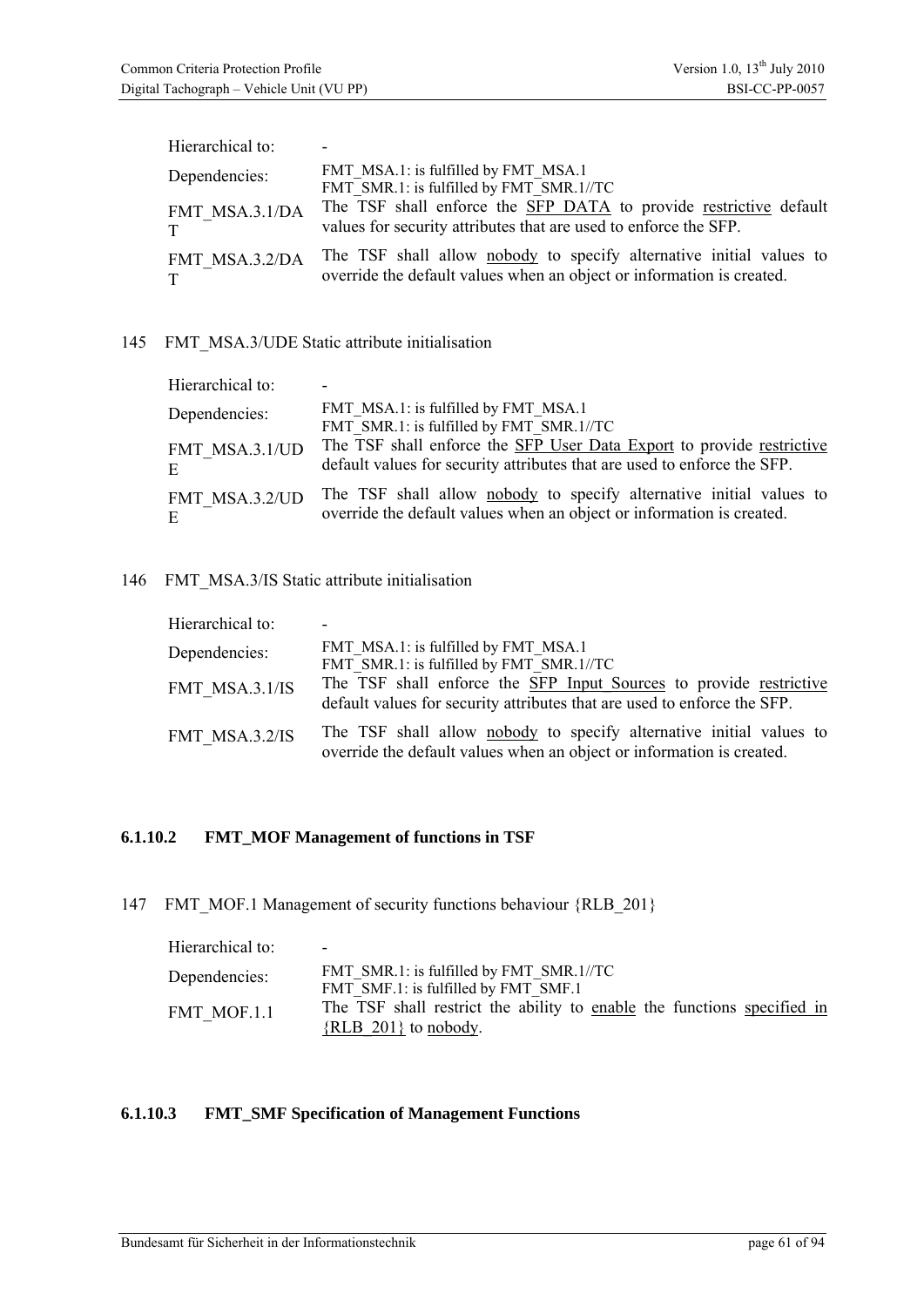148 FMT\_SMF.1 Specification of Management Functions {UIA\_208}

| Hierarchical to: | $\overline{\phantom{0}}$                                                                                                                                           |
|------------------|--------------------------------------------------------------------------------------------------------------------------------------------------------------------|
| Dependencies:    |                                                                                                                                                                    |
| FMT SMF.1.1      | The TSF shall be capable of performing the following management<br>functions: all operations being allowed only in the calibration mode as<br>specified in REQ010. |

#### **6.1.10.4 FMT\_SMR Security management roles**

149 FMT\_SMR.1//TC Security roles {UIA\_208}

| Hierarchical to: | $\overline{\phantom{0}}$                                                                         |
|------------------|--------------------------------------------------------------------------------------------------|
| Dependencies:    | FIA UID.1: is fulfilled by FIA UID.2/TC                                                          |
|                  | FMT SMR.1.1//TC The TSF shall maintain the roles as defined in $\{UIA\ 208\}$ as User<br>Groups: |
|                  | $P_{\text{D}}$                                                                                   |

- DRIVER (driver card),
- CONTROLLER (control card),
- WORKSHOP (workshop card),
- COMPANY (company card),
- UNKNOWN (no card inserted),
- Motion Sensor,
- Unknown equipment.

FMT\_SMR.1.2//TC The TSF shall be able to associate users with roles.

## **6.2 Security Assurance Requirements for the TOE**

- 150 The European Regulation [6] requires for a vehicle unit the assurance level ITSEC E3, high as specified in [9], chap. 6 and 7.
- 151 JIL [11] defines an assurance package called E3hAP declaring assurance equivalence between the assurance level E3 of an ITSEC certification and the assurance level of the package E3hAP within a Common Criteria (ver. 2.1) certification (in conjunction with the Digital Tachograph System).
- 152 The current official CCMB version of Common Criteria is Version 3.1, Revision 3. This version defines in its part 3 assurance requirements components partially differing from the respective requirements of CC v2.x.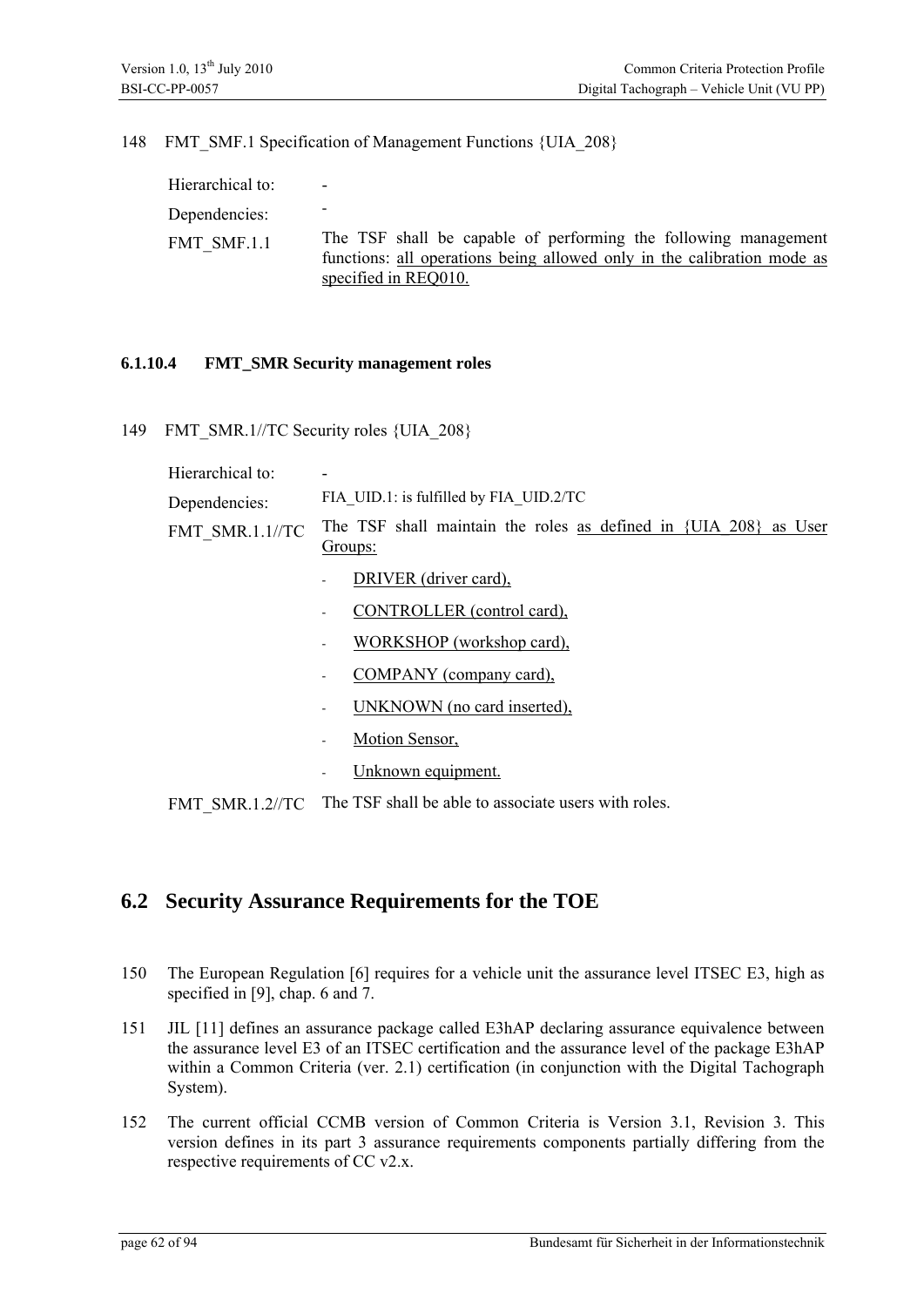- 153 The CC community acts on the presumption that the assurance components of CCv3.1 and CCv2.x are equivalent to each other.
- 154 Due to this fact, the author of this PP compiled and defined an appropriate assurance package **E3hCC31\_AP** as shown below (validity of this proposal is confined to the Digital Tachograph System):

| <b>Assurance Classes</b>                  | <b>Assurance</b> | E3hCC31_AP                    |
|-------------------------------------------|------------------|-------------------------------|
|                                           | Family           | (based on EAL4)               |
| Development                               | <b>ADV ARC</b>   | 1                             |
|                                           | <b>ADV FSP</b>   | $\overline{4}$                |
|                                           | ADV IMP          | 1                             |
|                                           | <b>ADV INT</b>   |                               |
|                                           | <b>ADV TDS</b>   | $\overline{3}$                |
|                                           | <b>ADV SPM</b>   |                               |
| <b>Guidance Documents</b>                 | AGD OPE          | $\mathbf{1}$                  |
|                                           | <b>AGD PRE</b>   | $\overline{1}$                |
| Life Cycle Support                        | ALC_CMC          | $\overline{4}$                |
|                                           | ALC_CMS          | $\overline{4}$                |
|                                           | ALC_DVS          | $\mathbf{1}$                  |
|                                           | ALC_TAT          | $\mathbf{1}$                  |
|                                           | ALC_DEL          | $\mathbf{1}$                  |
|                                           | ALC FLR          |                               |
|                                           | ALC_LCD          | $\mathbf{1}$                  |
| Security Target evaluation                | ASE              | standard approach for<br>EAL4 |
| <b>Tests</b>                              | ATE_COV          | $\overline{2}$                |
|                                           | ATE_DPT          | $\overline{2}$                |
|                                           | ATE_FUN          | $\mathbf{1}$                  |
|                                           | ATE IND          | $\overline{2}$                |
| Vulnerability<br><b>AVA</b><br>Assessment | AVA VAN          | 5                             |

*Application Note 43*: The assurance package E3hCC31\_AP represents the standard assurance package EAL4 augmented by the assurance components ATE\_DPT.2 and AVA\_VAN.5.

*Application Note 44*: The requirement {RLB\_215} is covered by ADV\_ARC (security domain separation); the requirement {RLB\_204} is partially covered by ADV\_ARC (selfprotection).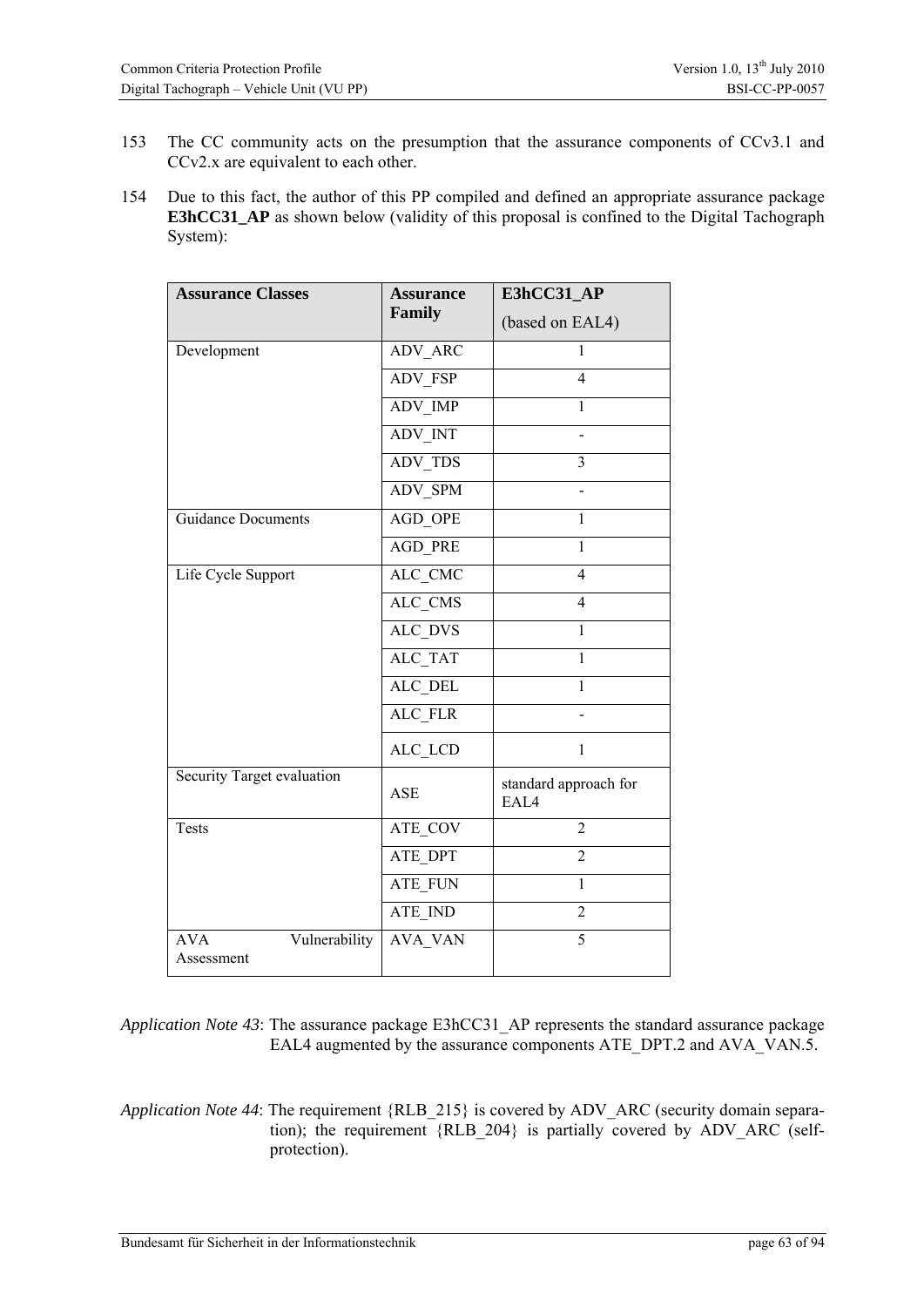# **6.3 Security Requirements Rationale**

## **6.3.1 Security Functional Requirements Rationale**

155 The following table provides an overview for security functional requirements coverage also giving an evidence for *sufficiency* and *necessity* of the SFRs chosen.

|                           |                                                        | O.Access    | O.Accountability          | O.Audit     | O.Authentication | O.Integrity | O.Output    | O.Processing | O.Reliability | O.Secured_Data_Exchange   | O.Software_Analysis |
|---------------------------|--------------------------------------------------------|-------------|---------------------------|-------------|------------------|-------------|-------------|--------------|---------------|---------------------------|---------------------|
| FAU GEN.1                 | Audit data generation                                  |             | $\mathbf X$               | $\mathbf X$ |                  |             |             |              |               |                           |                     |
| FAU SAR.1                 | Audit review                                           |             | $\mathbf X$               | $\mathbf X$ |                  |             |             |              |               |                           |                     |
| FAU STG.1                 | Protected audit trail storage                          |             | $\mathbf X$               | $\mathbf X$ |                  | $\mathbf X$ |             |              |               |                           |                     |
| FAU_STG.4                 | Prevention of audit data loss                          |             | $\boldsymbol{\mathrm{X}}$ | $\mathbf X$ |                  |             |             |              |               |                           |                     |
| FCO NRO.1                 | Selective proof of origin                              |             |                           |             |                  |             | $\mathbf X$ |              |               | $\mathbf X$               |                     |
| FCS CKM.1                 | Cryptographic key generation                           |             |                           |             |                  |             |             |              |               | $\mathbf X$               |                     |
| FCS CKM.2                 | Cryptographic key distribution                         |             |                           |             |                  |             |             |              |               | $\boldsymbol{\mathrm{X}}$ |                     |
| FCS CKM.3                 | Cryptographic key access                               |             |                           |             |                  |             |             |              |               | $\mathbf X$               |                     |
| FCS CKM.4                 | Cryptographic key destruction                          |             |                           |             |                  |             |             |              |               | $\mathbf X$               |                     |
| FCS COP.1/T<br><b>DES</b> | Cryptographic operation                                |             |                           |             |                  |             |             |              |               | $\mathbf X$               |                     |
| FCS COP.1/<br><b>RSA</b>  | Cryptographic operation                                |             |                           |             |                  |             |             |              |               | $\boldsymbol{\mathrm{X}}$ |                     |
| FDP ACC.1/<br><b>FIL</b>  | Subset access control                                  | $\mathbf x$ |                           |             |                  |             |             |              |               |                           |                     |
| FDP ACC.1/<br><b>FUN</b>  | Subset access control                                  | $\mathbf X$ |                           |             |                  |             |             | $\mathbf X$  | $\mathbf X$   | $\mathbf X$               | $\mathbf X$         |
| FDP ACC.1/<br><b>DAT</b>  | Subset access control                                  | $\mathbf X$ |                           |             |                  |             |             |              |               |                           |                     |
| FDP ACC.1/<br><b>UDE</b>  | Subset access control                                  | $\mathbf X$ |                           |             |                  |             |             |              |               |                           |                     |
| S                         | FDP ACC.1/I Subset access control                      | $\mathbf x$ |                           |             |                  |             |             | $\mathbf X$  | $\mathbf x$   |                           |                     |
| IL                        | FDP ACF.1/F Security attribute based access<br>control | $\mathbf X$ |                           |             |                  |             |             |              |               |                           |                     |
| UN                        | FDP ACF.1/F Security attribute based access<br>control | $\mathbf X$ |                           |             |                  |             |             | $\mathbf X$  | $\mathbf X$   | $\mathbf X$               | $\mathbf{X}$        |
| FDP ACF.1/<br><b>DAT</b>  | Security attribute based access<br>control             | $\mathbf x$ |                           |             |                  |             |             |              |               |                           |                     |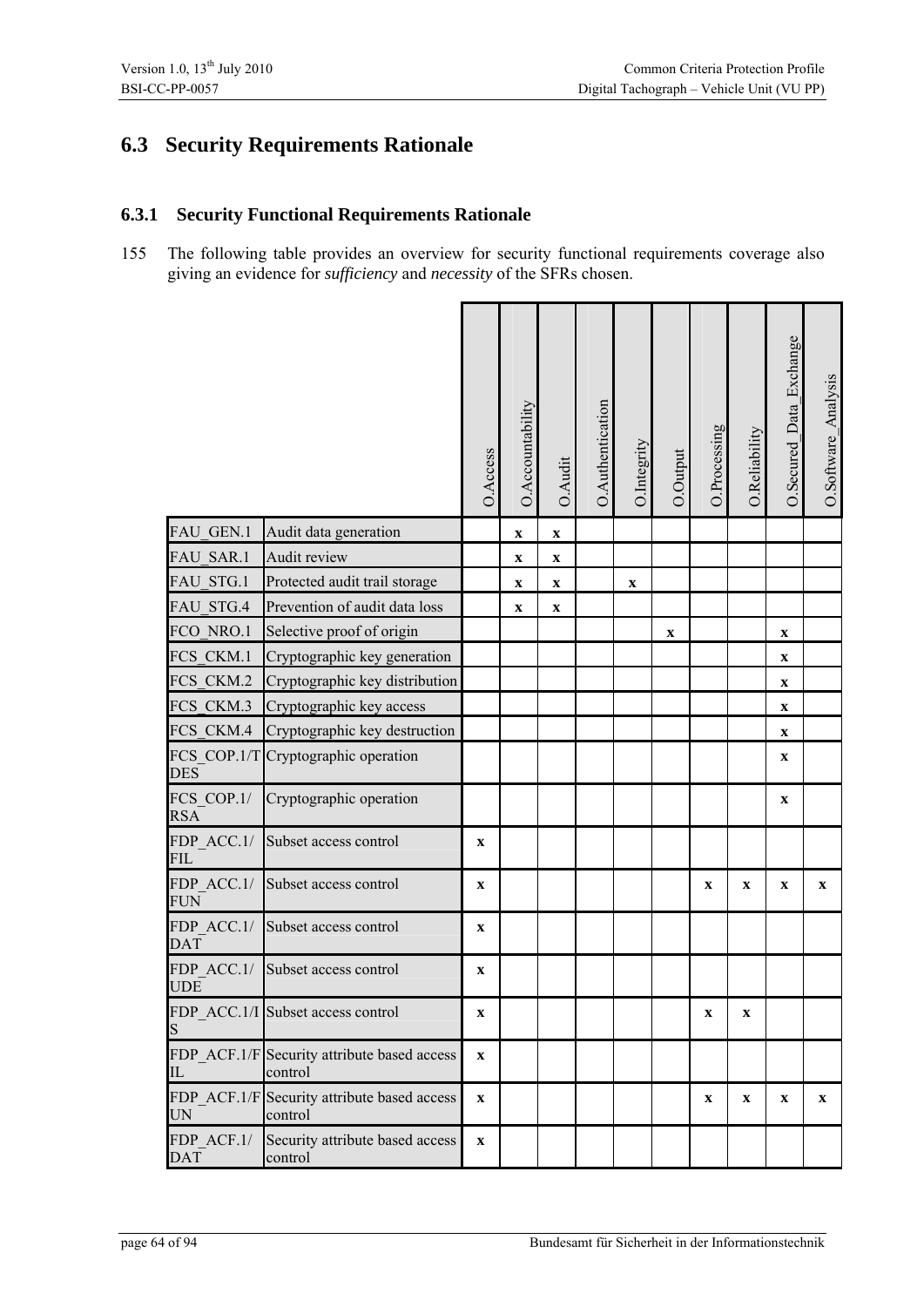|                                                                            |                                                      | O.Access     | O.Accountability          | O.Audit     | O.Authentication | O.Integrity  | O.Output    | O.Processing | O.Reliability | O.Secured_Data_Exchange |  |
|----------------------------------------------------------------------------|------------------------------------------------------|--------------|---------------------------|-------------|------------------|--------------|-------------|--------------|---------------|-------------------------|--|
| FDP ACF.1/<br><b>UDE</b>                                                   | Security attribute based access<br>control           | $\mathbf{X}$ |                           |             |                  |              |             |              |               |                         |  |
| FDP_ACF.1/I<br>S                                                           | Security attribute based access<br>control           | $\mathbf{X}$ |                           |             |                  |              |             | $\mathbf{X}$ | $\mathbf{x}$  |                         |  |
| FDP ETC.2                                                                  | Export of user data with<br>security attributes      |              | $\mathbf x$               |             |                  | $\mathbf X$  | X           |              |               | X                       |  |
| FDP_ITC.1                                                                  | Import of user data without<br>security attributes   |              |                           |             |                  |              |             | $\mathbf X$  | $\mathbf{x}$  |                         |  |
| FDP ITC.2//I<br>S                                                          | Import of user data with<br>security attributes      |              |                           |             |                  |              |             | $\mathbf{x}$ | $\mathbf{x}$  | $\mathbf{x}$            |  |
| FDP_RIP.1                                                                  | Subset residual information<br>protection            | $\mathbf X$  |                           |             |                  |              |             | $\mathbf X$  | $\mathbf X$   |                         |  |
| FDP_SDI.2                                                                  | Stored data integrity moni-<br>toring and action     |              |                           | $\mathbf x$ |                  | $\mathbf{X}$ | $\mathbf x$ |              | $\mathbf{x}$  |                         |  |
| FIA AFL.1/<br><b>MS</b>                                                    | Authentication failure han-<br>dling                 |              |                           | $\mathbf X$ | $\mathbf{X}$     |              |             |              | $\mathbf x$   |                         |  |
| FIA AFL.1/T<br>$\mathsf{C}% _{M_{1},M_{2}}^{\alpha,\beta}(\mathbb{R}^{N})$ | Authentication failure han-<br>dling                 |              |                           | $\mathbf X$ | $\mathbf X$      |              |             |              | $\mathbf X$   |                         |  |
| FIA ATD.1//<br>TC                                                          | User attribute definition                            |              |                           | $\mathbf x$ |                  |              |             |              |               | $\mathbf{x}$            |  |
| FIA UAU.1/<br>TC                                                           | Timing of authentication                             |              |                           |             | $\mathbf X$      |              |             |              |               | $\mathbf x$             |  |
| IN                                                                         | FIA_UAU.1/P Timing of authentication                 |              |                           |             | $\mathbf X$      |              |             |              |               |                         |  |
| FIA UAU.2//<br><b>MS</b>                                                   | User authentication before any<br>action             |              |                           |             | $\mathbf X$      |              |             |              |               | $\mathbf{X}$            |  |
| FIA UAU.3/<br><b>MS</b>                                                    | Unforgeable authentication                           |              |                           |             | $\mathbf X$      |              |             |              |               |                         |  |
| FIA UAU.3/<br>TC                                                           | Unforgeable authentication                           |              |                           |             | $\mathbf X$      |              |             |              |               |                         |  |
| FIA UAU.5//<br>TC                                                          | Multiple authentication<br>mechanisms                | $\mathbf{x}$ |                           |             | $\mathbf X$      |              |             |              |               | $\mathbf{x}$            |  |
| FIA UAU.6/<br><b>MS</b>                                                    | Re-authenticating                                    |              |                           |             | $\mathbf X$      |              |             |              |               | $\mathbf{x}$            |  |
| FIA UAU.6/<br><b>TC</b>                                                    | Re-authenticating                                    |              |                           |             | $\mathbf X$      |              |             |              |               | $\mathbf x$             |  |
| S                                                                          | FIA UID.2/M User identification before any<br>action | $\mathbf{X}$ | $\boldsymbol{\mathrm{X}}$ | $\mathbf X$ | $\mathbf X$      |              |             |              |               | $\mathbf X$             |  |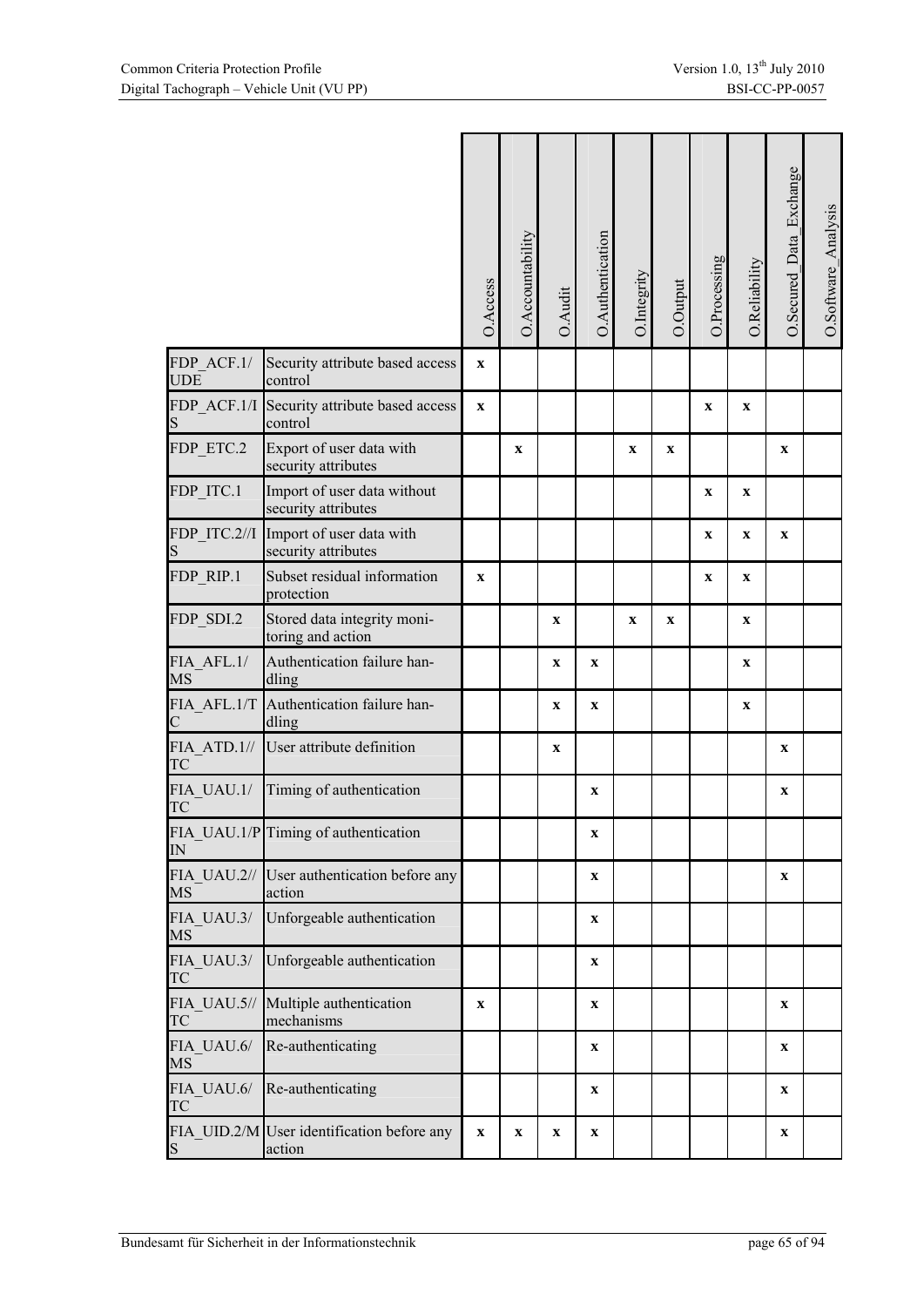|                                    |                                                                                                                                                                            | O.Access     | O.Accountability | O.Audit     | O.Authentication | O.Integrity | O.Output                  | O.Processing              | O.Reliability             | O.Secured Data Exchange   | O.Software_Analysis       |
|------------------------------------|----------------------------------------------------------------------------------------------------------------------------------------------------------------------------|--------------|------------------|-------------|------------------|-------------|---------------------------|---------------------------|---------------------------|---------------------------|---------------------------|
| FIA UID.2/T<br>C                   | User identification before any<br>action                                                                                                                                   | $\mathbf X$  | $\mathbf X$      | X           | $\mathbf X$      |             |                           |                           |                           | X                         |                           |
| FMT MSA.1                          | Management of security<br>attributes                                                                                                                                       | $\mathbf{X}$ |                  |             |                  |             |                           |                           |                           | $\boldsymbol{\mathrm{X}}$ |                           |
| FMT_MSA.3/<br><b>FUN</b>           | Static attribute initialisation                                                                                                                                            | $\mathbf{x}$ |                  |             |                  |             |                           | $\mathbf X$               | $\mathbf x$               | $\mathbf x$               | $\mathbf{X}$              |
| FMT MSA.3/<br><b>FIL</b>           | Static attribute initialisation                                                                                                                                            | $\mathbf X$  |                  |             |                  |             |                           |                           |                           |                           |                           |
| <b>DAT</b>                         | FMT MSA.3/ Static attribute initialisation                                                                                                                                 | $\mathbf{x}$ |                  |             |                  |             |                           |                           |                           |                           |                           |
| FMT MSA.3/<br>IS                   | Static attribute initialisation                                                                                                                                            | $\mathbf{x}$ |                  |             |                  |             |                           | $\mathbf X$               | $\mathbf x$               |                           |                           |
| FMT MSA.3/<br><b>UDE</b>           | Static attribute initialisation                                                                                                                                            | $\mathbf X$  |                  |             |                  |             |                           |                           |                           |                           |                           |
| FMT MOF.1                          | Management of security<br>functions                                                                                                                                        | $\mathbf X$  |                  |             |                  |             |                           |                           | $\mathbf X$               |                           |                           |
| FMT SMF.1                          | Specification of Management<br>Functions                                                                                                                                   | $\mathbf{X}$ |                  |             |                  |             |                           |                           |                           | $\mathbf x$               |                           |
| FMT_SMR.1/<br>/TC                  | Security roles                                                                                                                                                             | X            |                  |             |                  |             |                           |                           |                           | X                         |                           |
| FPR UNO.1                          | Unobservability                                                                                                                                                            |              |                  |             |                  |             | $\mathbf X$               | $\mathbf X$               | $\mathbf X$               |                           | $\boldsymbol{\mathrm{X}}$ |
| FPT FLS.1                          | Failure with preservation of<br>secure state.                                                                                                                              |              |                  | X           |                  |             |                           |                           | $\mathbf X$               |                           |                           |
| FPT PHP.2//<br>Power Deviat<br>10n | Notification of physical attack                                                                                                                                            |              |                  |             |                  |             |                           |                           | $\mathbf X$               |                           |                           |
| FPT PHP.3                          | Resistance to physical attack                                                                                                                                              |              |                  |             |                  |             | $\boldsymbol{\mathrm{X}}$ | $\boldsymbol{\mathrm{X}}$ | $\boldsymbol{\mathrm{X}}$ |                           | $\mathbf X$               |
| FPT STM.1                          | Reliable time stamps                                                                                                                                                       |              | $\mathbf X$      | $\mathbf X$ |                  |             |                           | $\mathbf X$               | $\mathbf X$               |                           |                           |
| S                                  | FPT TDC.1//I Inter-TSF basic TSF data<br>consistency                                                                                                                       |              |                  |             |                  |             |                           | $\mathbf X$               | X                         |                           |                           |
| FPT TST.1                          | TSF testing                                                                                                                                                                |              |                  | $\mathbf X$ |                  |             |                           |                           | $\mathbf X$               |                           |                           |
|                                    | Limited priority of service                                                                                                                                                |              |                  |             |                  |             |                           |                           | $\mathbf X$               |                           |                           |
|                                    |                                                                                                                                                                            |              |                  |             |                  |             |                           |                           |                           |                           |                           |
| FRU PRS.1                          | Table 6: Coverage of Security Objectives for the TOE by SFR<br>A detailed justification required for <i>suitability</i> of the security functional requirements to achieve |              |                  |             |                  |             |                           |                           |                           |                           |                           |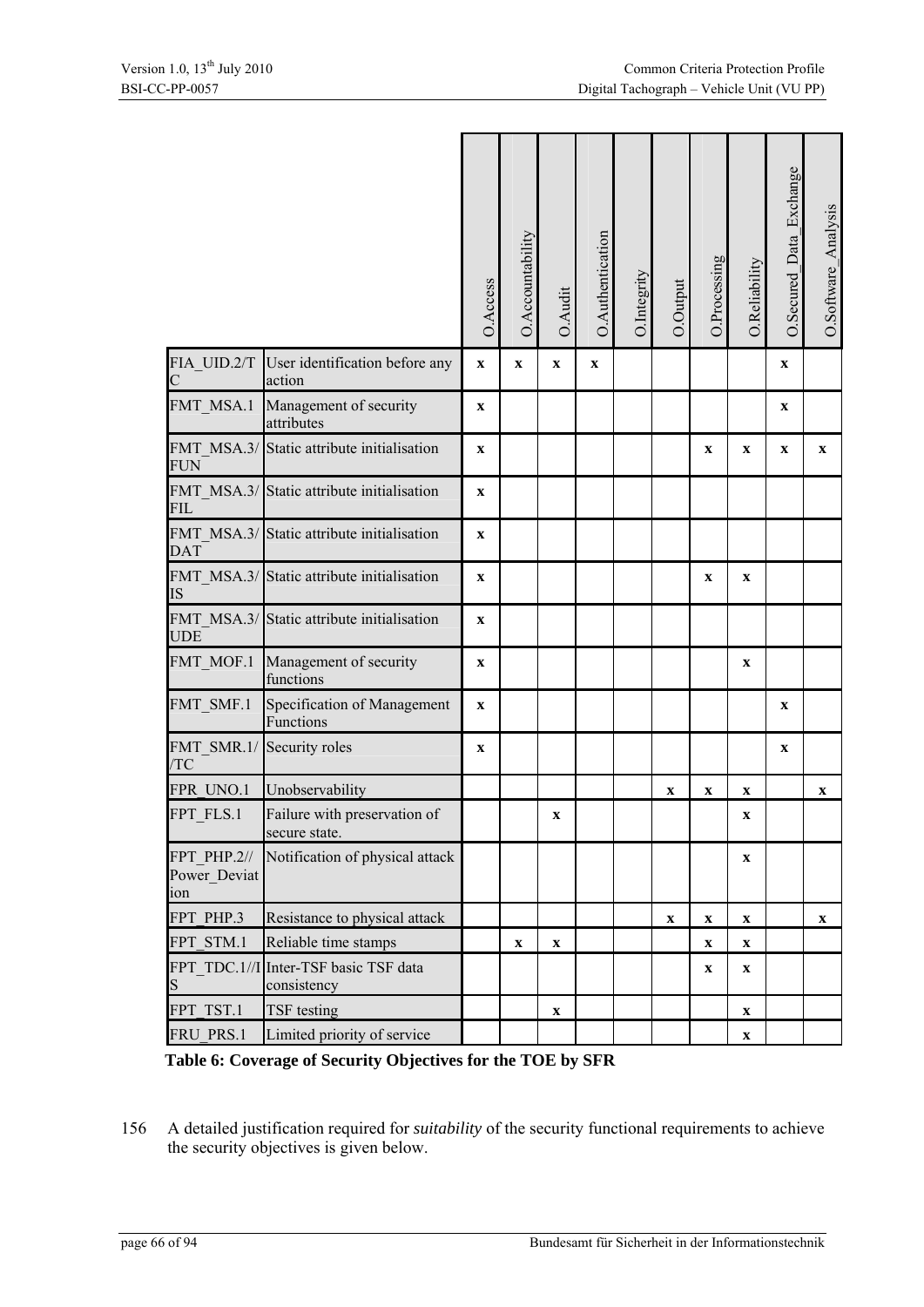| security objectives |               | Security functional requirement                                                                                                                                                                                                                                                |
|---------------------|---------------|--------------------------------------------------------------------------------------------------------------------------------------------------------------------------------------------------------------------------------------------------------------------------------|
| O.Access            | FDP ACC.1/FIL | File structure SFP on application and data files<br>structure                                                                                                                                                                                                                  |
|                     | FDP ACC.1/FUN | SFP FUNCTION on the functions of the TOE                                                                                                                                                                                                                                       |
|                     | FDP ACC.1/DAT | SFP DATA on user data of the TOE                                                                                                                                                                                                                                               |
|                     | FDP ACC.1/UDE | SFP User_Data_Export for the export of user<br>data                                                                                                                                                                                                                            |
|                     | FDP ACC.1/IS  | SFP Input Sources to ensure the right input<br>sources                                                                                                                                                                                                                         |
|                     | FDP ACF.1/FIL | Entire files structure of the TOE-application                                                                                                                                                                                                                                  |
|                     | FDP ACF.1/FUN | Defines security attributes for SFP FUNCTION<br>according to the modes of operation                                                                                                                                                                                            |
|                     | FDP ACF.1/DAT | Defines security attributes for SFP DATA on<br>user                                                                                                                                                                                                                            |
|                     | FDP ACF.1/UDE | attributes<br>Defines<br>security<br>for<br><b>SFP</b><br>User Data Export                                                                                                                                                                                                     |
|                     | FDP ACF.1/IS  | Defines security attributes for SFP Input<br>Sources.                                                                                                                                                                                                                          |
|                     | FDP RIP.1     | Any previous information content of a resource<br>made unavailable<br>upon allocation or<br>is<br>deallocation of resource                                                                                                                                                     |
|                     | FIA_UAU.5//TC | Multiple authentication mechanisms according<br>to CSM 20 in [10] to support user authenti-<br>cation.                                                                                                                                                                         |
|                     | FIA UID.2/MS  | A motion sensor is successfully identified before<br>allowing any other action                                                                                                                                                                                                 |
|                     | FIA UID.2/TC  | A tachograph card is successfully identified<br>before allowing any other action                                                                                                                                                                                               |
|                     | FMT MSA.1     | Provides the SFP FUNCTION to restrict the<br>ability to change default the security attributes<br>User Group, User ID to nobody.                                                                                                                                               |
|                     | FMT_MSA.3/FUN | Provides the SFP FUNCTION to provide<br>restrictive default values for security attributes<br>that are used to enforce the SFP and allows<br>nobody to specify alternative initial values to<br>override the default values when an object or<br>information is created.       |
|                     | FMT_MSA.3/FIL | Provides the File Structure SFP to provide<br>restrictive default values for security attributes<br>that are used to enforce the SFP and allows<br>nobody to specify alternative initial values to<br>override the default values when an object or<br>information is created. |
|                     | FMT_MSA.3/DAT | Provides the SFP DATA to provide restrictive<br>default values for security attributes that are<br>used to enforce the SFP and allows nobody to<br>specify alternative initial values to override the<br>default values when an object or information is                       |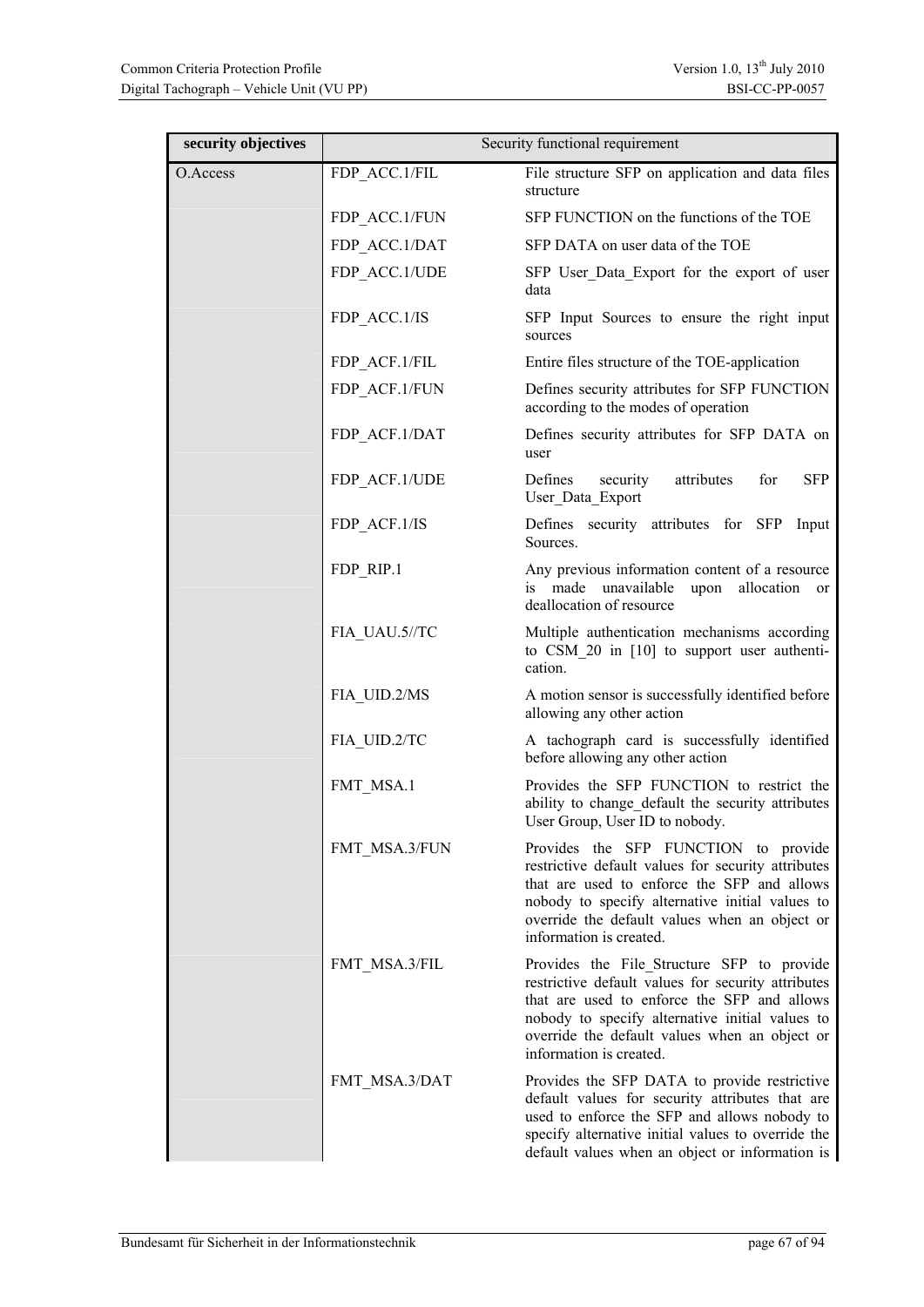| security objectives | Security functional requirement |                                                                                                                                                                                                                                                                                  |  |  |
|---------------------|---------------------------------|----------------------------------------------------------------------------------------------------------------------------------------------------------------------------------------------------------------------------------------------------------------------------------|--|--|
|                     |                                 | created.                                                                                                                                                                                                                                                                         |  |  |
|                     | FMT MSA.3/IS                    | Provides the SFP Input Sources to provide<br>restrictive default values for security attributes<br>that are used to enforce the SFP and allows<br>nobody to specify alternative initial values to<br>override the default values when an object or<br>information is created.    |  |  |
|                     | FMT MSA.3/UDE                   | Provides the SFP User Data Export to provide<br>restrictive default values for security attributes<br>that are used to enforce the SFP and allows<br>nobody to specify alternative initial values to<br>override the default values when an object or<br>information is created. |  |  |
|                     | FMT MOF.1                       | Restricts the ability to enable the test functions<br>as specified in {RLB_201} to nobody and, thus,<br>prevents an unintended access to data in the<br>operational phase.                                                                                                       |  |  |
|                     | FMT SMF.1                       | Performing all operations being allowed only in<br>the calibration mode.                                                                                                                                                                                                         |  |  |
|                     | FMT SMR.1//TC                   | Maintain the roles as defined in {UIA_208} as<br>User Groups.                                                                                                                                                                                                                    |  |  |
| O.Accountability    | FAU_GEN.1                       | Generates correct audit records                                                                                                                                                                                                                                                  |  |  |
|                     | FAU SAR.1                       | Allows users to read accountability audit records                                                                                                                                                                                                                                |  |  |
|                     | FAU STG.1                       | the<br>stored<br>audit<br>records<br>from<br>Protect<br>unauthorised deletion                                                                                                                                                                                                    |  |  |
|                     | FAU_STG.4                       | Prevent loss of audit data loss (overwrite the<br>oldest stored audit records and behave according<br>to REQ 105b if the audit trail is full.)                                                                                                                                   |  |  |
|                     | FDP ETC.2                       | Provides export of user data with security attrib-<br>utes using the SFP User Data Export                                                                                                                                                                                        |  |  |
|                     | FIA UID.2/MS                    | A motion sensor is successfully identified before<br>allowing any other action                                                                                                                                                                                                   |  |  |
|                     | FIA UID.2/TC                    | A tachograph card is successfully identified<br>before allowing any other action                                                                                                                                                                                                 |  |  |
|                     | FPT_STM.1                       | Provides accurate time                                                                                                                                                                                                                                                           |  |  |
| O.Audit             | FAU GEN.1                       | Generates correct audit records                                                                                                                                                                                                                                                  |  |  |
|                     | FAU SAR.1                       | Allows users to read accountability audit records                                                                                                                                                                                                                                |  |  |
|                     | FAU STG.1                       | the<br>stored<br>audit<br>records<br>from<br>Protect<br>unauthorised deletion.                                                                                                                                                                                                   |  |  |
|                     | FAU_STG.4                       | Prevent loss of audit data loss (overwrite the ol-<br>dest stored audit records and behave according<br>to REQ 105b if the audit trail is full.)                                                                                                                                 |  |  |
|                     | FDP_SDI.2                       | monitors user data stored for integrity error                                                                                                                                                                                                                                    |  |  |
|                     | FIA AFL.1/MS                    | Detects and records authentication failure events<br>for the motion sensor                                                                                                                                                                                                       |  |  |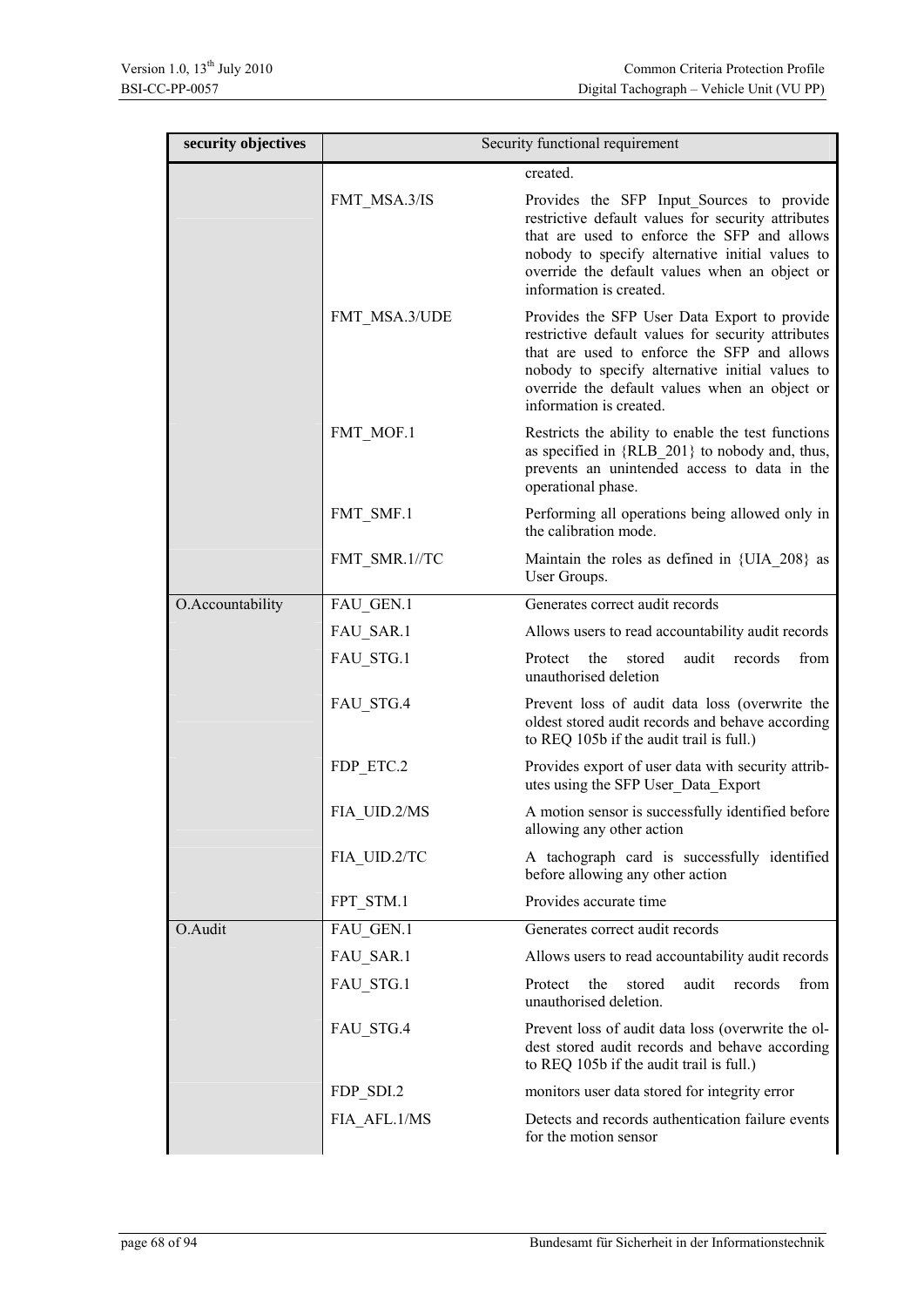| security objectives | Security functional requirement |                                                                                                                           |  |  |  |
|---------------------|---------------------------------|---------------------------------------------------------------------------------------------------------------------------|--|--|--|
|                     | FIA AFL.1/TC                    | Detects and records authentication failure events<br>for the tachograph cards                                             |  |  |  |
|                     | FIA ATD.1//TC                   | Defines user attributes for tachograph cards                                                                              |  |  |  |
|                     | FIA UID.2/MS                    | A motion sensor is successfully identified before<br>allowing any other action                                            |  |  |  |
|                     | FIA UID.2/TC                    | A tachograph card is successfully identified<br>before allowing any other action                                          |  |  |  |
|                     | FPT FLS.1                       | Preserves a secure state when the following<br>types of failures occur: as specified<br>in<br>{RLB_203, RLB_210, RLB_211} |  |  |  |
|                     | FPT STM.1                       | Provides accurate time                                                                                                    |  |  |  |
|                     | FPT TST.1                       | Detects integrity failure events for security data<br>and stored executable code                                          |  |  |  |
| O.Authentication    | FIA_AFL.1/MS                    | Detects and records authentication failure events<br>for the motion sensor                                                |  |  |  |
|                     | FIA AFL.1/TC                    | Detects and records authentication failure events<br>for the tachograph cards                                             |  |  |  |
|                     | FIA UAU.1/TC                    | Allows TC identification before authentication                                                                            |  |  |  |
|                     | FIA UAU.1/PIN                   | Allows TC (Workshop Card) identification<br>before authentication                                                         |  |  |  |
|                     | FIA_UAU.2//MS                   | Motion sensor has to be successfully authenti-<br>cated before allowing any action                                        |  |  |  |
|                     | FIA_UAU.3/MS                    | Provides unforgeable authentication for the mo-<br>tion sensor                                                            |  |  |  |
|                     | FIA_UAU.3/TC                    | Provides unforgeable authentication for the ta-<br>chograph cards                                                         |  |  |  |
|                     | FIA_UAU.5//TC                   | Multiple authentication mechanisms according<br>to CSM 20 in [10] to support user authentica-<br>tion.                    |  |  |  |
|                     | FIA UAU.6/MS                    | Periodically re-authenticate the motion sensor                                                                            |  |  |  |
|                     | FIA UAU.6/TC                    | Periodically re-authenticate the tachograph cards                                                                         |  |  |  |
|                     | FIA_UID.2/MS                    | A motion sensor is successfully identified before<br>allowing any other action                                            |  |  |  |
|                     | FIA UID.2/TC                    | A tachograph card is successfully identified<br>before allowing any other action                                          |  |  |  |
| O.Integrity         | FAU STG.1                       | Protect<br>the<br>stored<br>audit<br>from<br>records<br>unauthorised deletion                                             |  |  |  |
|                     | FDP ETC.2                       | Provides export of user data with security attrib-<br>utes using the SFP User_Data_Export                                 |  |  |  |
|                     | FDP_SDI.2                       | monitors user data stored for integrity error                                                                             |  |  |  |
| O.Output            | FCO NRO.1                       | Generates an evidence of origin for the data to<br>be downloaded to external media.                                       |  |  |  |
|                     | FDP_ETC.2                       | Provides export of user data with security attrib-<br>utes using the SFP User_Data_Export                                 |  |  |  |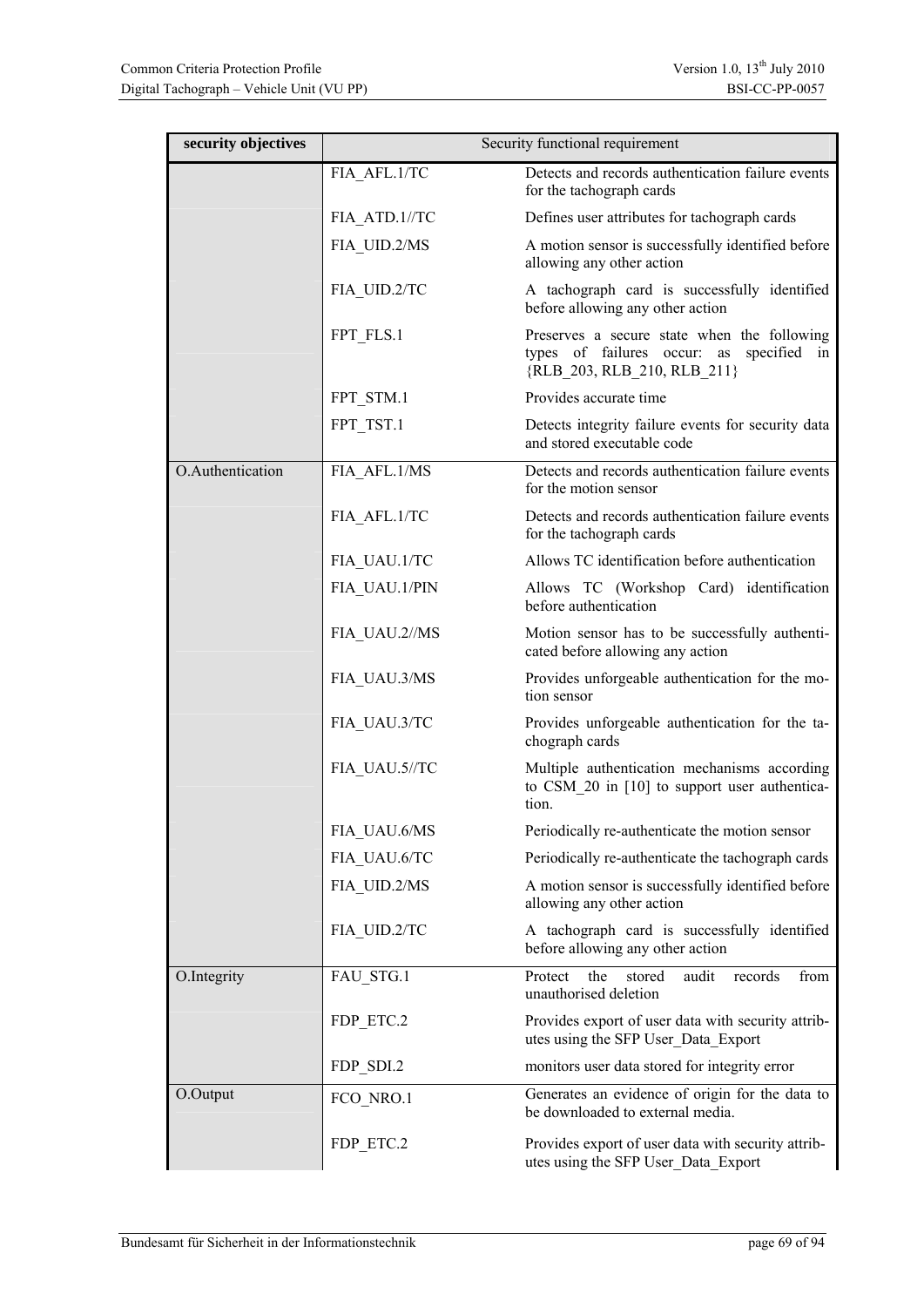| security objectives | Security functional requirement |                                                                                                                                                                                                                                                                               |  |  |  |
|---------------------|---------------------------------|-------------------------------------------------------------------------------------------------------------------------------------------------------------------------------------------------------------------------------------------------------------------------------|--|--|--|
|                     | FDP_SDI.2                       | monitors user data stored for integrity error                                                                                                                                                                                                                                 |  |  |  |
|                     | FPR UNO.1                       | Ensures unobservability of secrets                                                                                                                                                                                                                                            |  |  |  |
|                     | FPT PHP.3                       | Ensures resistance to physical attack to the TOE<br>software in the field after the TOE activation                                                                                                                                                                            |  |  |  |
| O.Processing        | FDP ACC.1/FUN                   | Defines security attributes for SFP FUNCTION<br>according to the modes of operation                                                                                                                                                                                           |  |  |  |
|                     | FDP ACC.1/IS                    | SFP Input Sources to ensure the right input<br>sources                                                                                                                                                                                                                        |  |  |  |
|                     | FDP ACF.1/FUN                   | Defines security attributes for SFP FUNCTION<br>according to the modes of operation                                                                                                                                                                                           |  |  |  |
|                     | FDP ACF.1/IS                    | <b>SFP</b><br>Defines<br>security<br>attributes<br>for<br>User Data Export                                                                                                                                                                                                    |  |  |  |
|                     | FDP ITC.1                       | Provides import of user data from outside of the<br>TOE using the SFP Input Sources                                                                                                                                                                                           |  |  |  |
|                     | FDP ITC.2//IS                   | Provides import of user data from outside of the<br>TOE, using the security attributes associated<br>with the imported user data for the Motion<br>Sensor and for the Tachograph Cards                                                                                        |  |  |  |
|                     | FDP RIP.1                       | Any previous information content of a resource<br>is made unavailable<br>upon allocation<br><sub>or</sub><br>deallocation of resource                                                                                                                                         |  |  |  |
|                     | FMT MSA.3/FUN                   | Provides the SFP FUNCTION to provide<br>restrictive default values for security attributes<br>that are used to enforce the SFP and allows<br>nobody to specify alternative initial values to<br>override the default values when an object or<br>information is created.      |  |  |  |
|                     | FMT MSA.3/IS                    | Provides the SFP Input Sources to provide<br>restrictive default values for security attributes<br>that are used to enforce the SFP and allows<br>nobody to specify alternative initial values to<br>override the default values when an object or<br>information is created. |  |  |  |
|                     | FPR UNO.1                       | Ensures unobservability of secrets                                                                                                                                                                                                                                            |  |  |  |
|                     | FPT PHP.3                       | Ensures Resistance to physical attack to the<br>TOE software in the field after the TOE<br>activation                                                                                                                                                                         |  |  |  |
|                     | FPT STM.1                       | Provides accurate time                                                                                                                                                                                                                                                        |  |  |  |
|                     | FPT TDC.1//IS                   | Provides the capability to consistently interpret<br>secure messaging attributes as defined by [12]<br>for the Motion Sensor and by [10] for the<br>Tachograph Cards.                                                                                                         |  |  |  |
| O.Reliability       | FDP_ACC.1/FUN                   | Defines security attributes for SFP FUNCTION<br>according to the modes of operation                                                                                                                                                                                           |  |  |  |
|                     | FDP_ACC.1/IS                    | SFP Input Sources to ensure the right input<br>sources                                                                                                                                                                                                                        |  |  |  |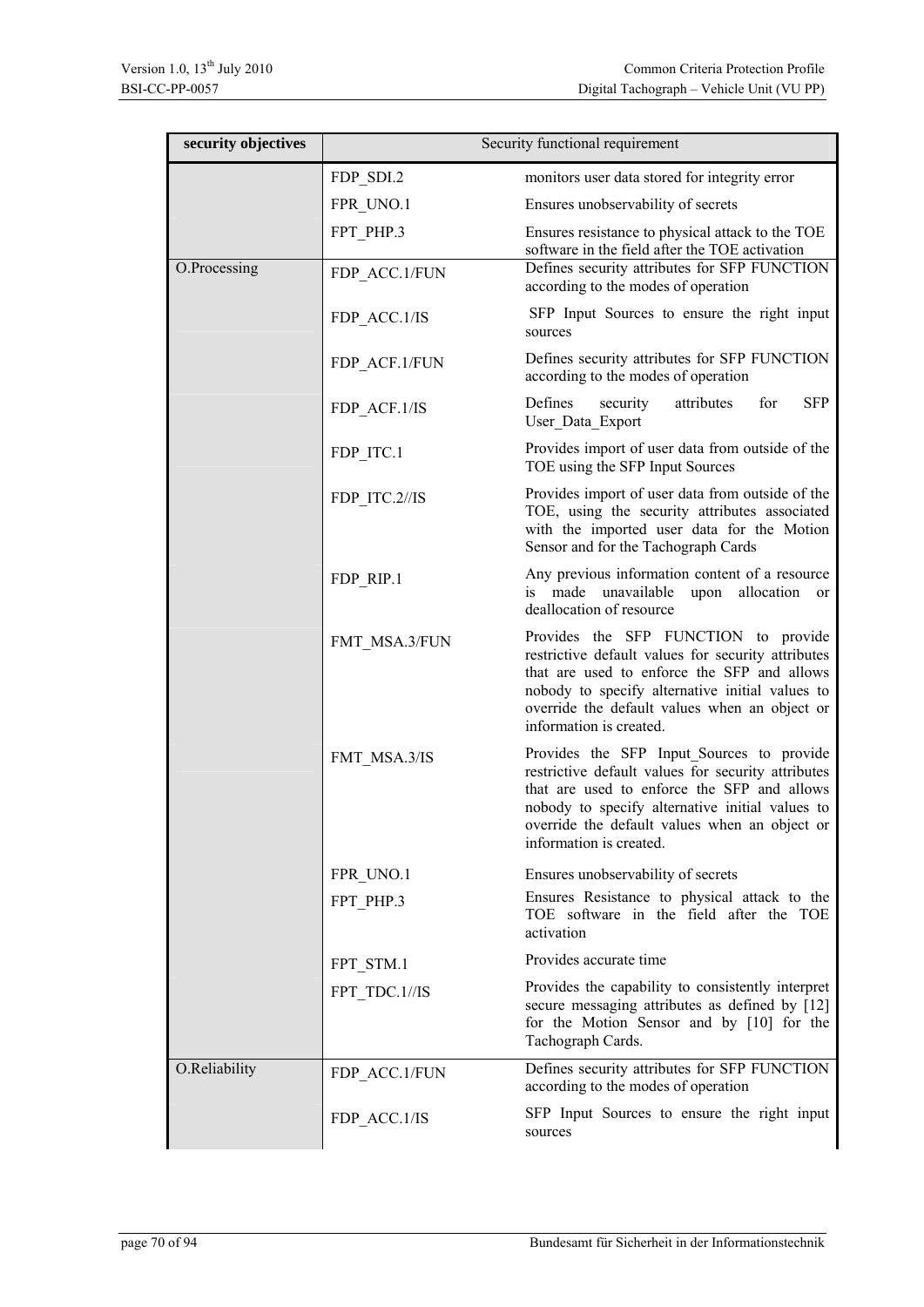| security objectives | Security functional requirement |                                                                                                                                                                                                                                                                               |  |  |  |  |
|---------------------|---------------------------------|-------------------------------------------------------------------------------------------------------------------------------------------------------------------------------------------------------------------------------------------------------------------------------|--|--|--|--|
|                     | FDP_ACF.1/FUN                   | Defines security attributes for SFP FUNCTION<br>according to the modes of operation                                                                                                                                                                                           |  |  |  |  |
|                     | FDP ACF.1/IS                    | <b>SFP</b><br>Defines<br>security<br>attributes<br>for<br>User_Data_Export                                                                                                                                                                                                    |  |  |  |  |
|                     | FDP ITC.1                       | Provides import of user data from outside of the<br>TOE using the SFP Input Sources                                                                                                                                                                                           |  |  |  |  |
|                     | FDP_ITC.2//IS                   | Provides import of user data from outside of the<br>TOE, using the security attributes associated<br>with the imported user data for the Motion<br>Sensor and for the Tachograph Cards                                                                                        |  |  |  |  |
|                     | FDP RIP.1                       | Any previous information content of a resource<br>unavailable<br>upon<br>is made<br>allocation<br><sub>or</sub><br>deallocation of resource                                                                                                                                   |  |  |  |  |
|                     | FDP SDI.2                       | monitors user data stored for integrity error                                                                                                                                                                                                                                 |  |  |  |  |
|                     | FIA AFL.1/MS                    | Detects and records authentication failure events<br>for the motion sensor                                                                                                                                                                                                    |  |  |  |  |
|                     | FIA AFL.1/TC                    | Detects and records authentication failure events<br>for the tachograph cards                                                                                                                                                                                                 |  |  |  |  |
|                     | FMT MOF.1                       | Restricts the ability to enable the test functions<br>as specified in {RLB 201} to nobody and, thus,<br>increases TOE reliability in the operational<br>phase.                                                                                                                |  |  |  |  |
|                     | FMT MSA.3/FUN                   | Provides the SFP FUNCTION to provide<br>restrictive default values for security attributes<br>that are used to enforce the SFP and allows<br>nobody to specify alternative initial values to<br>override the default values when an object or<br>information is created.      |  |  |  |  |
|                     | FMT MSA.3/IS                    | Provides the SFP Input_Sources to provide<br>restrictive default values for security attributes<br>that are used to enforce the SFP and allows<br>nobody to specify alternative initial values to<br>override the default values when an object or<br>information is created. |  |  |  |  |
|                     | FPR UNO.1                       | Ensures unobservability of secrets                                                                                                                                                                                                                                            |  |  |  |  |
|                     | FPT FLS.1                       | Preserves a secure state when the following<br>types of failures occur: as specified in<br>{RLB_203, RLB_210, RLB_211}                                                                                                                                                        |  |  |  |  |
|                     | FPT_PHP.2//Power_Deviati<br>on  | of<br>Detection<br>physical<br>tampering<br>(Power Deviation) and generation of an audit<br>record                                                                                                                                                                            |  |  |  |  |
|                     | FPT_PHP.3                       | Ensures Resistance to physical attack to the<br>TOE software in the field after the TOE<br>activation                                                                                                                                                                         |  |  |  |  |
|                     | FPT_STM.1                       | Provides accurate time                                                                                                                                                                                                                                                        |  |  |  |  |
|                     | FPT_TDC.1//IS                   | Provides the capability to consistently interpret<br>secure messaging attributes as defined by [12]<br>for the Motion Sensor and by [10] for the                                                                                                                              |  |  |  |  |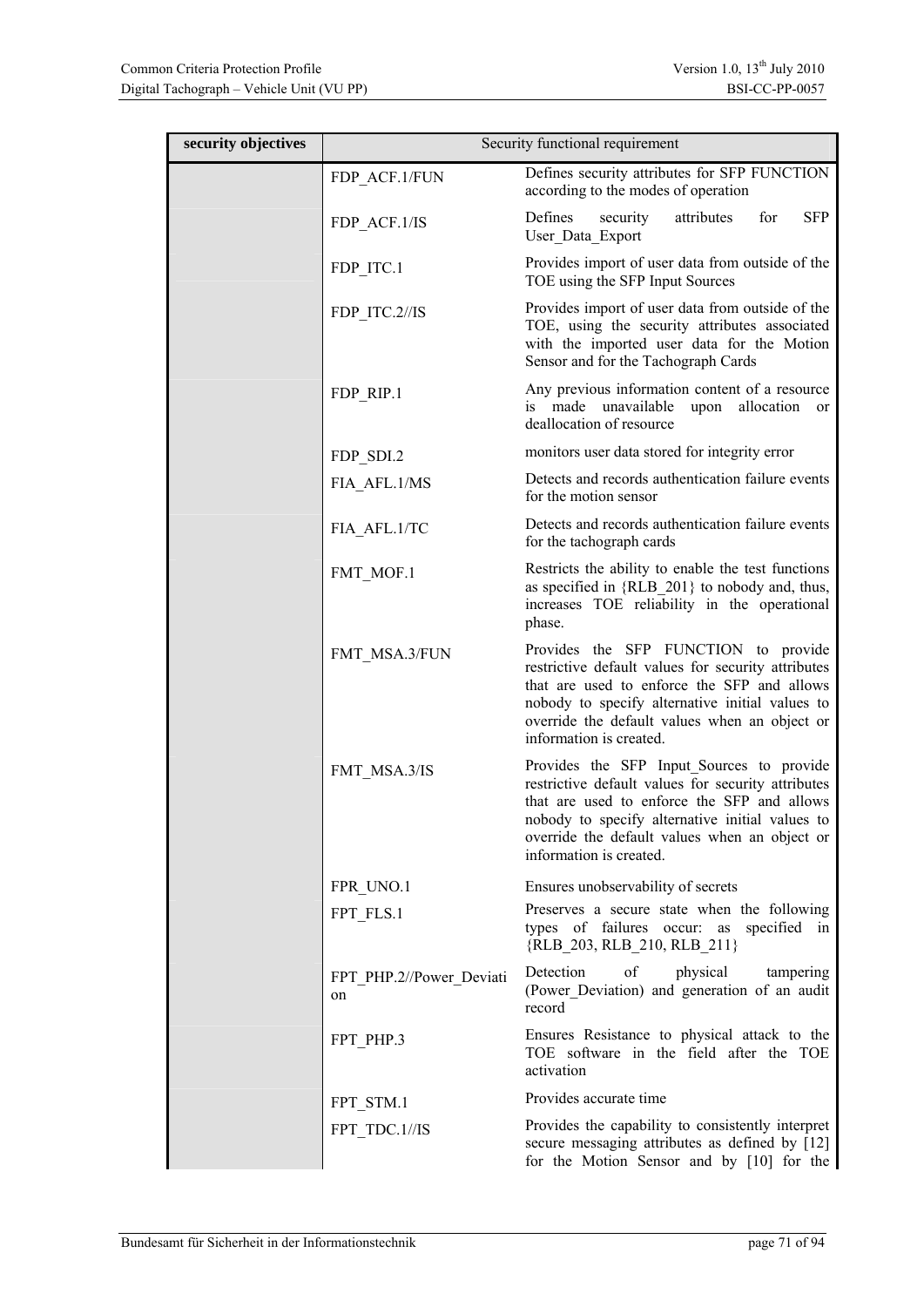| security objectives         | Security functional requirement |                                                                                                                                                                                                       |  |  |  |
|-----------------------------|---------------------------------|-------------------------------------------------------------------------------------------------------------------------------------------------------------------------------------------------------|--|--|--|
|                             |                                 | Tachograph Cards.                                                                                                                                                                                     |  |  |  |
|                             | FPT TST.1                       | Detects integrity failure events for security data<br>and stored executable code                                                                                                                      |  |  |  |
|                             | FRU_PRS.1                       | Ensures that resources will be available when<br>needed                                                                                                                                               |  |  |  |
| O.Secured_Data_Exc<br>hange | FCO NRO.1                       | Generates an evidence of origin for the data to<br>be downloaded to external media.                                                                                                                   |  |  |  |
|                             | FCS_CKM.1                       | Generates of session keys for the motion sensor<br>and the tachograph cards                                                                                                                           |  |  |  |
|                             | FCS_CKM.2                       | Controls distribution of cryptographic keys in<br>accordance with a specified cryptographic key<br>distribution method as specified in the table<br>below that meets the following list of standards. |  |  |  |
|                             | FCS CKM.3                       | Controls cryptographic key access and storage in<br>the TOE                                                                                                                                           |  |  |  |
|                             | FCS CKM.4                       | Destroys cryptographic keys in the TOE                                                                                                                                                                |  |  |  |
|                             | FCS COP.1/TDES                  | Provides the cryptographic operation TDES                                                                                                                                                             |  |  |  |
|                             | FCS COP.1/RSA                   | Provides the cryptographic operation RSA                                                                                                                                                              |  |  |  |
|                             | FDP_ACC.1/FUN                   | Defines security attributes for SFP FUNCTION<br>according to the modes of operation                                                                                                                   |  |  |  |
|                             | FDP_ACF.1/FUN                   | Defines security attributes for SFP FUNCTION<br>according to the modes of operation                                                                                                                   |  |  |  |
|                             | FDP ETC.2                       | Provides export of user data with security attrib-<br>utes using the SFP User_Data_Export                                                                                                             |  |  |  |
|                             | FDP ITC.2//IS                   | Provides import of user data from outside of the<br>TOE, using the security attributes associated<br>with the imported user data for the Motion<br>Sensor and for the Tachograph Cards                |  |  |  |
|                             | FIA ATD.1//TC                   | Defines user attributes for tachograph cards<br>Allows TC identification before authentication                                                                                                        |  |  |  |
|                             | FIA_UAU.1/TC                    |                                                                                                                                                                                                       |  |  |  |
|                             | FIA_UAU.2//MS                   | Motion sensor has to be successfully<br>authenticated before allowing any action                                                                                                                      |  |  |  |
|                             | FIA UAU.5//TC                   | Multiple authentication mechanisms according<br>to CSM $20$ in [10] to support user authentica-<br>tion.                                                                                              |  |  |  |
|                             | FIA UAU.6/MS                    | Periodically re-authenticate the motion sensor                                                                                                                                                        |  |  |  |
|                             | FIA UAU.6/TC                    | Periodically re-authenticate the tachograph cards                                                                                                                                                     |  |  |  |
|                             | FIA_UID.2/MS                    | A motion sensor is successfully identified before<br>allowing any other action                                                                                                                        |  |  |  |
|                             | FIA_UID.2/TC                    | A tachograph card is successfully identified<br>before allowing any other action                                                                                                                      |  |  |  |
|                             | FMT_MSA.1                       | Provides the SFP FUNCTION to restrict the<br>ability to change default the security attributes<br>User Group, User ID to nobody                                                                       |  |  |  |
|                             | FMT_MSA.3/FUN                   | Provides the SFP FUNCTION to provide<br>restrictive default values for security attributes                                                                                                            |  |  |  |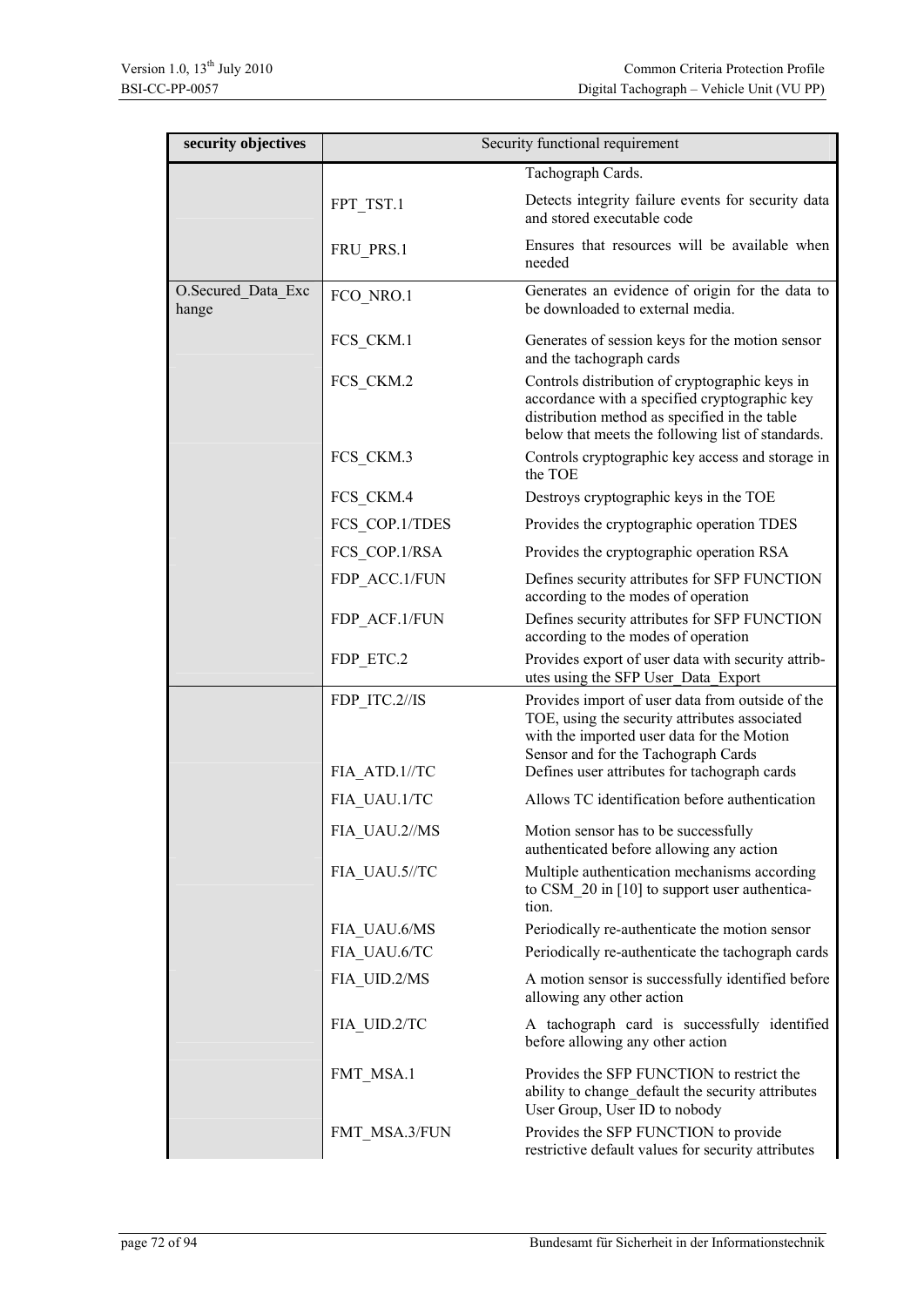| security objectives | Security functional requirement |                                                                                                                                                                                                                                                                          |  |
|---------------------|---------------------------------|--------------------------------------------------------------------------------------------------------------------------------------------------------------------------------------------------------------------------------------------------------------------------|--|
|                     |                                 | that are used to enforce the SFP and allows<br>nobody to specify alternative initial values to<br>override the default values when an object or<br>information is created.                                                                                               |  |
|                     | FMT SMF.1                       | Performing all operations being allowed only in<br>the calibration mode                                                                                                                                                                                                  |  |
|                     | FMT SMR.1//TC                   | Maintain the roles as defined in {UIA 208} as<br><b>User Groups</b>                                                                                                                                                                                                      |  |
| O.Software Analysis | FPT PHP.3                       | Ensures resistance to physical attack to the TOE<br>software in the field after the TOE activation                                                                                                                                                                       |  |
|                     | FPR UNO.1                       | Ensures unobservability of secrets                                                                                                                                                                                                                                       |  |
|                     | FDP_ACC.1/FUN                   | Defines security attributes for SFP FUNCTION<br>according to the modes of operation                                                                                                                                                                                      |  |
|                     | FDP_ACF.1/FUN                   | Defines security attributes for SFP FUNCTION<br>according to the modes of operation                                                                                                                                                                                      |  |
|                     | FMT MSA.3/FUN                   | Provides the SFP FUNCTION to provide<br>restrictive default values for security attributes<br>that are used to enforce the SFP and allows<br>nobody to specify alternative initial values to<br>override the default values when an object or<br>information is created. |  |

**Table 7: Suitability of the SFRs** 

### <span id="page-72-0"></span>**6.3.2 Rationale for SFR's Dependencies**

- 157 The dependency analysis for the security functional requirements shows that the basis for mutual support and internal consistency between all defined functional requirements is satisfied. All dependencies between the chosen functional components are analysed, and nondissolved dependencies are appropriately explained.
- 158 The dependency analysis has directly been made within the description of each SFR in sec. [6.1](#page-33-0) above. All dependencies being expected by CC part 2 are either fulfilled or their non-fulfilment is justified.

### <span id="page-72-1"></span>**6.3.3 Security Assurance Requirements Rationale**

- 159 The current protection profile is claimed to be conformant with the assurance package E3hCC31 AP (cf. sec. [2.3](#page-10-0) above). As already noticed there in sec. [6.2,](#page-61-0) the assurance package E3hCC31 AP represents the standard assurance package EAL4 augmented by the assurance components ATE\_DPT.2 and AVA\_VAN.5.
- 160 The main reason for choosing made is the legislative framework [11], where the assurance level required is defined in form of the assurance package E3hAP (for CCv2.1). The author translated this assurance package E3hAP into the assurance package E3hCC31\_AP. These packages are commensurate with each other.
- 161 The current assurance package was chosen based on the pre-defined assurance package EAL4. This package permits a developer to gain maximum assurance from positive security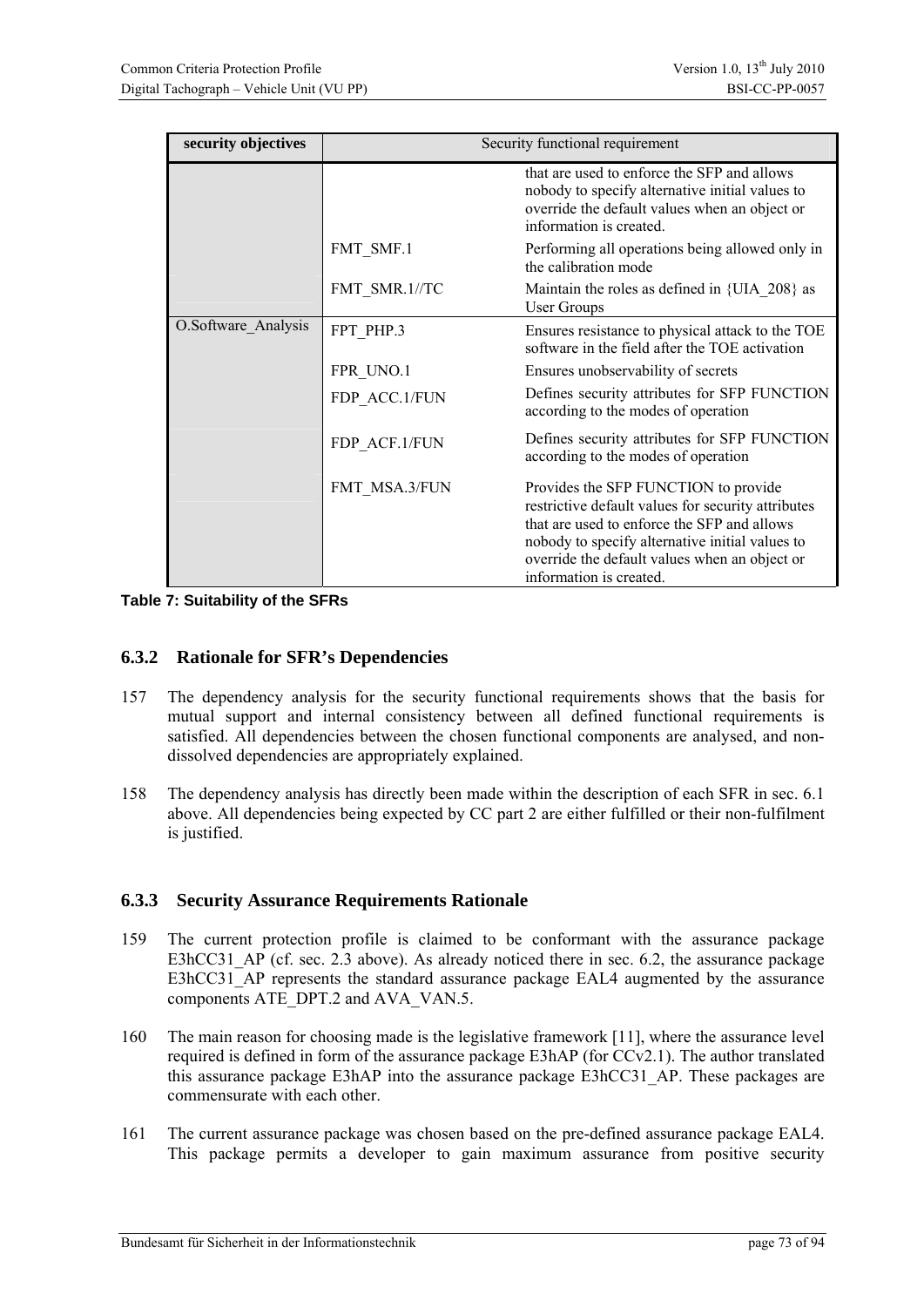engineering based on good commercial development practices which, though rigorous, do not require substantial specialist knowledge, skills, and other resources. EAL4 is the highest level, at which it is likely to retrofit to an existing product line in an economically feasible way. EAL4 is applicable in those circumstances where developers or users require a moderate to high level of independently assured security in conventional commodity TOEs and are prepared to incur additional security specific engineering costs.

- 162 The selection of the component ATE\_DPT.2 provides a higher assurance than the pre-defined EAL4 package due to requiring the functional testing of SFR-enforcing modules.
- 163 The selection of the component AVA\_VAN.5 provides a higher assurance than the pre-defined EAL4 package, namely requiring a vulnerability analysis to assess the resistance to penetration attacks performed by an attacker possessing a high attack potential (see also [Table 3: Subjects,](#page-15-0) entry 'Attacker'). This decision represents a part of the conscious security policy for the recording equipment required by the legislative [6] and reflected by the current PP.
- 164 The set of *assurance* requirements being part of EAL4 fulfils all dependencies a priori.
- 165 The augmentation of EAL4 chosen comprises the following assurance components:

– ATE\_DPT.2 and

 $-$  AVA\_VAN.5.

166 For these additional assurance component, all dependencies are met or exceeded in the EAL4 assurance package:

| <b>Component</b>                                              | <b>Dependencies required</b><br>by CC Part 3 or ASE_ECD | Dependency fulfilled by |  |
|---------------------------------------------------------------|---------------------------------------------------------|-------------------------|--|
| TOE security assurance requirements (only additional to EAL4) |                                                         |                         |  |
| ATE DPT.2                                                     | ADV ARC.1                                               | ADV ARC.1               |  |
|                                                               | ADV TDS.3                                               | ADV TDS.3               |  |
|                                                               | ATE FUN.1                                               | ATE FUN.1               |  |
| AVA VAN.5                                                     | ADV ARC.1                                               | ADV ARC.1               |  |
|                                                               | ADV FSP.4                                               | ADV FSP.4               |  |
|                                                               | ADV TDS.3                                               | ADV TDS.3               |  |
|                                                               | ADV IMP.1                                               | ADV IMP.1               |  |
|                                                               | AGD OPE.1                                               | AGD OPE.1               |  |
|                                                               | AGD PRE.1                                               | AGD PRE.1               |  |
|                                                               | ATE DPT.1                                               | ATE DPT.2               |  |

**Table 8: SAR Dependencies** 

### **6.3.4 Security Requirements – Internal Consistency**

167 The following part of the security requirements rationale shows that the set of security requirements for the TOE consisting of the security functional requirements (SFRs) and the security assurance requirements (SARs) together form an internally consistent whole.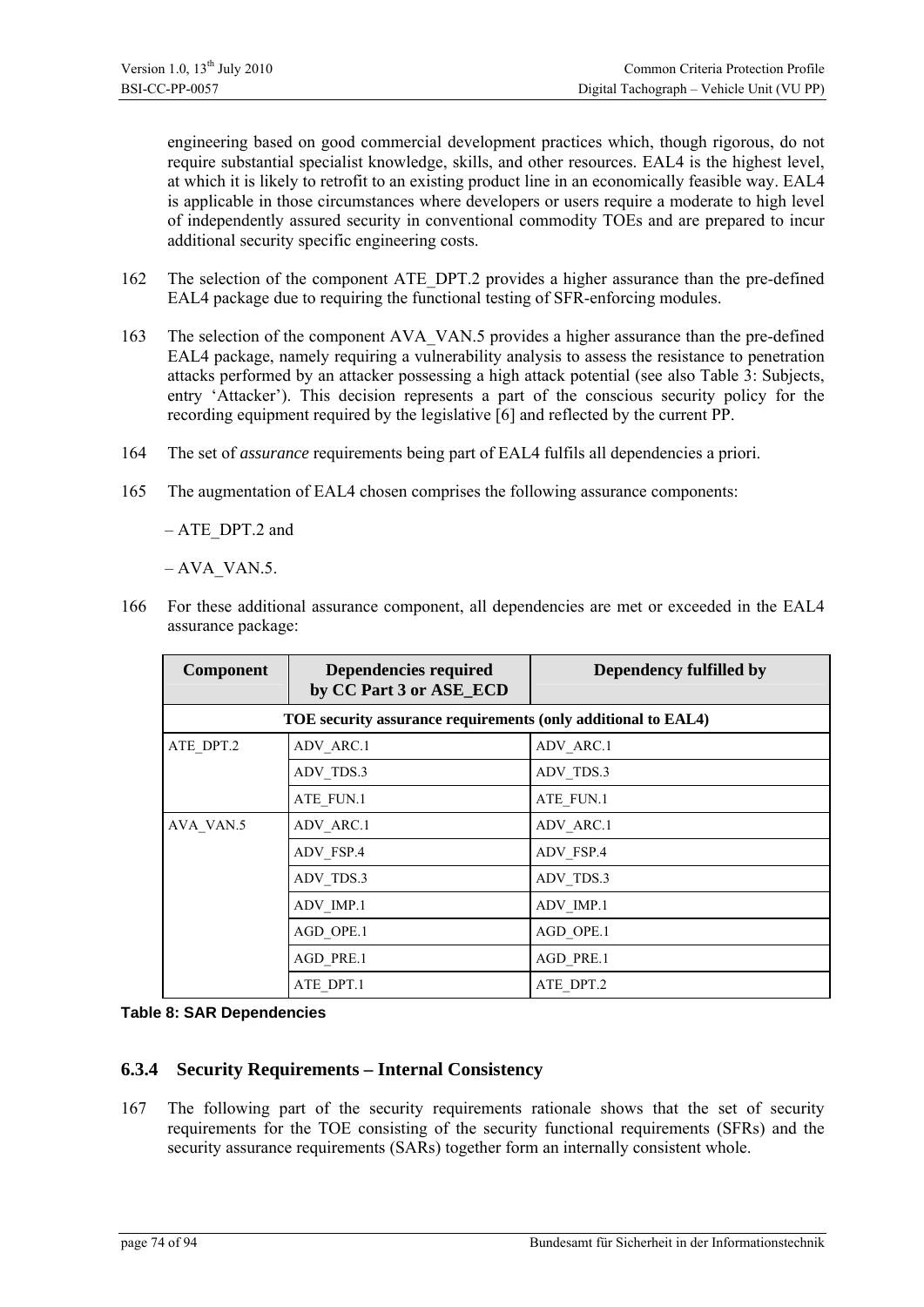a) SFRs

- 168 The dependency analysis in section [6.3.2](#page-72-0) [Rationale for SFR's Dependencies](#page-72-0) for the security functional requirements shows that the basis for internal consistency between all defined functional requirements is satisfied. All dependencies between the chosen functional components are analysed and non-satisfied dependencies are appropriately explained.
- 169 All subjects and objects addressed by more than one SFR in sec. [6.1](#page-33-0) are also treated in a consistent way: the SFRs impacting them do not require any contradictory property and behaviour of these 'shared' items. The current PP accurately and completely reflects the Generic Security Target [9]. Since the GST [9] is part of the related legislation, it is assumed to be internally consistent. Therefore, due to conformity between the current PP and [9], also subjects and objects being used in the current PP are used in a consistent way.

b) SARs

- 170 The assurance package EAL4 is a pre-defined set of internally consistent assurance requirements. The dependency analysis for the sensitive assurance components in section [6.3.3](#page-72-1) [Security Assurance Requirements Rationale](#page-72-1) shows that the assurance requirements are internally consistent, because all (additional) dependencies are satisfied and no inconsistency appears.
- 171 Inconsistency between functional and assurance requirements could only arise, if there are functional-assurance dependencies being not met – an opportunity having been shown not to arise in sections [6.3.2](#page-71-0) [Rationale for SFR's Dependencies](#page-71-0) and [6.3.3](#page-72-1) [Security Assurance](#page-72-1)  [Requirements Rationale.](#page-72-1) Furthermore, as also discussed in section [6.3.3](#page-72-1) [Security Assurance](#page-72-1)  [Requirements Rationale](#page-72-1), the chosen assurance components are adequate for the functionality of the TOE. So, there are no inconsistencies between the goals of these two groups of security requirements.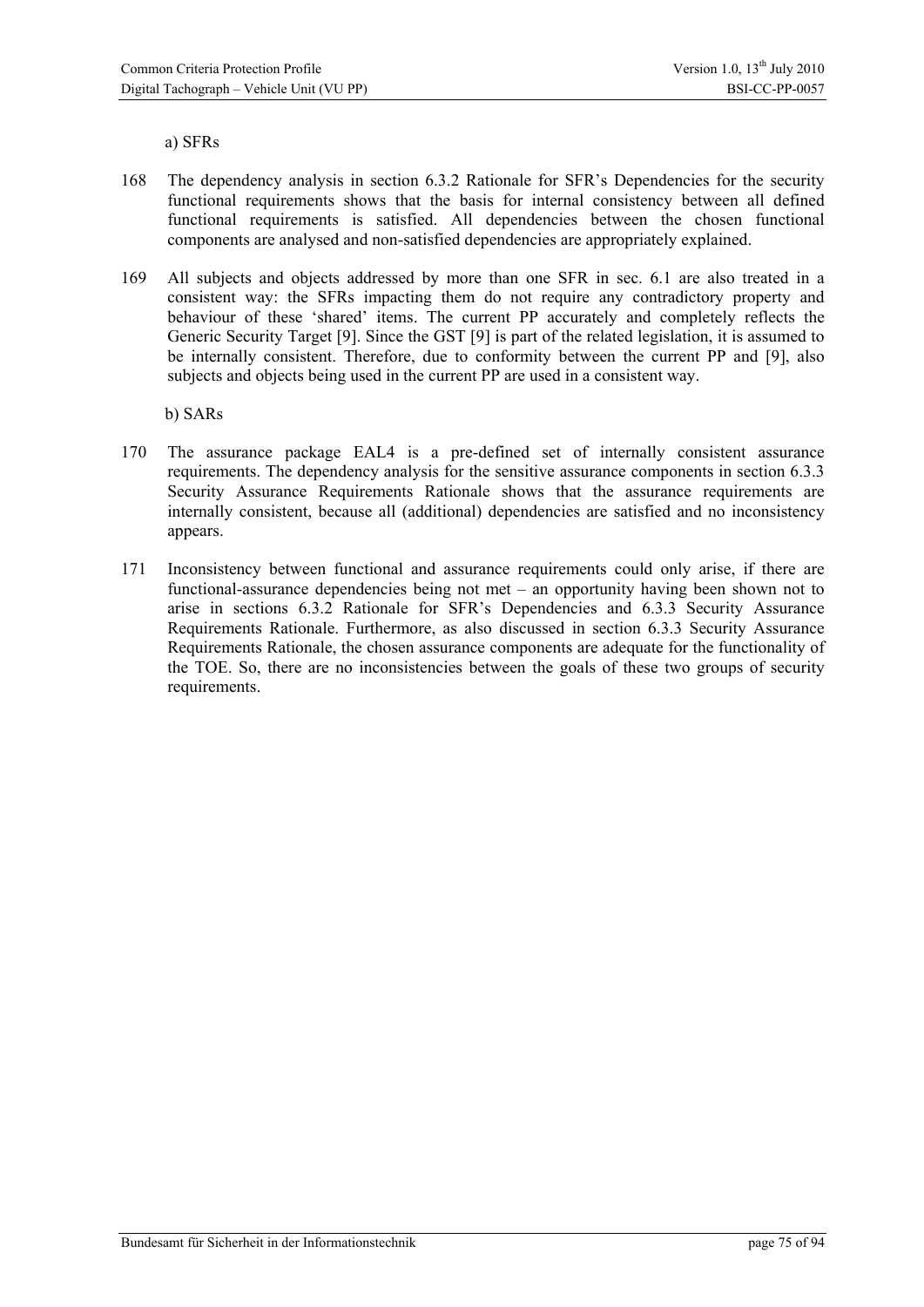# **7 Glossary and Acronyms**

## **Glossary**

| <b>Term</b>                  | <b>Definition</b>                                                                                                                                                                                                                                                                                                                                                                                                                                                                                                                                                                      |  |  |
|------------------------------|----------------------------------------------------------------------------------------------------------------------------------------------------------------------------------------------------------------------------------------------------------------------------------------------------------------------------------------------------------------------------------------------------------------------------------------------------------------------------------------------------------------------------------------------------------------------------------------|--|--|
| Activity data                | Activity data include user activities data, events and faults data and control<br>activity data.<br>Activity data are part of User Data.                                                                                                                                                                                                                                                                                                                                                                                                                                               |  |  |
| Application note             | Optional informative part of the PP containing sensible supporting<br>information that is considered relevant or useful for the construction,<br>evaluation or use of the TOE.                                                                                                                                                                                                                                                                                                                                                                                                         |  |  |
| Approved<br>Workshops        | Fitters and workshops installing, calibrating and (optionally) repairing VU<br>and being under such agreement with a VU manufacturer, so that the<br>assumption A.Approved Workshops is fulfilled.                                                                                                                                                                                                                                                                                                                                                                                     |  |  |
| Authenticity                 | Ability to confirm that an entity itself and the data elements stored in were<br>issued by the entity issuer                                                                                                                                                                                                                                                                                                                                                                                                                                                                           |  |  |
| Certificate chain            | Hierarchical sequence of Equipment Certificate (lowest level), Member<br>State Certificate and European Public Key (highest level), where the<br>certificate of a lower lever is signed with the private key corresponding to<br>the public key in the certificate of the next higher level.                                                                                                                                                                                                                                                                                           |  |  |
| Certification<br>authority   | A natural or legal person who certifies the assignment of public keys (for<br>example PK.EQT) to serial number of equipment and to this end holds the<br>licence.                                                                                                                                                                                                                                                                                                                                                                                                                      |  |  |
| Digital Signature            | A digital signature is a seal affixed to digital data which is generated by the<br>private signature key of an entity (a private signature key) and establishes<br>the owner of the signature key (the entity) and the integrity of the data with<br>the help of an associated public key provided with a signature key<br>certificate of a certification authority.                                                                                                                                                                                                                   |  |  |
| Digital Tachograph           | Recording equipment including a vehicle unit and a motion sensor<br>connected to it.                                                                                                                                                                                                                                                                                                                                                                                                                                                                                                   |  |  |
| Digital Tachograph<br>System | Equipment, people or organisations, involved in any way with the recording<br>equipment and tachograph cards.                                                                                                                                                                                                                                                                                                                                                                                                                                                                          |  |  |
| <b>Equipment Level</b>       | At the equipment level, one single key pair (EQT). SK and EQT j. PK) is<br>generated and inserted in each equipment unit (vehicle unit or tachograph<br>card). Equipment public keys are certified by a Member State Certification<br>Authority (EQTj.C). This key pair is used for (i) authentication between<br>vehicle units and tachograph cards, (ii) enciphering services: transport of<br>session keys between vehicle units and tachograph cards, and (iii) digital<br>signature of data downloaded from vehicle units or tachograph cards to<br>external media.               |  |  |
|                              | The final master key $K_m$ and the identification key $K_{ID}$ are used for<br>authentication between the vehicle unit and the motion sensor as well as for<br>an encrypted transfer of the motion sensor individual pairing key $KP$ from<br>the motion sensor to the vehicle unit. The master key $K_m$ , the pairing key $K_P$<br>and the identification key $K_{ID}$ are used merely during the pairing of a<br>motion sensor with a vehicle unit (see ISO 16844-3 [12] for further details).<br>$K_m$ and $K_{ID}$ are permanently stored neither in the motion sensor nor in the |  |  |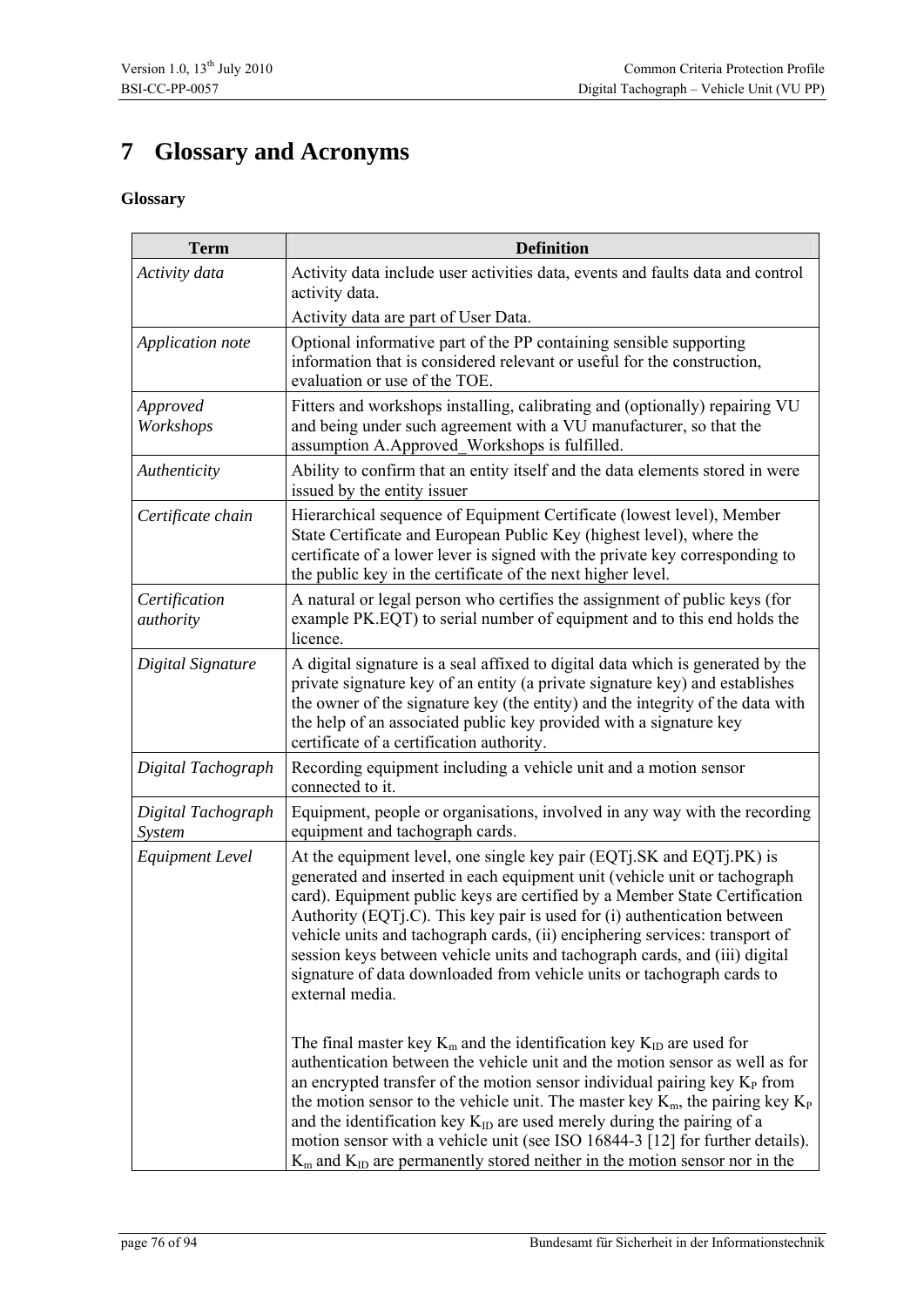| <b>Term</b>                                        | <b>Definition</b>                                                                                                                                                                                                                                                                                                                                                                      |  |  |
|----------------------------------------------------|----------------------------------------------------------------------------------------------------------------------------------------------------------------------------------------------------------------------------------------------------------------------------------------------------------------------------------------------------------------------------------------|--|--|
|                                                    | vehicle unit; $K_{P}$ is permanently stored in the motion sensor and temporarily                                                                                                                                                                                                                                                                                                       |  |  |
|                                                    | - in the vehicle unit.                                                                                                                                                                                                                                                                                                                                                                 |  |  |
|                                                    | See also [14], sec. 5.3.                                                                                                                                                                                                                                                                                                                                                               |  |  |
| <b>ERCA</b> policy                                 | The ERCA policy is not a part of the Commission Regulation 1360/2002<br>and represents an important additional contribution. It was approved by the<br>European Authority on 9 July 2004. The ERCA policy is available from the<br>web site http://dtc.jrc.it.                                                                                                                         |  |  |
|                                                    | Confidentiality, integrity and authenticity of the entities to be transferred<br>between the different levels of the hierarchy within the tachograph system<br>are subject to the ERCA and MSA policies.                                                                                                                                                                               |  |  |
|                                                    | See also [14], sec. 5.3.                                                                                                                                                                                                                                                                                                                                                               |  |  |
| <b>European Authority</b>                          | An organisation being responsible for the European Root Certification<br>Authority policy. It is represented by                                                                                                                                                                                                                                                                        |  |  |
|                                                    | <b>European Commission</b>                                                                                                                                                                                                                                                                                                                                                             |  |  |
|                                                    | Directorate General for Transport and Energy<br>Unit E.1 - Land Transport Policy                                                                                                                                                                                                                                                                                                       |  |  |
|                                                    | Rue J.-A. Demot, 24                                                                                                                                                                                                                                                                                                                                                                    |  |  |
|                                                    | B-1040 Brussels.                                                                                                                                                                                                                                                                                                                                                                       |  |  |
|                                                    | The entire Digital Tachograph System is operated in the frame and on the<br>base of the Digital Tachograph System European Root Policy<br>(Administrative Agreement TREN-E1-08-M-ST-SI2.503224) defining the<br>general conditions for the PKI concerned and contains accordingly more<br>detailed information.                                                                        |  |  |
|                                                    | See also [14], sec. 5.3.                                                                                                                                                                                                                                                                                                                                                               |  |  |
| European Root<br>Certification<br>Authority (ERCA) | An organisation being responsible for implementation of the ERCA policy<br>and for the provision of key certification services to the Member States. It is<br>represented by                                                                                                                                                                                                           |  |  |
|                                                    | Digital Tachograph Root Certification Authority                                                                                                                                                                                                                                                                                                                                        |  |  |
|                                                    | Traceability and Vulnerability Assessment Unit                                                                                                                                                                                                                                                                                                                                         |  |  |
|                                                    | European Commission                                                                                                                                                                                                                                                                                                                                                                    |  |  |
|                                                    | Joint Research Centre, Ispra Establishment (TP.360)                                                                                                                                                                                                                                                                                                                                    |  |  |
|                                                    | Via E. Fermi, 1                                                                                                                                                                                                                                                                                                                                                                        |  |  |
|                                                    | I-21020 Ispra $(VA)$                                                                                                                                                                                                                                                                                                                                                                   |  |  |
|                                                    | At the European level, ERCA generates a single European key pair<br>(EUR.SK and EUR.PK). It uses the European private key to certify the<br>Member States' public keys and keeps the records of all certified keys. A<br>change of the European (root) key pair is currently not intended.                                                                                             |  |  |
|                                                    | ERCA also generates two symmetric partial master keys for the motion<br>sensor: $Km_{wc}$ and $Km_{vu}$ . The first partial key $Km_{wc}$ is intended to be stored<br>in each workshop tachograph card; the second partial key $Km_{vu}$ is inserted<br>into each vehicle unit. The final master key Km results from XOR<br>(exclusive OR) operation between $Km_{wc}$ and $Km_{vu}$ . |  |  |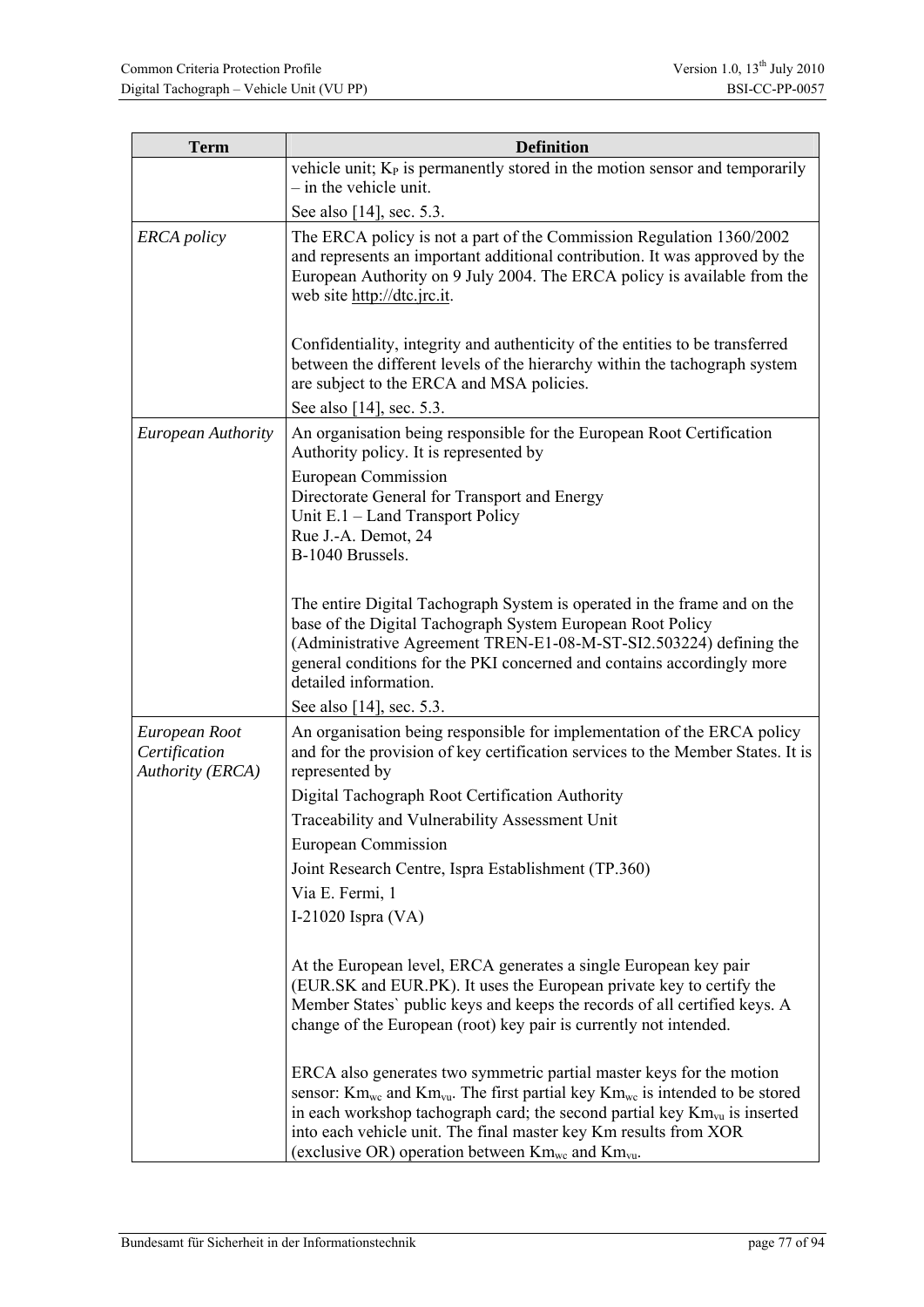| <b>Term</b>                                                     | <b>Definition</b>                                                                                                                                                                                                                                                                                                                                                                                                                                                                                                                             |  |  |
|-----------------------------------------------------------------|-----------------------------------------------------------------------------------------------------------------------------------------------------------------------------------------------------------------------------------------------------------------------------------------------------------------------------------------------------------------------------------------------------------------------------------------------------------------------------------------------------------------------------------------------|--|--|
|                                                                 | See also [14], sec. 5.3.                                                                                                                                                                                                                                                                                                                                                                                                                                                                                                                      |  |  |
| Identification data                                             | Identification data include VU identification data.<br>Identification data are part of User data.                                                                                                                                                                                                                                                                                                                                                                                                                                             |  |  |
| Manufacturer                                                    | The generic term for a VU Manufacturer producing and completing the VU<br>to the TOE. The Manufacturer is the default user of the TOE during the<br>manufacturing life phase.                                                                                                                                                                                                                                                                                                                                                                 |  |  |
| <b>Member State</b><br>Authority (MSA)                          | Each Member State of the European Union establishes its own national<br>Member State Authority (MSA) usually represented by a state authority,<br>e.g. Ministry of Transport. The national MSA runs some services, among<br>others the Member State Certification Authority (MSCA).<br>The MSA has to define an appropriate Member State Policy (MSA policy)<br>being compliant with the ERCA policy.                                                                                                                                         |  |  |
|                                                                 | MSA (MSA component personalisation service) is responsible for issuing<br>of equipment keys, wherever these keys are generated: by equipment<br>manufacturers, equipment personalisers or MSA itself.<br>MSA is also responsible for inserting data containing $\text{Km}_{\text{wc}}$ , $\text{Km}_{\text{vu}}$ , motion<br>sensor identification (N <sub>s</sub> ) and authentication data (K <sub>P</sub> ) encrypted with K <sub>ID</sub><br>and Km, resp., into respective equipment (workshop card, vehicle unit and<br>motion sensor). |  |  |
|                                                                 | Confidentiality, integrity and authenticity of the entities to be transferred<br>between the different levels of the hierarchy within the tachograph system<br>are subject to the ERCA and MSA policies.                                                                                                                                                                                                                                                                                                                                      |  |  |
|                                                                 | See also [14], sec. 5.3.                                                                                                                                                                                                                                                                                                                                                                                                                                                                                                                      |  |  |
| <b>Member State</b><br>Certification<br><b>Authority</b> (MSCA) | At the Member State level, each MSCA generates a Member State key pair<br>(MSi.SK and MSi.PK). Member States' public keys are certified by the<br>ERCA (MSi.C).                                                                                                                                                                                                                                                                                                                                                                               |  |  |
|                                                                 | MSCAs use their Member State private key to certify public keys to be<br>inserted in equipment (vehicle unit or tachograph card) and keep the records<br>of all certified public keys with the identification of the equipment<br>concerned. MSCA is allowed to change its Member State key pair.                                                                                                                                                                                                                                             |  |  |
|                                                                 | MSCA also calculates an additional identification key Kid as XOR of the<br>master key Km with a constant control vector CV.                                                                                                                                                                                                                                                                                                                                                                                                                   |  |  |
|                                                                 | MSCA is responsible for managing $Km_{wc}$ , $Km_{vu}$ , encrypting motion sensor<br>identification (N <sub>S</sub> ) and authentication data (K <sub>P</sub> ) with K <sub>ID</sub> and Km,<br>respectively, and distributing them to the respective MSA component<br>personalisation services.                                                                                                                                                                                                                                              |  |  |
|                                                                 | See also [14], sec. 5.3.                                                                                                                                                                                                                                                                                                                                                                                                                                                                                                                      |  |  |
| Motion data                                                     | The data exchanged with the VU, representative of speed and distance<br>travelled.                                                                                                                                                                                                                                                                                                                                                                                                                                                            |  |  |
| <b>Motion Sensor</b>                                            | Part of the recording equipment, providing a signal representative of vehicle<br>speed and/or distance travelled.                                                                                                                                                                                                                                                                                                                                                                                                                             |  |  |
|                                                                 | A MS possesses valid credentials for its authentication and their validity is<br>verifiable.                                                                                                                                                                                                                                                                                                                                                                                                                                                  |  |  |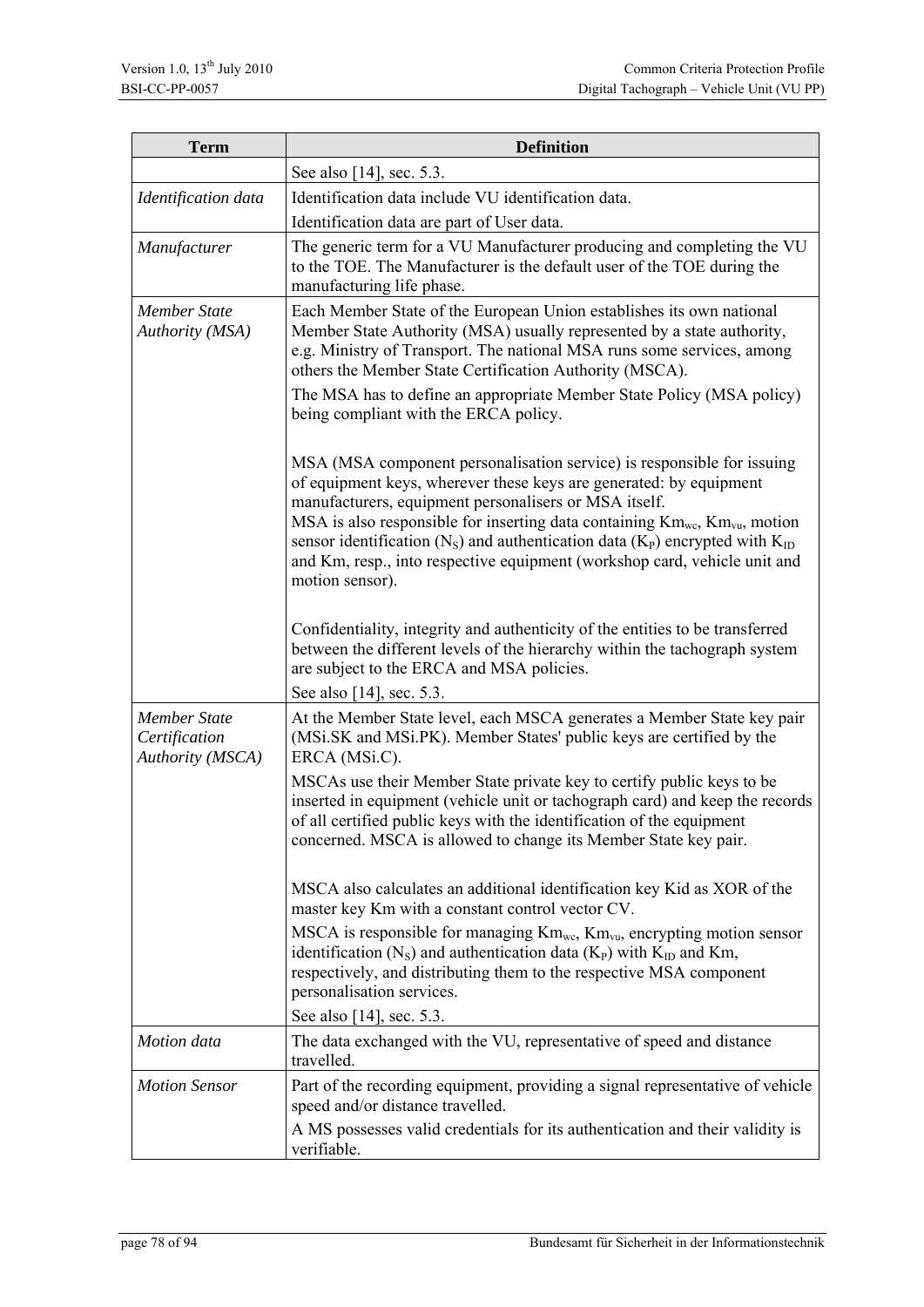| <b>Term</b>                                | <b>Definition</b>                                                                                                                                                                                                                                                                        |  |  |
|--------------------------------------------|------------------------------------------------------------------------------------------------------------------------------------------------------------------------------------------------------------------------------------------------------------------------------------------|--|--|
|                                            | Valid credentials are MS serial number encrypted with the identification<br>key ( $Enc(K_{ID}   N_S)$ ) together with pairing key encrypted with the master key<br>$(Enc(K_M K_P))^{41}$ .                                                                                               |  |  |
|                                            | See also [14], sec. 5.3.                                                                                                                                                                                                                                                                 |  |  |
| Personal<br>Identification<br>Number (PIN) | A short secret password being only known to the approved workshops.                                                                                                                                                                                                                      |  |  |
| Personalisation                            | The process by which the equipment-individual data (like identification data)<br>and authentication key pairs for VU and TC or serial numbers and pairing<br>keys for MS) are stored in and unambiguously, inseparably associated with<br>the related equipment.                         |  |  |
| Physically separated<br>parts              | Physical components of the vehicle unit that are distributed in the vehicle as<br>opposed to physical components gathered into the vehicle unit casing.                                                                                                                                  |  |  |
| Reference data                             | Data enrolled for a known identity and used by the verifier to check the<br>verification data provided by an entity to prove this identity in an<br>authentication attempt.                                                                                                              |  |  |
| Secure messaging in<br>combined mode       | Secure messaging using encryption and message authentication code<br>according to ISO/IEC 7816-4                                                                                                                                                                                         |  |  |
| Security data                              | The specific data needed to support security enforcing functions (e.g.<br>cryptographic keys), see sec. III.12.2 of [6].                                                                                                                                                                 |  |  |
|                                            | Security data are part of sensitive data.                                                                                                                                                                                                                                                |  |  |
| Sensitive data                             | Data stored by the recording equipment and by the tachograph cards that<br>need to be protected for integrity, unauthorised modification and<br>confidentiality (where applicable for security data).                                                                                    |  |  |
|                                            | Sensitive data includes security data and user data.                                                                                                                                                                                                                                     |  |  |
| Tachograph cards                           | Smart cards intended for use with the recording equipment. Tachograph<br>cards allow for identification by the recording equipment of the identity (or<br>identity group) of the cardholder and allow for data transfer and storage. A<br>tachograph card may be of the following types: |  |  |
|                                            | driver card,                                                                                                                                                                                                                                                                             |  |  |
|                                            | control card,                                                                                                                                                                                                                                                                            |  |  |
|                                            | workshop card,                                                                                                                                                                                                                                                                           |  |  |
|                                            | company card.                                                                                                                                                                                                                                                                            |  |  |
|                                            | A tachograph card possesses valid credentials for its authentication and their<br>validity is verifiable.                                                                                                                                                                                |  |  |
|                                            | Valid credentials are a certified key pair for authentication being verifiable<br>up to $EUR.PK42$ .                                                                                                                                                                                     |  |  |
|                                            | See also [14], chap. 2.                                                                                                                                                                                                                                                                  |  |  |
| TSF data                                   | Data created by and for the TOE that might affect the operation of the TOE<br>(CC part 1 [1]).                                                                                                                                                                                           |  |  |

<span id="page-78-0"></span><sup>41</sup> for motion sensor, cf. [12]

<u>.</u>

<span id="page-78-1"></span><sup>42</sup> for tachograph cards, cf. [10], sec. 3.1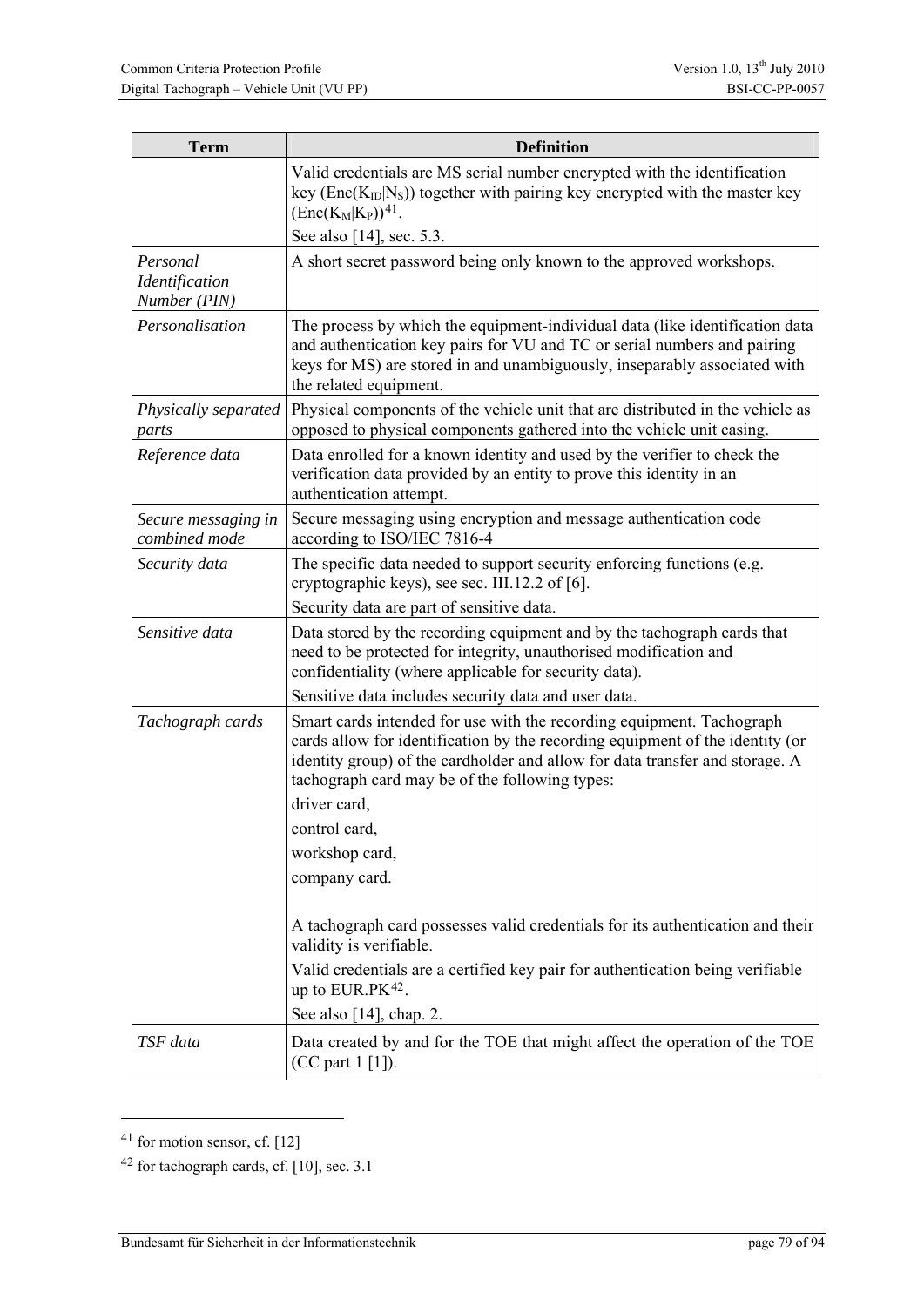| <b>Term</b>       | <b>Definition</b>                                                                                                                                                                                                                                                                |  |  |
|-------------------|----------------------------------------------------------------------------------------------------------------------------------------------------------------------------------------------------------------------------------------------------------------------------------|--|--|
| Unknown equipment | A technical device not possessing valid credentials for its authentication or<br>validity of its credentials is not verifiable.                                                                                                                                                  |  |  |
|                   | Valid credentials can be either a certified key pair for authentication of a<br>device <sup>43</sup> or MS serial number encrypted with the identification key<br>$(Enc(KID NS))$ together with pairing key encrypted with the master key<br>$(\text{Enc}(K_M K_P))^{44}$ .      |  |  |
| Unknown User      | not authenticated user.                                                                                                                                                                                                                                                          |  |  |
| Update issuer     | An organisation issuing the completed update data of the tachograph<br>application                                                                                                                                                                                               |  |  |
| User              | Users are to be understood as legal human user of the TOE. The legal users<br>of the VU comprise drivers, controllers, workshops and companies. User<br>authentication is performed by possession of a valid tachograph card.                                                    |  |  |
|                   | There can also be Unknown User of the TOE and malicious user of the TOE<br>- an attacker.                                                                                                                                                                                        |  |  |
|                   | User identity is kept by the VU in form of a concatenation of User group<br>and User ID, cf. [9], UIA 208 representing security attributes of the role<br>'User'.                                                                                                                |  |  |
| <b>User Data</b>  | Any data, other than security data (sec. III.12.2 of [6]) and authentication<br>data, recorded or stored by the VU, required by Chapter III.12 of the<br>Commission Regulation [6].                                                                                              |  |  |
|                   | User data are part of sensitive data.                                                                                                                                                                                                                                            |  |  |
|                   | User data include identification data and activity data.                                                                                                                                                                                                                         |  |  |
|                   | CC give the following generic definitions for user data:                                                                                                                                                                                                                         |  |  |
|                   | Data created by and for the user that does NOT affect the operation of the<br>TSF (CC part 1 [1]). Information stored in TOE resources that can be<br>operated upon by users in accordance with the SFRs and upon which the<br>TSF places no special meaning (CC part 2 [2]).    |  |  |
| Vehicle Unit      | The recording equipment excluding the motion sensor and the cables<br>connecting the motion sensor. The vehicle unit may either be a single unit<br>or be several units distributed in the vehicle, as long as it complies with the<br>security requirements of this regulation. |  |  |
| Verification data | Data provided by an entity in an authentication attempt to prove their<br>identity to the verifier. The verifier checks whether the verification data<br>match the reference data known for the claimed identity.                                                                |  |  |

<u>.</u>

<span id="page-79-0"></span><sup>43</sup> for tachograph cards, cf. [10], sec. 3.1

<span id="page-79-1"></span><sup>44</sup> for motion sensor, cf. [12]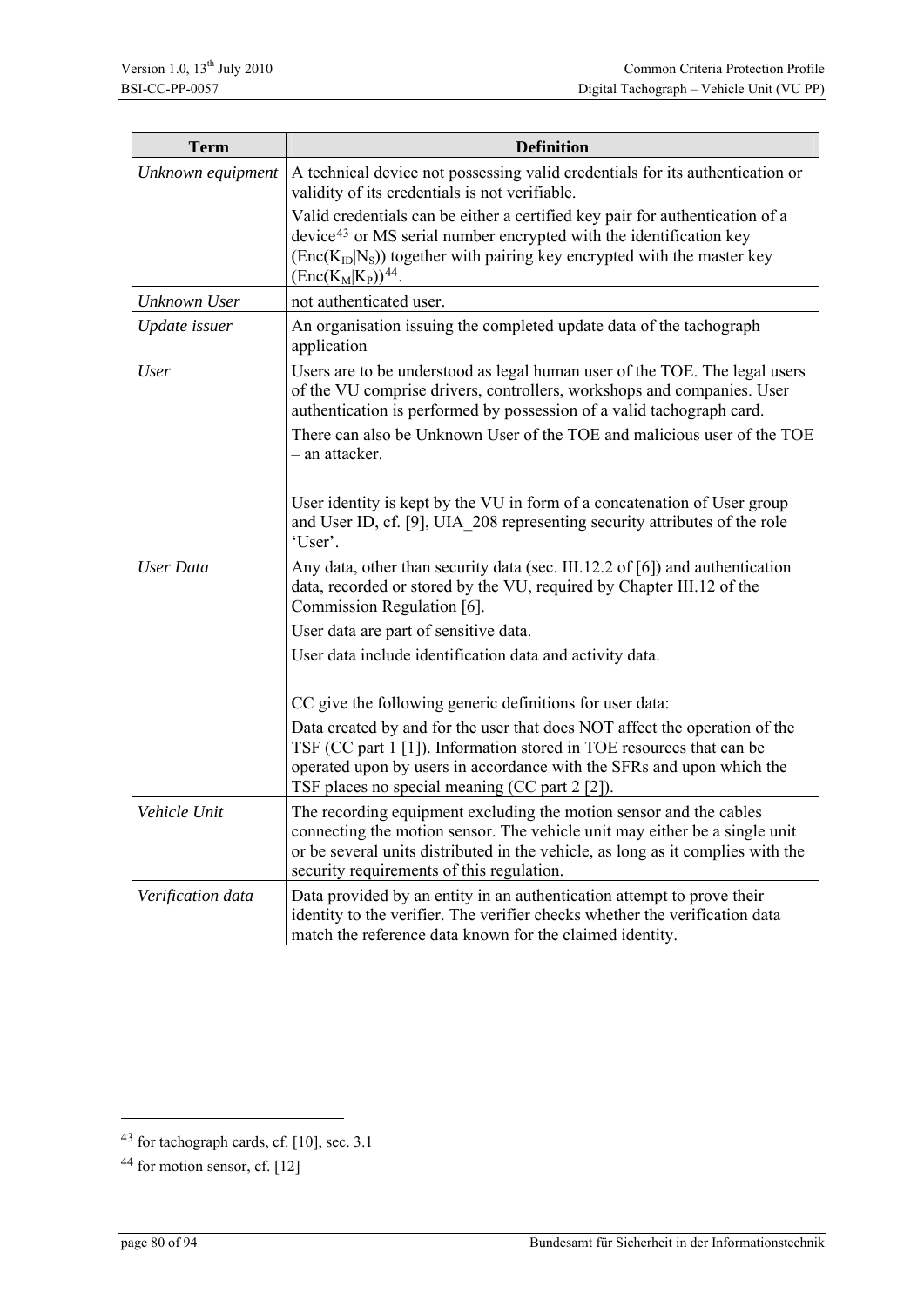## **Acronyms**

| <b>Acronym</b> | <b>Term</b>                                                                                                                 |  |  |
|----------------|-----------------------------------------------------------------------------------------------------------------------------|--|--|
| CA             | <b>Certification Authority</b>                                                                                              |  |  |
| CBC            | Cipher Block Chaining (an operation mode of a block cipher; here of<br>TDES)                                                |  |  |
| CC             | Common Criteria                                                                                                             |  |  |
| <b>CCMB</b>    | Common Criteria Management Board                                                                                            |  |  |
| DES            | Data Encryption Standard (see FIPS PUB 46-3)                                                                                |  |  |
| EAL            | Evaluation Assurance Level (a pre-defined package in CC)                                                                    |  |  |
| <b>ECB</b>     | Electronic Code Book (an operation mode of a block cipher; here of TDES)                                                    |  |  |
| EQTj.C         | equipment certificate                                                                                                       |  |  |
| EQTj.PK        | equipment public key                                                                                                        |  |  |
| EQTj.SK        | equipment private key                                                                                                       |  |  |
| <b>ERCA</b>    | European Root Certification Authority (see Administrative Agreement<br>17398-00-12 (DG-TREN))                               |  |  |
| EUR.PK         | European public key                                                                                                         |  |  |
| <b>GST</b>     | Generic Security Target for VU as defined in [9]                                                                            |  |  |
| $K_{ID}$       | Identification key, will manage the pairing between a motion sensor and the<br>vehicle unit                                 |  |  |
| $K_m$          | Master key, will manage the pairing between a motion sensor and the<br>vehicle unit                                         |  |  |
| $K_{mVU}$      | Part of the Master key stored in the VU, will manage the pairing between a<br>motion sensor and the vehicle unit            |  |  |
| $K_{mWC}$      | Part of the Master key stored in the workshop card, will manage the pairing<br>between a motion sensor and the vehicle unit |  |  |
| $K_P$          | Pairing key, will manage the pairing between a motion sensor and the<br>vehicle unit                                        |  |  |
| $K_{SM}$       | Session key between motion sensor and vehicle unit                                                                          |  |  |
| $K_{ST}$       | Session key between tachograph cards and vehicle unit                                                                       |  |  |
| MAC            | Message Authentication Code                                                                                                 |  |  |
| MD             | Management Device as defined in [9]                                                                                         |  |  |
| MS             | <b>Motion Sensor</b>                                                                                                        |  |  |
| <b>MSA</b>     | Member State Authority                                                                                                      |  |  |
| <b>MSCA</b>    | Member Sate Certification Authority (see Administrative Agreement<br>17398-00-12 (DG-TREN))                                 |  |  |
| MSi.C          | Member State certificate                                                                                                    |  |  |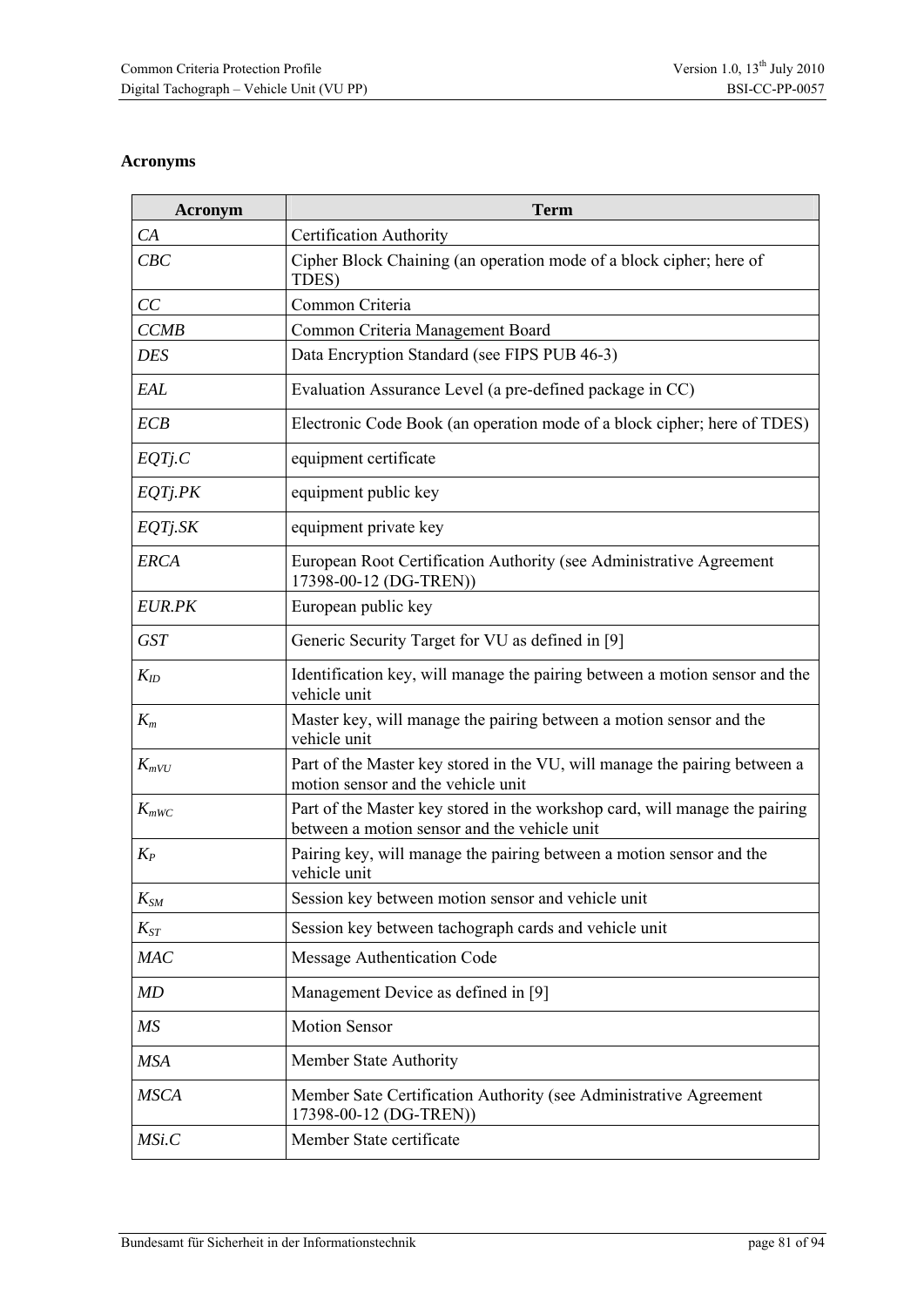| <b>Acronym</b> | <b>Term</b>                                                              |
|----------------|--------------------------------------------------------------------------|
| n.a.           | Not applicable                                                           |
| <b>NCA</b>     | National Certification Authority                                         |
| <b>OSP</b>     | Organisational security policy                                           |
| PIN            | Personal Identification Number                                           |
| PKI            | Public Key Infrastructure                                                |
| PP             | <b>Protection Profile</b>                                                |
| <b>RAD</b>     | Reference Authentication Data                                            |
| <b>REQxxx</b>  | A requirement from [6], whereby 'xxx' represents the requirement number. |
| RTC            | Real time clock                                                          |
| <b>SAR</b>     | Security assurance requirements                                          |
| <b>SFP</b>     | Security Function Policy (see CC part 2)                                 |
| <b>SFR</b>     | Security functional requirement                                          |
| ST             | <b>Security Target</b>                                                   |
| TC             | Tachograph card                                                          |
| <b>TDES</b>    | Triple-DES (see FIPS PUB 46-3)                                           |
| <b>TOE</b>     | Target of Evaluation                                                     |
| ToSS           | <b>TOE Security Service</b>                                              |
| <b>TSF</b>     | TOE security functionality                                               |
| <b>TSP</b>     | TOE Security Policy (defined by the current document)                    |
| <b>UDI.PK</b>  | public key of the update issuer                                          |
| <b>UDI.SK</b>  | private key of the update issuer                                         |
| <b>VAD</b>     | Verification Authentication Data                                         |
| VU             | Vehicle Unit                                                             |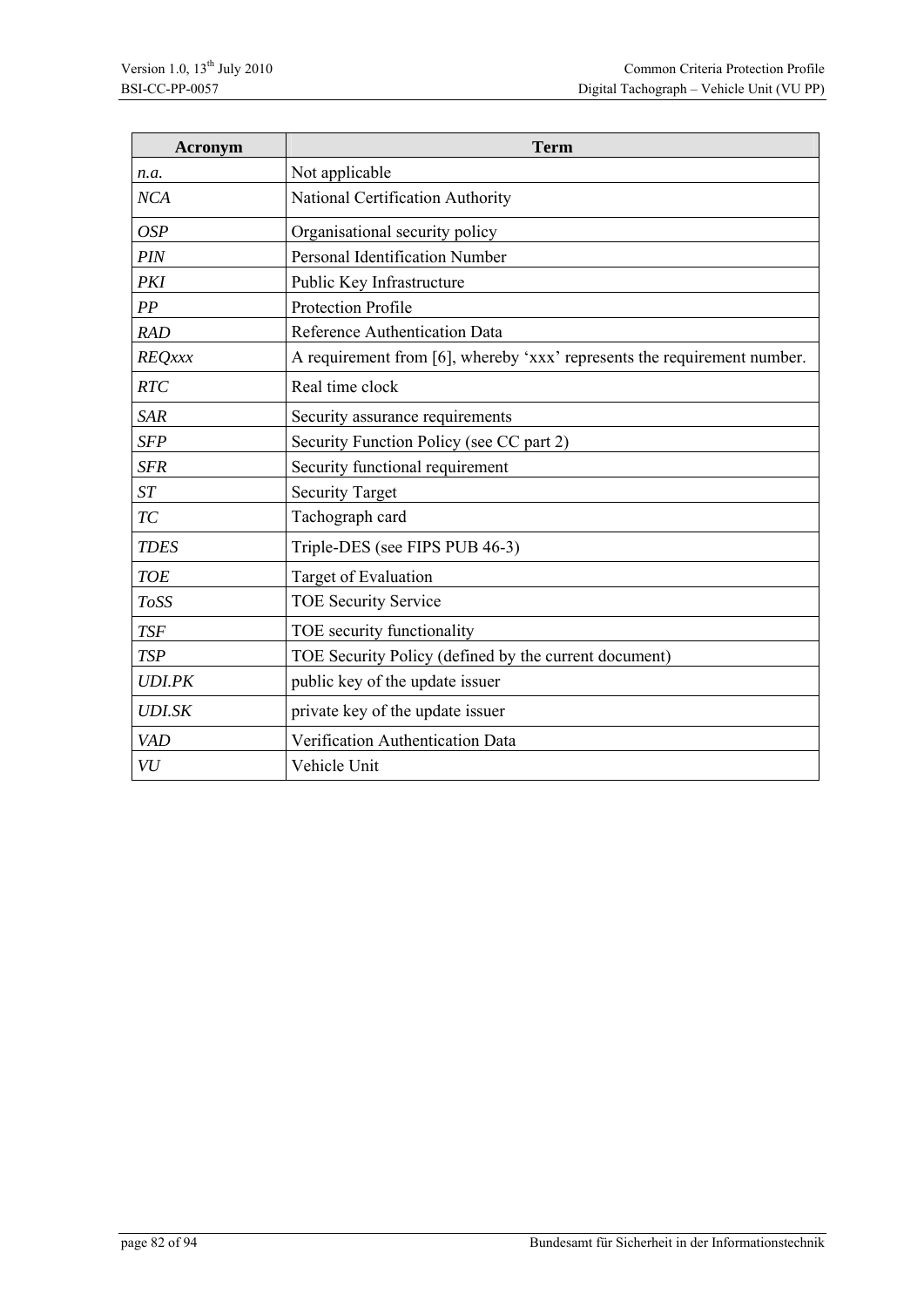## **8 Bibliography**

### **Common Criteria**

- [1] Common Criteria for Information Technology Security Evaluation, Part 1: Introduction and General Model; CCMB-2009-07-001, Version 3.1, Revision 3, July 2009
- [2] Common Criteria for Information Technology Security Evaluation, Part 2: Security Functional Components; CCMB-2009-07-002, Version 3.1, Revision 3, July 2009
- [3] Common Criteria for Information Technology Security Evaluation, Part 3: Security Assurance Requirements; CCMB-2009-07-003, Version 3.1, Revision 3, July 2009
- [4] Common Methodology for Information Technology Security Evaluation, Evaluation Methodology; CCMB-2009-07-004, Version 3.1, Revision 3, July 2009

#### **Digital Tachograph: Directives and Standards**

- [5] Commission Regulation (EC) No 1360/2002 of 13 June 2002adapting for the seventh time to technical progress Council Regulation (EEC) No 3821/85 on recording equipment in road transport
- [6] Annex I B of Commission Regulation (EC) No. 1360/2002 'Requirements for construction, testing, installation and inspection', 05.08.2002 and last amended by CR (EC) No. 432/2004 and corrigendum dated as of 13.03.2004 (OJ L 77)
- [7] Corrigendum to Commission Regulation (EC) No 1360/2002 of 13 June 2002 adapting for the seventh time to technical progress Council Regulation (EEC) No 3821/85 on recording equipment in road transport, Official Journal of the European Communities L 77/71-86, 13.03.2004
- [8] Appendix 2 of Annex I B of Commission Regulation (EEC) No. 1360/2002 Tachograph Cards Specification
- [9] Appendix 10 of Annex I B of Commission Regulation (EEC) No. 1360/2002 Generic Security Targets
- [10] Appendix 11 of Annex I B of Commission Regulation (EEC) No. 1360/2002 Common Security Mechanisms
- [11] Joint Interpretation Library (JIL): Security Evaluation and Certification of Digital Tachographs, JIL interpretation of the Security Certification according to Commission Regulation (EC) 1360/2002, Annex 1B, Version 1.12, June 2003
- [12] ISO 16844-3:2004 with Technical Corrigendum 1:2006, Road Vehicles Tachograph Systems – Part 3: Motion Sensor Interface
- [13] Digital Tachograph, Specification for remote company card authentication and remote data downloading, Index H, Heavy Truck Electronic Interfaces Working Group – DTCO, 31.01.2008

#### **Additional Sources**

[14] Igor Furgel, Kerstin Lemke 'A Review of the Digital Tachograph System', in: Embedded Security in Cars, Springer-Verlag, 2006, ISBN-13 978-3-540-28384-3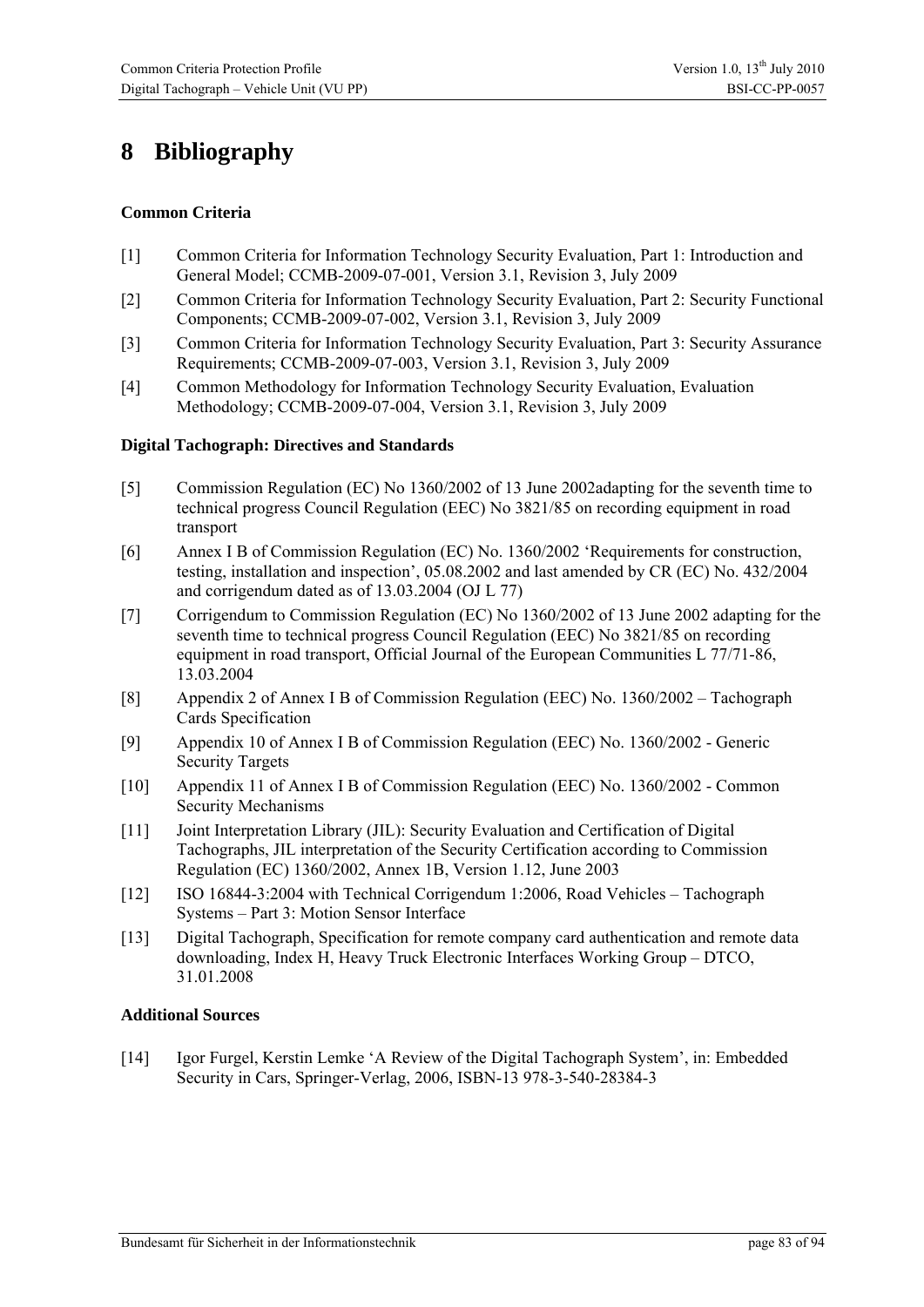## **9 Annex A: Coverage of the requirements of Appendix 10**

172 The following table demonstrates the coverage of the requirements of [9], chapter 4 by the security functional requirements chosen in the current PP and specified in section [6.1](#page-33-0) 'Security [Functional Requirements for the TOE' above](#page-33-0).

| Requirem<br>ent,<br><b>Appendix</b><br>10 | <b>Requirement Description,</b><br><b>Appendix 10</b>                                                                                                                                                                                                                                                                                                                               | related SFR used in<br>the current PP                                |
|-------------------------------------------|-------------------------------------------------------------------------------------------------------------------------------------------------------------------------------------------------------------------------------------------------------------------------------------------------------------------------------------------------------------------------------------|----------------------------------------------------------------------|
|                                           | <b>Identification &amp; Authentication</b>                                                                                                                                                                                                                                                                                                                                          |                                                                      |
|                                           |                                                                                                                                                                                                                                                                                                                                                                                     |                                                                      |
| <b>UIA_201</b>                            | The VU shall be able to establish, for every interaction, the<br>identity of the motion sensor it is connected to.                                                                                                                                                                                                                                                                  | FIA UID.2/MS                                                         |
| <b>UIA 202</b>                            | The identity of the motion sensor shall consist of the sensor<br>approval number and the sensor serial number.                                                                                                                                                                                                                                                                      | OSP.Type_Approved_<br>MS                                             |
| <b>UIA 203</b>                            | The VU shall authenticate the motion sensor it is connected<br>to:<br>- at motion sensor connection,<br>- at each calibration of the recording equipment,<br>- at power supply recovery.<br>Authentication shall be mutual and triggered by the VU.                                                                                                                                 | FIA_UAU.2//MS                                                        |
| <b>UIA 204</b>                            | The VU shall periodically (period TBD by manufacturer and<br>more frequently than once per hour) re-identify and re-<br>authenticate the motion sensor it is connected to, and ensure<br>that the motion sensor identified during the last calibration of<br>the recording equipment has not been changed.                                                                          | FIA UAU.6/MS                                                         |
| <b>UIA 205</b>                            | The VU shall detect and prevent use of authentication data<br>that has been copied and replayed.                                                                                                                                                                                                                                                                                    | FIA UAU.3/MS                                                         |
| <b>UIA 206</b>                            | After (TBD by manufacturer and not more than 20) consecu-<br>tive unsuccessful authentication attempts have been detected,<br>and/or after detecting that the identity of the motion sensor<br>has changed while not authorised (i.e. while not during a<br>calibration of the recording equipment), the SEF shall:<br>- generate an audit record of the event,<br>- warn the user, | FIA AFL.1/MS,<br>FAU GEN.1                                           |
|                                           | - continue to accept and use non secured motion data sent by<br>the motion sensor.                                                                                                                                                                                                                                                                                                  |                                                                      |
| <b>UIA_207</b>                            | The VU shall permanently and selectively track the identity<br>of two users, by monitoring the tachograph cards inserted in<br>respectively the driver slot and the co-driver slot of the<br>equipment.                                                                                                                                                                             | FIA_UID.2/TC                                                         |
| <b>UIA 208</b>                            | The user identity shall consist of:                                                                                                                                                                                                                                                                                                                                                 | FIA ATD.1//TC for<br>User Identity                                   |
|                                           | - a user group:                                                                                                                                                                                                                                                                                                                                                                     |                                                                      |
|                                           | DRIVER (driver card),<br>$\blacksquare$<br>CONTROLLER (control card),<br>$\blacksquare$                                                                                                                                                                                                                                                                                             | FMT MSA.3/FUN for<br>the default value<br>UNKNOWN (no valid<br>card) |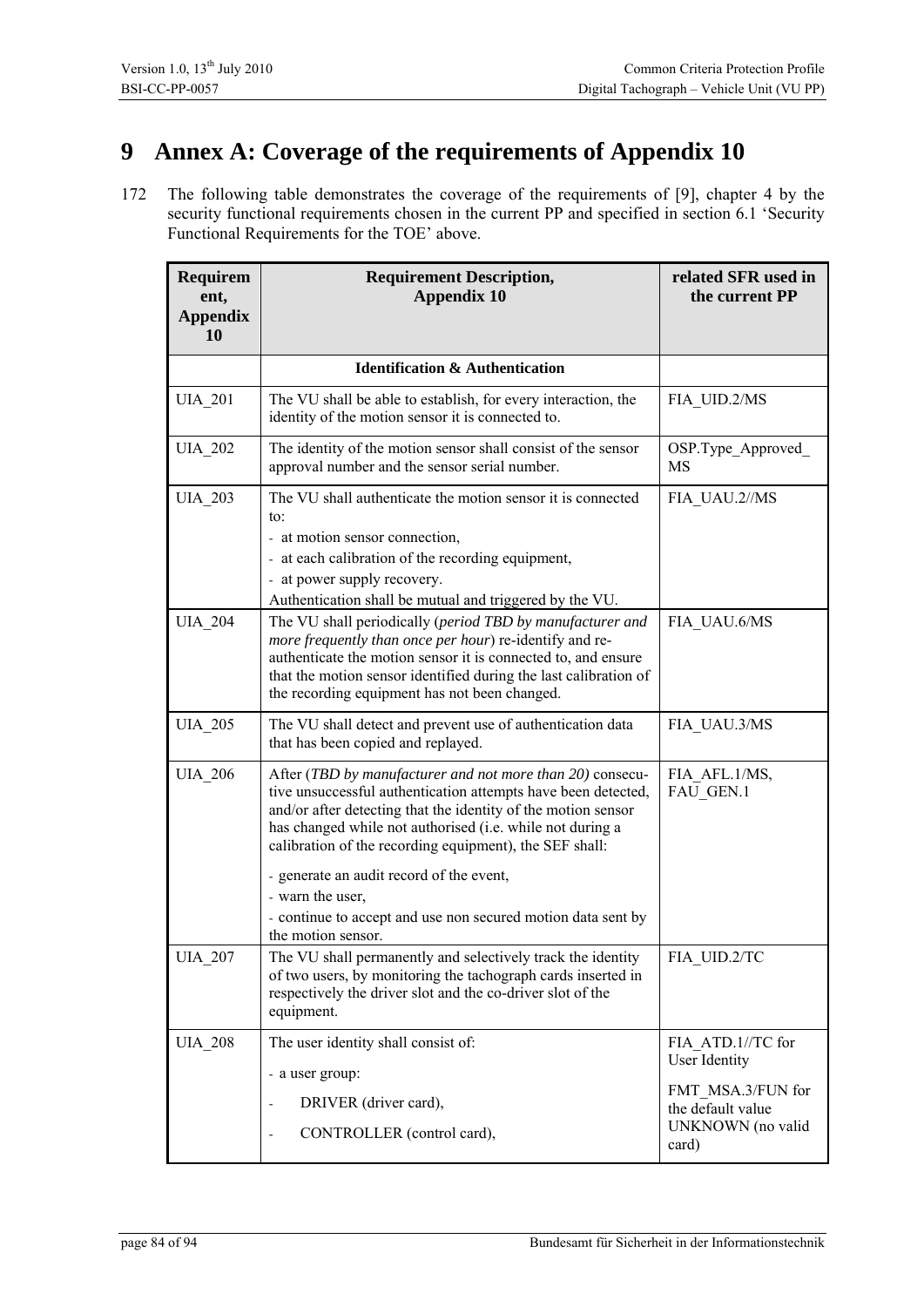| <b>Requirem</b><br>ent,<br><b>Appendix</b><br>10 | <b>Requirement Description,</b><br><b>Appendix 10</b>                                                                                                                                | related SFR used in<br>the current PP    |
|--------------------------------------------------|--------------------------------------------------------------------------------------------------------------------------------------------------------------------------------------|------------------------------------------|
|                                                  |                                                                                                                                                                                      |                                          |
|                                                  | WORKSHOP (workshop card),<br>$\frac{1}{2}$                                                                                                                                           | FDP ACC.1/FUN for<br>functions (for      |
|                                                  | COMPANY (company card),<br>$\overline{\phantom{a}}$                                                                                                                                  | UNKNOWN)                                 |
|                                                  | UNKNOWN (no card inserted),                                                                                                                                                          | FMT MSA.1                                |
|                                                  | - a user ID, composed of :                                                                                                                                                           | FMT MSA.3/FUN                            |
|                                                  | the card issuing Member State code and of the card<br>number,                                                                                                                        | FMT SMF.1                                |
|                                                  | UNKNOWN if user group is UNKNOWN.<br>$\overline{\phantom{0}}$                                                                                                                        | FMT SMR.1//TC for<br>five different User |
|                                                  | UNKNOWN identities may be implicitly or explicitly.                                                                                                                                  | Groups                                   |
| <b>UIA 209</b>                                   | The VU shall authenticate its users at card insertion.                                                                                                                               | FIA UAU.1/TC                             |
| <b>UIA 210</b>                                   | The VU shall re-authenticate its users:                                                                                                                                              | FIA UAU.6/TC                             |
|                                                  | - at power supply recovery,                                                                                                                                                          |                                          |
|                                                  | - periodically or after occurrence of specific events (TBD by<br>manufacturers and more frequently than once per day).                                                               |                                          |
| <b>UIA 211</b>                                   | Authentication shall be performed by means of proving that<br>the card inserted is a valid tachograph card, possessing<br>security data that only the system could distribute.       | FIA UAU.5//TC                            |
|                                                  | Authentication shall be mutual and triggered by the VU.                                                                                                                              |                                          |
| <b>UIA 212</b>                                   | In addition to the above, workshops shall be required to be<br>successfully authenticated through a PIN check. PINs shall<br>be at least 4 characters long.                          | FIA UAU.1/PIN                            |
|                                                  | Note: In the case the PIN is transferred to the VU from an<br>outside equipment located in the vicinity of the VU, PIN<br>confidentiality need not be protected during the transfer. |                                          |
| <b>UIA_213</b>                                   | The VU shall detect and prevent use of authentication data<br>that has been copied and replayed.                                                                                     | FIA_UAU.3/TC                             |
| <b>UIA_214</b>                                   | After 5 consecutive unsuccessful authentication attempts<br>have been detected, the SEF shall:                                                                                       | FIA_AFL.1/TC,<br>FAU_GEN.1               |
|                                                  | - generate an audit record of the event,                                                                                                                                             |                                          |
|                                                  | - warn the user,                                                                                                                                                                     |                                          |
|                                                  | assume the user as UNKNOWN, and the card as non valid<br>(definition (z) and requirement 007).                                                                                       |                                          |
| <b>UIA 215</b>                                   | For every interaction with a remotely connected company,                                                                                                                             | see Application Note 14                  |
|                                                  | the VU shall be able to establish the company's identity.                                                                                                                            | (FIA UID.2/TC may be<br>suitable)        |
| <b>UIA_216</b>                                   | The remotely connected company's identity shall consist of<br>its company card issuing Member State code and of its<br>company card number.                                          | see Application Note 14                  |
|                                                  |                                                                                                                                                                                      | (FIA_ATD.1//TC may                       |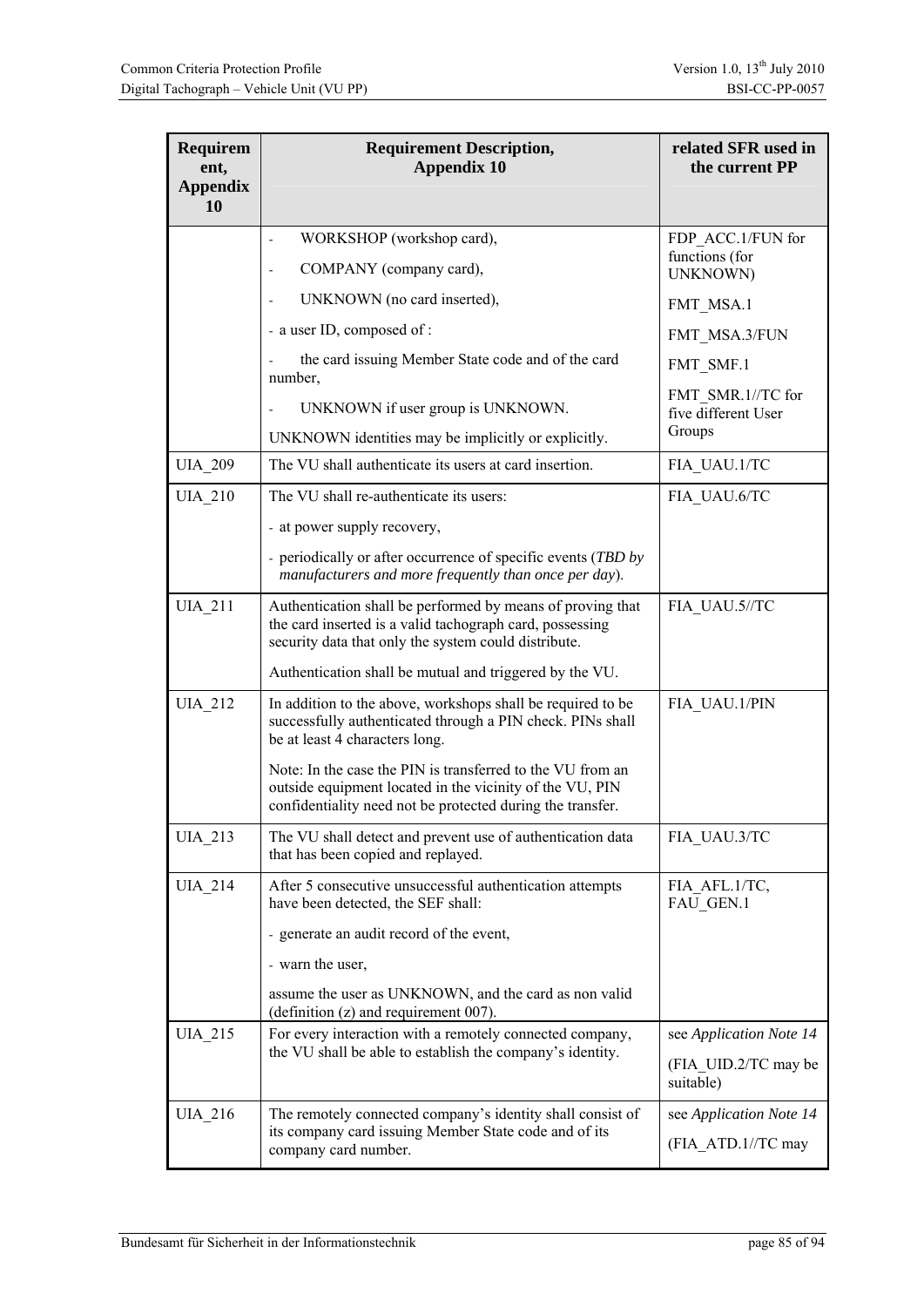| <b>Requirem</b><br>ent,<br><b>Appendix</b><br>10 | <b>Requirement Description,</b><br><b>Appendix 10</b>                                                     | related SFR used in<br>the current PP                                                 |
|--------------------------------------------------|-----------------------------------------------------------------------------------------------------------|---------------------------------------------------------------------------------------|
|                                                  |                                                                                                           | be suitable)                                                                          |
| <b>UIA 217</b>                                   | The VU shall successfully authenticate the remotely                                                       | see Application Note 14                                                               |
|                                                  | connected company before allowing any data export to it.                                                  | (FIA UAU.1/TC may<br>be suitable)                                                     |
| <b>UIA 218</b>                                   | Authentication shall be performed by means of proving that                                                | see Application Note 14                                                               |
|                                                  | the company owns a valid company card, possessing security<br>data that only the system could distribute. | (FIA UAU.5//TC may<br>be suitable)                                                    |
| <b>UIA 219</b>                                   | The VU shall detect and prevent use of authentication data                                                | see Application Note 14                                                               |
|                                                  | that has been copied and replayed.                                                                        | (FIA UAU.3/TC may<br>be suitable)                                                     |
| <b>UIA 220</b>                                   | After 5 consecutive unsuccessful authentication attempts<br>have been detected, the VU shall:             | see Application Note 14                                                               |
|                                                  | warn the remotely connected company.                                                                      | (an additional<br>FIA AFL.1/Remote<br>and UIA 220 in<br>FAU_GEN.1 may be<br>suitable) |
| <b>UIA 221</b>                                   | For every interaction with a management device, the VU                                                    | see Application Note 13                                                               |
|                                                  | shall be able to establish the device identity.                                                           | (an additional<br>FIA UID.2/MD may be<br>suitable)                                    |
| <b>UIA 222</b>                                   | Before allowing any further interaction, the VU shall                                                     | see Application Note 13                                                               |
|                                                  | successfully authenticate the management device.                                                          | (an additional<br>FIA UAU.1/MD may<br>be suitable)                                    |
| <b>UIA_223</b>                                   | The VU shall detect and prevent use of authentication data                                                | see Application Note 13                                                               |
|                                                  | that has been copied and replayed.                                                                        | (an additional<br>FIA UAU.3/MD may<br>be suitable)                                    |
|                                                  | <b>Access Control</b>                                                                                     |                                                                                       |
| $ACC_201$                                        | The VU shall manage and check access control rights to<br>functions and to data.                          | FDP ACC.1/FUN for<br>functions                                                        |
|                                                  |                                                                                                           | FMT_MSA.3/FUN                                                                         |
|                                                  |                                                                                                           | FDP_ACC.1/DAT for<br>data                                                             |
|                                                  |                                                                                                           | FMT_MSA.3/DAT                                                                         |
| <b>ACC 202</b>                                   | The VU shall enforce the mode of operation selection rules                                                | FDP ACC.1/FUN                                                                         |
|                                                  | (requirements 006 to 009).                                                                                | FDP ACF.1/FUN with<br>a set of rules for                                              |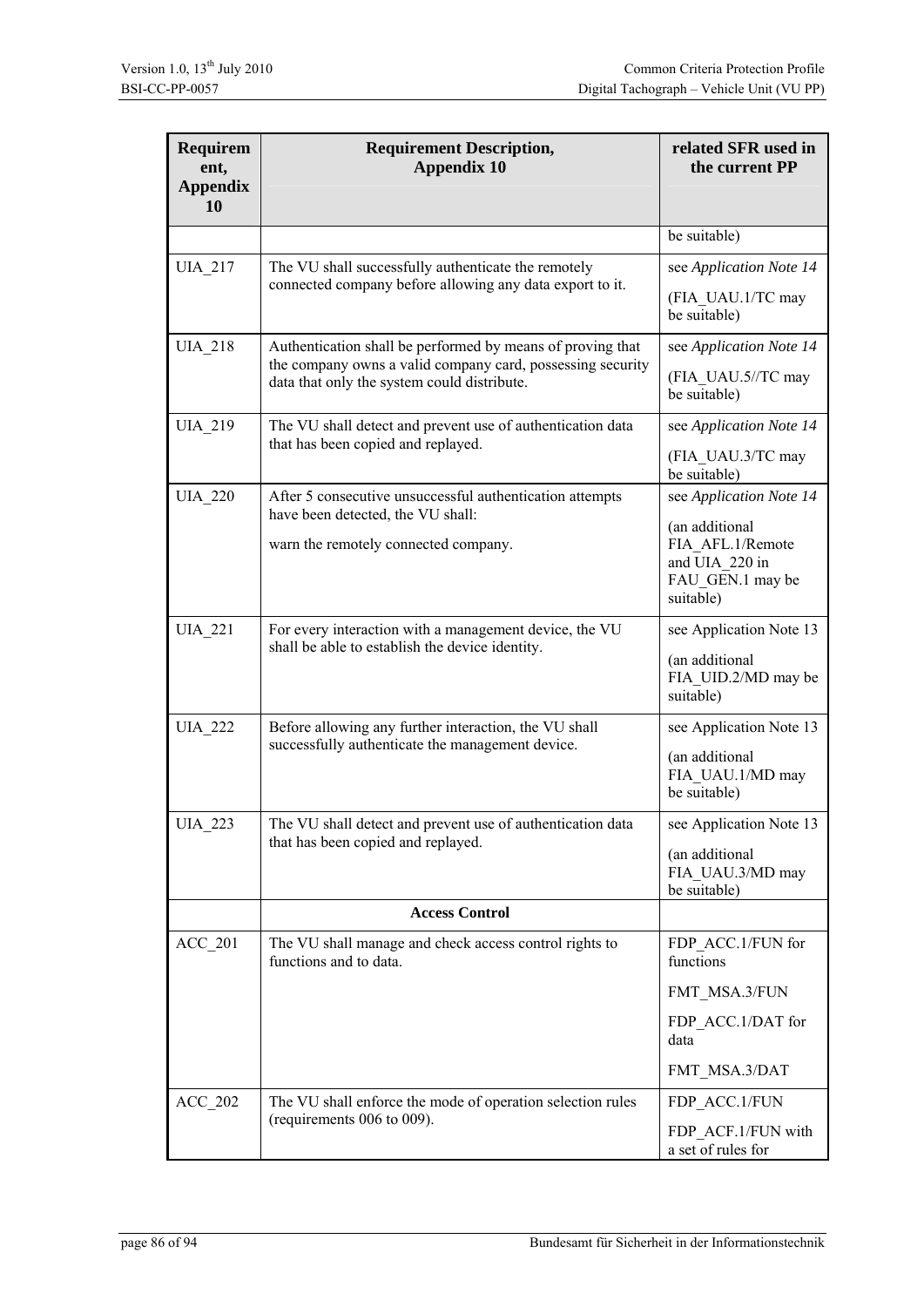| <b>Requirem</b><br>ent,<br><b>Appendix</b><br>10 | <b>Requirement Description,</b><br><b>Appendix 10</b>                                                                                                                                                                                                                  | related SFR used in<br>the current PP                                                                                      |
|--------------------------------------------------|------------------------------------------------------------------------------------------------------------------------------------------------------------------------------------------------------------------------------------------------------------------------|----------------------------------------------------------------------------------------------------------------------------|
|                                                  |                                                                                                                                                                                                                                                                        | choosing an operation<br>mode according to<br>REQ006 to 009.                                                               |
| <b>ACC 203</b>                                   | The VU shall use the mode of operation to enforce the<br>functions access control rules (requirement 010).                                                                                                                                                             | FDP ACC.1/FUN<br>FDP ACF.1/FUN with<br>a set of rules for<br>accessible functions in<br>each mode of operation<br>(REQ010) |
| <b>ACC 204</b>                                   | The VU shall enforce the VU identification data write access<br>rules (requirement 076)                                                                                                                                                                                | FDP ACC.1/DAT<br>FDP ACF.1/DAT with<br>a set of rules for<br><b>REQ076</b><br>FMT_MSA.3/DAT                                |
| <b>ACC 205</b>                                   | The VU shall enforce the paired motion sensor identification<br>data write access rules (requirements 079 and 155)                                                                                                                                                     | FDP ACC.1/DAT<br>FDP ACF.1/DAT with<br>a set of rules for<br>REQ079 and 155<br>FMT_MSA.3/DAT                               |
| <b>ACC 206</b>                                   | After the VU activation, the VU shall ensure that only in<br>calibration mode, may calibration data be input into the VU<br>and stored into its data memory (requirements 154 and 156).                                                                                | FDP ACC.1/FUN<br>FDP ACF.1/FUN with<br>a set of rules for<br>REQ154 and 156.                                               |
| <b>ACC 207</b>                                   | After the VU activation, the VU shall enforce calibration<br>data write and delete access rules (requirement 097).                                                                                                                                                     | FDP ACC.1/DAT<br>FDP ACF.1/DAT with<br>a set of rules for<br><b>REQ097</b><br>FMT_MSA.3/DAT                                |
| <b>ACC 208</b>                                   | After the VU activation, the VU shall ensure that only in<br>calibration mode, may time adjustment data be input into the<br>VU and stored into its data memory (This requirement does<br>not apply to small time adjustments allowed by requirements<br>157 and 158). | FDP ACC.1/FUN<br>FDP ACF.1/FUN with<br>a set of rules for<br><b>ACC 208</b>                                                |
| <b>ACC 209</b>                                   | After the VU activation, the VU shall enforce time<br>adjustment data write and delete access rules (requirement<br>$100$ ).                                                                                                                                           | FDP ACC.1/DAT<br>FDP ACF.1/DAT with<br>a set of rules for<br><b>ACC 209</b><br>FMT_MSA.3/DAT                               |
| $ACC_210$                                        | The VU shall enforce appropriate read and write access                                                                                                                                                                                                                 | FDP_ACC.1/DAT                                                                                                              |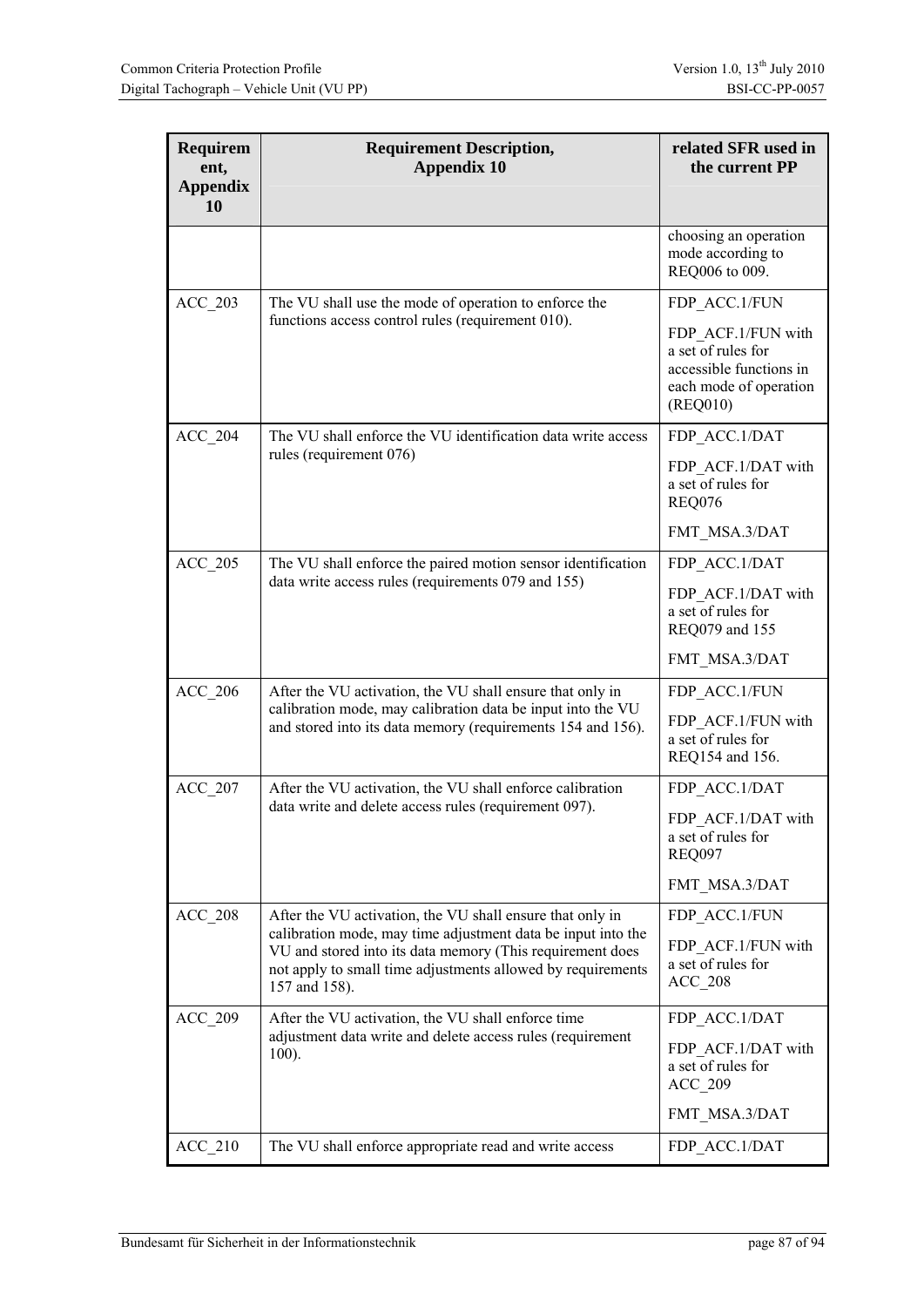| <b>Requirem</b><br>ent,<br><b>Appendix</b><br>10 | <b>Requirement Description,</b><br><b>Appendix 10</b>                                                                               | related SFR used in<br>the current PP                                             |
|--------------------------------------------------|-------------------------------------------------------------------------------------------------------------------------------------|-----------------------------------------------------------------------------------|
|                                                  | rights to security data (requirement 080).                                                                                          | FDP ACF.1/DAT with<br>a set of rules for<br><b>REQ080</b>                         |
|                                                  |                                                                                                                                     | FMT MSA.3/DAT                                                                     |
| <b>ACC 211</b>                                   | Application and data files structure and access conditions                                                                          | FDP ACC.1/FIL                                                                     |
|                                                  | shall be created during the manufacturing process, and then<br>locked from any future modification or deletion.                     | and                                                                               |
|                                                  |                                                                                                                                     | FDP ACF.1/FIL with<br>only one rule as stated<br>in ACC 211 for file<br>structure |
|                                                  |                                                                                                                                     | FMT MSA.3/FIL                                                                     |
|                                                  | <b>Accountability</b>                                                                                                               |                                                                                   |
| <b>ACT 201</b>                                   | The VU shall ensure that drivers are accountable for their<br>activities (requirements 081, 084, 087, 105a, 105b, 109 and<br>109a). | FAU GEN.1 with an<br>entry for REQ081, 084,<br>087, 105a                          |
|                                                  |                                                                                                                                     | REQ105b is completely<br>covered by ACT 206                                       |
|                                                  |                                                                                                                                     | FDP ACC.1/UDE                                                                     |
|                                                  |                                                                                                                                     | FDP_ACF.1/UDE                                                                     |
|                                                  |                                                                                                                                     | FDP ETC.2 for<br>REQ109, 109a                                                     |
|                                                  |                                                                                                                                     | FMT MSA.3/UDE                                                                     |
| <b>ACT 202</b>                                   | The VU shall hold permanent identification data<br>(requirement 075).                                                               | FDP ACC.1/DAT,<br>FDP_ACF.1/DAT                                                   |
|                                                  |                                                                                                                                     | FMT MSA.3/DAT                                                                     |
| <b>ACT 203</b>                                   | The VU shall ensure that workshops are accountable for their<br>activities (requirements 098, 101 and 109).                         | FAU GEN.1 with an<br>entry for REQ098, 101                                        |
|                                                  |                                                                                                                                     | FDP ACC.1/UDE                                                                     |
|                                                  |                                                                                                                                     | FDP ACF.1/UDE                                                                     |
|                                                  |                                                                                                                                     | FDP ETC.2 for<br><b>REQ109</b>                                                    |
|                                                  |                                                                                                                                     | FMT_MSA.3/UDE                                                                     |
| <b>ACT 204</b>                                   | The VU shall ensure that controllers are accountable for their<br>activities (requirements 102, 103 and 109).                       | FAU GEN.1 with an<br>entry for REQ102, 103                                        |
|                                                  |                                                                                                                                     | FDP ACC.1/UDE                                                                     |
|                                                  |                                                                                                                                     | FDP_ACF.1/UDE                                                                     |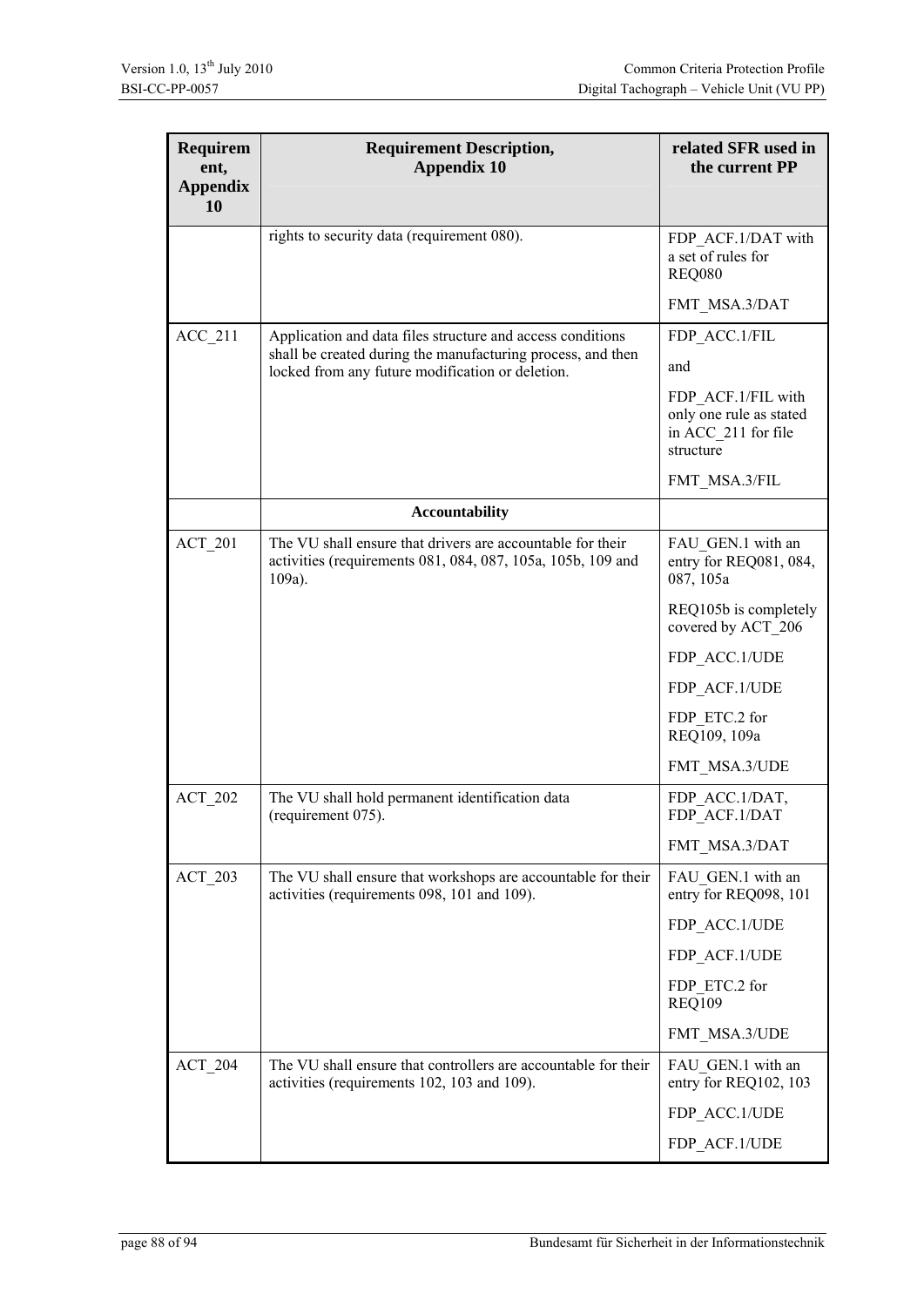| <b>Requirem</b><br>ent,<br><b>Appendix</b><br>10 | <b>Requirement Description,</b><br><b>Appendix 10</b>                                                                                                                                                                                                  | related SFR used in<br>the current PP                                      |
|--------------------------------------------------|--------------------------------------------------------------------------------------------------------------------------------------------------------------------------------------------------------------------------------------------------------|----------------------------------------------------------------------------|
|                                                  |                                                                                                                                                                                                                                                        | FDP ETC.2 for<br><b>REQ109</b>                                             |
|                                                  |                                                                                                                                                                                                                                                        | FMT MSA.3/UDE                                                              |
| $ACT_205$                                        | The VU shall record odometer data (requirement 090) and<br>detailed speed data (requirement 093).                                                                                                                                                      | FAU GEN.1 with an<br>entry for REQ 090, 093                                |
| <b>ACT 206</b>                                   | The VU shall ensure that user data related to requirements<br>081 to 093 and 102 to 105b inclusive are not modified once<br>recorded, except when becoming oldest stored data to be                                                                    | FAU STG.1 with<br>detection for 081 to 093<br>and 102 to 105a              |
|                                                  | replaced by new data.                                                                                                                                                                                                                                  | FAU STG.4 for<br>REQ083, 086, 089, 092,<br>105b (replacing oldest<br>data) |
| ACT 207                                          | The VU shall ensure that it does not modify data already<br>stored in a tachograph card (requirement 109 and 109a)<br>except for replacing oldest data by new data (requirement<br>110) or in the case described in Appendix 1 Paragraph<br>2.1. Note. | FDP ETC.2 for<br>REQ109, 109a and 110                                      |
|                                                  | Audit                                                                                                                                                                                                                                                  |                                                                            |
| <b>AUD 201</b>                                   | The VU shall, for events impairing the security of the VU,<br>record those events with associated data (requirements 094,                                                                                                                              | FAU GEN.1 for<br>REQ094, 096                                               |
|                                                  | 096 and 109).                                                                                                                                                                                                                                          | FDP ETC.2                                                                  |
| <b>AUD 202</b>                                   | The events affecting the security of the VU are the<br>following:                                                                                                                                                                                      | FAU GEN.1 for<br>AUD 202                                                   |
|                                                  | - Security breach attempts:                                                                                                                                                                                                                            |                                                                            |
|                                                  | - motion sensor authentication failure,                                                                                                                                                                                                                |                                                                            |
|                                                  | tachograph card authentication failure,<br>- unauthorised change of motion sensor,                                                                                                                                                                     |                                                                            |
|                                                  | - card data input integrity error,                                                                                                                                                                                                                     |                                                                            |
|                                                  | stored user data integrity error,<br>internal data transfer error,                                                                                                                                                                                     |                                                                            |
|                                                  | unauthorised case opening,<br>- hardware sabotage,                                                                                                                                                                                                     |                                                                            |
|                                                  | - Last card session not correctly closed,                                                                                                                                                                                                              |                                                                            |
|                                                  | - Motion data error event,                                                                                                                                                                                                                             |                                                                            |
|                                                  | - Power supply interruption event,                                                                                                                                                                                                                     |                                                                            |
|                                                  | - VU internal fault.                                                                                                                                                                                                                                   |                                                                            |
| <b>AUD 203</b>                                   | The VU shall enforce audit records storage rules<br>(requirement 094 and 096).                                                                                                                                                                         | FAU_GEN.1                                                                  |
| <b>AUD 204</b>                                   | The VU shall store audit records generated by the motion                                                                                                                                                                                               | FDP ACC.1/DAT                                                              |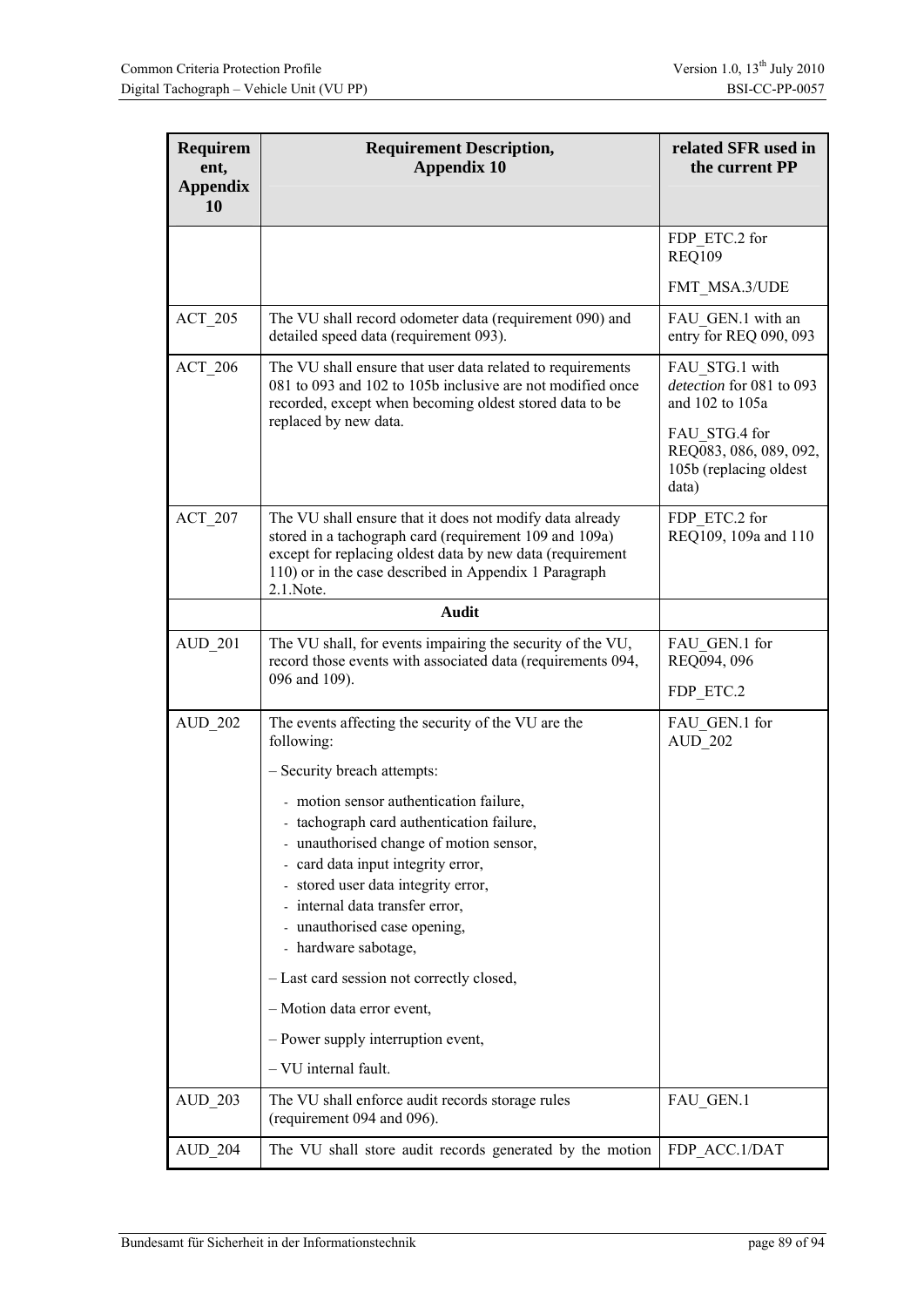| <b>Requirem</b><br>ent,<br><b>Appendix</b><br>10 | <b>Requirement Description,</b><br><b>Appendix 10</b>                                                                     | related SFR used in<br>the current PP                                                                                                                 |
|--------------------------------------------------|---------------------------------------------------------------------------------------------------------------------------|-------------------------------------------------------------------------------------------------------------------------------------------------------|
|                                                  | sensor in its data memory.                                                                                                | FDP ACF.1/DAT                                                                                                                                         |
|                                                  |                                                                                                                           | FMT MSA.3/DAT                                                                                                                                         |
| <b>AUD_205</b>                                   | It shall be possible to print, display and download audit<br>records.                                                     | FAU SAR.1                                                                                                                                             |
|                                                  | <b>Object Reuse</b>                                                                                                       |                                                                                                                                                       |
| <b>REU 201</b>                                   | The VU shall ensure that temporary storage objects can be<br>reused without this involving inadmissible information flow. | FDP RIP.1                                                                                                                                             |
|                                                  | <b>Accuracy</b>                                                                                                           |                                                                                                                                                       |
| <b>ACR_201</b>                                   | The VU shall ensure that user data related to requirements                                                                | FDP ACC.1/IS                                                                                                                                          |
|                                                  | 081, 084, 087, 090, 093, 102, 104, 105, 105a and 109 may<br>only be processed from the right input sources:               | FDP ACF.1/IS                                                                                                                                          |
|                                                  | - vehicle motion data,<br>$-$ VU's real time clock,                                                                       | FPT STM.1 for<br>$-$ VU's real time clock,                                                                                                            |
|                                                  | - recording equipment calibration parameters,                                                                             | FDP ITC.1 for                                                                                                                                         |
|                                                  | - tachograph cards,<br>- user's inputs.                                                                                   | - recording equipment<br>calibration parameters,<br>$-$ user's inputs;                                                                                |
|                                                  |                                                                                                                           | FDP ITC.2//IS for<br>- vehicle motion data;<br>- tachograph cards.                                                                                    |
|                                                  |                                                                                                                           | FPT TDC.1//IS                                                                                                                                         |
| ACR 201a                                         | The VU shall ensure that user data related to requirement<br>109a may only be entered for the period last card withdrawal | FDP ACC.1/FUN                                                                                                                                         |
|                                                  | - current insertion (requirement 050a).                                                                                   | FDP_ACF.1/FUN                                                                                                                                         |
| <b>ACR 202</b>                                   | If data are transferred between physically separated parts of<br>the VU, the data shall be protected from modification.   | see Application Note 16                                                                                                                               |
|                                                  |                                                                                                                           | (additional FDP ITT.3,<br>FPT_ITT.3 together<br>with<br>FDP_ACC.1/Physically<br>-Separated,<br>FDP_ACF.1/Physically<br>-Separated may be<br>suitable) |
| <b>ACR 203</b>                                   | Upon detection of a data transfer error during an internal                                                                | see Application Note 16                                                                                                                               |
|                                                  | transfer, transmission shall be repeated and the SEF shall<br>generate an audit record of the event.                      | (additional FDP_ITT.3,<br>FPT_ITT.3 together<br>with<br>FDP_ACC.1/Physically<br>-Separated,<br>FDP_ACF.1/Physically<br>-Separated may be<br>suitable) |
| <b>ACR 204</b>                                   | The VU shall check user data stored in the data memory for                                                                | FDP SDI.2                                                                                                                                             |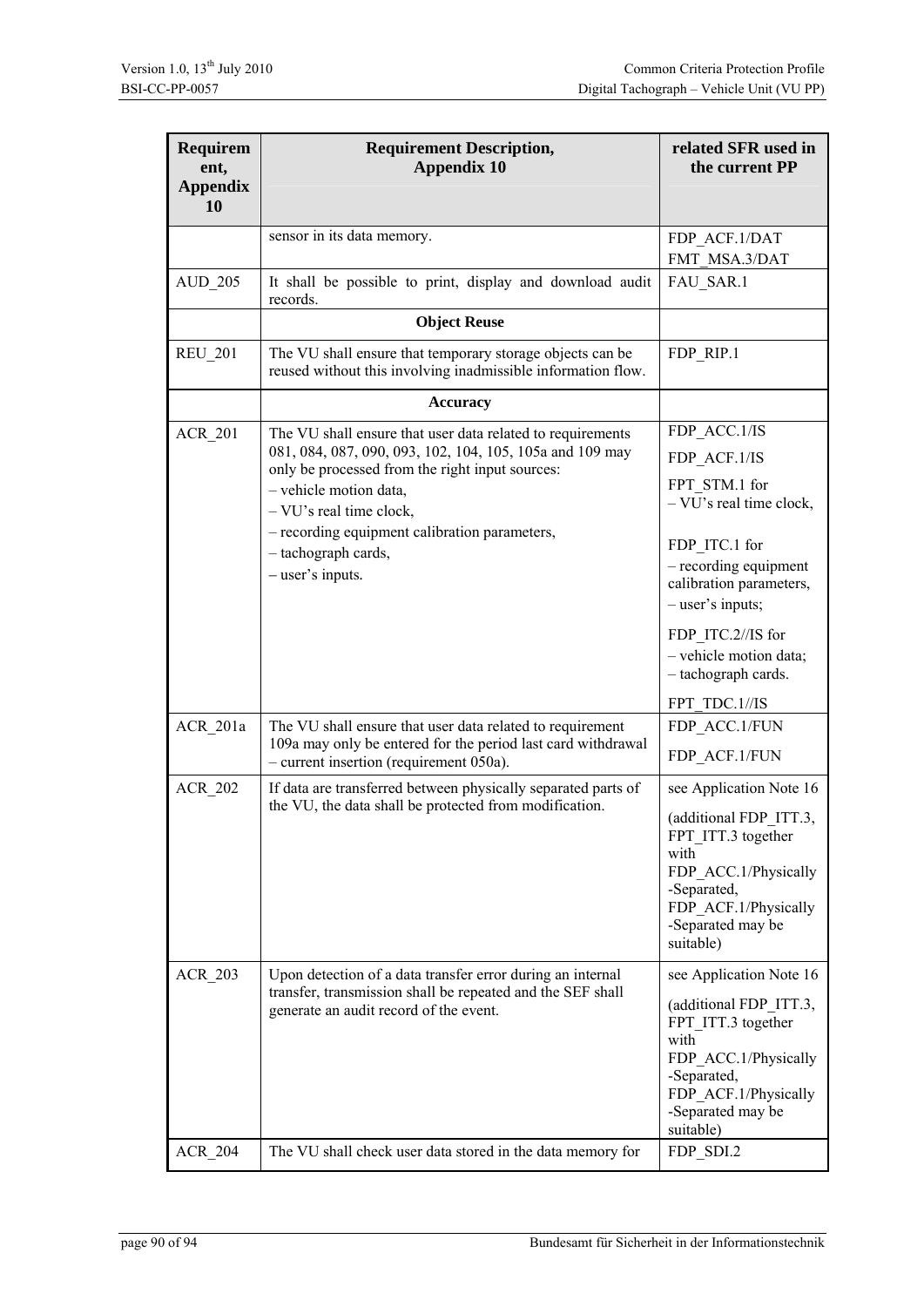| <b>Requirem</b><br>ent,<br><b>Appendix</b><br>10 | <b>Requirement Description,</b><br><b>Appendix 10</b>                                                                                                                                                                                                                                          | related SFR used in<br>the current PP                                                                                                                                                                                                                                |
|--------------------------------------------------|------------------------------------------------------------------------------------------------------------------------------------------------------------------------------------------------------------------------------------------------------------------------------------------------|----------------------------------------------------------------------------------------------------------------------------------------------------------------------------------------------------------------------------------------------------------------------|
|                                                  | integrity errors.                                                                                                                                                                                                                                                                              |                                                                                                                                                                                                                                                                      |
| <b>ACR 205</b>                                   | Upon detection of a stored user data integrity error, the SEF<br>shall generate an audit record.                                                                                                                                                                                               | FDP_SDI.2,<br>FAU GEN.1                                                                                                                                                                                                                                              |
|                                                  | <b>Reliability</b>                                                                                                                                                                                                                                                                             |                                                                                                                                                                                                                                                                      |
| <b>RLB 201</b>                                   | a) Organisational part by manufacturer<br>All commands, actions or test points, specific to the testing<br>needs of the manufacturing phase of the VU shall be disabled<br>or removed before the VU activation.                                                                                | The property a) is<br>formulated as<br><b>OSP.Test Points</b><br>FMT MOF.1 for the                                                                                                                                                                                   |
|                                                  | b) VU shall care:<br>It shall not be possible to restore them for later use.                                                                                                                                                                                                                   | property b)                                                                                                                                                                                                                                                          |
| <b>RLB 202</b>                                   | The VU shall run self tests, during initial start-up, and during<br>normal operation to verify its correct operation. The VU self<br>tests shall include a verification of the integrity of security<br>data and a verification of the integrity of stored executable<br>code (if not in ROM). | FPT TST.1                                                                                                                                                                                                                                                            |
| <b>RLB 203</b>                                   | Upon detection of an internal fault during self test, the SEF<br>shall:<br>generate an audit record (except in calibration mode),<br>—<br>preserve the stored data integrity.<br>-                                                                                                             | FAU GEN.1 for an<br>audit record<br>FPT FLS.1 for<br>preserving the stored<br>data integrity                                                                                                                                                                         |
| <b>RLB 204</b>                                   | There shall be no way to analyse or debug software in the<br>field after the VU activation.                                                                                                                                                                                                    | FPT PHP.3 and<br>ADV ARC (self-<br>protection for stored<br>data)<br>FPR UNO.1 (no<br>successful analysis of<br>leaked data)                                                                                                                                         |
| <b>RLB 205</b>                                   | Inputs from external sources shall not be accepted as<br>executable code.                                                                                                                                                                                                                      | FDP ITC.2//IS with<br>FDP ACC.1/IS,<br>FDP ACF.1/IS<br>see Application Note 13<br>(additional<br>FDP ITC.2/SW-<br>Upgrade,<br>FPT TDC.1/SW-<br>Upgrade together with<br>FDP ACC.1/SW-<br>Upgrade,<br>FDP ACF.1/SW-<br>Upgrade and<br>FMT MSA.3/SW-<br>Upgrade may be |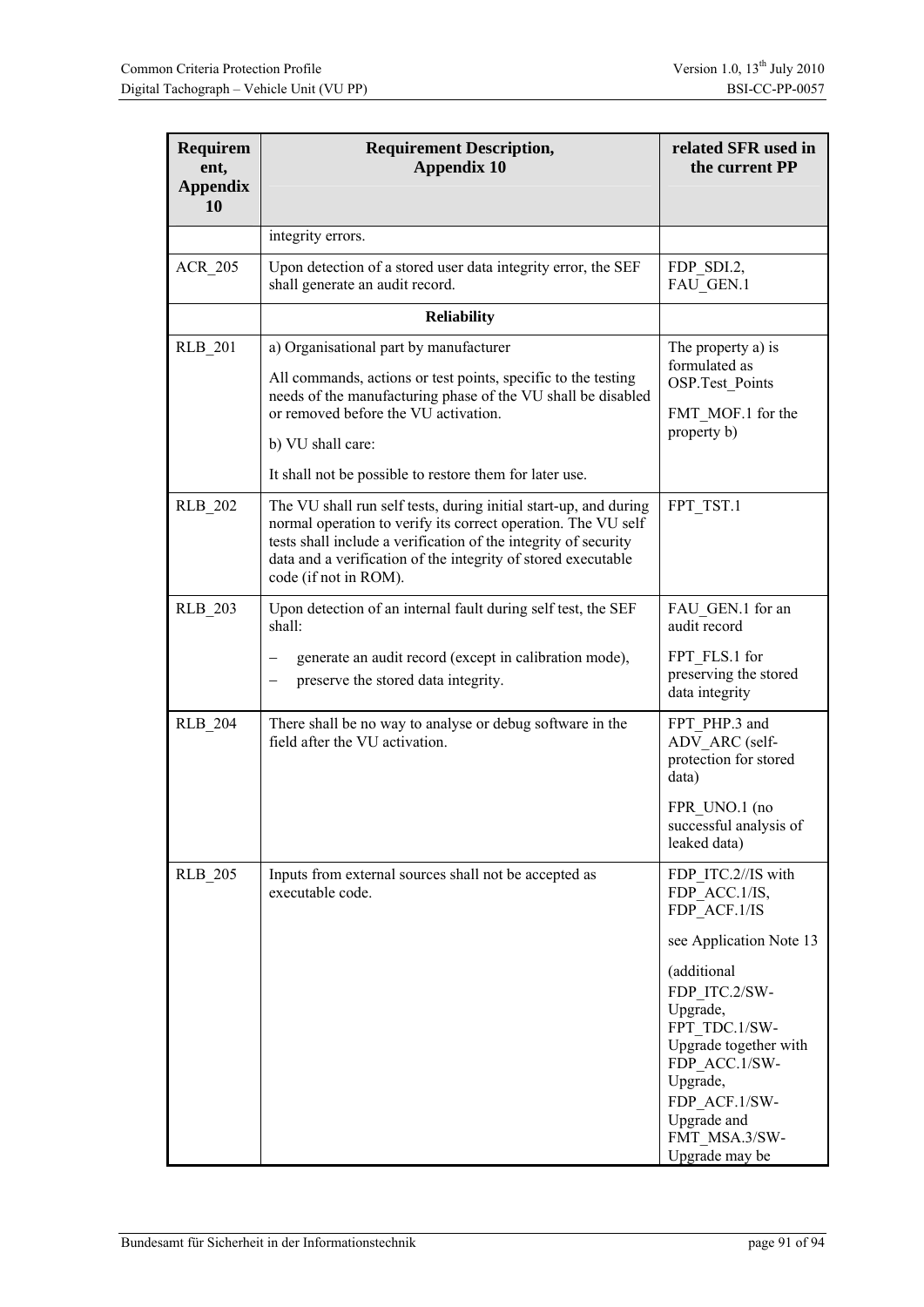| <b>Requirem</b><br>ent,<br><b>Appendix</b><br>10 | <b>Requirement Description,</b><br><b>Appendix 10</b>                                                                                                                                                                                                                                                                                                   | related SFR used in<br>the current PP                                                                                                         |
|--------------------------------------------------|---------------------------------------------------------------------------------------------------------------------------------------------------------------------------------------------------------------------------------------------------------------------------------------------------------------------------------------------------------|-----------------------------------------------------------------------------------------------------------------------------------------------|
|                                                  |                                                                                                                                                                                                                                                                                                                                                         | suitable)                                                                                                                                     |
| <b>RLB 206</b>                                   | If the VU is designed so that it can be opened, the VU shall<br>detect any case opening, except in calibration mode, even<br>without external power supply for a minimum of 6 months.<br>In such a case, the SEF shall generate an audit record (It is<br>acceptable that the audit record is generated and stored after<br>power supply reconnection). | FAU GEN.1 for<br>auditing,                                                                                                                    |
|                                                  | If the VU is designed so that it cannot be opened, it shall be<br>designed such that physical tampering attempts can be easily<br>detected (e.g. through visual inspection).                                                                                                                                                                            |                                                                                                                                               |
| <b>RLB 207</b>                                   | After its activation, the VU shall detect specified (TBD by                                                                                                                                                                                                                                                                                             | see Application Note 15                                                                                                                       |
|                                                  | manufacturer) hardware sabotage:                                                                                                                                                                                                                                                                                                                        | (an additional<br>FPT PHP.2/HW sabot<br>age may be suitable)                                                                                  |
| <b>RLB 208</b>                                   | In the case described above, the SEF shall generate an audit<br>record and the VU shall: (TBD by manufacturer).                                                                                                                                                                                                                                         | This requirement<br>depends on RLB 207;                                                                                                       |
|                                                  |                                                                                                                                                                                                                                                                                                                                                         | see Application Note 15                                                                                                                       |
|                                                  |                                                                                                                                                                                                                                                                                                                                                         | (an additional<br>FPT PHP.2/HW sabot<br>age and RLB 208 in<br>FAU GEN.1 may be<br>suitable)                                                   |
| <b>RLB 209</b>                                   | The VU shall detect deviations from the specified values of<br>the power supply, including cut-off.                                                                                                                                                                                                                                                     | FPT PHP.2//Power De<br>viation for detection                                                                                                  |
| <b>RLB 210</b>                                   | In the case described above, the SEF shall:<br>generate an audit record (except in calibration mode),<br>preserve the secure state of the VU,                                                                                                                                                                                                           | FAU GEN.1 for<br>auditing                                                                                                                     |
|                                                  | maintain the security functions, related to components or<br>processes still operational,<br>preserve the stored data integrity.                                                                                                                                                                                                                        | FPT FLS.1 for<br>preserving a secure<br>state incl. the stored<br>data integrity and/or a<br>clean reset (cf. also<br>RLB 203 and<br>RLB_211) |
| RLB_211                                          | In case of a power supply interruption, or if a transaction is<br>stopped before completion, or on any other reset conditions,<br>the VU shall be reset cleanly.                                                                                                                                                                                        | FPT FLS.1 for<br>preserving a secure<br>state incl. the stored<br>data integrity and/or a<br>clean reset                                      |
| <b>RLB 212</b>                                   | The VU shall ensure that access to resources is obtained<br>when required and that resources are not requested nor<br>retained unnecessarily.                                                                                                                                                                                                           | FRU PRS.1                                                                                                                                     |
| RLB_213                                          | The VU must ensure that cards cannot be released before<br>relevant data have been stored to them (requirements 015 and                                                                                                                                                                                                                                 | FDP ACC.1/FUN<br>FDP ACF.1/FUN with                                                                                                           |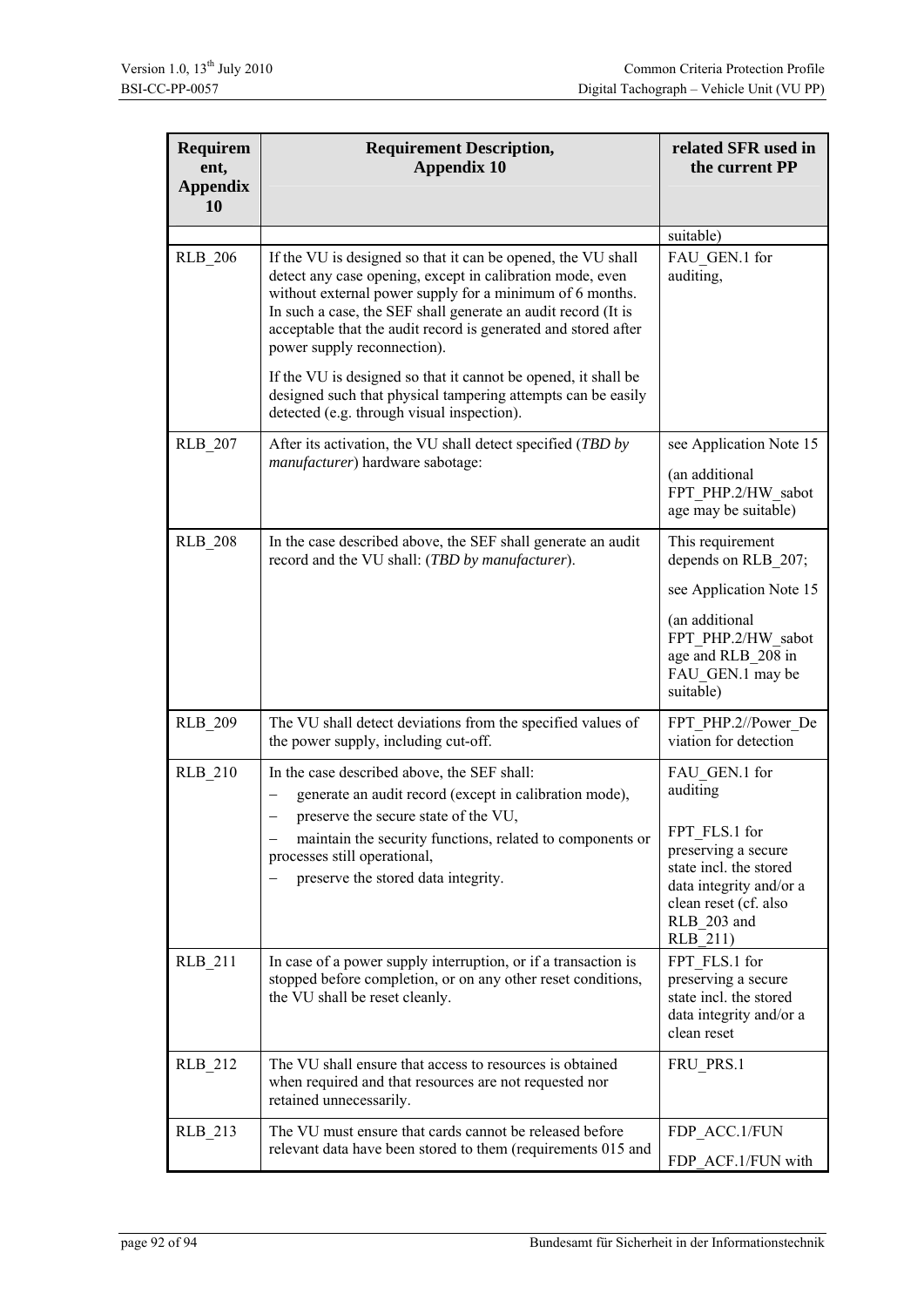| <b>Requirem</b><br>ent,<br><b>Appendix</b><br>10 | <b>Requirement Description,</b><br><b>Appendix 10</b>                                                                                                                                                                                                          | related SFR used in<br>the current PP                    |
|--------------------------------------------------|----------------------------------------------------------------------------------------------------------------------------------------------------------------------------------------------------------------------------------------------------------------|----------------------------------------------------------|
|                                                  | 016).                                                                                                                                                                                                                                                          | a rule for REQ015 and<br>016                             |
| <b>RLB 214</b>                                   | In the case described above, the SEF shall generate an audit<br>record of the event.                                                                                                                                                                           | FAU GEN.1 (Last card<br>session not correctly<br>closed) |
| <b>RLB 215</b>                                   | If the VU provides applications other than the tachograph<br>application, all applications shall be physically and/or<br>logically separated from each other. These applications shall<br>not share security data. Only one task shall be active at a<br>time. | ADV ARC (domain<br>separation)                           |
|                                                  | Data Exchange                                                                                                                                                                                                                                                  |                                                          |
| <b>DEX 201</b>                                   | The VU shall verify the integrity and authenticity of motion<br>data imported from the motion sensor.                                                                                                                                                          | FDP ITC.2//IS for<br>- vehicle motion data               |
| <b>DEX 202</b>                                   | Upon detection of a motion data integrity or authenticity<br>error, the SEF shall:<br>generate an audit record,<br>continue to use imported data.                                                                                                              | FAU_GEN.1.<br>FDP ITC.2//IS for<br>- vehicle motion data |
| <b>DEX 203</b>                                   | The VU shall verify the integrity and authenticity of data<br>imported from tachograph cards.                                                                                                                                                                  | FDP ITC.2//IS for<br>- tachograph cards.                 |
| <b>DEX 204</b>                                   | Upon detection of a card data integrity or authenticity error,<br>the SEF shall:<br>generate an audit record,                                                                                                                                                  | FAU GEN.1<br>FDP ITC.2//IS for<br>- tachograph cards     |
|                                                  | not use the data.                                                                                                                                                                                                                                              |                                                          |
| <b>DEX 205</b>                                   | The VU shall export data to tachograph smart cards with<br>associated security attributes such that the card will be able<br>to verify its integrity and authenticity.                                                                                         | FDP ETC.2                                                |
| <b>DEX 206</b>                                   | The VU shall generate an evidence of origin for data<br>downloaded to external media.                                                                                                                                                                          | FCO NRO.1                                                |
| <b>DEX 207</b>                                   | The VU shall provide a capability to verify the evidence of<br>origin of downloaded data to the recipient.                                                                                                                                                     | FCO NRO.1                                                |
| <b>DEX 208</b>                                   | The VU shall download data to external storage media with<br>associated security attributes such that downloaded data<br>integrity and authenticity can be verified.                                                                                           | FDP ETC.2                                                |
|                                                  | Cryptographic support                                                                                                                                                                                                                                          |                                                          |
| CSP 201                                          | Any cryptographic operation performed by the VU shall be                                                                                                                                                                                                       | FCS_COP.1/TDES                                           |
|                                                  | in accordance with a specified algorithm and a specified key<br>size.                                                                                                                                                                                          | FCS COP.1/RSA                                            |
| $CSP_202$                                        | If the VU generates cryptographic keys, it shall be in<br>accordance with specified cryptographic key generation<br>algorithms and specified cryptographic key sizes                                                                                           | FCS CKM.1                                                |
| CSP 203                                          | If the VU distributes cryptographic keys, it shall be in<br>accordance with specified key distribution methods.                                                                                                                                                | FCS_CKM.2                                                |